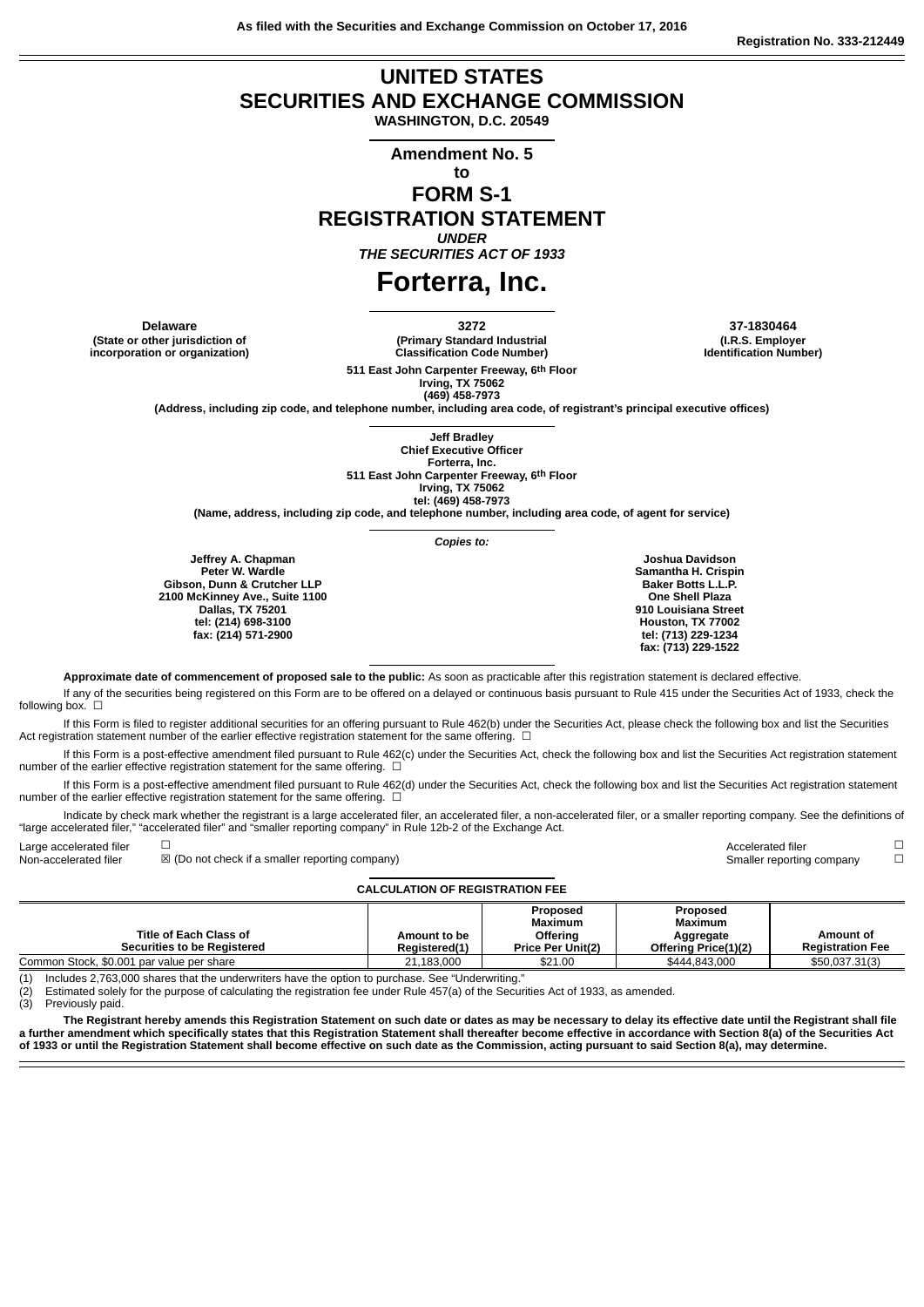## **EXPLANATORY NOTE**

This Amendment No. 5 to this registration statement is being filed solely to update the information in Part II hereof and to file the exhibits filed herewith.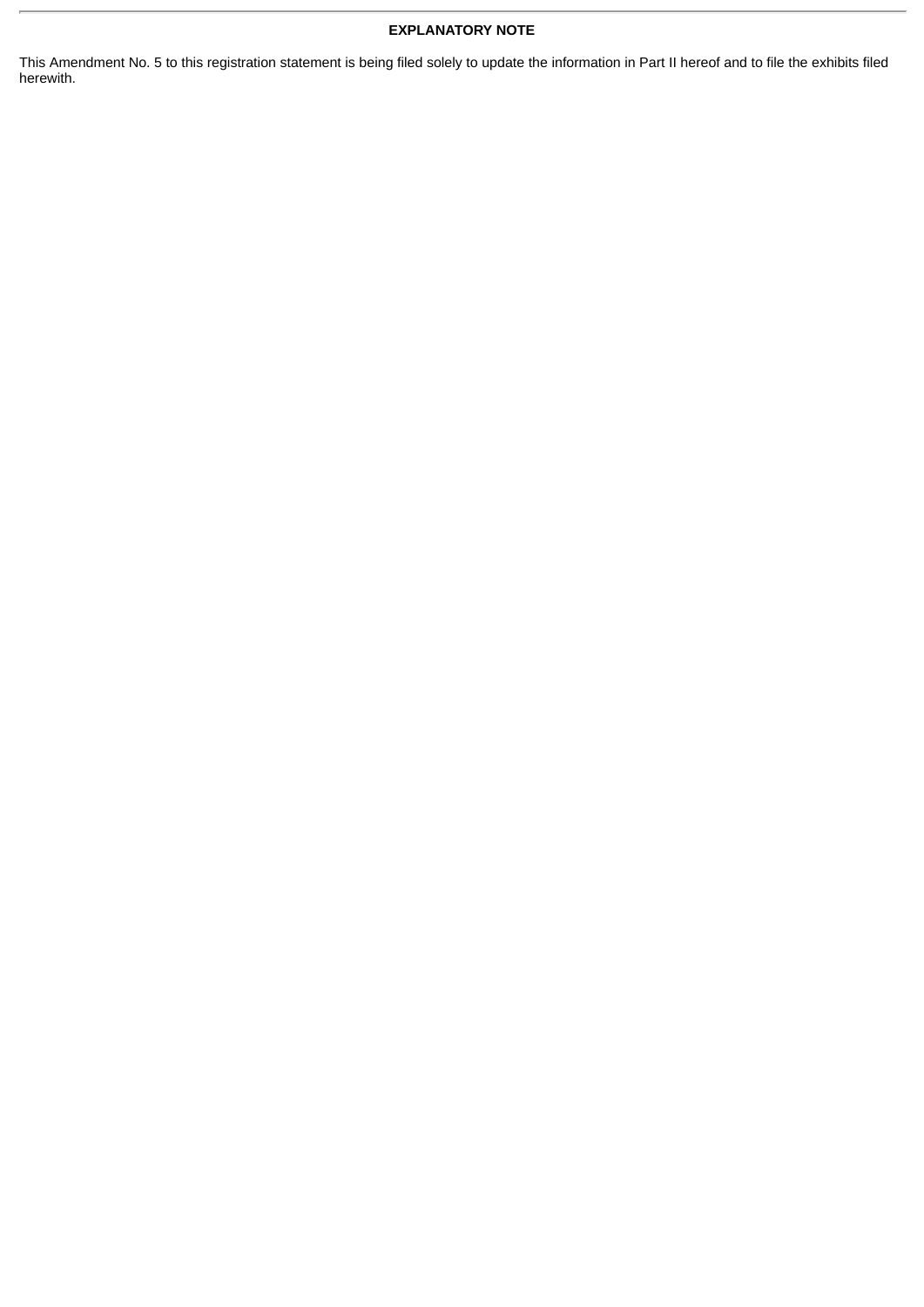## **PART II INFORMATION NOT REQUIRED IN PROSPECTUS**

## *Item 13. Other Expenses of Issuance and Distribution.*

The following table shows the costs and expenses, other than underwriting discounts and commissions, payable in connection with the sale and distribution of the securities being registered. Except as otherwise noted, we will pay all of these amounts. All amounts except the SEC registration fee, the FINRA fee and the NASDAQ listing fee are estimated.

| <b>SEC Registration Fee</b>                    | \$<br>50,037.31 |
|------------------------------------------------|-----------------|
| <b>FINRA Filing Fee</b>                        | 67.226.45       |
| <b>NASDAO Listing Fee</b>                      | 200,000,00      |
| Printing and Engraving Costs                   | 1.600.000.00    |
| <b>Legal Fees and Expenses</b>                 | 2.000.000.00    |
| Accounting Fees and Expenses                   | 4.300.000.00    |
| Transfer Agent and Registrar Fees and Expenses | 4.500.00        |
| Miscellaneous Expenses                         | 1,778,236.24    |
| Total                                          | \$10,000,000.00 |
|                                                |                 |

To be provided by amendment.

#### *Item 14. Indemnification of Directors and Officers.*

Our amended and restated certificate of incorporation will provide that, to the fullest extent permitted by the Delaware General Corporate Law, or the DGCL, no director shall be personally liable to our company or its stockholders for monetary damages for breach of fiduciary duty as a director. Our amended and restated bylaws will provide that each person who was or is party or is threatened to be made a party to, or was or is otherwise involved in, any threatened, pending or completed proceeding by reason of the fact that he or she is or was a director or officer of our company or was serving at the request of our company as a director, officer, employee, agent or trustee of another entity shall be indemnified and held harmless by us to the full extent authorized by the DGCL against all expense, liability and loss actually and reasonably incurred in connection therewith, subject to certain limitations.

Section 145(a) of the DGCL authorizes a corporation to indemnify any person who was or is a party, or is threatened to be made a party, to a threatened, pending or completed action, suit or proceeding, whether civil, criminal, administrative or investigative (other than an action by or in the right of the corporation), by reason of the fact that the person is or was a director, officer, employee or agent of the corporation, or is or was serving at the request of the corporation as a director, officer, employee or agent of another corporation, partnership, joint venture, trust or other enterprise, against expenses (including attorneys' fees), judgments, fines and amounts paid in settlement actually and reasonably incurred by the person in connection with such action, suit or proceeding, if the person acted in good faith and in a manner the person reasonably believed to be in, or not opposed to, the best interests of the corporation and, with respect to any criminal action or proceeding, had no reasonable cause to believe the person's conduct was unlawful.

Section 145(b) of the DGCL provides in relevant part that a corporation may indemnify any person who was or is a party or is threatened to be made a party to any threatened, pending or completed action or suit by or in the right of the corporation to procure a judgment in its favor by reason of the fact that the person is or was a director, officer, employee or agent of the corporation, or is or was serving at the request of the corporation as a director, officer, employee or agent of another

II-1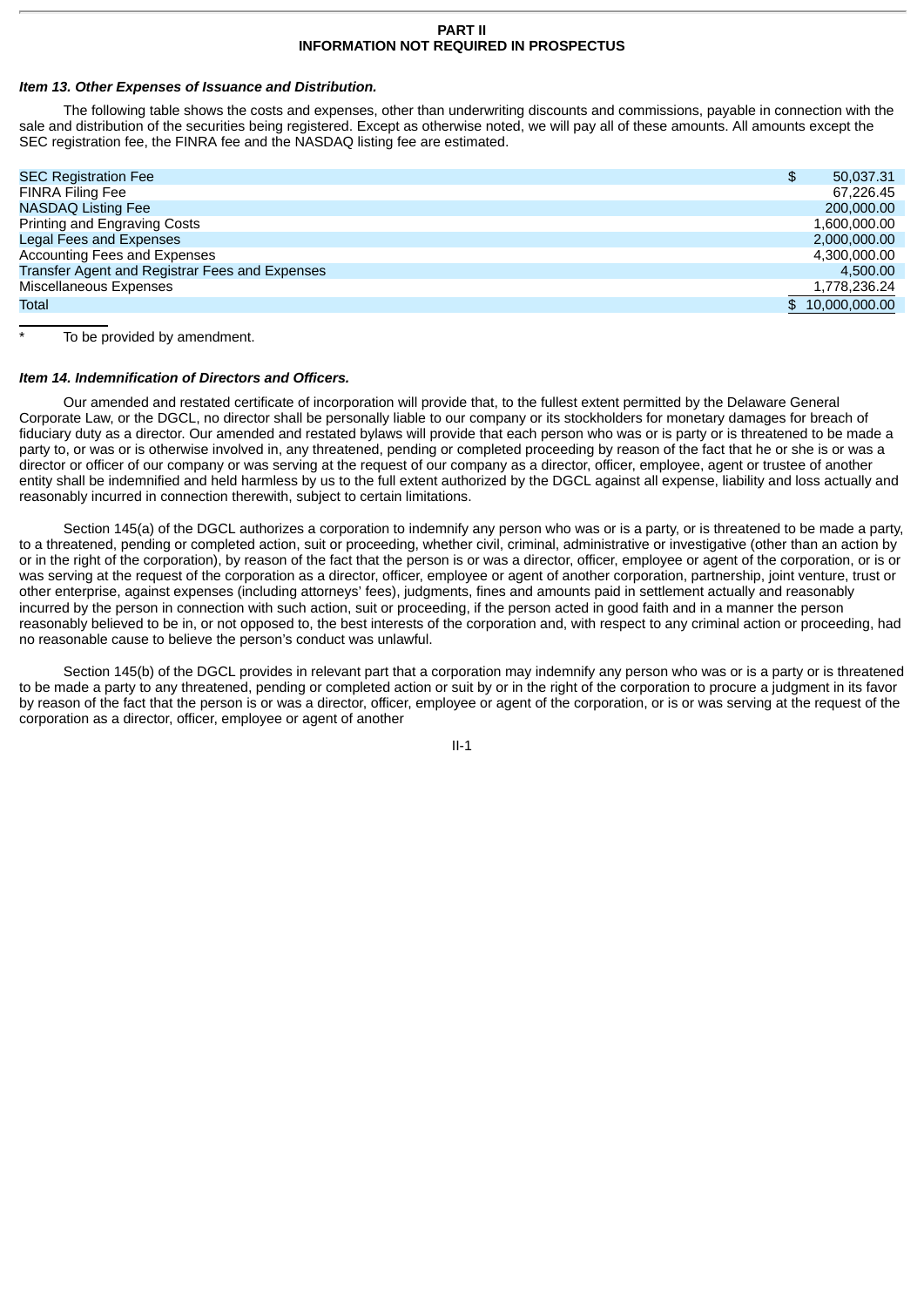corporation, partnership, joint venture, trust or other enterprise against expenses (including attorneys' fees) actually and reasonably incurred by the person in connection with the defense or settlement of such action or suit if the person acted in good faith and in a manner the person reasonably believed to be in or not opposed to the best interests of the corporation and except that no indemnification shall be made in respect of any claim, issue or matter as to which such person shall have been adjudged to be liable to the corporation unless and only to the extent that the Court of Chancery or the court in which such action or suit was brought shall determine upon application that, despite the adjudication of liability but in view of all the circumstances of the case, such person is fairly and reasonably entitled to indemnity for such expenses which the Court of Chancery or such other court shall deem proper.

The DGCL also provides that indemnification under Sections 145(a) and (b) can only be made upon a determination that indemnification of the present or former director, officer or employee or agent is proper in the circumstances because such person has met the applicable standard of conduct set forth in Sections 145(a) and (b). Such determination shall be made, with respect to a person who is a director or officer at the time of such determination, (1) by a majority vote of directors who are not a party to the action at issue (even though less than a quorum), (2) by a majority vote of a designated committee of these directors (even though less than a quorum), (3) if there are no such directors, or these directors authorize, by the written opinion of independent legal counsel, or (4) by the stockholders.

Section 145(g) of the DGCL also empowers a corporation to purchase and maintain insurance on behalf of any person who is or was a director, officer, employee or agent of the corporation, or is or was serving at the request of the corporation as a director, officer, employee or agent of another corporation, partnership, joint venture, trust or other enterprise against any liability asserted against such person and incurred by such person in any such capacity, or arising out of such person's status as such, whether or not the corporation would have the power to indemnify such person against such liability under Section 145 of the DGCL.

Section 102(b)(7) of the DGCL permits a corporation to provide for eliminating or limiting the personal liability of one of its directors for any monetary damages related to a breach of fiduciary duty as a director, as long as the corporation does not eliminate or limit the liability of a director for acts or omissions which (1) were in bad faith, (2) were the result of active and deliberate dishonesty and were material to the cause of action so adjudicated, (3) the director derived an improper personal benefit from (such as a financial profit or other advantage to which such director was not legally entitled) or (4) breached the director's duty of loyalty.

We will enter into indemnification agreements with each of our executive officers and directors that provide, in general, that we will indemnify them to the fullest extent permitted by law in connection with their service to us or on our behalf.

The proposed form of Underwriting Agreement to be filed as Exhibit 1.1 to this Registration Statement will provide for indemnification of our directors and officers by the underwriters against certain liabilities.

## *Item 15. Recent Sale of Unregistered Securities.*

We have not sold any securities, registered or otherwise, within the past three years, except for the common stock of Forterra, Inc. issued upon incorporation on June 21, 2016 to our sole stockholder, LSF9 Stardust Holdings, L.P., and expected to be issued prior to the effectiveness of this Registration Statement to our sole stockholder or affiliates thereof in connection with the internal reorganization transaction described in the prospectus that forms a part of this Registration Statement. The issuances of the common stock were or will be exempt from the registration requirements of the Securities Act pursuant to Section 4(a)(2) thereof as a transaction by an issuer not involving any public offering.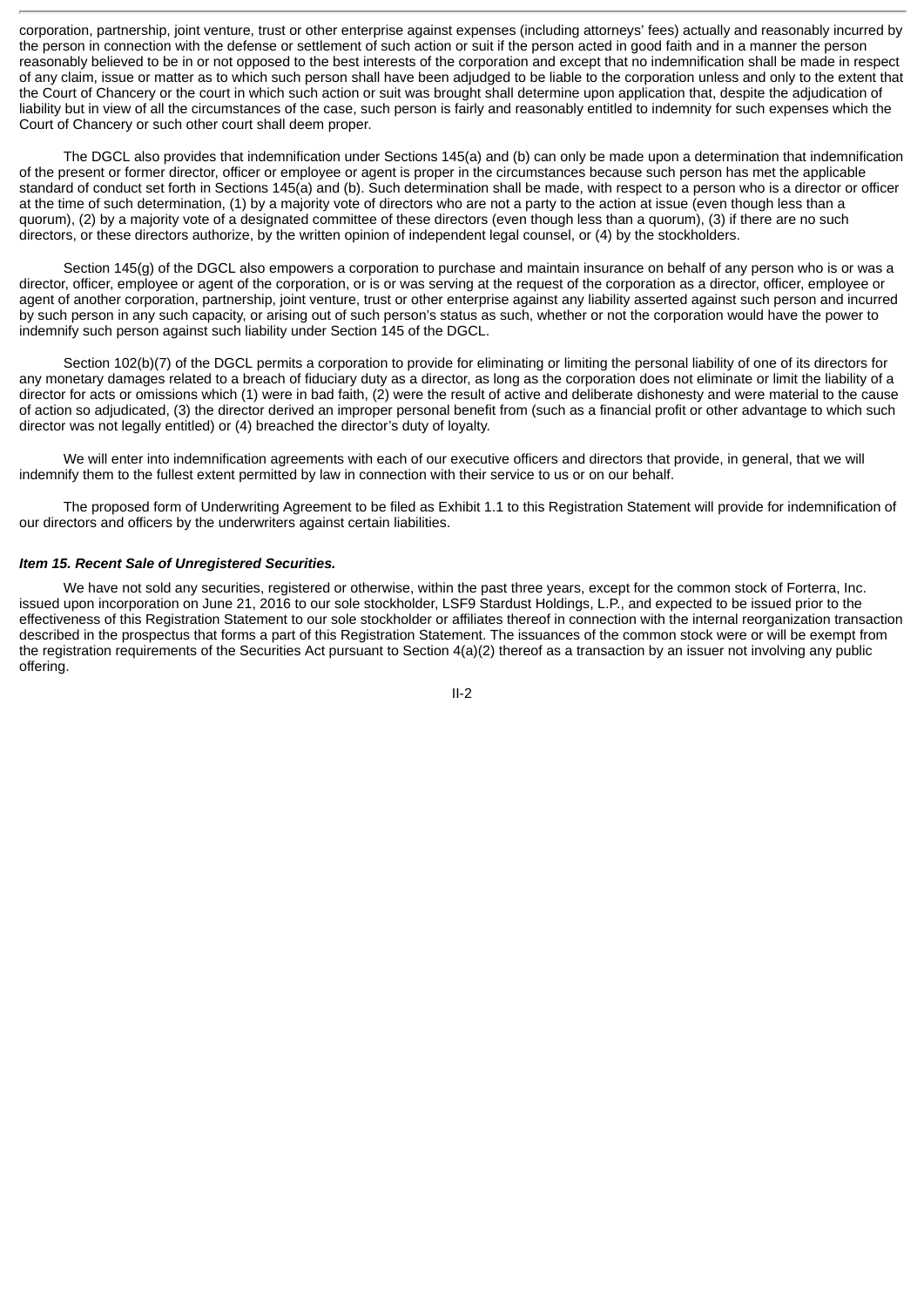## *Item 16. Exhibits and Financial Data Schedules.*

## *(a) Exhibit Index*

See the Exhibit Index following the signature page.

## *(b) Financial Statement Schedule*

None. Financial statement schedules have been omitted because the information is included in our combined financial statements included elsewhere in this Registration Statement.

## *Item 17. Undertakings.*

(a) The undersigned registrant hereby undertakes to provide to the underwriter at the closing specified in the underwriting agreements, certificates in such denominations and registered in such names as required by the underwriter to permit prompt delivery to each purchaser.

(b) Insofar as indemnification for liabilities arising under the Securities Act of 1933 may be permitted to directors, officers and controlling persons of the registrant pursuant to the foregoing provisions, or otherwise, the registrant has been advised that in the opinion of the Securities and Exchange Commission such indemnification is against public policy as expressed in the Act and is, therefore, unenforceable. In the event that a claim for indemnification against such liabilities (other than the payment by the registrant of expenses incurred or paid by a director, officer or controlling person of the registrant in the successful defense of any action, suit or proceeding) is asserted by such director, officer or controlling person in connection with the securities being registered, the registrant will, unless in the opinion of its counsel the matter has been settled by controlling precedent, submit to a court of appropriate jurisdiction the question whether such indemnification by it is against public policy as expressed in the Act and will be governed by the final adjudication of such issue.

(c) The undersigned registrant hereby undertakes that:

(i) For purposes of determining any liability under the Securities Act of 1933, the information omitted from the form of prospectus filed as part of this registration statement in reliance upon Rule 430A and contained in a form of prospectus filed by the registrant pursuant to Rule 424(b)(1) or (4) or 497(h) under the Securities Act of 1933 shall be deemed to be part of this registration statement as of the time it was declared effective.

(ii) For the purpose of determining any liability under the Securities Act of 1933, each post-effective amendment that contains a form of prospectus shall be deemed to be a new registration statement relating to the securities offered therein, and the offering of such securities at that time shall be deemed to be the initial bona fide offering thereof.

II-3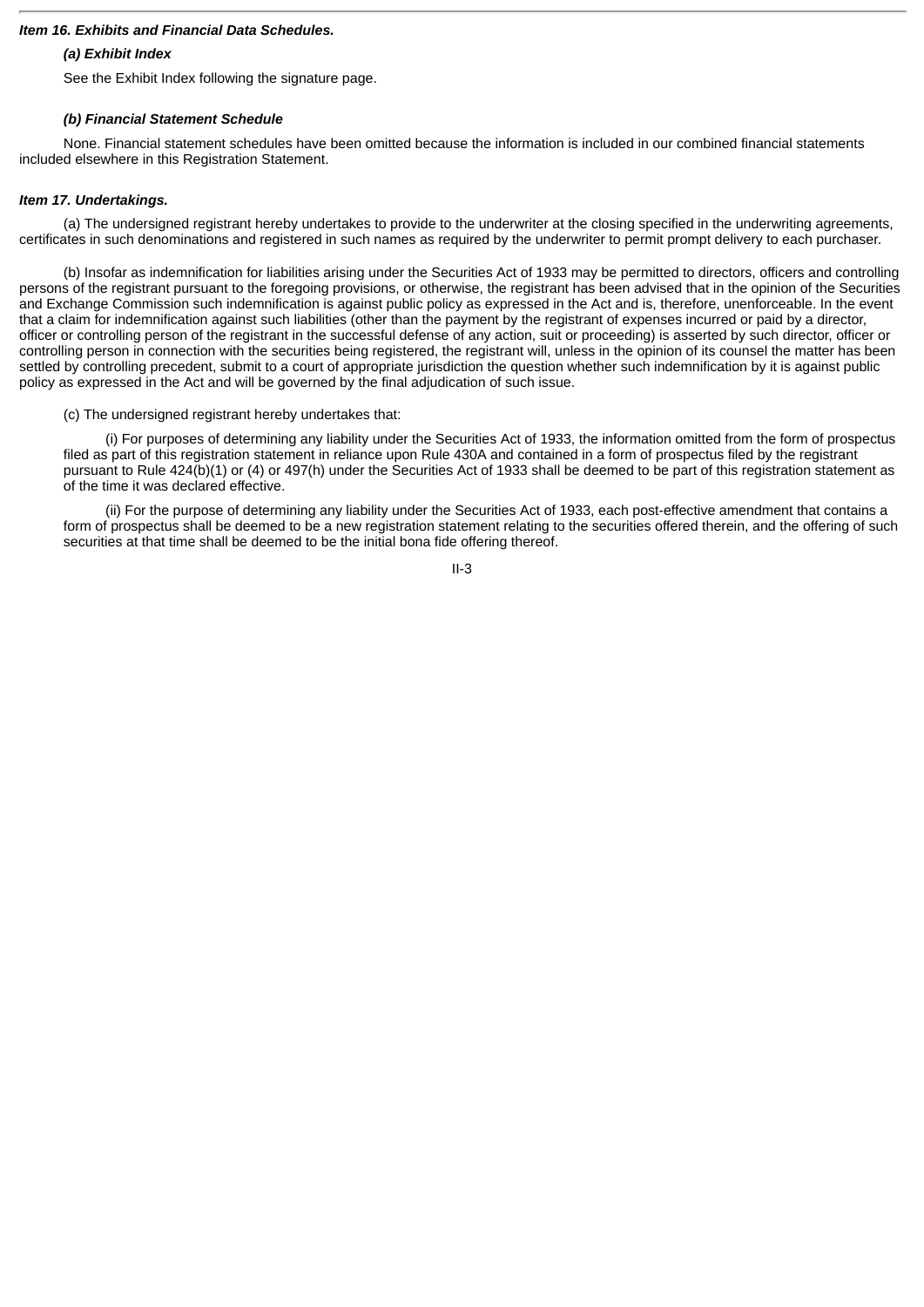## **SIGNATURES**

Pursuant to the requirements of the Securities Act of 1933, as amended, the registrant has duly caused this registration statement to be signed on its behalf by the undersigned, thereunto duly authorized, in the city of Irving, state of Texas, on October 17, 2016.

Forterra, Inc.

By: /s/ Lori M. Browne Name: Lori M. Browne Title: Senior Vice President and General Counsel

Pursuant to the requirements of the Securities Act of 1933, as amended, the following persons have signed this Registration Statement in the capacities and on the date indicated.

| $\star$<br>Jeffrey Bradley              | <b>Chief Executive Officer</b><br>(Principal Executive Officer), Director                                                 | October 17, 2016 |
|-----------------------------------------|---------------------------------------------------------------------------------------------------------------------------|------------------|
| $\star$<br><b>William Matthew Brown</b> | Executive Vice President and Chief Financial<br>Officer<br>(Principal Financial Officer, Principal Accounting<br>Officer) | October 17, 2016 |
| $\star$<br>Kyle S. Volluz               | Director                                                                                                                  | October 17, 2016 |

\* By: /s/ Lori M. Browne

Name: Lori M. Browne Title: Attorney-in-Fact

II-4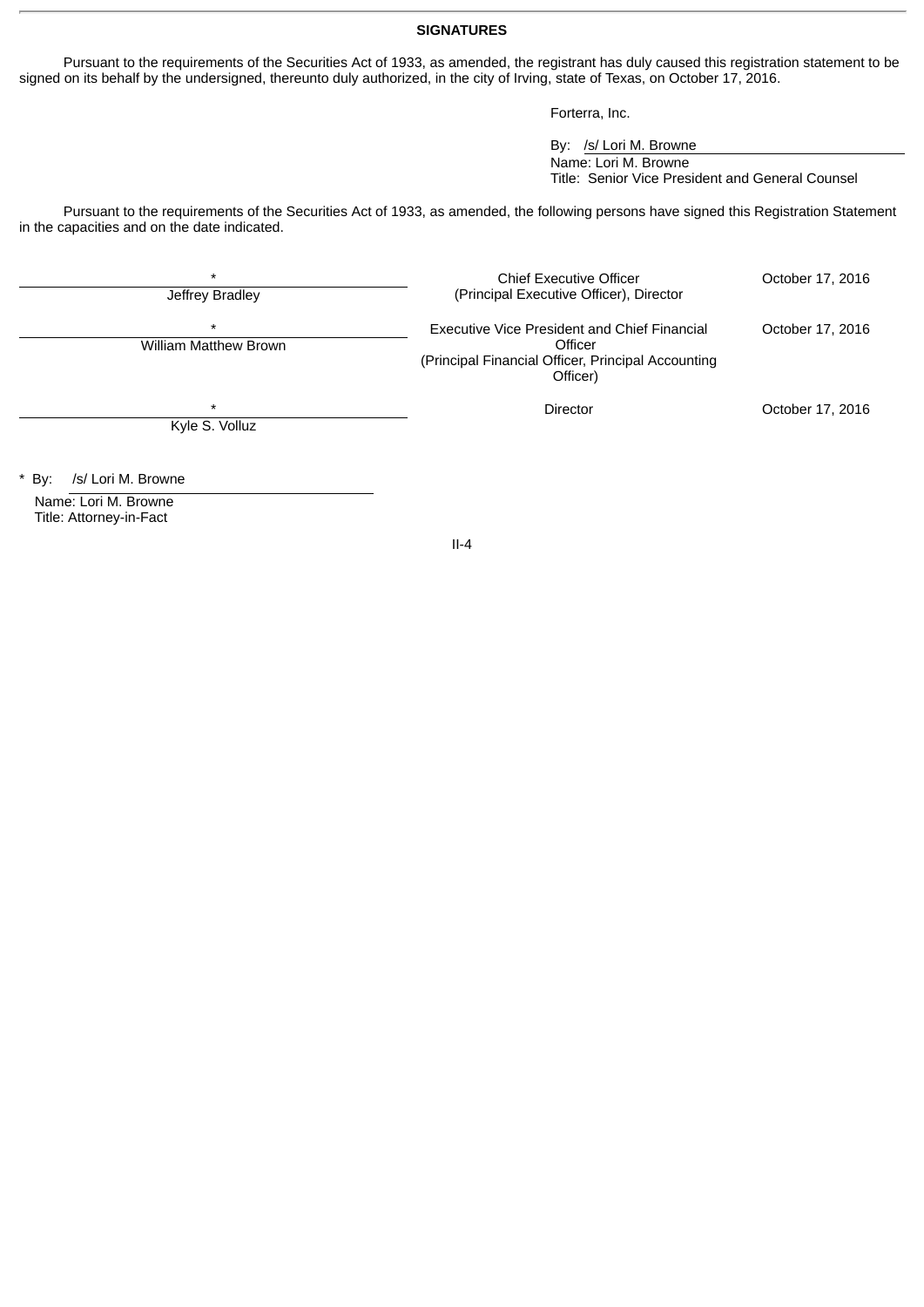## **EXHIBIT INDEX**

| <b>Exhibit</b><br><u>No. _</u> | <b>Description of Exhibit</b>                                                                                                                                                                                                                                                                                                                                                                                                                                                                                 |
|--------------------------------|---------------------------------------------------------------------------------------------------------------------------------------------------------------------------------------------------------------------------------------------------------------------------------------------------------------------------------------------------------------------------------------------------------------------------------------------------------------------------------------------------------------|
| 1.1                            | Form of Underwriting Agreement.                                                                                                                                                                                                                                                                                                                                                                                                                                                                               |
| $2.1***$                       | Purchase Agreement, dated as of December 23, 2014, by and between HBMA Holdings LLC, Structherm Holdings Limited,<br>Hanson America Holdings (4) Limited, Hanson Packed Products Limited and LSF9 Stardust Holdings LLC, and, solely for the<br>purposes of Section 9.08 and Article IX thereto, HeidelbergCement AG.                                                                                                                                                                                         |
| $2.2**$                        | Amendment No. 1 to the Purchase Agreement, dated as of January 21, 2015, by and between HBMA Holdings LLC, Structherm<br>Holdings Limited, Hanson America Holdings (4) Limited, Hanson Packed Products Limited and LSF9 Stardust Holdings LLC.                                                                                                                                                                                                                                                                |
| $2.3**$                        | Assignment and Amendment to the Purchase Agreement, dated as of March 13, 2015, by and between LSF9 Stardust Holdings<br>LLC and LSF9 Concrete Ltd, and solely for the purposes of Article III thereto, HBMA Holdings LLC, Structherm Holdings Limited,<br>Hanson America Holdings (4) Limited, Hanson Packed Products Limited, Stardust Acquisition I Company, LLC, Stardust<br>Acquisition II Company, LLC, LSF9 Concrete UK Ltd, Stardust Canada Acquisition I Ltd And Stardust Canada Acquisition II Ltd. |

- 2.4\*\*+ Stock Purchase Agreement, dated as of August 20, 2015, by and among HBP Pipe & Precast LLC, Cretex Companies, Inc. and Cretex Concrete Products, Inc.
- 2.5\*\*+ Purchase Agreement, dated as of January 29, 2016, by and among Forterra Pipe & Precast, LLC, Sherman-Dixie Concrete Industries, Inc., the shareholders named therein, and PKD Partnership.
- 2.6\*\*+ Stock Purchase Agreement, dated as of February 12, 2016, by and among Forterra Pipe & Precast, LLC, USP Holdings Inc., the stockholders and optionholders of USP Holdings Inc. named therein, and Alabama Seller Rep Inc.
- 3.1\*\* Amended and Restated Certificate of Incorporation of the Registrant.
- 3.2\*\* Amended and Restated Bylaws of the Registrant to be adopted.
- 4.1\*\* Form of Registration Rights Agreement between Forterra, Inc. and LSF9 Concrete Mid-Holdings Ltd.
- 4.2 Form of Certificate of Common Stock of the Registrant.
- 5.1 Form of Opinion of Gibson, Dunn & Crutcher LLP.
- 10.1\*\* Senior Lien Term Loan Credit Agreement dated as of March 13, 2015, by and among LSF9 Concrete Ltd, LSF9 Concrete Holdings Ltd, Stardust Finance Holdings, Inc., as borrower, the lenders party thereto, and Credit Suisse AG as administrative agent.
- 10.2\*\* First Incremental Facility Amendment to the Senior Lien Term Loan Credit Agreement, dated as of October 1, 2015, by and among LSF9 Concrete Ltd, LSF9 Concrete Holdings Ltd, Stardust Finance Holdings, Inc., the guarantors party thereto, the lenders party thereto, and Credit Suisse AG as administrative agent.
- 10.3\*\* Second Incremental Facility Amendment to the Senior Lien Term Loan Credit Agreement, dated as of June 17, 2016, by and among LSF9 Concrete Ltd, LSF9 Concrete Holdings Ltd, Stardust Finance Holdings, Inc., the guarantors party thereto, the lenders party thereto, and Credit Suisse AG as administrative agent.
- 10.4\*\* Junior Lien Term Loan Credit Agreement dated as of March 13, 2015, by and among LSF9 Concrete Ltd, LSF9 Concrete Holdings Ltd, Stardust Finance Holdings, Inc., as borrower, the lenders party thereto, and Credit Suisse AG as administrative agent.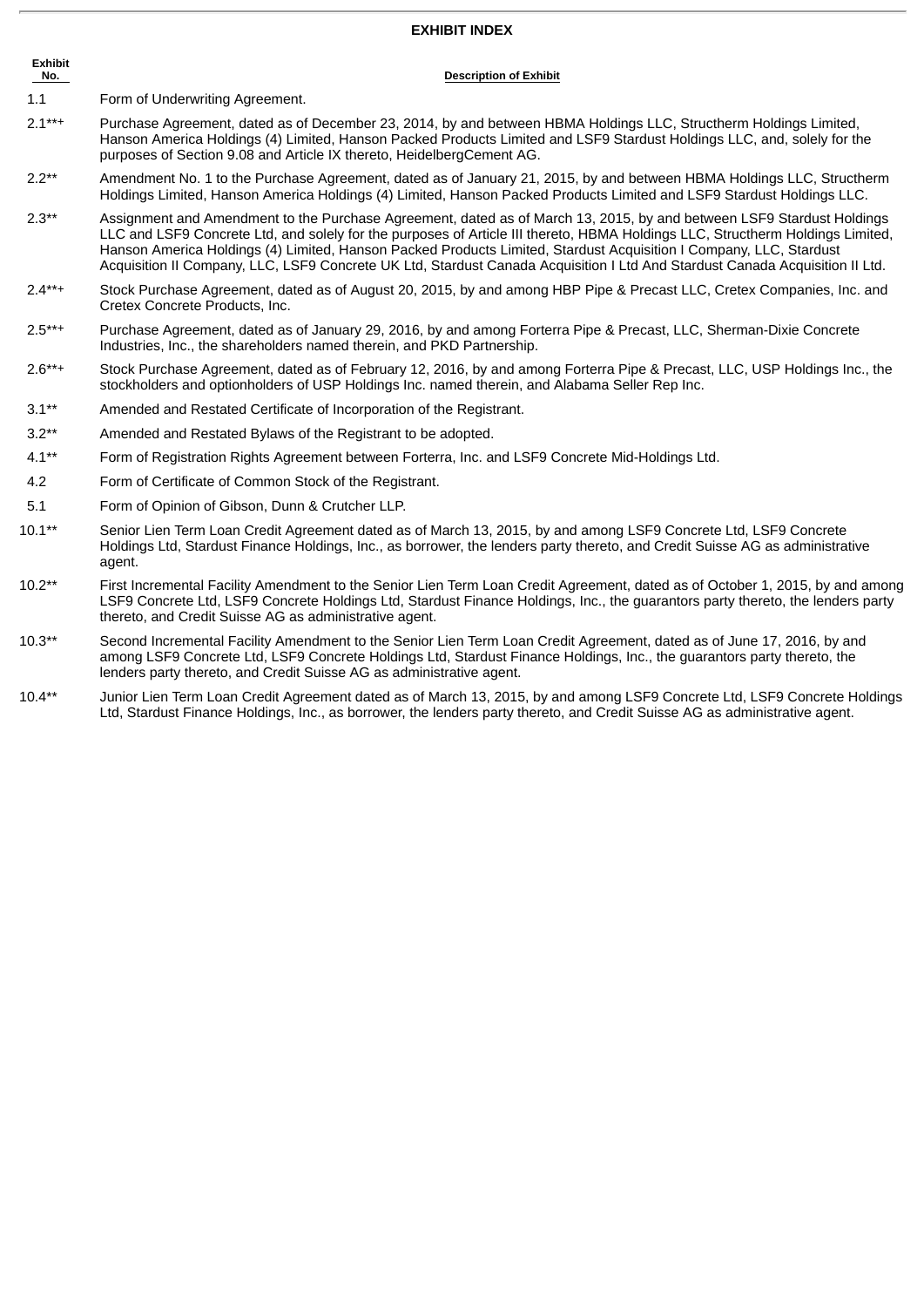| <b>Exhibit</b><br>No. | <b>Description of Exhibit</b>                                                                                                                                                                                                                                                                                                                                                                                            |
|-----------------------|--------------------------------------------------------------------------------------------------------------------------------------------------------------------------------------------------------------------------------------------------------------------------------------------------------------------------------------------------------------------------------------------------------------------------|
| $10.5**$              | ABL Credit Agreement dated as of March 13, 2015, by and among LSF9 Concrete Ltd, LSF9 Concrete Holdings Ltd, Stardust<br>Finance Holdings, Inc., as initial borrower, the additional revolving borrowers party thereto, the lenders party thereto, Credit Suisse<br>AG as administrative agent, and Bank of America, N.A. as collateral agent.                                                                           |
| $10.6**$              | First Amendment to ABL Credit Agreement, dated as of April 1, 2015, by and among LSF9 Concrete Holdings Ltd, Stardust<br>Finance Holdings, Inc., the additional revolving borrowers party thereto, the guarantors party thereto, the lenders party thereto and<br>Credit Suisse AG as administrative agent.                                                                                                              |
| $10.7**$              | Incremental Facility Amendment to ABL Credit Agreement, dated as of November 10, 2015, by and among LSF9 Concrete Ltd,<br>LSF9 Concrete Holdings Ltd, Stardust Finance Holdings, Inc., the additional revolving borrowers party thereto, the guarantors<br>party thereto, the lenders party thereto, Credit Suisse AG, Cayman Islands Branch, as administrative agent, and Bank of America,<br>N.A. as collateral agent. |
| $10.8**$              | Second Amendment and Consent to ABL Credit Agreement, dated as of April 13, 2016, by and among LSF9 Concrete Ltd, LSF9<br>Concrete Holdings Ltd, Stardust Finance Holdings, Inc., the additional revolving borrowers party thereto, the guarantors party<br>thereto, the lenders party thereto, and Bank of America, N.A. as collateral agent and administrative agent.                                                  |
| $10.9**$              | Master Land and Building Lease, dated April 5, 2016, by and among Forterra Pipe & Precast, LLC, Forterra Pressure Pipe, Inc.,<br>Forterra Concrete Products, Inc. and Forterra Concrete Industries, Inc., as Tenant, and Pipe Portfolio Owner (MULTI) LP, as<br>Landlord.                                                                                                                                                |
| $10.10**$             | First Amendment to Master Land and Building Lease, dated April 14, 2016 by and among Forterra Pipe & Precast, LLC, Forterra<br>Pressure Pipe, Inc., Forterra Concrete Products, Inc., Forterra Concrete Industries, Inc. and Pipe Portfolio Owner (MULTI) LP.                                                                                                                                                            |
| $10.11**$             | Master Land and Building Lease, dated April 5, 2016, by and among, Forterra Pipe & Precast, Ltd., Forterra Pressure Pipe, Inc.,<br>and Forterra Pipe & Precast Quebec, Ltd., as Tenant, and FORT-NOM Holdings (ONQC) LTD., as Landlord.                                                                                                                                                                                  |
| $10.12**$             | Amended and Restated Limited Liability Company Agreement of Concrete Pipe & Precast, LLC, dated as of August 3, 2012, by<br>and among Concrete Pipe & Precast, LLC, Americast, Inc. and Hanson Pipe & Precast LLC.                                                                                                                                                                                                       |
| 10.13**               | Asset Advisory Agreement, dated as of February 9, 2015, by and between Hudson Americas LLC, LSF9 Stardust Holdings, L.P.,<br>and Lone Star Fund IX (U.S.), L.P. for purposes of Section 7(a).                                                                                                                                                                                                                            |
| 10.14                 | Form of Tax Receivable Agreement.                                                                                                                                                                                                                                                                                                                                                                                        |
| 10.15**               | Form of Indemnification Agreement for executive officers and directors.                                                                                                                                                                                                                                                                                                                                                  |
| 10.16**#              | Employment Agreement between HBP Pipe and Precast LLC and Jeff Bradley dated as of July 8, 2015.                                                                                                                                                                                                                                                                                                                         |
| 10.17**#              | Amended and Restated Employment Agreement between Forterra Pipe & Precast, LLC and William Matthew Brown dated as of<br>June 28, 2016.                                                                                                                                                                                                                                                                                   |
| 10.18**#              | Separation and Release Agreement between Plamen Jordanoff and HBP Pipe and Precast LLC dated as of July 27, 2015                                                                                                                                                                                                                                                                                                         |
| 10.19**#              | Confidential Separation Agreement and Full Release of Claims between Mark Conte and Forterra Pipe and Precast, LLC<br>executed as of June 12, 2015.                                                                                                                                                                                                                                                                      |
| 10.20**#              | Confidential Separation Agreement and Full Release of Claims between Scott Szwejbka and Forterra Pipe and Precast, LLC<br>executed as of December 31, 2015.                                                                                                                                                                                                                                                              |
| 10.21**#              | LSF9 Concrete Holdings Ltd. Long Term Incentive Plan (with form of award agreement).                                                                                                                                                                                                                                                                                                                                     |
|                       |                                                                                                                                                                                                                                                                                                                                                                                                                          |

10.22# Forterra, Inc. 2016 Stock Incentive Plan.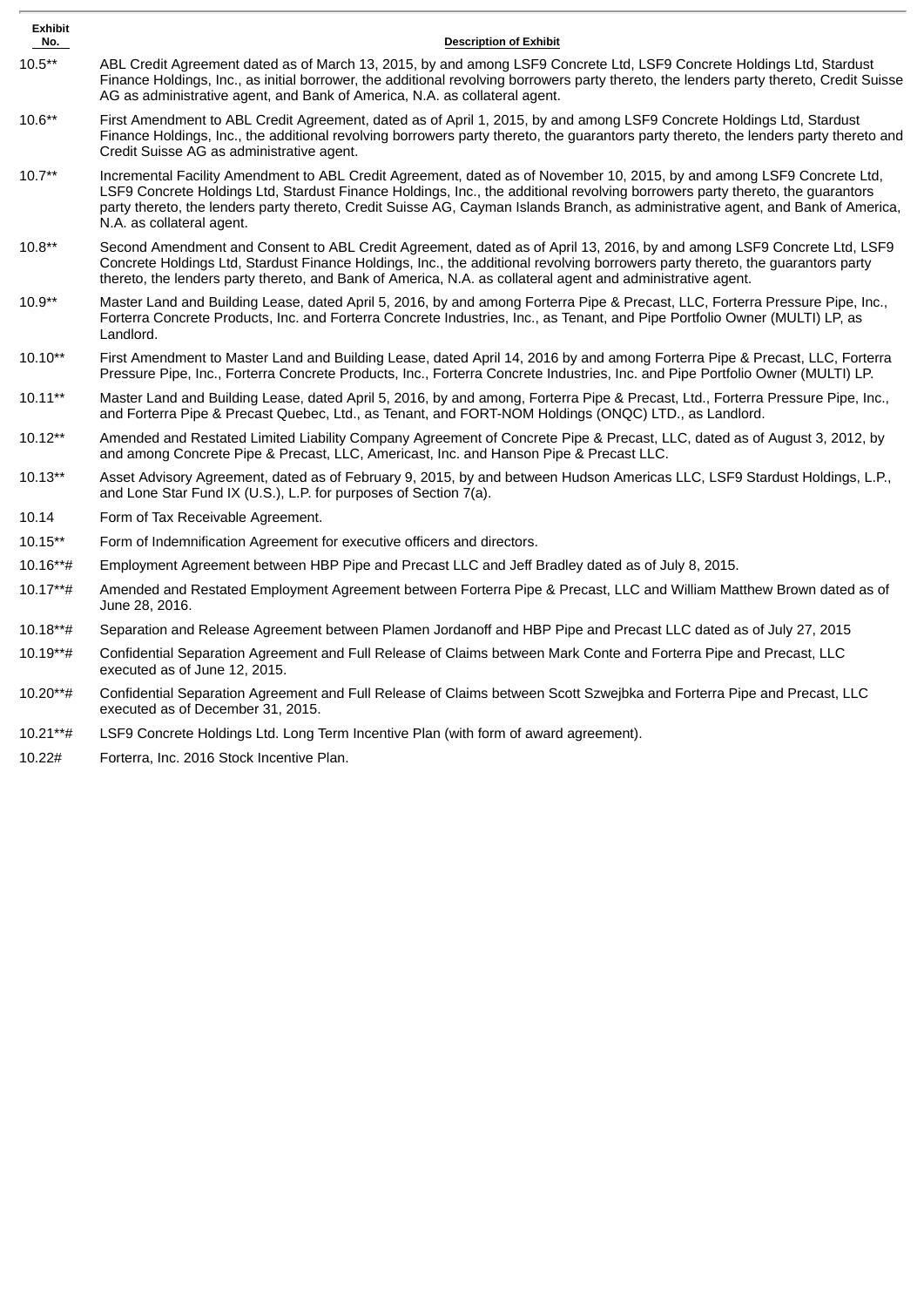| <b>Exhibit</b><br>No. | <b>Description of Exhibit</b>                                                               |
|-----------------------|---------------------------------------------------------------------------------------------|
| $10.23***$            | Form of Grant Notice for 2016 Stock Incentive Plan Nonqualified Stock Options Award.        |
| 10.24**#              | Form of Grant Notice for 2016 Stock Incentive Plan Incentive Stock Options Award.           |
| $10.25***$            | Form of Grant Notice for 2016 Stock Incentive Plan Restricted Stock Award.                  |
| 10.26**#              | Form of Grant Notice for 2016 Stock Incentive Plan Restricted Stock Unit Award.             |
| $10.27***$ #          | Form of Grant Notice for 2016 Stock Incentive Plan Performance Restricted Stock Unit Award. |
| $21.1**$              | Subsidiaries of the Registrant.                                                             |
| $23.1**$              | Consent of Ernst & Young LLP.                                                               |
| $23.2**$              | Consent of PricewaterhouseCoopers LLP.                                                      |
| $23.3**$              | Consent of RSM US LLP.                                                                      |
| 23.4                  | Consent of Gibson, Dunn & Crutcher LLP (included in Exhibit 5.1).                           |
| $23.5**$              | Consent of Freedonia Custom Research, Inc.                                                  |
| $23.6**$              | Consent of Freedonia Group, Inc.                                                            |
| $24.1**$              | Powers of Attorney.                                                                         |
| 99.1**                | Consent to be Named of Kevin Barner.                                                        |
| 99.2**                | Consent to be Named of Robert Corcoran.                                                     |
| 99.3**                | Consent to be Named of Samuel D. Loughlin.                                                  |
| 99.4**                | Consent to be Named of Clint McDonnough.                                                    |
| 99.5**                | Consent to be Named of John McPherson.                                                      |
| 99.6**                | Consent to be Named of Chris Meyer.                                                         |
| 99.7**                | Consent to be Named of Jacques Sarrazin.                                                    |
| 99.8**                | Consent to be Named of Chadwick Suss.                                                       |
| 99.9**                | Consent to be Named of Grant Wilbeck.                                                       |

\* To be filed by amendment.

\*\* Previously filed.

# Denotes management compensatory plan or arrangement

+ Certain schedules to this agreement have been omitted in accordance with Item 601(b)(2) of Regulation S-K. A copy of any omitted schedules will be furnished supplementally to the SEC upon request.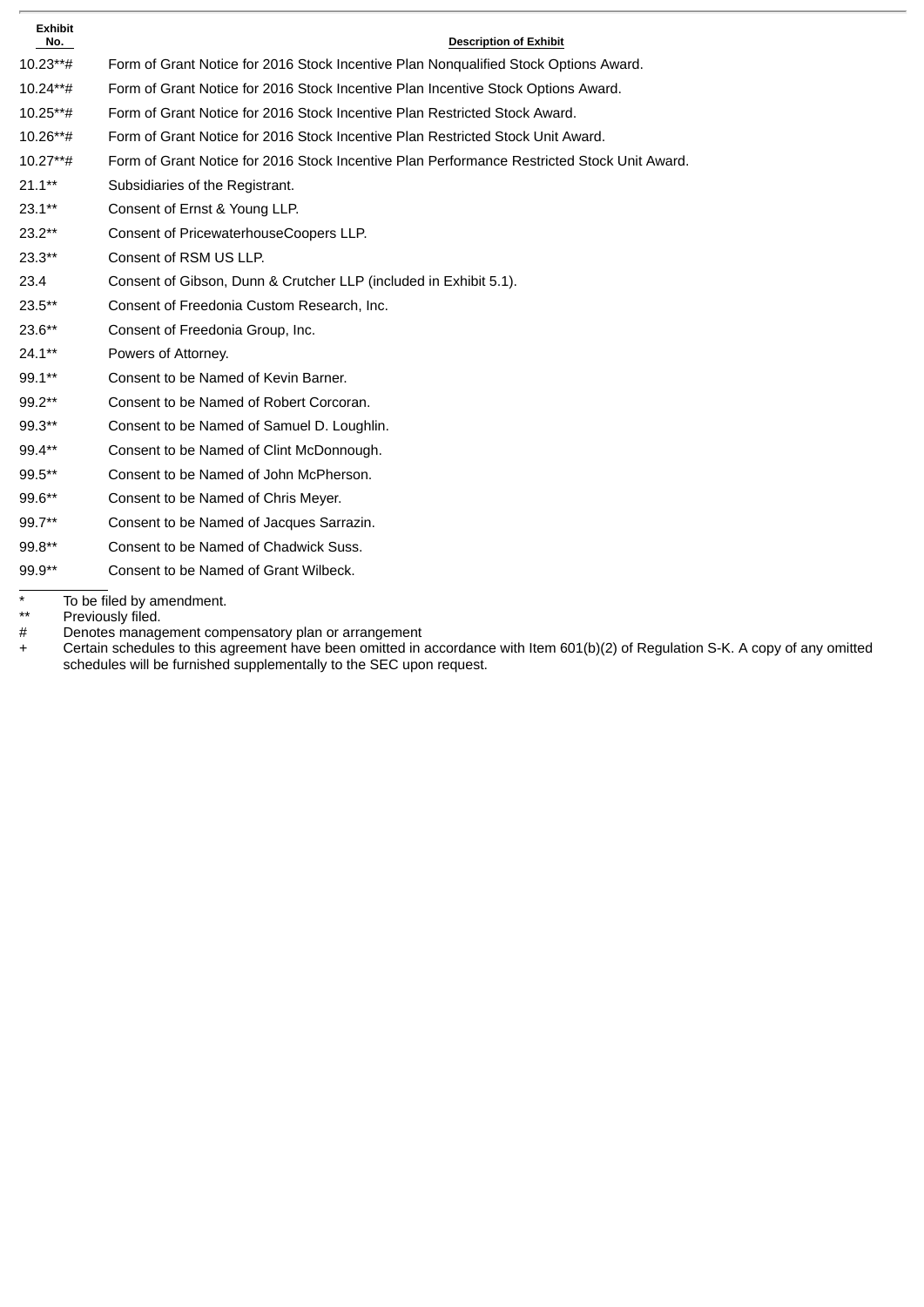**Exhibit 1.1**

**Forterra, Inc.**

### **Common Stock, par value \$0.001 per share**

## *Underwriting Agreement*

October , 2016

Goldman, Sachs & Co. Citigroup Global Markets Inc. Credit Suisse Securities (USA) LLC As representatives of the several Underwriters named in Schedule I hereto, c/o Goldman, Sachs & Co. 200 West Street, New York, New York 10282

Ladies and Gentlemen:

Forterra, Inc., a Delaware corporation (the "**Company**"), proposes, subject to the terms and conditions stated herein, to issue and sell to the Underwriters named in Schedule I hereto (the "**Underwriters**") for whom you (the "**Representatives**") are acting as representatives, an aggregate of shares of common stock, par value \$0.001 ("**Stock**") of the Company and, at the election of the Underwriters pursuant to Section 2 hereof, up to additional shares of Stock, and the sole stockholder of the Company, Forterra US Holdings, LLC, a Delaware limited liability company (the "**Selling Stockholder**"), proposes, subject to the terms and conditions stated herein, to sell, at the election of the Underwriters pursuant to Section 2 hereof, up to

additional shares of Stock. The shares proposed to be sold by the Company on the date hereof are hereinafter called the "**Firm Shares**" and the additional shares that the Underwriters elect to purchase from the Company and the Selling Stockholder pursuant to Section 2 hereof, if any, are hereinafter called the "**Optional Shares**". The Firm Shares and the Optional Shares are herein collectively called the "**Shares**".

It is understood and agreed by the parties hereto that, prior to the execution of this Agreement, LSF9 Concrete Holdings Ltd ("**Holdings**") consummated, and caused its direct and indirect subsidiaries to consummate, the Bricks Disposition (as defined in the Registration Statement) and the Reorganization (as defined in the Registration Statement), following which the Company became a wholly owned subsidiary of the Selling Stockholder. In addition, it is understood and agreed by the parties hereto that, concurrently with the consummation of the offering contemplated by this Agreement, it is expected that the Company will enter into a new senior secured term loan credit facility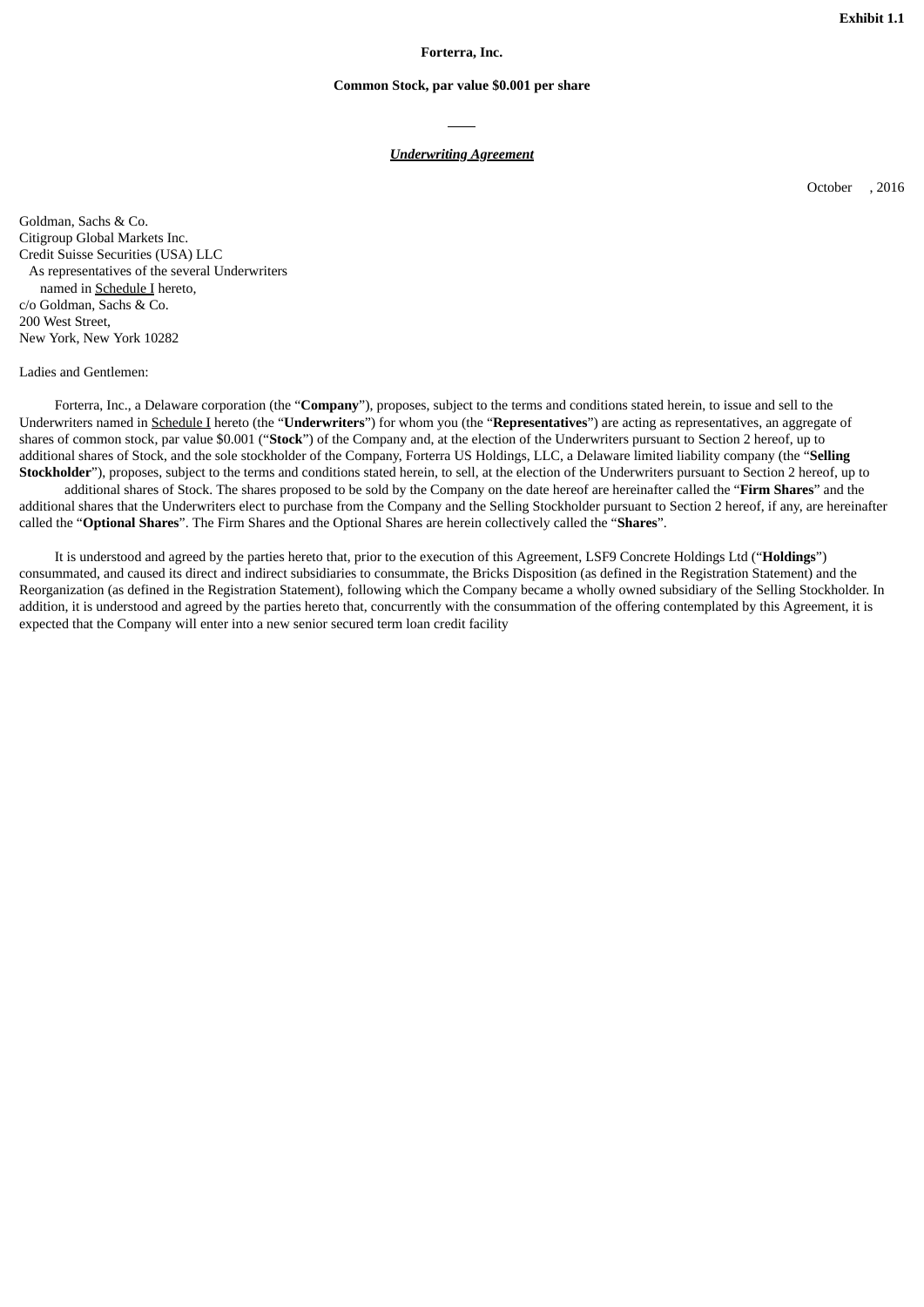and a new senior secured revolving credit facility as described in the Registration Statement (collectively, the "**Refinancing**"). It is also understood and agreed that, prior to the date of this Agreement, an affiliate or affiliates of Holdings that will be become direct or indirect, wholly owned subsidiary(ies) of the Company pursuant to the Reorganization, entered definitive agreements to acquire J&G (as defined in the Registration Statement) and Precast Concepts (as defined in the Registration Statement), which transactions (the "**Acquisitions**" and, together with the Refinancing, the "**Specified Transactions**") have closed as of the date hereof.

1. (a) The Company represents and warrants to, and agrees with, each of the Underwriters that:

(i) A registration statement on Form S-1 (File No. 333-212449) (the "**Initial Registration Statement**") in respect of the Shares has been filed with the Securities and Exchange Commission (the "**Commission**"); the Initial Registration Statement and any post-effective amendment thereto, each in the form heretofore delivered to you, and, excluding exhibits thereto, delivered to you for each of the other Underwriters, have been declared effective by the Commission in such form; other than a registration statement, if any, increasing the size of the offering (a "**Rule 462(b) Registration Statement**"), filed pursuant to Rule 462(b) under the Securities Act of 1933, as amended (the "**Act**"), which became effective upon filing, no other document with respect to the Initial Registration Statement has heretofore been filed with the Commission; and no stop order suspending the effectiveness of the Initial Registration Statement, any post-effective amendment thereto or the Rule 462(b) Registration Statement, if any, has been issued and no proceeding for that purpose has been initiated or, to the knowledge of the Company, threatened by the Commission (any preliminary prospectus included in the Initial Registration Statement or filed with the Commission pursuant to Rule 424(a) under the Act is hereinafter called a "**Preliminary Prospectus**"); the various parts of the Initial Registration Statement and the Rule 462(b) Registration Statement, if any, including all exhibits thereto and including the information contained in the form of final prospectus filed with the Commission pursuant to Rule 424(b) under the Act in accordance with Section 5(a) hereof and deemed by virtue of Rule 430A under the Act to be part of the Initial Registration Statement at the time it was declared effective, each as amended at the time such part of the Initial Registration Statement became effective or such part of the Rule 462(b) Registration Statement, if any, became or hereafter becomes effective, are hereinafter collectively called the "**Registration Statement**"; the Preliminary Prospectus relating to the Shares that was included in the Registration Statement immediately prior to the Applicable Time (as defined in Section 1(a)(iii) hereof) is hereinafter called the "**Pricing Prospectus**"; the final prospectus, in the form first filed pursuant to Rule 424(b) under the Act, is hereinafter called the "**Prospectus**"; and any "**issuer free writing prospectus**" as defined in Rule 433 under the Act relating to the Shares is hereinafter called an "**Issuer Free Writing Prospectus**");

(ii) No order preventing or suspending the use of any Preliminary Prospectus or any Issuer Free Writing Prospectus has been issued by the Commission, and each

 $\overline{2}$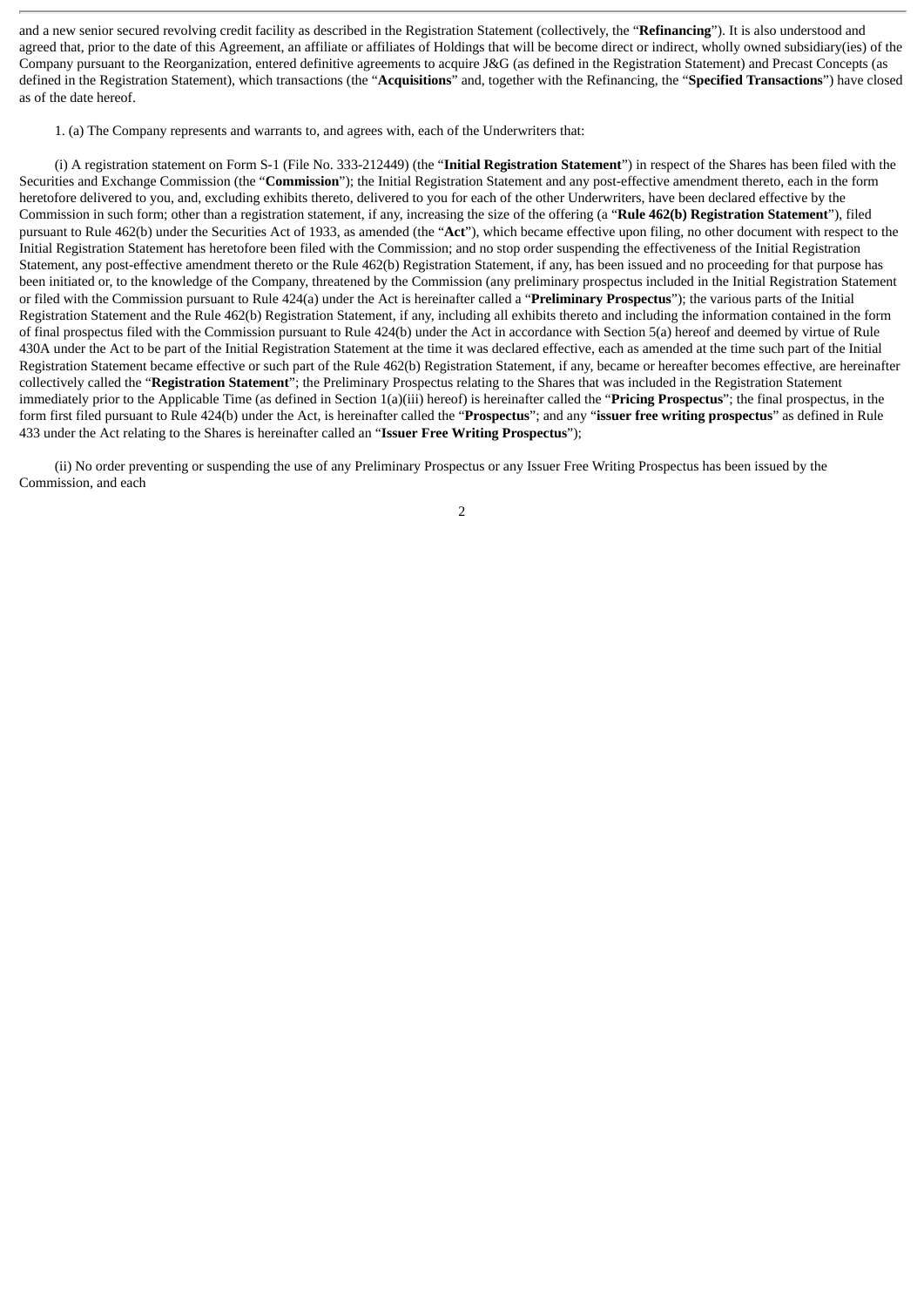Preliminary Prospectus, at the time of filing thereof, conformed in all material respects to the requirements of the Act and the rules and regulations of the Commission thereunder, and did not contain an untrue statement of a material fact or omit to state a material fact required to be stated therein or necessary to make the statements therein, in the light of the circumstances under which they were made, not misleading; *provided*, *however*, that this representation and warranty shall not apply to any statements or omissions made in reliance upon and in conformity with the Underwriter Information (as defined in Section 9(b));

(iii) For the purposes of this Agreement, the "**Applicable Time**" is : (Eastern time) on the date of this Agreement; the Pricing Prospectus, as supplemented by the information listed on Schedule II(c) hereto, taken together (collectively, the "**Pricing Disclosure Package**"), as of the Applicable Time, did not contain any untrue statement of a material fact or omit to state any material fact necessary in order to make the statements therein, in the light of the circumstances under which they were made, not misleading; and each Issuer Free Writing Prospectus listed on Schedule II(a) hereto does not conflict with the information contained in the Registration Statement, the Pricing Prospectus or the Prospectus and each such Issuer Free Writing Prospectus, as supplemented by and taken together with the Pricing Disclosure Package, as of the Applicable Time, did not contain any untrue statement of a material fact or omit to state any material fact necessary in order to make the statements therein, in the light of the circumstances under which they were made, not misleading; *provided, however*, that this representation and warranty shall not apply to statements or omissions made in reliance upon and in conformity with the Underwriter Information;

(iv) No documents were filed by the Company or on the Company's behalf with the Commission since the Commission's close of business on the business day immediately prior to the date of this Agreement and prior to the execution of this Agreement, except as set forth on Schedule II(b) hereto;

(v) The Registration Statement conforms, and the Prospectus and any further amendments or supplements to the Registration Statement and the Prospectus will conform, in all material respects to the requirements of the Act and the rules and regulations of the Commission thereunder and do not and will not, as of the applicable effective date as to each part of the Registration Statement and as of the applicable filing date as to the Prospectus and any amendment or supplement thereto, contain an untrue statement of a material fact or omit to state a material fact required to be stated therein or necessary to make the statements therein not misleading (in the case of the Prospectus or any amendment or supplement thereto, in the light of the circumstances under which they were made); *provided, however*, that this representation and warranty shall not apply to any statements or omissions made in reliance upon and in conformity with the Underwriter Information;

(vi) Neither the Company nor any of its subsidiaries has sustained since the date of the latest audited financial statements included in the Pricing Prospectus any material loss or interference with its business from fire, explosion, flood or other calamity, whether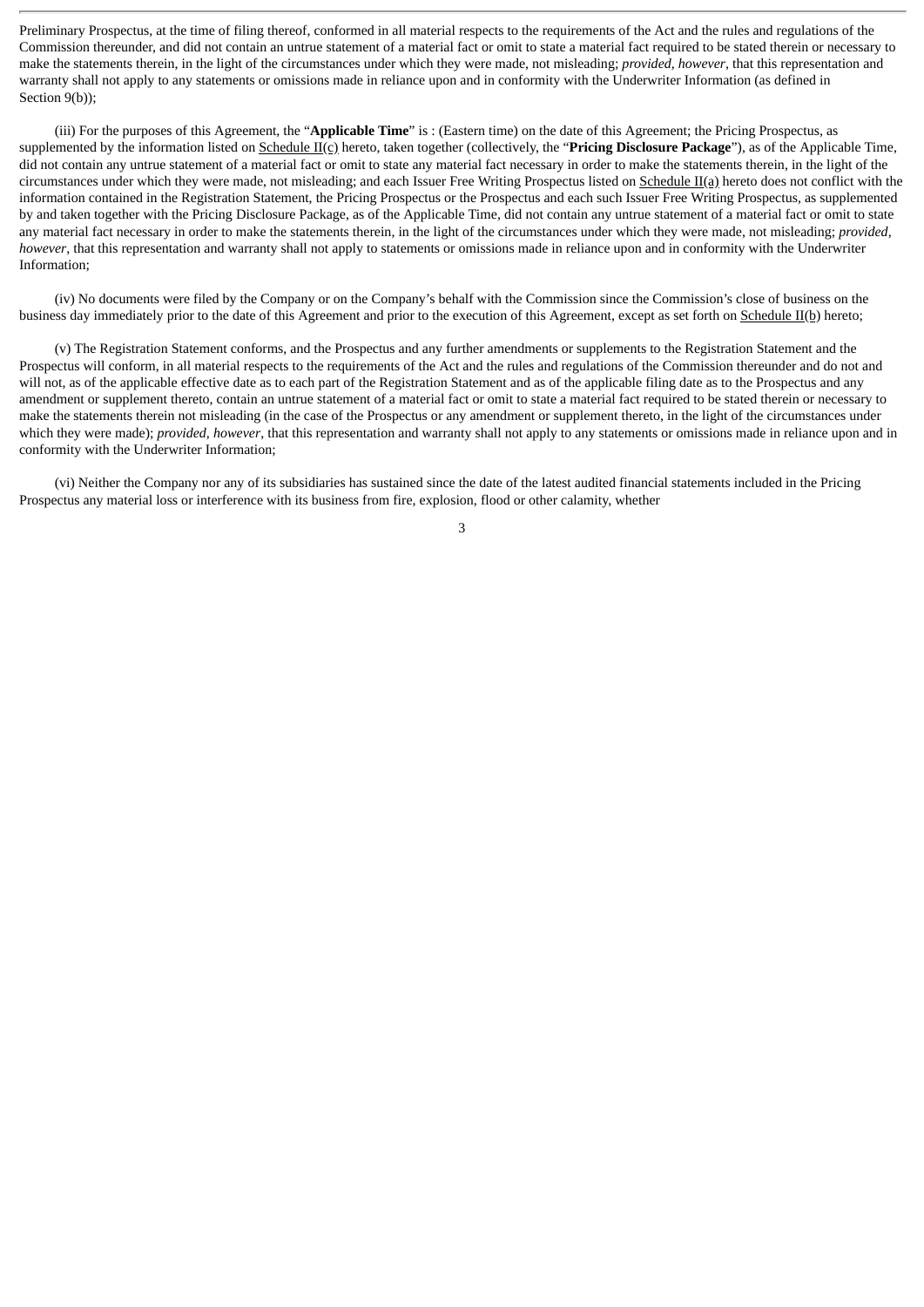or not covered by insurance, or from any labor dispute or court or governmental action, order or decree, otherwise than as set forth or contemplated in the Pricing Prospectus; and, since the respective dates as of which information is given in the Registration Statement and the Pricing Prospectus, there has not been (A) any change in the capital stock or long-term debt of the Company (other than (1) as set forth or described in the Pricing Prospectus or (2) borrowings to fund the consummation of the acquisitions of J&G and Precast Concepts) or any of its subsidiaries or (B) any material adverse change, or any development involving a prospective material adverse change, in or affecting the business, properties, management, financial position, stockholders' equity or results of operations of the Company and its subsidiaries, taken as a whole (a "**Material Adverse Effect**");

(vii) The Company and its subsidiaries have good and marketable title in fee simple to all real property and good and marketable title to all personal property owned by them, in each case free and clear of all liens, encumbrances and defects except such as are described in the Pricing Prospectus or such as would not, individually or in the aggregate, reasonably be expected to have a Material Adverse Effect; and any real property and buildings held under lease by the Company and its subsidiaries are held by them under valid, subsisting and enforceable leases (to the knowledge of the Company with respect to any counterparty to such agreement) (subject to the effects of (1) bankruptcy, insolvency or similar laws affecting creditors' rights or remedies generally and (2) the application of general principles of equity) with such exceptions as are not material and do not materially interfere with the use made and proposed to be made of such property and buildings by the Company and its subsidiaries;

(viii) The Company (A) has been duly incorporated and is validly existing as a corporation in good standing under the laws of the state of Delaware, (B) has the corporate power and authority to own or lease, as applicable, its properties and conduct its business as described in the Pricing Prospectus, and (C) has been duly qualified as a foreign corporation for the transaction of business and is in good standing under the laws of each other jurisdiction in which it owns or leases properties or conducts any business so as to require such qualification, except in the case of clause (C), where the failure to have such power or authority or to be so qualified or in good standing would not, individually or in the aggregate, reasonably be expected to have Material Adverse Effect; and each subsidiary of the Company has been duly incorporated or formed, as applicable, and is validly existing as a corporation or other business entity, as applicable, in good standing under the laws of its jurisdiction of incorporation or formation;

(ix) The Company has an authorized capitalization as set forth in the Pricing Prospectus and all of the outstanding shares of capital stock of the Company, including the Shares to be sold by the Selling Stockholder hereunder, have been duly authorized and validly issued and are fully paid and nonassessable, issued free and clear of any preemptive rights and conform to the description of the Stock contained in the Pricing Disclosure Package and the Prospectus; and all of the issued shares of capital stock or other ownership interests of each subsidiary of the Company have been duly authorized and validly issued, are fully paid and non-assessable and are, except as otherwise disclosed in the Pricing Prospectus, owned directly or indirectly by the Company free and clear of all liens, encumbrances, equities or claims;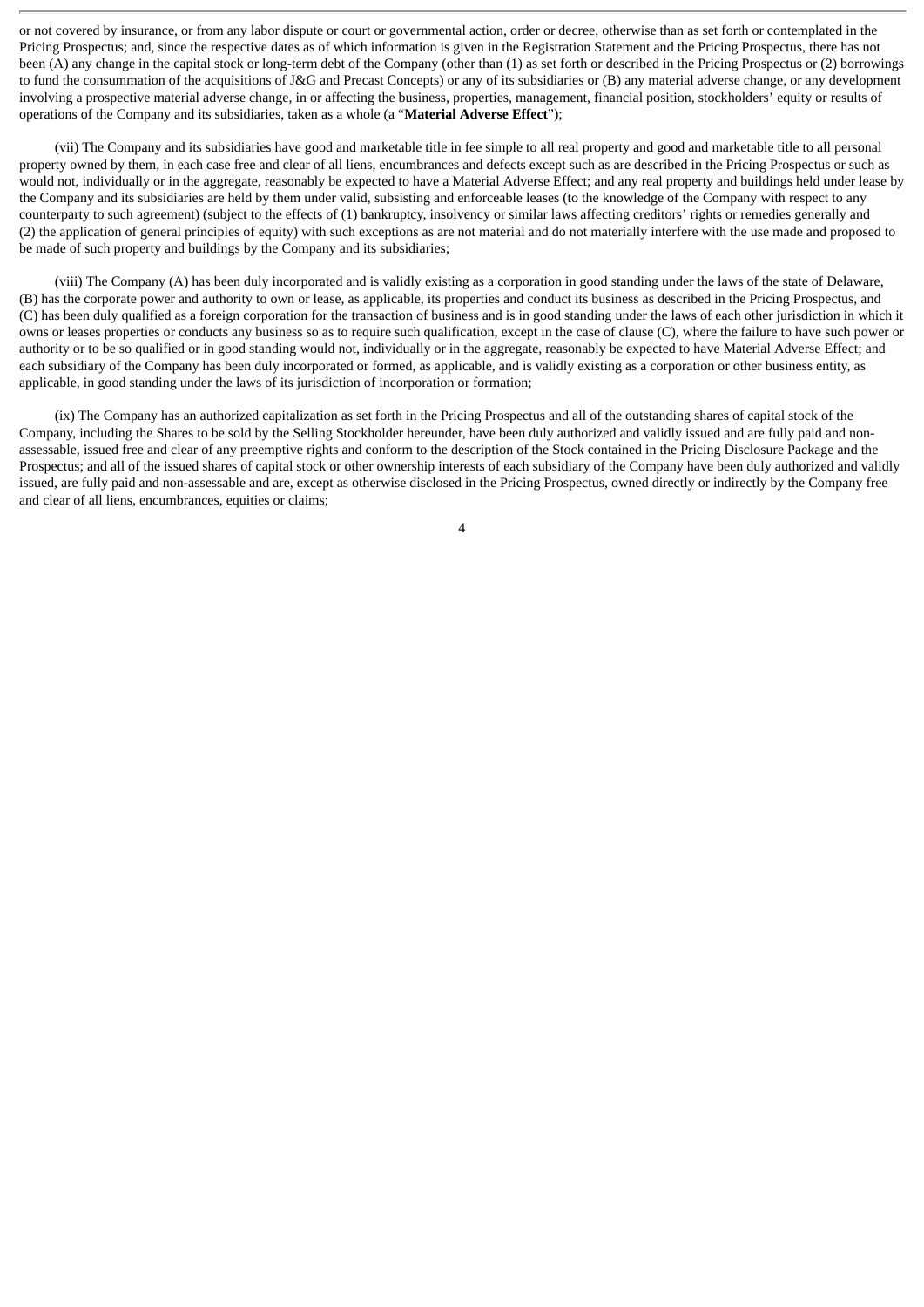(x) The Shares to be issued and sold by the Company have been duly authorized and, when issued and delivered against payment therefor as provided herein, will be validly issued, fully paid and non-assessable and will conform to the description of the Stock contained in the Pricing Prospectus;

(xi) The issue and sale of the Shares to be sold by the Company pursuant to this Agreement and the application of the proceeds thereof as described in the Registration Statement, the compliance by the Company with the terms of this Agreement, and the consummation of the Specified Transactions and the consummation of the transactions herein contemplated (A) will not result in a material breach or violation of the terms or provisions of, or constitute a material default under, any agreement or instrument pursuant to which the Bricks Disposition, the Reorganization or the Specified Transactions were or will be consummated (the "**Transaction Agreements**"), (B) result in a breach or violation of any of the terms or provisions of, or constitute a default under, any indenture, mortgage, deed of trust, loan agreement, lease or other agreement or instrument to which the Company or any of its subsidiaries is a party or by which the Company or any of its subsidiaries is bound or to which any of the property or assets of the Company or any of its subsidiaries is subject, (C) result in the violation of any provisions of the certificate of incorporation, bylaws or similar organizational document of the Company or any of its subsidiaries or (D) result in the violation of any statute or any order, rule or regulation of any court or governmental agency or body having jurisdiction over the Company or any of its subsidiaries or any of their properties, except in the case of clauses (B) or (D) above, as would not, individually or in the aggregate, be reasonably expected to have a Material Adverse Effect or impair, in any material respect, the ability of the Company to perform its obligations under this Agreement; and no consent, approval, authorization, order, registration or qualification of or with any such court or governmental agency or body is required for the issuance and sale of the Shares or the consummation by the Company of the transactions contemplated by this Agreement, except for (I) the registration under the Act of the Shares, the registration of the Stock under the Securities Exchange Act of 1934, as amended (the "**Exchange Act**"), (II) the approval by the Financial Industry Regulatory Authority Inc. ("**FINRA**") of the underwriting terms and arrangements, and (III) such consents, approvals, authorizations, orders, registrations or qualifications (i) as may be required under state securities or Blue Sky laws in connection with the purchase and distribution of the Shares by the Underwriters or (ii) as shall have been obtained or made prior to the Time of Delivery;

(xii) Neither the Company nor any of its subsidiaries is (A) in violation of its certificate of incorporation, bylaws or similar organizational documents or (B) in default in the performance or observance of any obligation, agreement, covenant or condition contained in any indenture, mortgage, deed of trust, loan agreement, lease or other agreement or instrument to which it is a party or by which it or any of its properties may be bound, except in the case of (B) for such defaults as would not, individually or in the aggregate, reasonably be expected to have a Material Adverse Effect or impair, in any material respect, the ability of the Company to perform its obligations under this Agreement;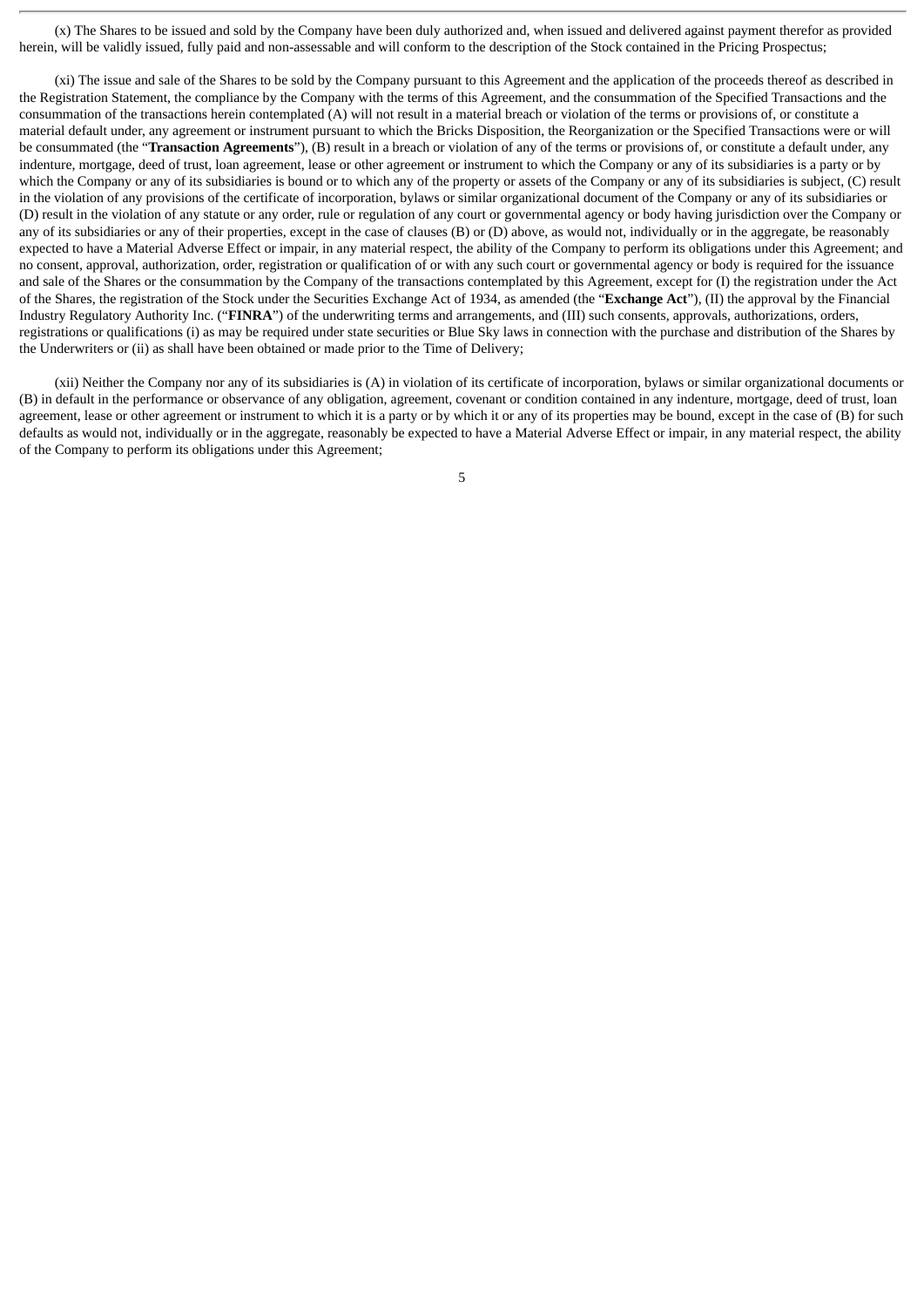(xiii) The statements set forth in the Pricing Prospectus under the captions "Certain Relationships and Related Party Transactions", "Description of Capital Stock", "Shares Eligible for Future Sale", and "U.S. Federal Tax Considerations for Non-U.S. Holders", insofar as they purport to describe the provisions of the laws and documents referred to therein, are, in each case, accurate and complete in all material respects;

(xiv) Other than as set forth in the Pricing Prospectus, there are no legal or governmental proceedings pending to which the Company or any of its subsidiaries or, to the Company's knowledge, any officer or director of the Company, is a party or of which any property or assets of the Company or any of its subsidiaries is the subject which, if determined adversely to the Company, any of its subsidiaries or any such officer or director of the Company, as applicable, would individually or in the aggregate be reasonably expected to have a Material Adverse Effect; and, to the Company's knowledge, no such proceedings have been threatened by governmental authorities or by others;

(xv) The Company is not and, after giving effect to the offering and sale of the Shares and the application of the proceeds thereof, will not be an "investment company", as such term is defined in the Investment Company Act of 1940, as amended, and the rules and regulations of the Commission thereunder (the "**Investment Company Act**");

(xvi) At the time of filing the Initial Registration Statement the Company was not, and the Company is not, an "ineligible issuer," as defined in Rule 405 under the Act;

(xvii) The historical financial statements, together with the related schedules and notes, included in the Registration Statement, the Pricing Prospectus and the Prospectus present fairly the consolidated financial position of the entities or businesses to which they relate at the dates indicated and the results of their operations and cash flows for the periods specified; such financial statements comply with the applicable requirements of the Act and have been prepared in conformity with generally accepted accounting principles as applied in the United States ("**GAAP**") applied on a consistent basis throughout the periods involved, except as may be expressly stated in the related notes thereto; the supporting schedules included in the Registration Statement, if any, present fairly in accordance with GAAP the information required to be stated therein; the selected financial data and the summary financial information included in the Registration Statement, the Pricing Prospectus and the Prospectus under the headings "Summary Historical and Unaudited Pro Forma Condensed Combined Financial and Other Information" and "Selected Historical Financial Data" present fairly in all material respects the information shown therein and have been compiled on a basis consistent with that of the financial statements included therein from which such information was derived, except as disclosed therein. Except as included therein or in accordance with the letter dated July 25, 2016 received by the Company from the Commission staff, no historical or pro forma financial statements or supporting schedules are required to be included in the Registration Statement, the Pricing Prospectus or the Prospectus under the Act and the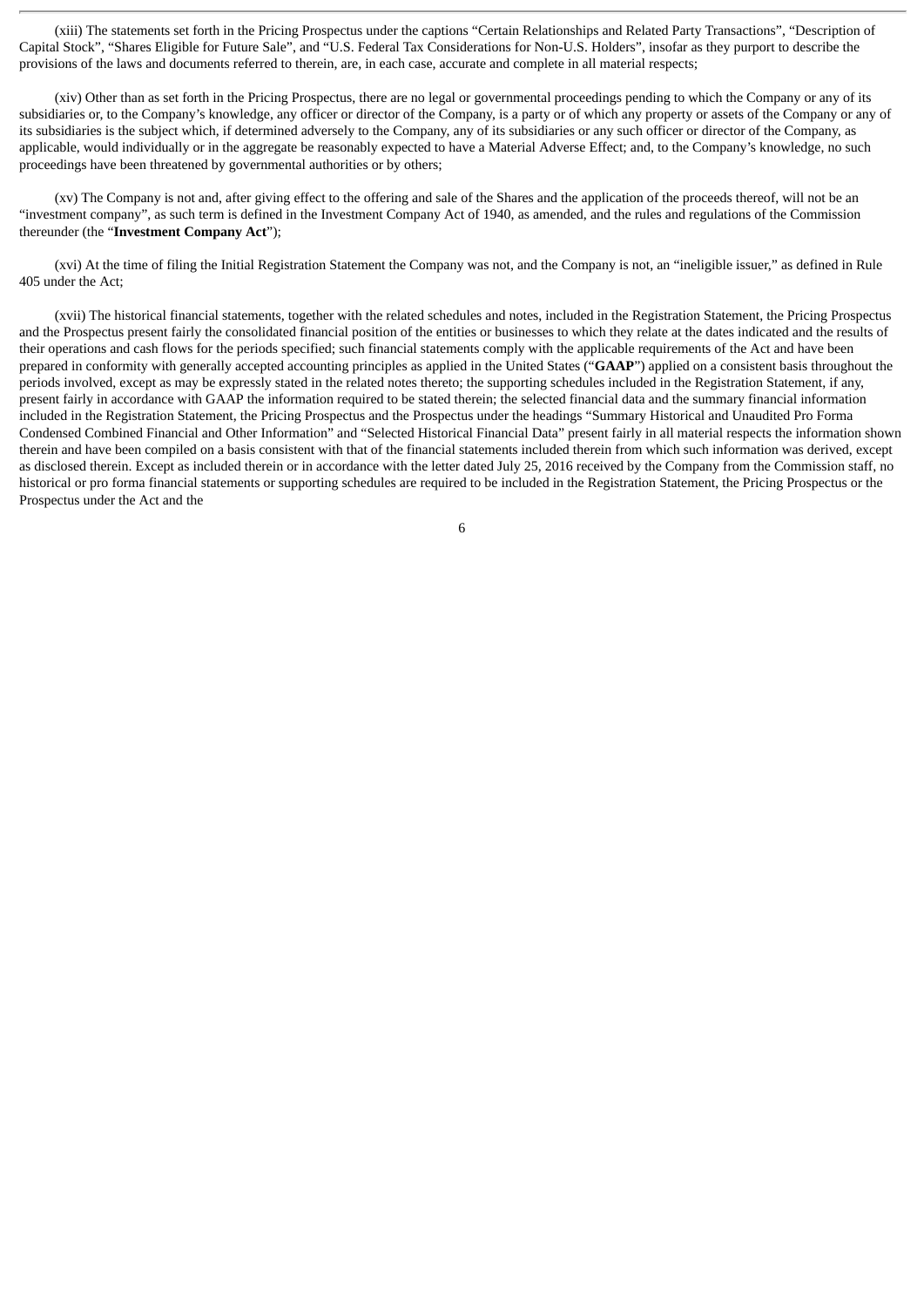rules and regulations of the Commission thereunder; the pro forma financial information and the related notes thereto included in the Registration Statement, Pricing Prospectus and Prospectus under the headings "Summary Historical and Unaudited Pro Forma Condensed Combined Financial and Other Information" and "Unaudited Pro Forma Condensed Combined Financial Information" have been prepared in accordance with the Commission's rules and guidance with respect to pro forma financial information and have been compiled on the bases described therein; the assumptions underlying such pro forma financial information are reasonable, the adjustments used therein are appropriate to give effect to the transactions and circumstances referred to therein, and such assumptions and adjustments are set forth in the Registration Statement, the Pricing Prospectus and the Prospectus in all material respects; all financial measures prepared other than in accordance with GAAP included in the Registration Statement, the Pricing Prospectus and the Prospectus under the heading "Non-GAAP Financial Information" are presented in all material respects in compliance with Regulation G under the Exchange Act and Item 10 of Regulation S-K under the Act, as applicable; and all other financial information included in the Registration Statement, the Pricing Prospectus and the Prospectus has been derived from the accounting records of the Company and its subsidiaries and presents fairly in all material respects the information shown thereby;

(xviii) Ernst & Young LLP, which has expressed its opinion with respect to certain financial statements of the Company and its subsidiaries, the Successor (as defined in the Registration Statement) and of HeidelbergCement A.G.'s building products business in the United States and Eastern Canada, is an independent registered public accounting firm with respect to the company and/or business for which such firm expressed its opinion on the applicable financial statements thereof as required by the Act and the rules and regulations of the Commission thereunder; RSM US LLP, which has expressed its opinion with respect to certain financial statements of USP Holdings Inc., and PricewaterhouseCoopers LLP, which has expressed its opinion with respect to certain financial statements of Cretex Concrete Products, Inc., are each independent auditors with respect to the company and/or business for which such firm expressed its opinion on the applicable financial statements thereof under the Independence Rules of the AICPA Code of Professional Conduct and its interpretations and rulings;

(xix) The Company and its directors and officers, in their capacities as such, have taken all necessary actions to ensure that, upon the effectiveness of the Registration Statement, the Company will be in compliance with all applicable provisions of the Sarbanes-Oxley Act of 2002 and the rules and regulations promulgated in connection therewith;

(xx) The Company maintains a system of internal control over financial reporting (as such term is defined in Rule 13a-15(f) under the Exchange Act) that complies with the requirements of the Exchange Act and has been designed by the Company's principal executive officer and principal financial officer, or under their supervision, to provide reasonable assurance regarding the reliability of financial reporting and the preparation of financial statements for external purposes in accordance with GAAP. Except as disclosed in the Pricing Prospectus, the Company's internal control over financial reporting is effective and the Company is not aware of any material weaknesses in its internal control over financial reporting;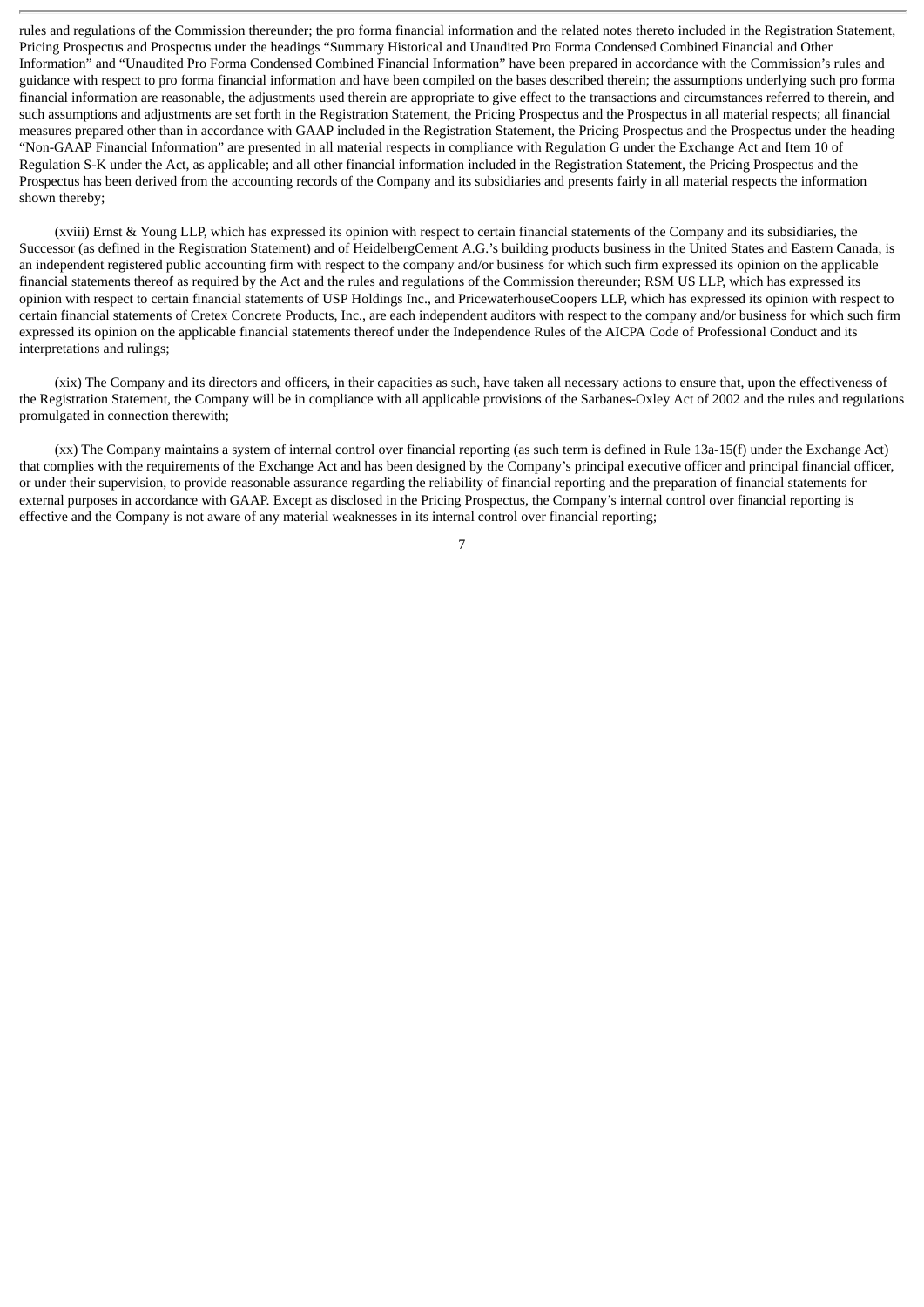(xxi) Except as set forth in the Pricing Prospectus under the heading "Management's Discussion and Analysis of Financial Condition and Results of Operations—Material Weakness in Internal Control Over Financial Reporting", since the date of the latest audited financial statements included in the Pricing Prospectus, there has been no adverse change in the Company's internal control over financial reporting that has materially affected, or is reasonably likely to materially affect, the Company's internal control over financial reporting;

(xxii) Except as set forth in the Pricing Prospectus under the heading "Management's Discussion and Analysis of Financial Condition and Results of Operations—Material Weaknesses in Internal Control Over Financial Reporting", the Company maintains disclosure controls and procedures (as such term is defined in Rule 13a-15(e) under the Exchange Act) that comply with the requirements of the Exchange Act; such disclosure controls and procedures have been designed to ensure that material information relating to the Company and its subsidiaries is made known to the Company's principal executive officer and principal financial officer by others within those entities; and such disclosure controls and procedures are effective;

(xxiii) (1) This Agreement has been duly authorized, executed and delivered by the Company and (2) each Transaction Agreement has been duly authorized, executed and delivered by each Holdings affiliate party thereto and constitutes a valid and binding agreement of such affiliate, enforceable against such affiliate in accordance with its terms, subject to the effects of (A) bankruptcy, insolvency or similar laws affecting creditors' rights or remedies generally and (B) the application of general principles of equity);

(xxiv) None of the Company, any of its subsidiaries or, to the knowledge of the Company, any director, officer, agent, employee, affiliate or other person acting on behalf of the Company or any of its subsidiaries, has (A) made any unlawful contribution, gift, entertainment or other unlawful expense relating to political activity; (B) made any direct or indirect unlawful payment to any foreign or domestic government official or employee from corporate funds; (C) violated or is in violation of any provision of the Foreign Corrupt Practices Act of 1977; (D) violated or is in violation of any provision of the Bribery Act 2010 of the United Kingdom; or (E) made any bribe, rebate, payoff, influence payment, kickback or other unlawful payment;

(xxv) The operations of the Company and its subsidiaries are and have been conducted at all times in compliance with the requirements of applicable anti-money laundering laws, including, but not limited to, the Bank Secrecy Act of 1970, as amended by the USA PATRIOT ACT of 2001, and the rules and regulations promulgated thereunder, and the anti-money laundering laws of the various jurisdictions in which the Company and its subsidiaries conduct business (collectively, the "**Money Laundering Laws**") and no action, suit or proceeding by or before any court or governmental agency, authority or body or any arbitrator involving the Company or any of its subsidiaries with respect to the Money Laundering Laws is pending or, to the knowledge of the Company, threatened;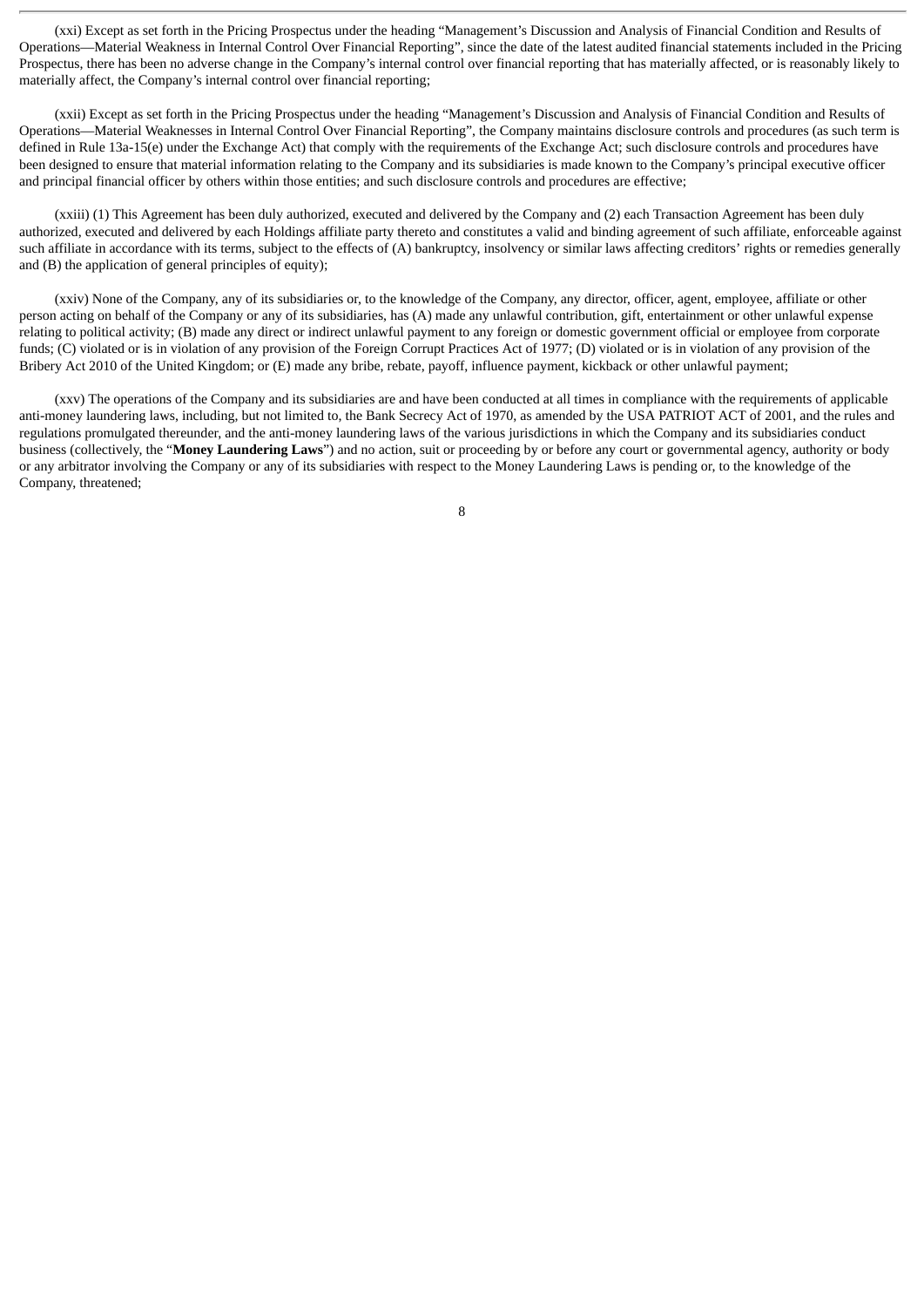(xxvi) None of the Company, any of its subsidiaries or, to the knowledge of the Company, any director, officer, agent, employee or affiliate of the Company or any of its subsidiaries is currently the subject of any sanctions administered or enforced by the U.S. Government, including, without limitation, the Office of Foreign Assets Control of the U.S. Department of the Treasury ("**OFAC**"), or other relevant sanctions authority (collectively, "**Sanctions**"), and the Company will not directly or indirectly use the proceeds of the offering of the Shares hereunder, or lend, contribute or otherwise make available such proceeds to any subsidiary, joint venture partner or other person or entity (A) to fund or facilitate any activities of or business with any person, or in any country or territory, that, at the time of such funding, is the subject or the target of Sanctions or (B) in any other manner that will result in a violation by any person (including any person participating in the transaction, whether as underwriter, advisor, investor or otherwise) of Sanctions;

(xxvii) All statistical, industry-related and market-related data included in the Registration Statement, the Pricing Prospectus and the Prospectus is based on or derived from estimates and sources which the Company reasonably believes are reliable and accurate;

(xxviii) There are no persons with registration rights or other similar rights to have any equity or debt securities of the Company registered for sale under the Registration Statement or included in the offering contemplated by this Agreement. The holders of outstanding shares of the Company's capital stock are not entitled to preemptive or other rights to subscribe for the Shares;

(xxix) Each of the statements made by the Company in the Registration Statement, the Pricing Prospectus and the Prospectus within the coverage of Rule 175(b) under the Securities Act, including (but not limited to) any statements with respect to expected synergies or cost savings, and any statements made in support thereof or related thereto, was made or will be made with a reasonable basis and in good faith;

(xxx) Each of the Company and its subsidiaries has filed all federal, state, local and foreign tax returns that are required to be filed by them or have requested extensions thereof (except where the failure to file would not reasonably be expected to have, individually or in the aggregate, a Material Adverse Effect) and have paid all taxes for which the Company and its subsidiaries are liable (except for cases in which the failure to file or pay would not reasonably be expected to have, individually or in the aggregate, a Material Adverse Effect, or except for any taxes being contested in good faith by appropriate proceedings and for which adequate reserves have been provided in accordance with GAAP); and there is no tax deficiency that has been, or could reasonably be expected to be, asserted against the Company or any of its subsidiaries or any of their respective properties or assets (except where such deficiencies would not reasonably be expected to have, individually or in the aggregate, a Material Adverse Effect);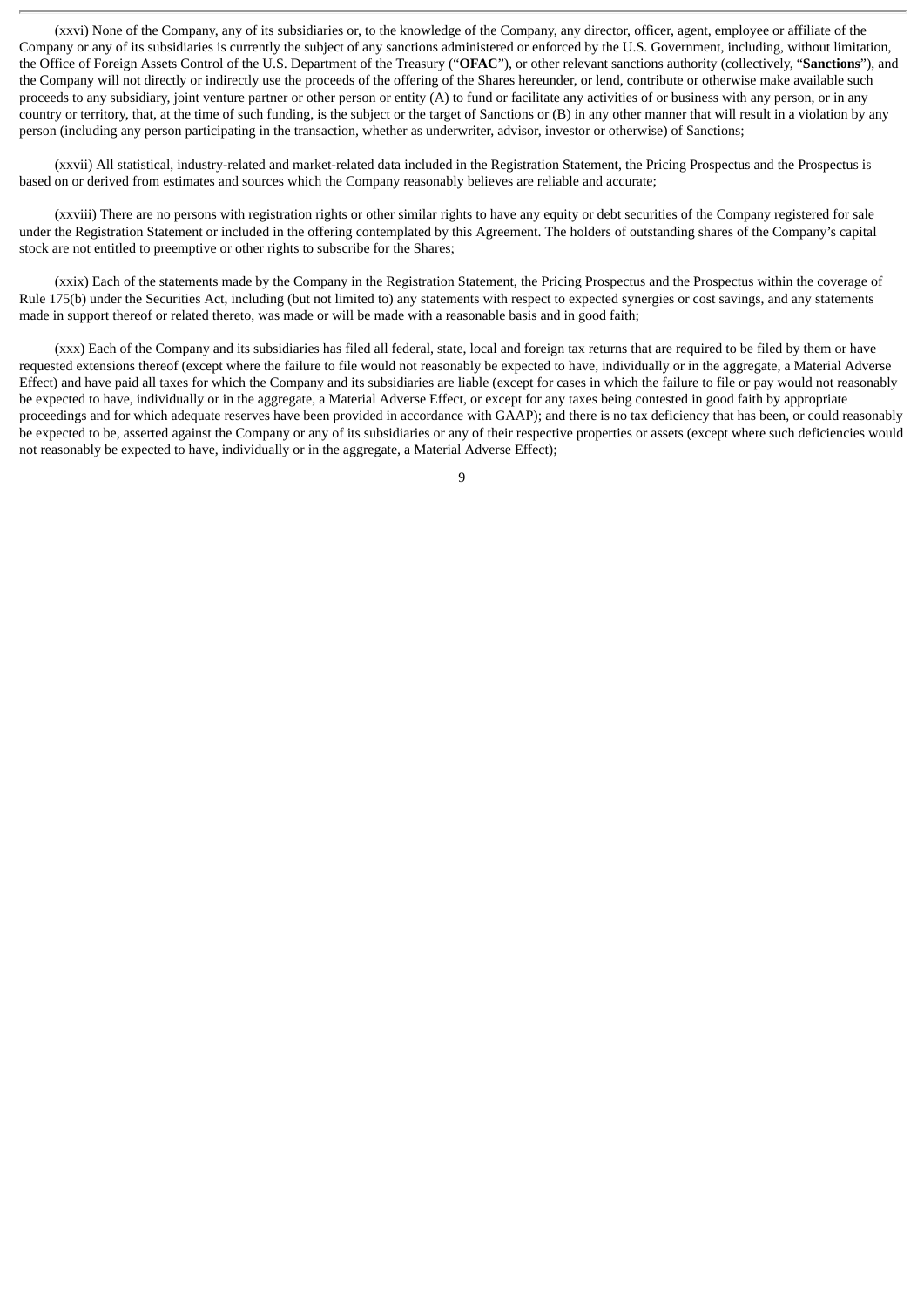(xxxi) To the best of the Company's knowledge, there are no transfer taxes or other similar fees or charges under Federal law or the laws of any state, or any political subdivision thereof, required to be paid in connection with the execution and delivery of this Agreement or the issuance by the Company or sale by the Company of the Shares;

(xxxii) Except for any failures, exceptions or deficiencies that would not, individually or in the aggregate, reasonably be expected to result in a Material Adverse Effect: (A) the Company and its subsidiaries possess all licenses, certificates, permits and other authorizations (collectively, "**Permits**") issued by, and have made all declarations and filings with, the appropriate federal, state, local or foreign governments or regulatory authorities that are necessary for the conduct of their respective businesses as described in the Registration Statement, the Pricing Prospectus and the Prospectus; and (B) except as otherwise disclosed in the Registration Statement, the Pricing Prospectus, neither the Company nor any of its subsidiaries has received written notice or any revocation or modification of any Permit, or, to the Company's knowledge, has any federal, state, local or foreign government or regulatory authority taken any action to limit, suspend or revoke a Permit;

(xxxiii) The Company and its subsidiaries own, possess, or have applied for adequate rights to use all patents, patent applications, trademarks, service marks, trade names, trademark registrations, service mark registrations, copyrights, licenses and know-how (including trade secrets and other unpatented and/or unpatentable proprietary or confidential information, systems or procedures) (collectively, "**Intellectual Property Rights**") material to the conduct of their respective businesses as currently conducted, and have not received any notice of infringement of or conflict with asserted rights of others with respect to any Intellectual Property Rights that, if determined adversely to the Company or any of its subsidiaries, would, individually or in the aggregate, reasonably be expected to have a Material Adverse Effect;

(xxxiv) There are no labor disputes against the Company or any of its subsidiaries pending or, to the knowledge of the Company, threatened, except as would not, individually or in the aggregate, reasonably be expected to have a Material Adverse Effect. Neither the Company nor any of its subsidiaries has received any written notice of cancellation or termination with respect to any collective bargaining agreement to which it is a party;

(xxxv) (A) Except as described in the Pricing Prospectus or for any such failure to comply, or failure to receive required permits, licenses or approvals, or cost, obligation or liability, as would not, individually or in the aggregate, reasonably be expected to have a Material Adverse Effect: the Company and its subsidiaries (1) are, and at all prior times were, in compliance with any and all applicable foreign, federal, state, provincial, and local laws and regulations and other legally enforceable requirements relating to pollution or the protection of the environment or natural resources, the protection of human, including worker, health or safety, or imposing liability or standards of conduct concerning the use, handling, storage, transportation, disposal or other management of Hazardous Substances (as defined below) (collectively, "**Environmental Laws**"),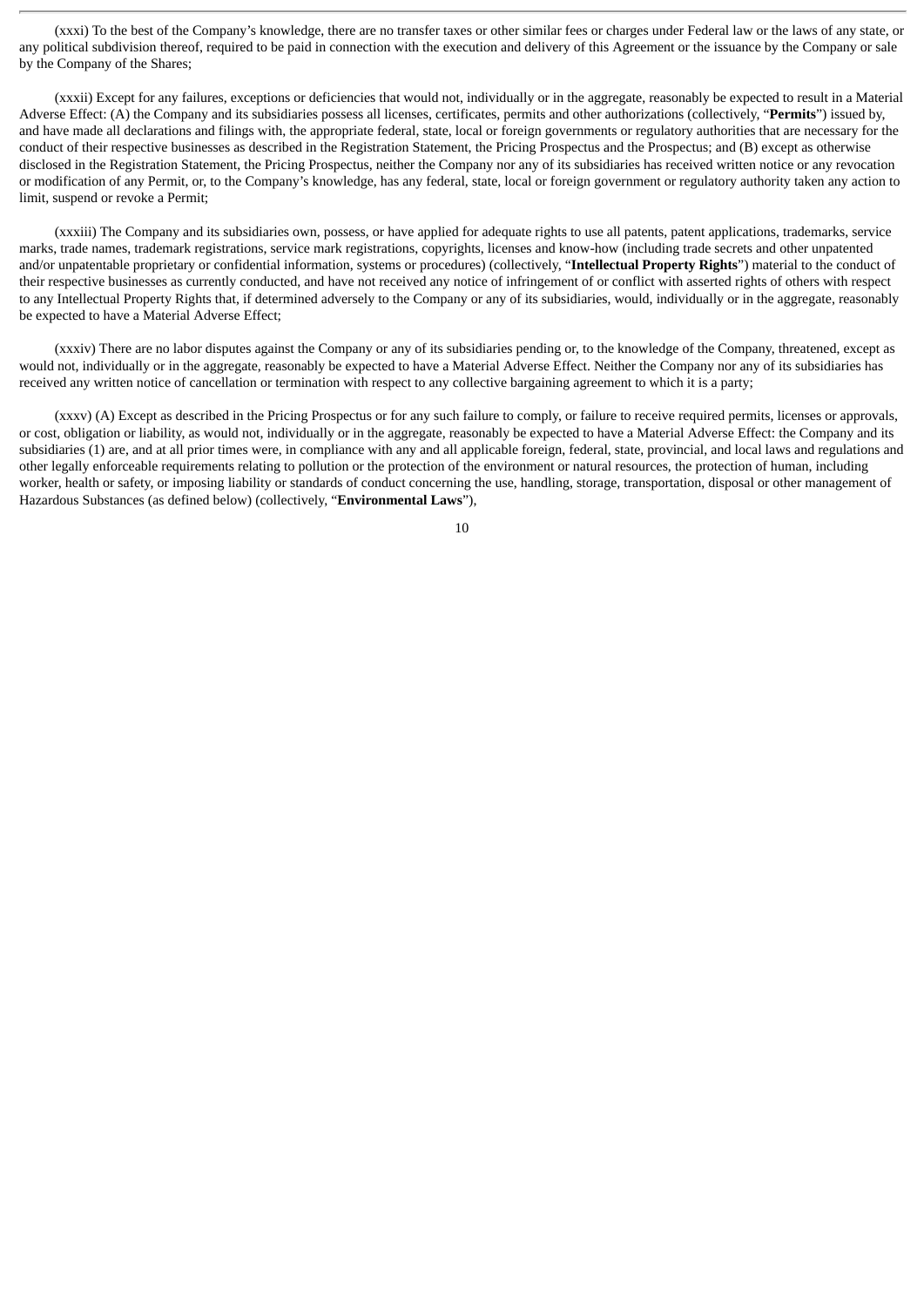(2) have obtained and maintained in effect and are in compliance with all permits, licenses, certificates or other authorizations or approvals required of them under applicable Environmental Laws to conduct their respective businesses as presently conducted, (3) have not received notice of any actual or alleged liability (including, without limitation, liability of a third party that could reasonably be expected to adversely affect the Company or any of its subsidiaries) under or relating to, or any actual or potential violation of, any Environmental Laws, including for the investigation or remediation of any Release (as defined below) or threat of Release of Hazardous Substances, and have no knowledge of any event, circumstance or condition that would reasonably be expected to result in any such notice, (4) are not conducting or paying for, in whole or in part, any investigation, remediation or other corrective action pursuant to any Environmental Law at any location, and (5) are not a party to any order, decree or agreement that imposes any obligation or liability under any Environmental Law; (B) there has been no storage, generation, transportation, use, handling, treatment, Release or threat of Release of Hazardous Substances by, due to or caused by the Company or any of its subsidiaries (or, to the Company's knowledge, any other entity (including any predecessor) for whose acts or omissions the Company or any of its subsidiaries is or would reasonably be expected to be liable) at, on, under or from any property or facility now or previously owned, operated or leased by the Company or any of its subsidiaries, or at, on, under or from any other property, in violation of any Environmental Laws or in a manner or amount or to a location that would reasonably be expected to result in any liability under any Environmental Law, except as described in the Pricing Prospectus or for any violation or liability which would not, individually or in the aggregate, reasonably be expected to have a Material Adverse Effect; and (C) except as described in the Pricing Prospectus, there are no material claims or proceedings that are pending, or to the Company's knowledge, threatened, against the Company or any of its subsidiaries under any Environmental Laws in which a governmental entity is also a party. "**Hazardous Substances**" means any material, chemical, substance, waste, pollutant, contaminant, compound, mixture, or constituent thereof, in any form or amount, including petroleum (including crude oil or any fraction thereof) and petroleum products, natural gas liquids, greenhouse gases, asbestos and asbestos containing materials, and polychlorinated biphenyls, that is regulated or which can give rise to liability under any Environmental Law. "**Release**" means any spilling, leaking, pumping, pouring, emitting, emptying, discharging, injecting, escaping, leaching, dumping, disposing or migrating into or through the indoor or outdoor environment;

(xxxvi) The Company and its subsidiaries have insurance or self-insurance in amounts that insures against such losses and risks as, in the Company's reasonable judgment, are prudent and customary for comparable companies in the same or similar businesses; and neither the Company nor any of its subsidiaries has (A) received notice from any insurer or agent of such insurer that capital improvements or other expenditures are required or necessary to be made in order to continue such insurance, except as would not individually or in the aggregate, reasonably be expected to have a Material Adverse Effect or (B) any reason to believe that it will not be able to renew its existing insurance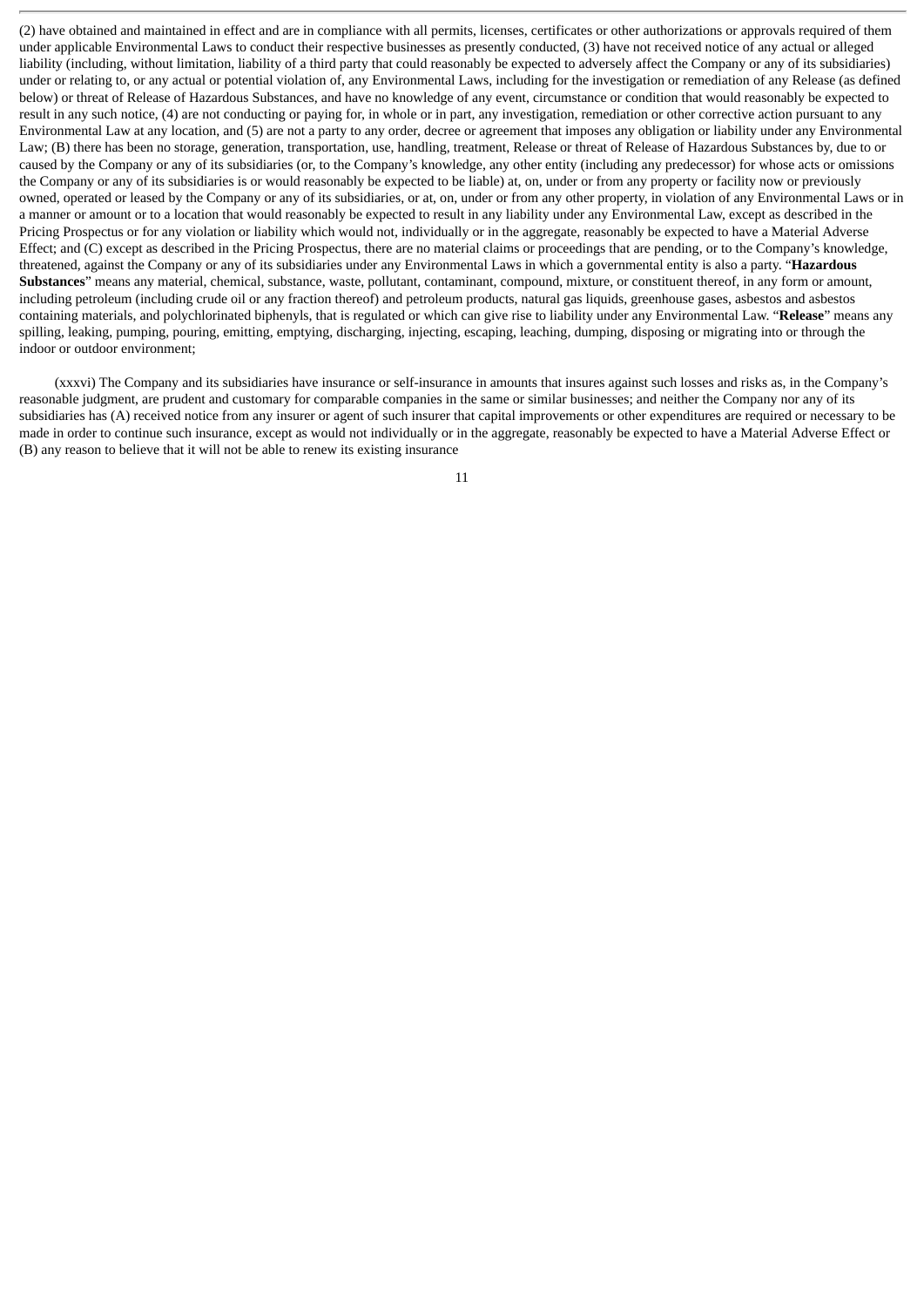coverage as and when such coverage expires or to obtain similar coverage at reasonable cost from similar insurers as may be necessary to continue its business, except as would not individually or in the aggregate, reasonably be expected to have a Material Adverse Effect;

(xxxvii) No subsidiary of the Company is currently prohibited (except as may be limited by applicable laws of the jurisdiction of such subsidiary's incorporation or formation), directly or indirectly, from paying any dividend to the Company, from making any other distribution on such subsidiary's capital stock, from repaying to the Company any loans or advances to such subsidiary from the Company or from transferring any such subsidiary's property or assets to the Company or any other subsidiary of the Company, except as described in or contemplated by the Pricing Prospectus;

(xxxviii) Except as would not, individually or in the aggregate, reasonably be expected to have a Material Adverse Effect: (A) each employee benefit plan, within the meaning of Section 3(3) of the Employee Retirement Income Security Act of 1974, as amended ("**ERISA**") (each, an "**ERISA Plan**") and each other employee compensation or benefit plan, program, agreement or arrangement that is not subject to ERISA, in either case for which the Company or any member of its "Controlled Group" (defined as any organization which is a member of a controlled group of corporations or other trades or businesses under common control within the meaning of Section 414 of the Internal Revenue Code of 1986, as amended (the "**Code**") or Sections 3(5), 4001(a)(14) or 4001(b)(1) of ERISA) would have any liability (whether or not subject to ERISA, each, a "**Plan**") has been maintained in compliance with its terms and the requirements of any applicable statutes, orders, rules and regulations, including but not limited to, ERISA and the Code; (B) no fiduciary breach or prohibited transaction (within the meaning of Section 406 of ERISA or Section 4975 of the Code, excluding transactions effected pursuant to a statutory or administrative exemption), has occurred with respect to any ERISA Plan; (C) neither the Company nor any member of its Controlled Group has ever maintained or contributed to or participated in a defined benefit pension plan, including without limitation an ERISA Plan that is subject to the funding rules of Section 412 of the Code or Section 302 of ERISA, or a "multiemployer plan" within the meaning of Section 4001(a)(3) of ERISA (collectively, a "**Pension Plan**"); (D) there is no pending litigation or arbitration or litigation or arbitration threatened in writing by any party; any audit or investigation by the Internal Revenue Service, the U.S. Department of Labor or any other governmental agency or any foreign regulatory agency; or any submission to any governmentsponsored self-correction program (or any basis for the same), in each case with respect to any Plan; and (E) each ERISA Plan sponsored or maintained by the Company or a member of its Controlled Group that is intended to be qualified under Section 401 of the Code is so qualified, and nothing has occurred, whether by action or failure to act, which would cause the loss of such qualification;

(xxxix) The Company has not and, to its knowledge, no one acting on its behalf has, (A) taken and will not take, directly or indirectly, any action which is designed to or which has constituted or which would reasonably be expected to cause or result in stabilization or manipulation of the price of any security of the Company or any of its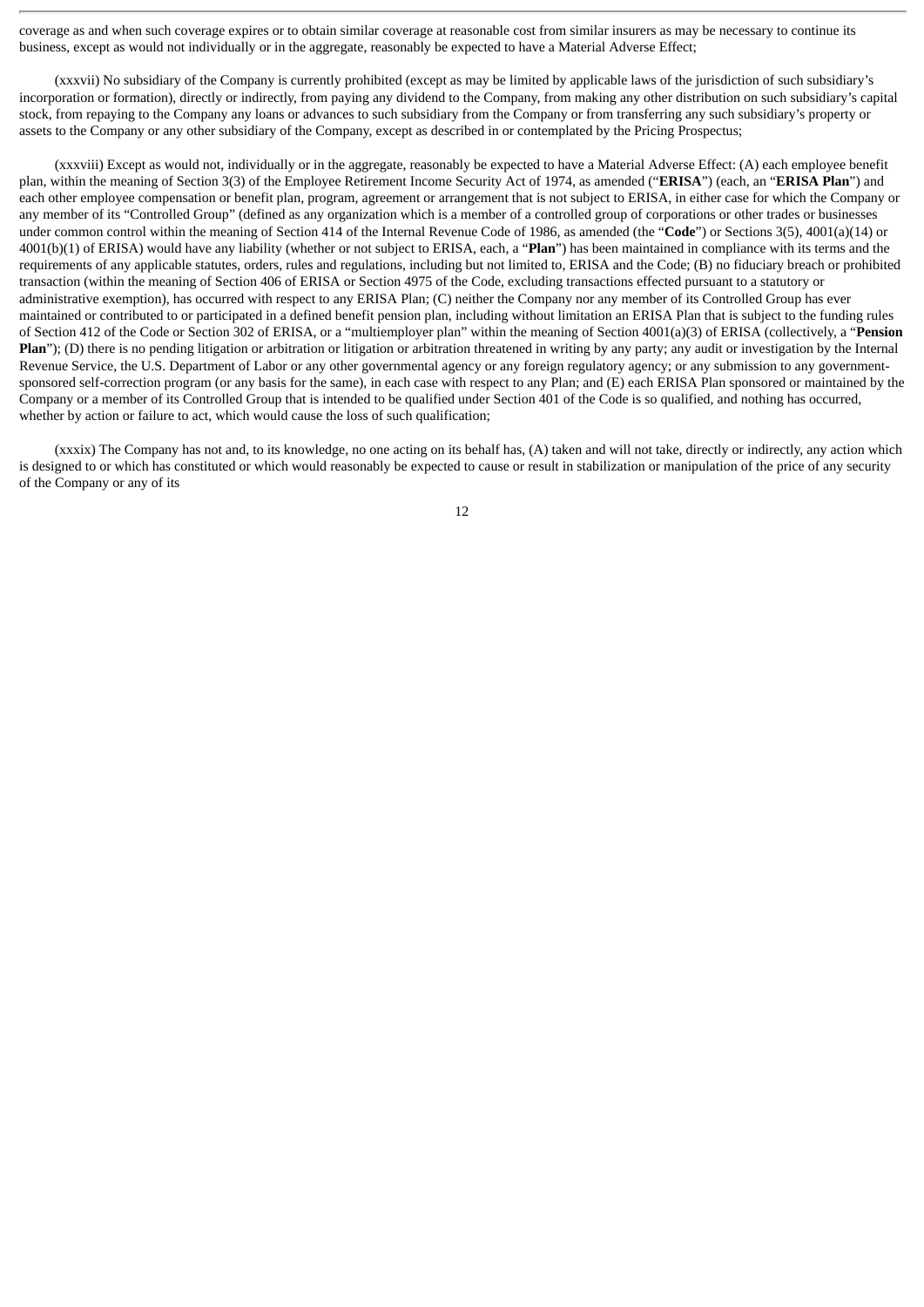subsidiaries to facilitate the sale or resale of the Shares, (B) sold, bid for, purchased, or paid anyone any compensation for soliciting purchases of, the Shares or (C) paid or agreed to pay to any person any compensation for soliciting another to purchase any other securities of the Company other than as contemplated in this Agreement; and

(xl) The Bricks Disposition and the Reorganization have been completed in the manner described in the Registration Statement.

(b) The Selling Stockholder represents and warrants to, and agrees with, each of the Underwriters and the Company that:

(i) The Selling Stockholder has been duly organized and is validly existing as a limited company in good standing under the laws of the jurisdiction in which it is organized;

(ii) This Agreement has been duly authorized, executed and delivered by the Selling Stockholder;

(iii) No consent, approval, authorization, order, registration or qualification is necessary for the execution and delivery by the Selling Stockholder of this Agreement, for the performance by the Selling Stockholder of its obligations hereunder and for the sale and delivery of the Shares to be sold by the Selling Stockholder hereunder, except for the Registration under the Act of the Shares, the approval by FINRA of the underwriting terms and arrangements and such consents, approvals, authorizations, orders, registrations and qualifications under state securities or Blue Sky laws in connection with the purchase and distribution of the Shares by the Underwriters, and except for such consents, approvals, authorizations, orders, registrations or qualifications as would not impair, in any material respect, the ability of the Selling Stockholder to perform its obligations under this Agreement; and the Selling Stockholder has the power and authority to enter into this Agreement and to sell and deliver the Shares to be sold by the Selling Stockholder hereunder;

(iv) The sale of the Shares to be sold by the Selling Stockholder hereunder and the compliance by the Selling Stockholder with this Agreement and the consummation of the transactions herein contemplated will not (A) result in a breach or violation of any of the terms or provisions of, or constitute a default under, any statute, indenture, mortgage, deed of trust, loan agreement, lease or other agreement or instrument to which the Selling Stockholder is a party or by which the Selling Stockholder is bound or to which any of the property or assets of the Selling Stockholder is subject, (B) result in any violation of the provisions of the organizational documents of the Selling Stockholder or (C) result in the violation of any statute or any order, rule or regulation of any court or governmental agency or body having jurisdiction over the Selling Stockholder or any of its subsidiaries or any property or assets of the Selling Stockholder, except, where such conflict, breach or violation would not impair, in any material respect, the ability of the Selling Stockholder to perform its obligations under this Agreement;

(v) Immediately prior to each Time of Delivery (as defined in Section 4 hereof) the Selling Stockholder will have good and valid title to the Shares to be sold by the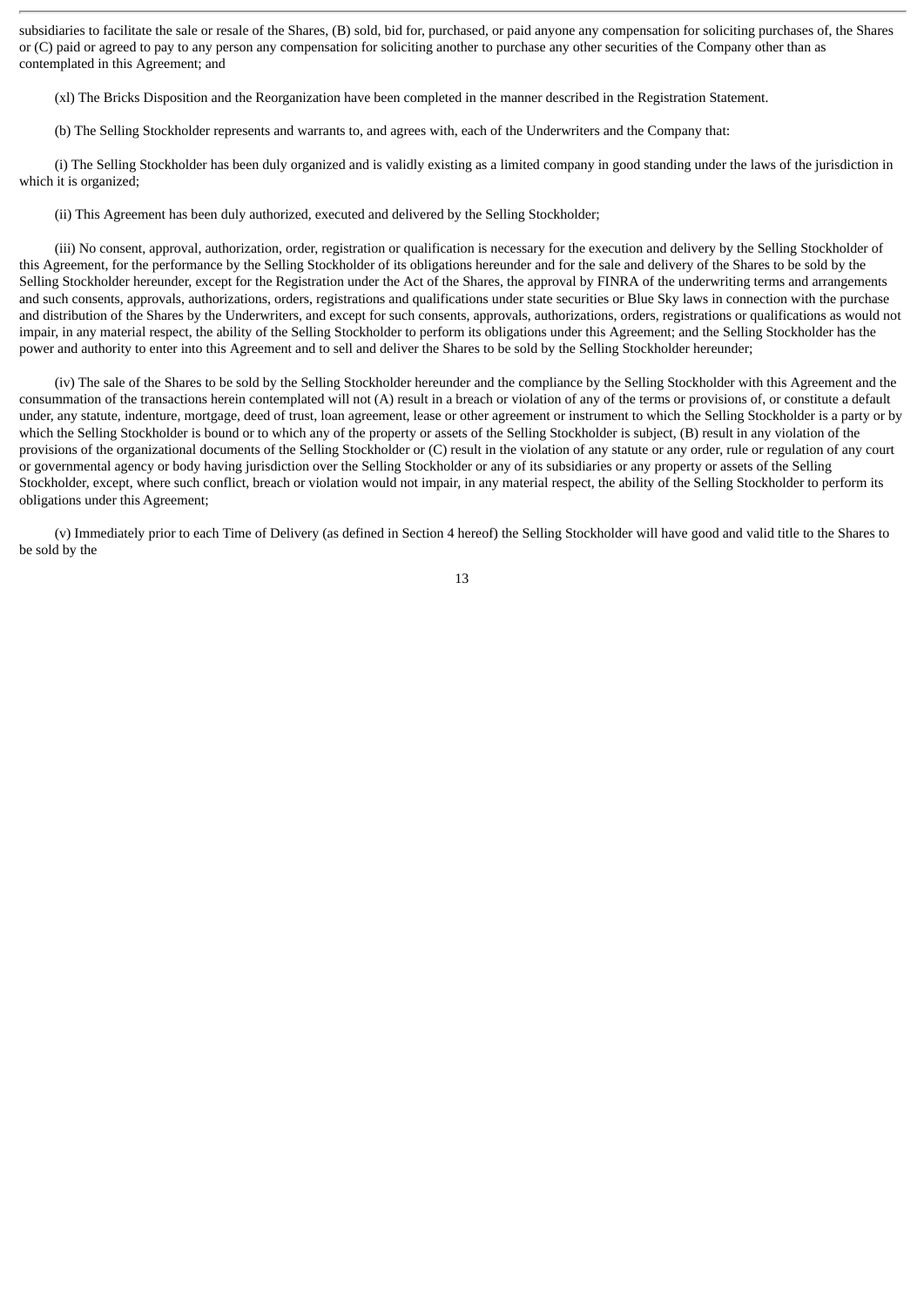Selling Stockholder hereunder at such Time of Delivery free and clear of all liens, encumbrances, equities or claims; and, assuming that each Underwriter acquires its interest in the Shares it has purchased from the Selling Stockholder without notice of any adverse claim (within the meaning of Section 8-105 of the New York Uniform Commercial Code ("**UCC**")), each Underwriter that has purchased such Shares delivered at the Time of Delivery to The Depository Trust Company or other securities intermediary by making payment therefor as provided herein, and that has had such Shares credited to the securities account or accounts of such Underwriters maintained with The Depository Trust Company ("**DTC**") or such other securities intermediary, will have acquired a security entitlement (within the meaning of Section 8-102(a)(17) of the UCC) to such Shares purchased by such Underwriter, and no action based on an adverse claim (within the meaning of Section 8-105 of the UCC) may be asserted against such Underwriter with respect to such security entitlement;

(vi) On or prior to the date of the Pricing Prospectus, the Selling Stockholder has executed and delivered to the Underwriters an agreement substantially in the form of Annex II hereto.

(vii) The Selling Stockholder will not directly or indirectly use the proceeds of the offering of the Shares hereunder, or lend, contribute or otherwise make available such proceeds to any subsidiary, joint venture partner or other person or entity (A) to fund or facilitate any activities of or business with any person, or in any country or territory, that, at the time of such funding, is the subject or the target of Sanctions or (B) in any other manner that will result in a violation by any person (including any person participating in the transaction, whether as underwriter, advisor, investor or otherwise) of Sanctions.

(viii) The Selling Stockholder has not taken and will not take, directly or indirectly, any action that is designed to or that has constituted or might reasonably be expected to cause or result in stabilization or manipulation of the price of any security of the Company to facilitate the sale or resale of the Shares;

(ix) To the extent that any statements or omissions made in the Registration Statement, any Preliminary Prospectus, the Prospectus or any amendment or supplement thereto are made in reliance upon and in conformity with written information furnished to the Company by the Selling Stockholder in respect of itself pursuant to Items 7 and 11(m) of Form S–1 expressly for use therein (the "**Selling Stockholder Information**"), such Registration Statement and Preliminary Prospectus did, and the Prospectus and any further amendments or supplements to the Registration Statement and the Prospectus will, when they become effective or are filed with the Commission, as the case may be, conform in all material respects to the requirements of the Act and the rules and regulations of the Commission thereunder and not contain any untrue statement of a material fact or omit to state any material fact required to be stated therein or necessary to make the statements therein not misleading (in the case of the Preliminary Prospectus or the Prospectus, or any amendment or supplement thereto, or in any Issuer Free Writing Prospectus, in the light of the circumstances under which they were made);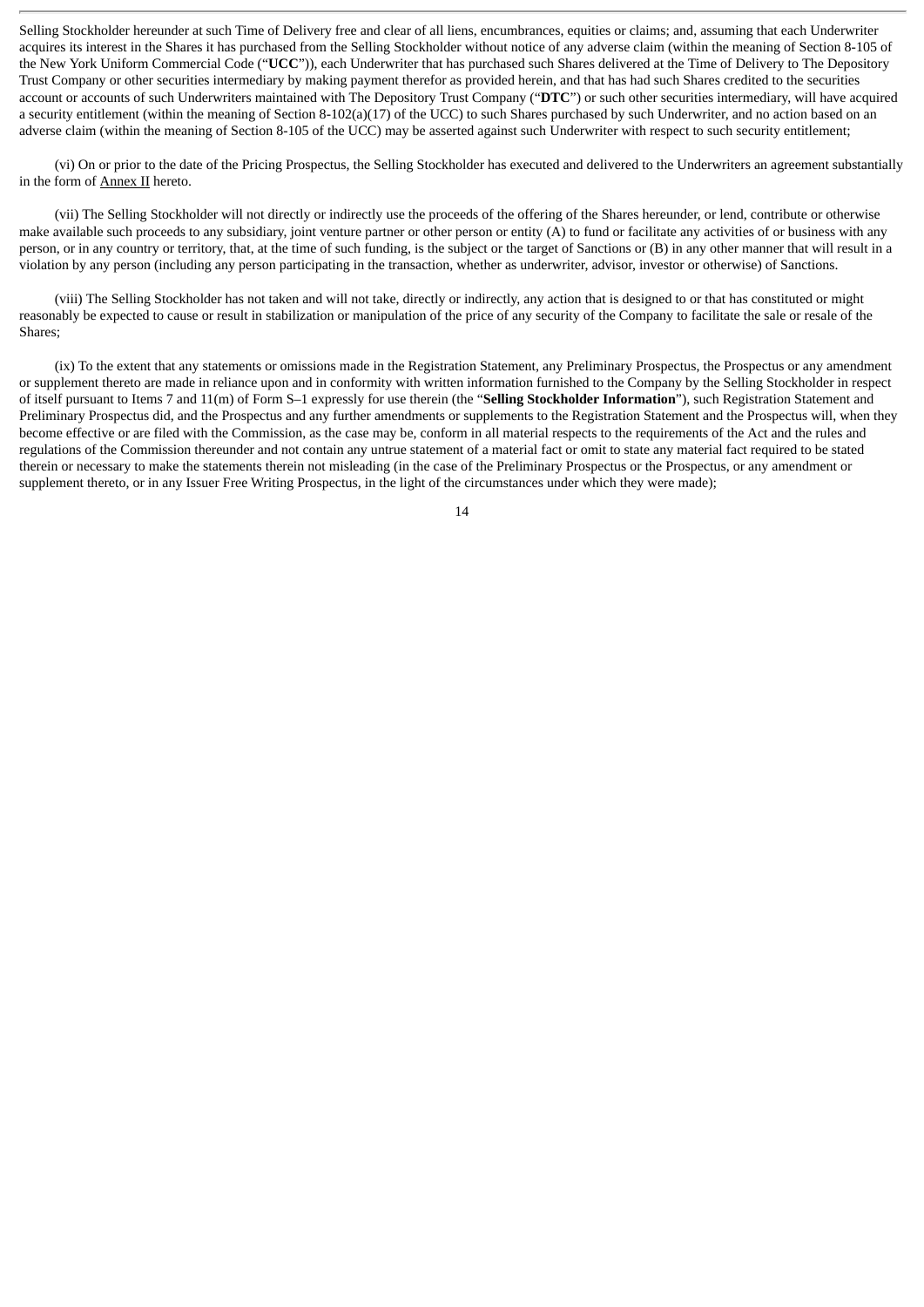(x) In order to document the Underwriters' compliance with the reporting and withholding provisions of the Tax Equity and Fiscal Responsibility Act of 1982 with respect to the transactions herein contemplated, the Selling Stockholder will deliver to you prior to or at the First Time of Delivery a properly completed and executed United States Treasury Department Form W-9 (or other applicable form or statement specified by Treasury Department regulations in lieu thereof); and

(xi) Without having undertaken to determine independently the accuracy or completeness of either the representations and warranties of the Company contained herein or the information contained in the Registration Statement, the Pricing Disclosure Package and the Prospectus, the Selling Stockholder has no reason to believe that the representations and warranties of the Company contained in this Section 1 are not true and correct, is familiar with the Registration Statement, the Pricing Disclosure Package and Prospectus and has no knowledge of any material fact, condition or information not disclosed in the Pricing Disclosure Package and the Prospectus or any supplement thereto, which has had or may have a Material Adverse Effect; and the Selling Stockholder is not prompted by any material non-public information concerning the Company or any of its subsidiaries that is not disclosed in the Pricing Prospectus to sell its Shares pursuant to this Agreement.

2. Subject to the terms and conditions herein set forth, (a) the Company, as and to the extent indicated in Schedule I-A hereto, agrees to sell to each of the Underwriters, and each of the Underwriters agrees, severally and not jointly, to purchase from the Company, at a purchase price per share of \$ , the number of Firm Shares set forth opposite the name of such Underwriter in Schedule I-A hereto and (b) in the event and to the extent that the Underwriters shall exercise the election to purchase Optional Shares as provided below, the Company and the Selling Stockholder and to the extent indicated in Schedule I-A and Schedule I-B hereto, agree, severally and not jointly, to sell to each of the Underwriters, and each of the Underwriters agrees, severally and not jointly, to purchase from the Company and the Selling Stockholder, respectively, at the purchase price per share set forth in clause (a) of this Section 2, that portion of the number of Optional Shares as to which such election shall have been exercised (to be adjusted by you so as to eliminate fractional shares) determined by multiplying such number of Optional Shares by a fraction, the numerator of which is the aggregate of the maximum number of Optional Shares which such Underwriter is entitled to purchase as set forth opposite the name of such Underwriter in Schedule I-A and Schedule I-B hereto and the denominator of which is the maximum number of Optional Shares that all of the Underwriters are entitled to purchase hereunder.

The Company, as and to the extent indicated in Schedule I-A hereto, hereby grants to the Underwriters the right to purchase at their election up to Optional Shares and the Selling Stockholder, as and to the extent indicated in Schedule I-B hereto, hereby grants to the Underwriters the right to purchase at their election up to Optional Shares, each at the purchase price per share set forth in the paragraph above, for the sole purpose of covering sales of shares in excess of the number of Firm Shares, provided that the purchase price per Optional Share shall be reduced by an amount per Optional Share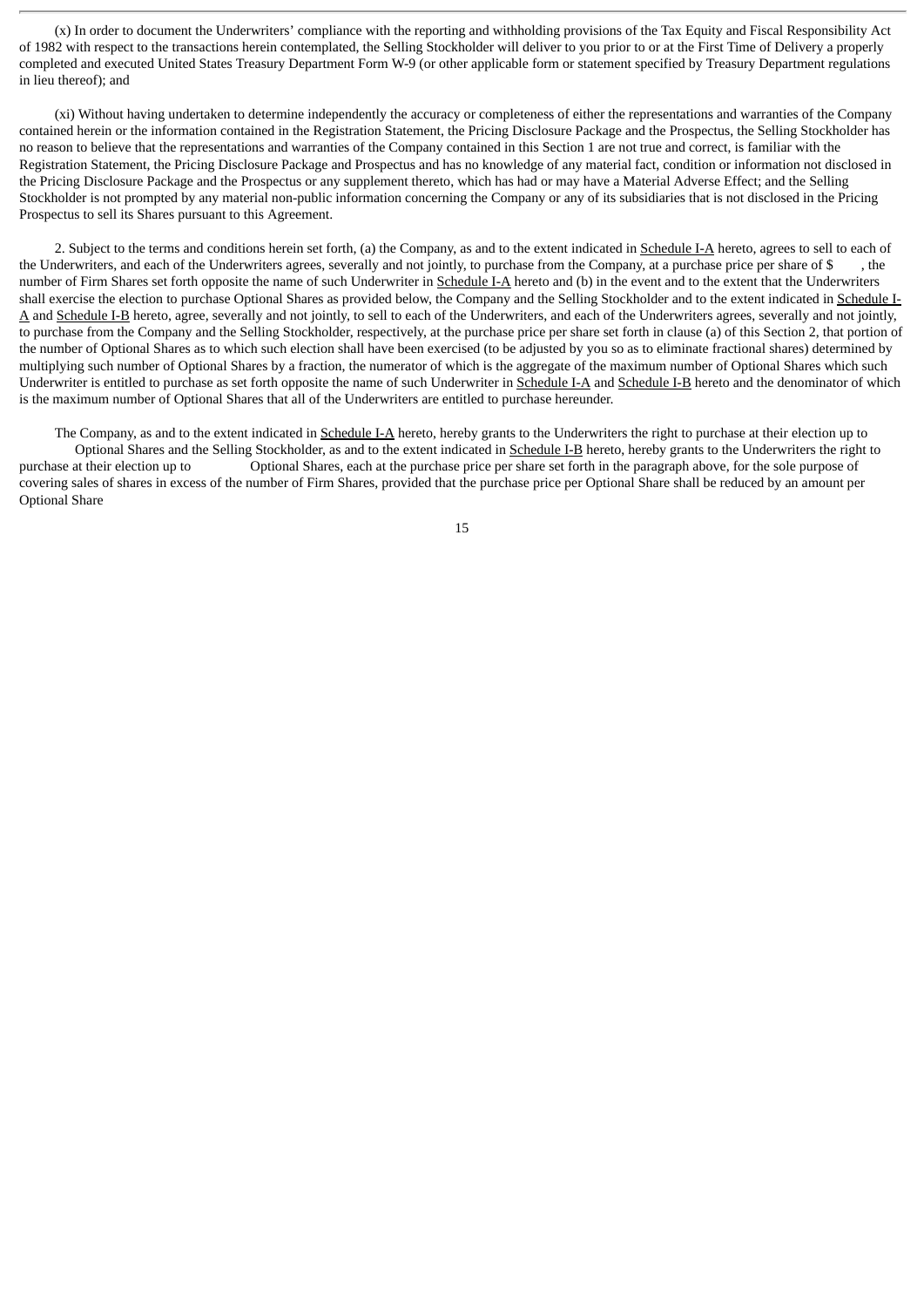equal to the per Firm Share amount of any dividends or distributions declared by the Company and payable on the Firm Shares but not payable on the Optional Shares. Any such election to purchase Optional Shares shall be allocated 50 percent to the Company and 50 percent to the Selling Stockholder, in each case, up to the maximum amounts indicated in the foregoing sentence. Any such election to purchase Optional Shares may be exercised only by written notice from you to the Company and the Selling Stockholder, given within a period of 30 calendar days after the date of this Agreement and setting forth the aggregate number of Optional Shares to be purchased and the date on which such Optional Shares are to be delivered, as determined by you but in no event earlier than the First Time of Delivery (as defined in Section 4 hereof) or, unless you and the Company or the Selling Stockholder, as the case may be, otherwise agree in writing, earlier than three or later than ten business days after the date of such notice.

3. Upon the authorization by you of the release of the Firm Shares, the several Underwriters propose to offer the Firm Shares for sale upon the terms and conditions set forth in the Prospectus.

4. (a) The Shares to be purchased by each Underwriter hereunder, in definitive form, and in such authorized denominations and registered in such names as the Representatives may request upon at least forty-eight hours' prior notice to the Company and the Selling Stockholder shall be delivered by or on behalf of the Company and the Selling Stockholder to the Representatives, through the facilities of DTC, for the account of such Underwriter, against payment by or on behalf of such Underwriter of the purchase price therefor by wire transfer of Federal (same-day) funds to the accounts specified by the Company and the Selling Stockholder to the Representatives at least forty-eight hours in advance. The Company and the Selling Stockholder will cause the certificates, if any, representing the Shares to be made available for checking and packaging at least twenty-four hours prior to the Time of Delivery (as defined below) with respect thereto at the office of DTC or its designated custodian (the "**Designated Office**"). The time and date of such delivery and payment shall be, with respect to the Firm Shares, 9:30 a.m., New York City time, on Company and the Selling Stockholder may agree upon in writing, and, with respect to the Optional Shares, 9:30 a.m., New York time, on the date, subject to Section 2 hereof, specified by the Representatives in each written notice given by the Representatives of the Underwriters' election to purchase such Optional Shares, or such other time and date as the Representatives, the Company and the Selling Stockholder may agree upon in writing. Such time and date for delivery of the Firm Shares is herein called the "**First Time of Delivery**", each such time and date for delivery of the Optional Shares, if not the First Time of Delivery, is herein called the "**Second Time of Delivery**", and each such time and date for delivery is herein called a "**Time of Delivery**".

(b) The documents to be delivered at each Time of Delivery by or on behalf of the parties hereto pursuant to Section 8 hereof, including the cross receipt for the Shares and any additional documents requested by the Underwriters pursuant to Section 8(m) hereof, will be delivered at the offices of Baker Botts L.L.P., One Shell Plaza, 910 Louisiana Street, Houston, Texas 77002 (the "**Closing Location**"), and the Shares will be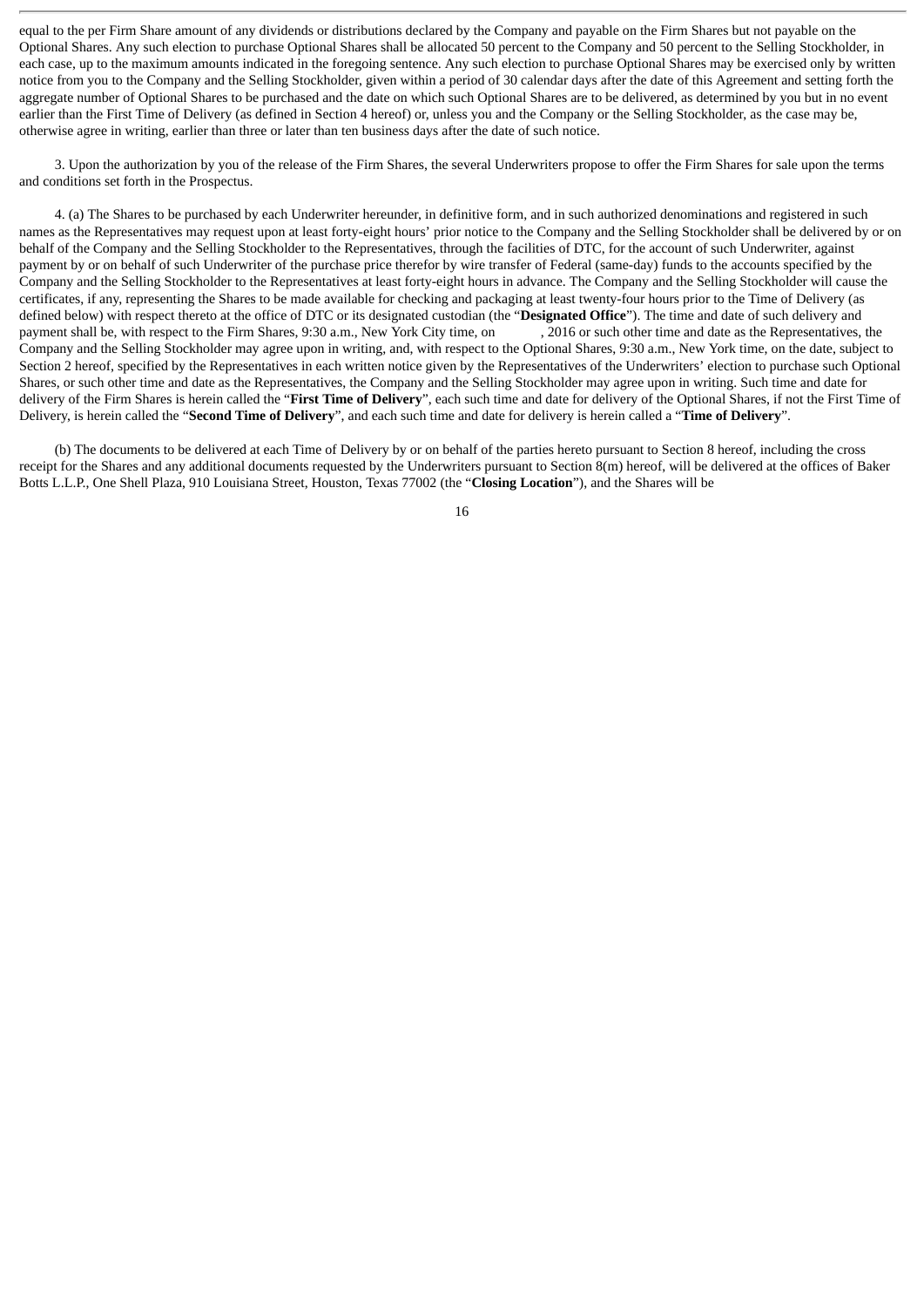delivered at the Designated Office, all at such Time of Delivery. A meeting will be held at the Closing Location at 4:00 p.m., New York City time, on the New York Business Day next preceding such Time of Delivery, at which meeting the final drafts of the documents to be delivered pursuant to the preceding sentence will be available for review by the parties hereto. For the purposes of this Agreement, "**New York Business Day**" shall mean each Monday, Tuesday, Wednesday, Thursday and Friday which is not a day on which banking institutions in New York City are generally authorized or obligated by law or executive order to close.

#### 5. The Company agrees with each of the Underwriters:

(a) To prepare the Prospectus in a form approved by you and to file such Prospectus pursuant to Rule 424(b) under the Act not later than the Commission's close of business on the second business day following the execution and delivery of this Agreement, or, if applicable, such earlier time as may be required by Rule 430A(a)(3) under the Act; to make no further amendment or any supplement to the Registration Statement or the Prospectus prior to the last Time of Delivery which shall be reasonably disapproved of by the Representatives promptly after reasonable notice thereof; to advise you, promptly after it receives notice thereof, of the time when any amendment to the Registration Statement has been filed or becomes effective or any amendment or supplement to the Prospectus has been filed and to furnish you with copies thereof; to file promptly all materials required to be filed by the Company with the Commission pursuant to Rule 433(d) under the Act; to advise you, promptly after it receives notice thereof, of the issuance by the Commission of any stop order or of any order preventing or suspending the use of any Preliminary Prospectus or other prospectus in respect of the Shares, of the suspension of the qualification of the Shares for offering or sale in any jurisdiction, of the initiation or, to the Company's knowledge, threatening of any proceeding for any such purpose, or of any request by the Commission for the amending or supplementing of the Registration Statement or the Prospectus or for additional information; and, in the event of the issuance of any stop order or of any order preventing or suspending the use of any Preliminary Prospectus or other prospectus relating to the Shares or suspending any such qualification, to promptly use its best efforts to obtain the withdrawal of such order;

(b) Promptly from time to time to take such action as you may reasonably request to qualify the Shares for offering and sale under the securities laws of such jurisdictions as you may request and to comply with such laws so as to permit the continuance of sales and dealings therein in such jurisdictions for as long as may be necessary to complete the distribution of the Shares, provided that in connection therewith the Company shall not be required to qualify as a foreign corporation or to file a general consent to service of process in any jurisdiction, to qualify in any jurisdiction as a broker-dealer or subject itself to taxation in any jurisdiction in which it is not otherwise subject to taxation on the date hereof;

(c) Prior to 10:00 a.m., New York City time, on the New York Business Day next succeeding the date of this Agreement and from time to time, to furnish the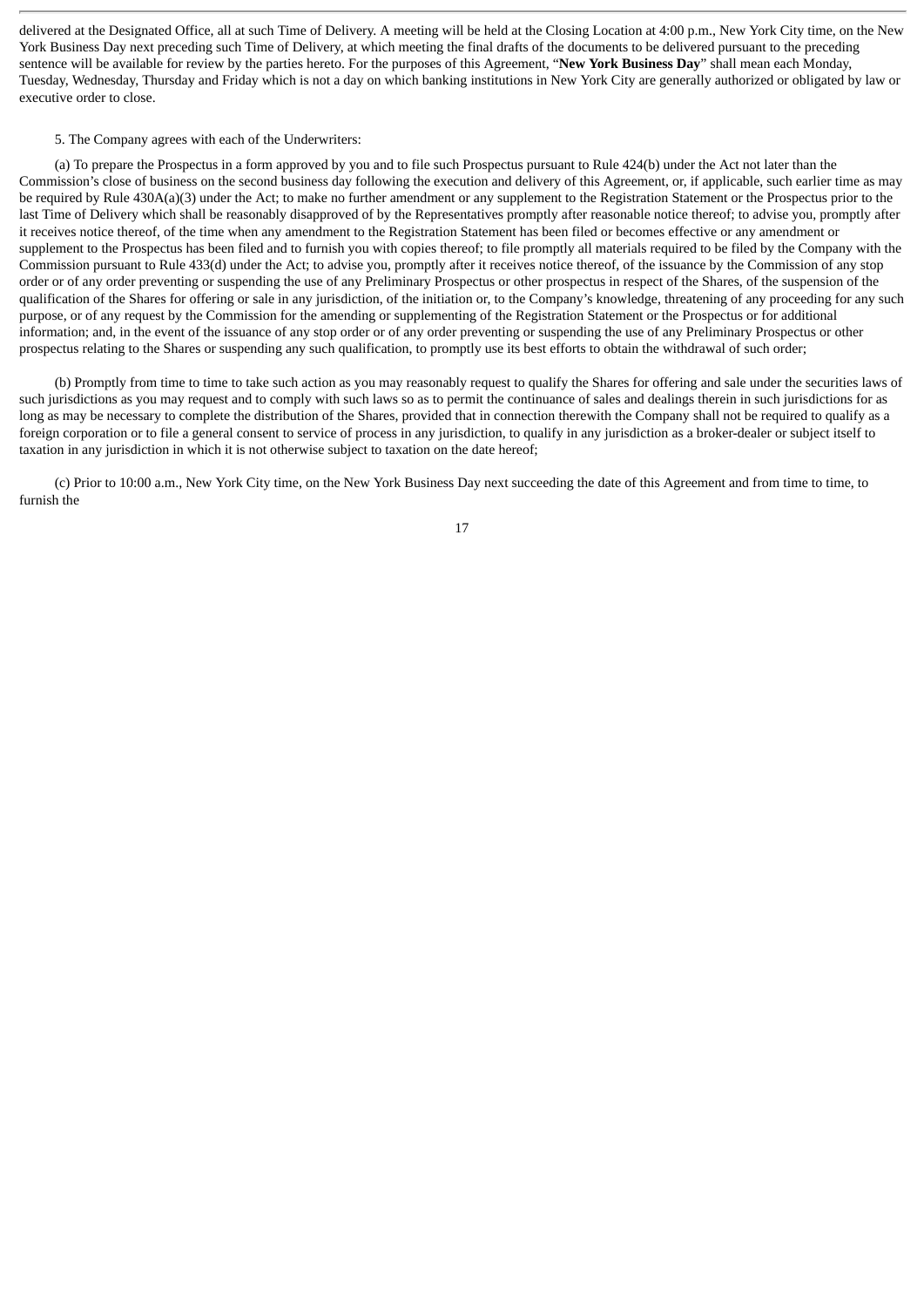Underwriters with written and electronic copies of the Prospectus in New York City in such quantities as you may reasonably request, and, if the delivery of a prospectus (or in lieu thereof, the notice referred to in Rule 173(a) under the Act) is required at any time prior to the expiration of nine months after the time of issue of the Prospectus in connection with the offering or sale of the Shares and if at such time any event shall have occurred as a result of which the Prospectus as then amended or supplemented would include an untrue statement of a material fact or omit to state any material fact necessary in order to make the statements therein, in the light of the circumstances under which they were made when such Prospectus (or in lieu thereof, the notice referred to in Rule 173(a) under the Act) is delivered, not misleading, or, if for any other reason it shall be necessary during such same period to amend or supplement the Prospectus in order to comply with the Act, to notify you and upon your request to prepare and furnish without charge to each Underwriter and to any dealer in securities (whose name and address the Underwriters shall furnish to the Company) as many written and electronic copies as you may from time to time reasonably request of an amended Prospectus or a supplement to the Prospectus which will correct such statement or omission or effect such compliance; and in case any Underwriter is required to deliver a prospectus (or in lieu thereof, the notice referred to in Rule 173(a) under the Act) in connection with sales of any of the Shares at any time nine months or more after the time of issue of the Prospectus, upon your request but at the expense of such Underwriter, to prepare and deliver to such Underwriter as many written and electronic copies as you may request of an amended or supplemented Prospectus complying with Section 10(a)(3) of the Act;

(d) To make generally available to its securityholders as soon as practicable, but in any event not later than sixteen months after the effective date of the Registration Statement (as defined in Rule 158(c) under the Act), an earnings statement of the Company and its subsidiaries (which need not be audited) complying with Section 11(a) of the Act and the rules and regulations of the Commission thereunder (including, at the option of the Company, Rule 158), which may be satisfied by filing with the Commission's Electronic Data Gathering, Analysis and Retrieval System ("**EDGAR**");

(e) (i) During the period beginning from the date hereof and continuing to and including the date 180 days after the date of the Prospectus (the "**Lock-Up Period**"), not to (A) offer, sell, contract to sell, pledge, grant any option to purchase, make any short sale or otherwise transfer or dispose of, directly or indirectly, or file with the Commission a registration statement under the Act relating to, any securities of the Company that are substantially similar to the Stock, including but not limited to any options or warrants to purchase shares of Stock or any securities that are convertible into or exchangeable for or that represent the right to receive, Stock or any such substantially similar securities, or publicly disclose the intention to make any offer, sale, pledge, disposition or filing; or (B) enter into any swap or other agreement that transfers, in whole or in part, any of the economic consequences of ownership of the Stock or any such other securities, whether any such transaction described in clause (A) or (B) above is to be settled by delivery of Stock or such other securities, in cash or otherwise, without the prior written consent of the Representatives; provided, however, that the Company may (a) issue and sell the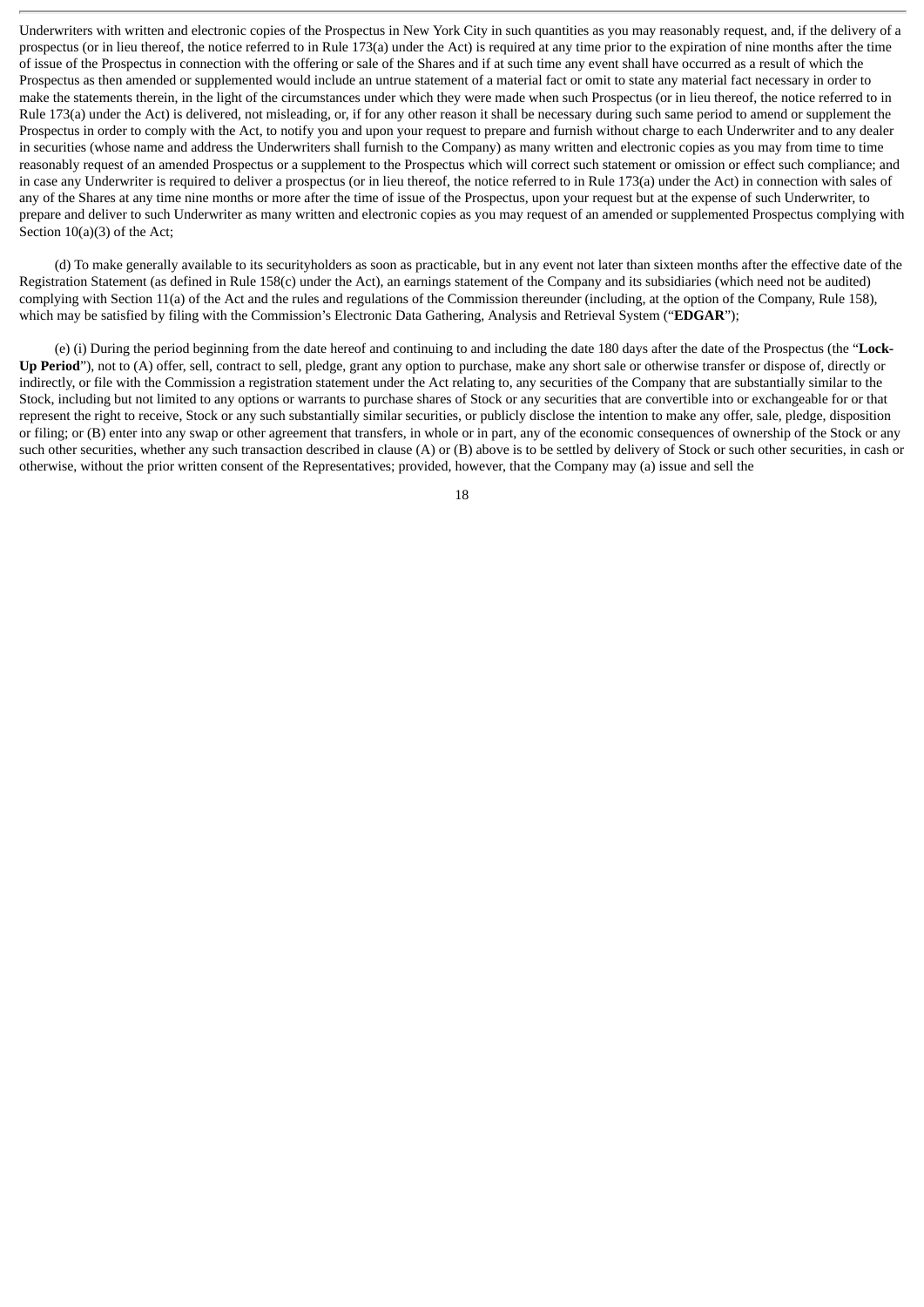Shares to be sold hereunder, (b) file one or more registration statements on Form S-8, (c) issue and sell shares of Stock upon the exercise of an option, the settlement of a restricted stock unit or the conversion or exchange of a security outstanding on the date hereof and disclosed in the Pricing Prospectus, (d) issue and sell shares of Stock or any securities convertible into, exchangeable for or that represent the right to receive shares of Stock, in each case pursuant to the Company's stock incentive plan disclosed in the Pricing Prospectus, and issue shares of Stock upon the conversion, exchange or exercise of such securities, and (e) issue and sell in private placements without registration under the Act up to the number of shares of Stock representing 15% of the total number of outstanding shares of Stock (or options, warrants, or other securities convertible into or exercisable, or exchangeable for, shares of Stock) in connection with bona fide mergers or acquisitions, joint ventures or other similar strategic transactions, including pursuant to an employee benefit plan assumed by the Company in connection with any such transaction, provided that the acquirer of any such shares of Stock (or options, warrants or other securities convertible into or exchangeable for shares of Stock) so issued pursuant to this subclause (e) enters into an agreement substantially in the form of Annex II hereto with respect to such shares of Stock (or options, warrants or other securities convertible into or exercisable, or exchangeable for, shares of Stock) for the remainder of the Lock-Up Period; and

(ii) If the Representatives, each acting in its sole discretion, agree to release or waive the restrictions set forth in the lock-up letters described in Section 8(k) hereof, in each case for an officer or director of the Company, and provides the Company with notice of the impending release or waiver at least three business days before the effective date of the release or waiver, the Company agrees to announce the impending release or waiver by a press release substantially in the form of Annex I hereto through a major news service at least two business days before the effective date of the release or waiver.

(f) During a period of three years from the effective date of the Registration Statement, so long as the Company is subject to the reporting requirements of either Section 13 or Section 15(d) of the Exchange Act, to furnish to its stockholders as soon as practicable after the end of each fiscal year an annual report (including a balance sheet and statements of income, stockholders' equity and cash flows of the Company and its consolidated subsidiaries certified by independent public accountants) and, as soon as practicable after the end of each of the first three quarters of each fiscal year (beginning with the fiscal quarter ending after the effective date of the Registration Statement), to make available to its stockholders consolidated summary financial information of the Company and its subsidiaries for such quarter in reasonable detail; *provided, however*, that no reports, documents or other information need to be furnished pursuant to this Section 5(f) to the extent they are available on EDGAR;

(g) During a period of three years from the effective date of the Registration Statement, so long as the Company is subject to the reporting requirements of either Section 13 or Section 15(d) of the Exchange Act, to furnish to you copies of all reports or other communications (financial or other) furnished to stockholders, and to deliver to you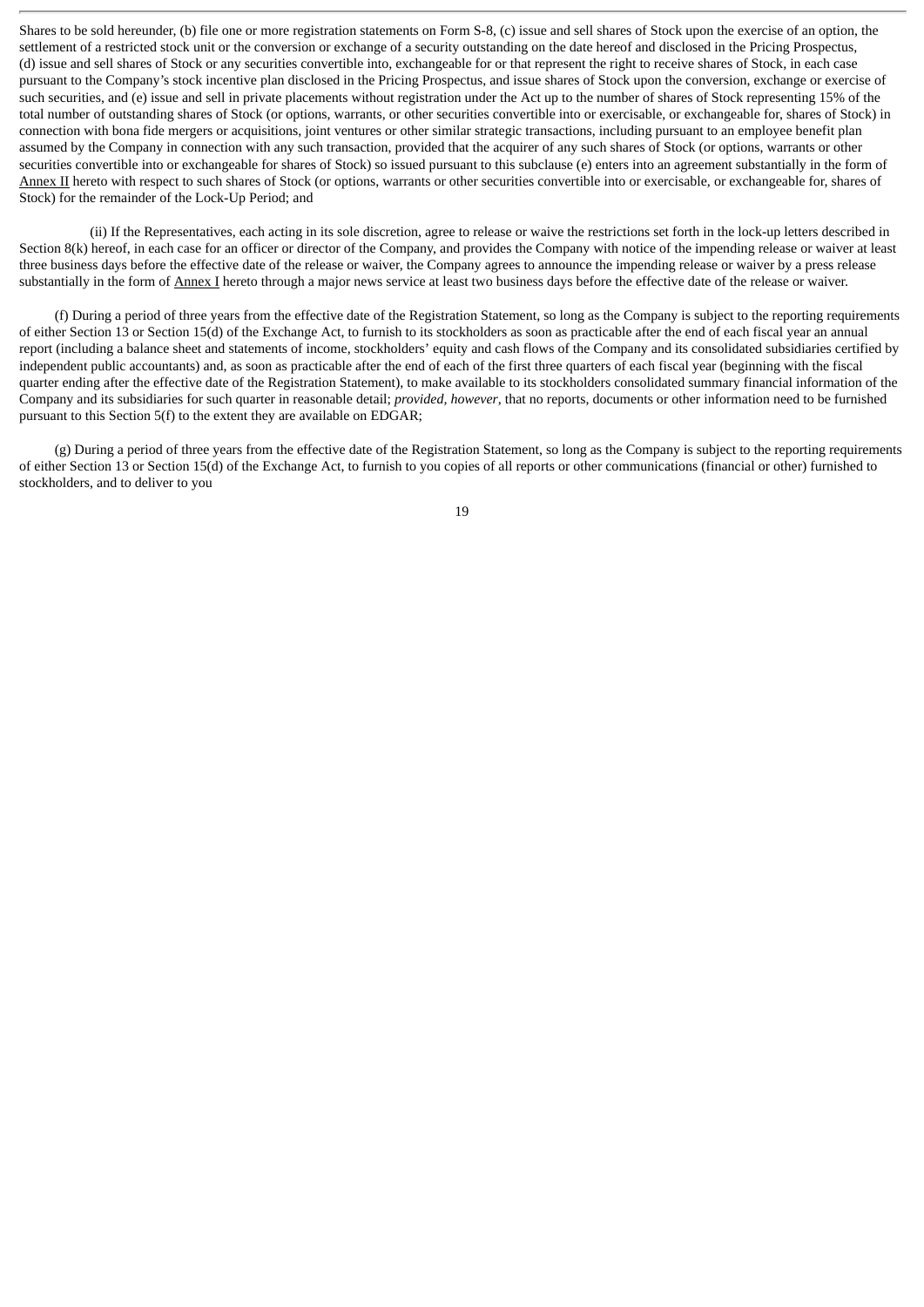(i) as soon as they are available, copies of any reports and financial statements furnished to or filed with the Commission or any national securities exchange on which any class of securities of the Company is listed; and (ii) such additional information concerning the business and financial condition of the Company as you may from time to time reasonably request (such financial statements to be on a consolidated basis to the extent the accounts of the Company and its subsidiaries are consolidated in reports furnished to its stockholders generally or to the Commission); *provided, however*, that no reports, statements, communications or other information need to be furnished pursuant to this Section 5(g) to the extent they are available on EDGAR or the investor section of the Company's public website; *provided further*, that no additional information shall be required to be furnished pursuant to this Section 5(g)(ii) if the disclosure of such additional information would result in a violation of Regulation FD;

(h) To use the net proceeds received by it from the sale of the Shares pursuant to this Agreement in the manner specified in the Pricing Prospectus under the caption "Use of Proceeds";

(i) To use its best efforts to list for trading, subject to official notice of issuance, the Shares on the Nasdaq Stock Market (the "**Exchange**");

(j) To file with the Commission such information on Form 10-Q or Form 10-K as may be required by Rule 463 under the Act;

(k) If the Company elects to rely upon Rule 462(b), the Company shall file a Rule 462(b) Registration Statement with the Commission in compliance with Rule 462(b) by 10:00 p.m., Washington, D.C. time, on the date of this Agreement, and the Company shall at the time of filing either pay to the Commission the filing fee for the Rule 462(b) Registration Statement or give irrevocable instructions for the payment of such fee pursuant to Rule 3a of the Commission's Informal and Other Procedures (16 CFR 202.3a); and

(l) Upon the reasonable request of any Underwriter, to furnish, or cause to be furnished, to such Underwriter an electronic version of the Company's trademarks, servicemarks and corporate logo for use on the website, if any, operated by such Underwriter for the purpose of facilitating the online offering of the Shares (the "**License**"); *provided, however*, that the License shall be used solely for the purpose described above, is granted without any fee and may not be assigned or transferred.

6. (a) The Company represents and agrees that, without the prior consent of the Representatives, it has not made and will not make any offer relating to the Shares that would constitute a "free writing prospectus" as defined in Rule 405 under the Act; the Selling Stockholder represents and agrees that, without the prior consent of the Company and the Representatives, it has not made and will not make any offer relating to the Shares that would constitute a free writing prospectus; and each Underwriter represents and agrees that, without the prior consent of the Company and the Representatives, it has not made and will not make any offer relating to the Shares that would constitute a free writing prospectus; any such free writing prospectus the use of which has been consented to by the Company and the Representatives is listed on  $S$ chedule  $II(a)$  hereto;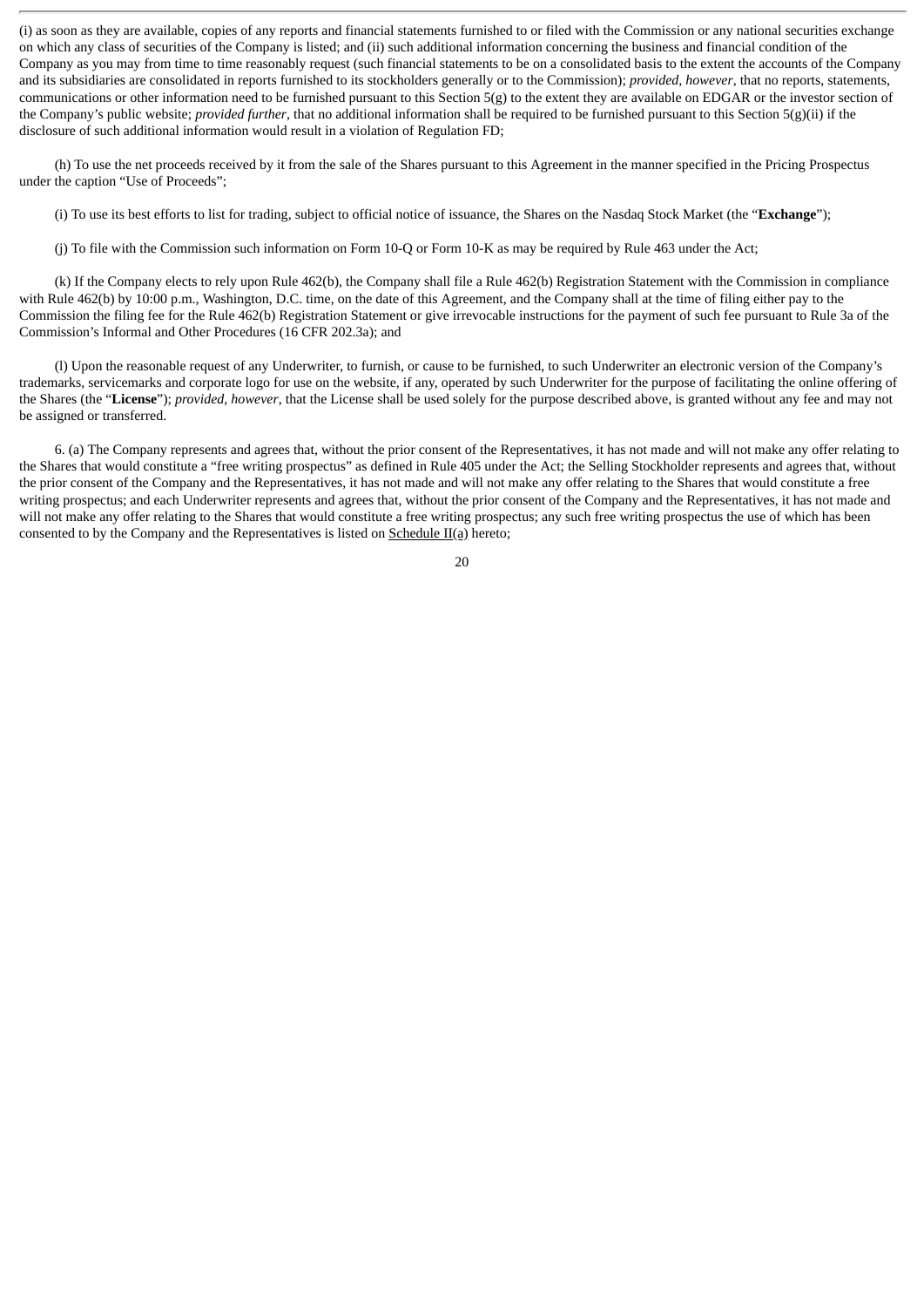(b) The Company has complied and will comply with the requirements of Rule 433 under the Act applicable to any Issuer Free Writing Prospectus, including timely filing with the Commission or retention where required and legending; and the Company represents that it has satisfied and agrees that it will satisfy the conditions under Rule 433 under the Act to avoid a requirement to file with the Commission any electronic road show;

(c) The Company agrees that if at any time following issuance of an Issuer Free Writing Prospectus any event occurred or occurs as a result of which such Issuer Free Writing Prospectus would conflict with the information in the Registration Statement, the Pricing Prospectus or the Prospectus or would include an untrue statement of a material fact or omit to state any material fact necessary in order to make the statements therein, in the light of the circumstances then prevailing, not misleading, the Company will give prompt notice thereof to the Representatives and, if requested by the Representatives, will prepare and furnish without charge to each Underwriter an Issuer Free Writing Prospectus or other document which will correct such conflict, statement or omission; *provided, however*, that this covenant shall not apply to any statements or omissions in an Issuer Free Writing Prospectus made in reliance upon and in conformity with the Underwriter Information.

7. The Company and the Selling Stockholder covenant and agree with one another and with the several Underwriters that (a) the Company will pay or cause to be paid the following: (i) the fees, disbursements and expenses of the Company's counsel and accountants in connection with the registration of the Shares under the Act and all other expenses in connection with the preparation, printing, reproduction and filing of the Registration Statement, any Preliminary Prospectus, any Issuer Free Writing Prospectus and the Prospectus and amendments and supplements thereto and the mailing and delivering of such copies thereof to the Underwriters and dealers as may reasonably be requested in connection with the offering and sale of the Shares; (ii) the cost of printing or producing any Agreement among Underwriters, this Agreement, the Blue Sky Memorandum, and closing documents (including any compilations thereof) and any other documents in connection with the offer, purchase, sale and delivery of the Shares; (iii) all expenses in connection with the qualification of the Shares for offering and sale under state securities laws as provided in Section 5(b) hereof, including the reasonably documented fees and disbursements of counsel for the Underwriters in connection with such qualification and in connection with the Blue Sky survey (iv) all fees and expenses in connection with listing the Shares on the Exchange; (v) the filing fees incident to, and the reasonably documented fees and disbursements of counsel for the Underwriters in connection with, any required review by FINRA of the terms of the sale of the Shares; (vi) the cost of preparing stock certificates representing the Shares, if any; (vii) the cost and charges of any transfer agent or registrar; (viii) all other costs and expenses incident to the performance of the Company's and the Selling Stockholder's obligations hereunder which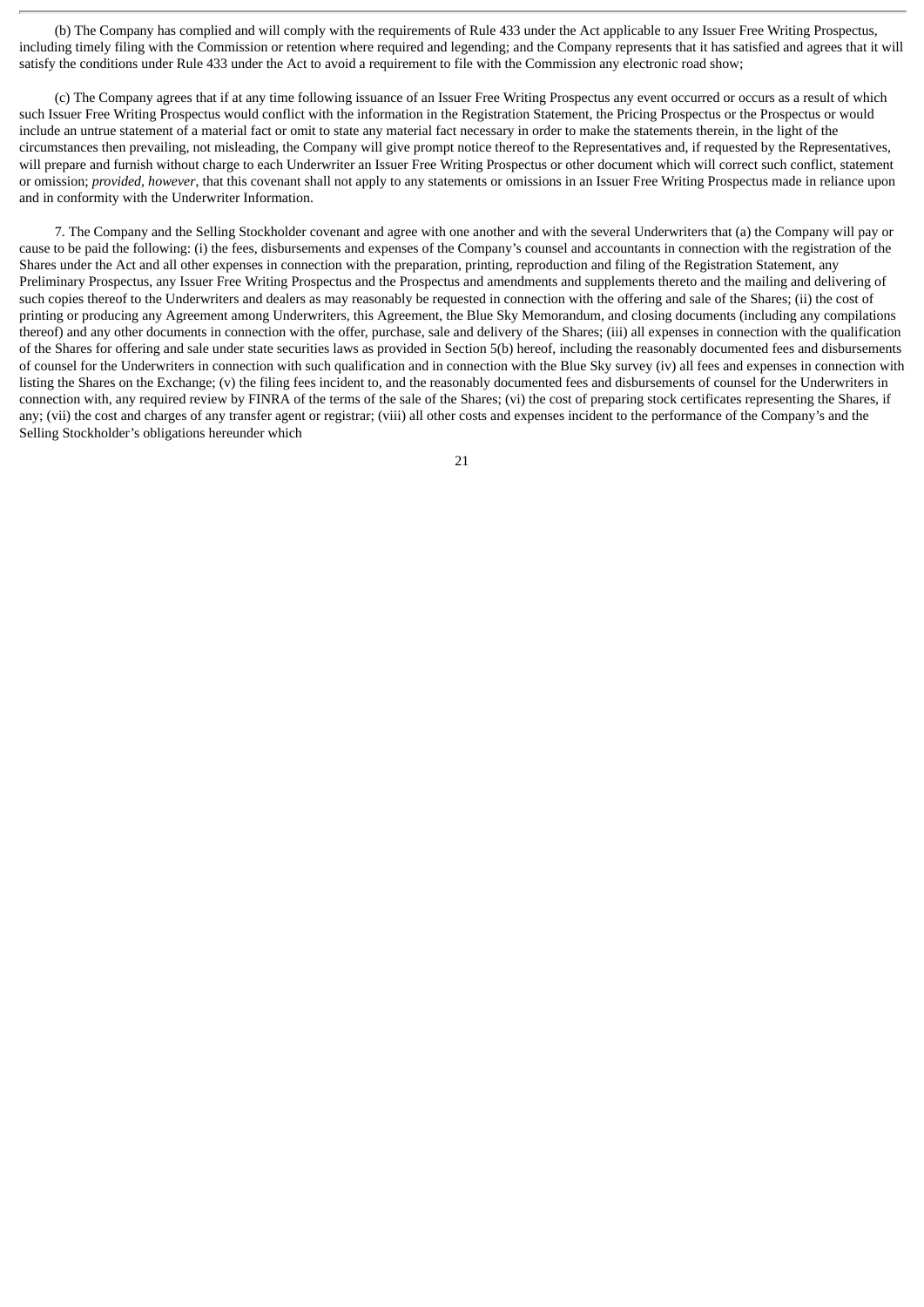are not otherwise specifically provided for in this Section 7; *provided however,* that the reasonable fees of counsel for the Underwriters relating to clauses (iii) and (v) shall not exceed \$25,000 in the aggregate; *provided further* that, in connection with meetings with prospective purchasers and the "road show" undertaken in connection with the marketing of the Shares, (A) the Company and the Underwriters will each bear 50% of the costs associated with any chartered aircraft used, and (B) the Company and the Underwriters will each pay their own lodging and other costs associated therewith; and (b) the Selling Stockholder will pay or cause to be paid (i) any fees and expenses of counsel for the Selling Stockholder and (ii) all taxes incident to the sale and delivery of the Shares to be sold by the Selling Stockholder to the Underwriters hereunder. In connection with clause (b)(ii) of the preceding sentence, Goldman, Sachs & Co. agrees to pay New York State stock transfer tax, if any, and the Selling Stockholder agrees to reimburse Goldman, Sachs & Co. for associated carrying costs if such tax payment is not rebated on the day of payment and for any portion of such tax payment not rebated. It is understood, however, that, except as provided in this Section 7, and Sections 9 and 12 hereof, the Underwriters will pay all of their own costs and expenses, including the fees of their counsel, stock transfer taxes on resale of any of the Shares by them and any advertising expenses connected with any offers they may make.

8. The obligations of the Underwriters hereunder, as to the Shares to be delivered at each Time of Delivery**,** shall be subject, in their discretion, to the condition that all representations and warranties and other statements of the Company and the Selling Stockholder herein are, at and as of such Time of Delivery, true and correct, the condition that the Company and the Selling Stockholder shall have performed all of their respective obligations hereunder theretofore to be performed, and the following additional conditions:

(a) The Prospectus shall have been filed with the Commission pursuant to Rule 424(b) under the Act within the applicable time period prescribed for such filing by the rules and regulations under the Act and in accordance with Section 5(a) hereof; all materials required to be filed by the Company pursuant to Rule 433(d) under the Act shall have been filed with the Commission within the applicable time period prescribed for such filing by Rule 433; if the Company has elected to rely upon Rule 462(b) under the Act, the Rule 462(b) Registration Statement shall have become effective by 10:00 p.m., Washington, D.C. time, on the date of this Agreement; no stop order suspending the effectiveness of the Registration Statement or any part thereof shall have been issued and no proceeding for that purpose shall have been initiated or, to the Company's knowledge, threatened by the Commission; no stop order suspending or preventing the use of the Prospectus or any Issuer Free Writing Prospectus shall have been initiated or, to the Company's knowledge, threatened by the Commission; and all requests for additional information on the part of the Commission shall have been complied with to your reasonable satisfaction;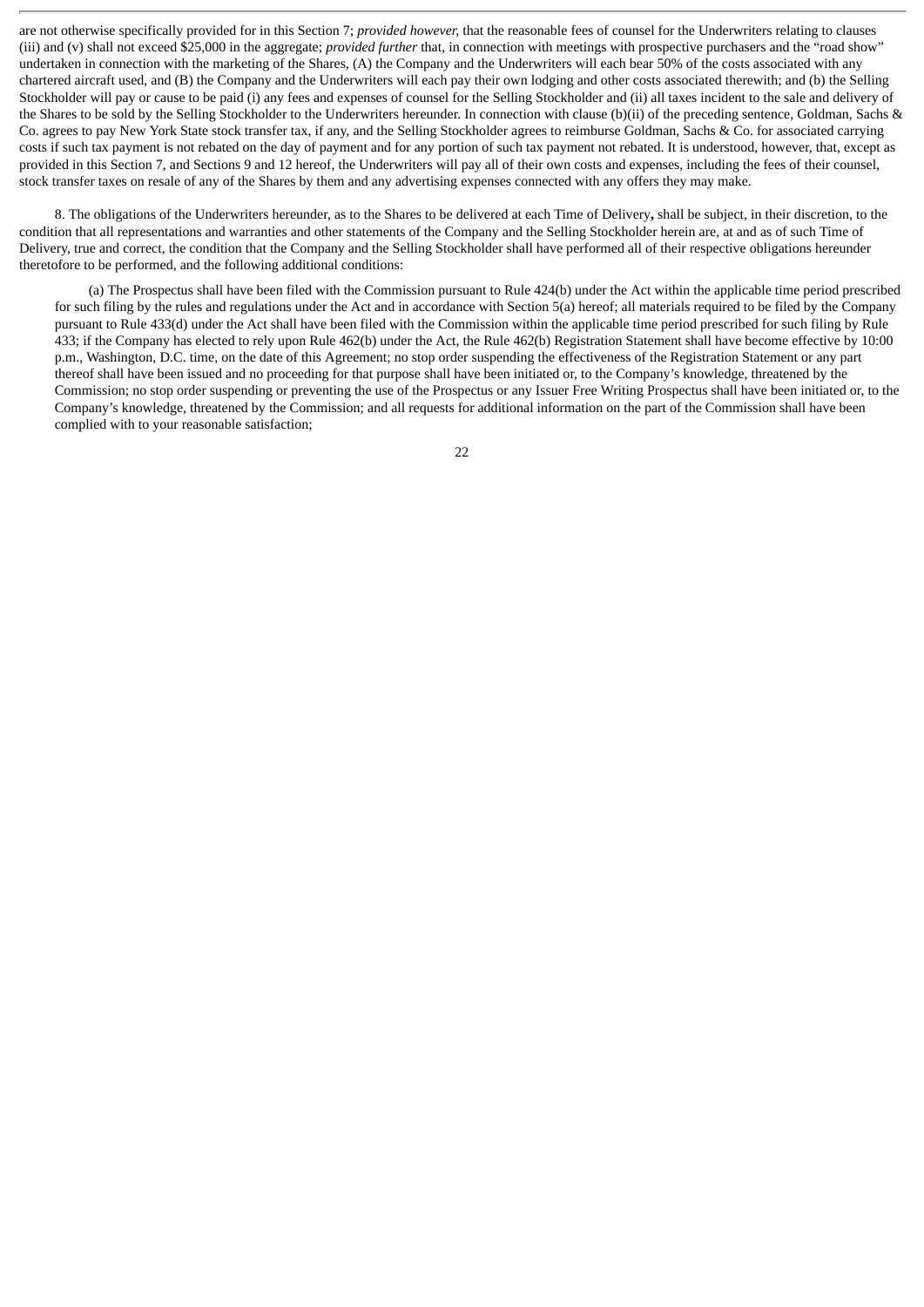(b) Baker Botts L.L.P., counsel for the Underwriters, shall have furnished to you such written opinion or opinions, dated as of such Time of Delivery, in form and substance satisfactory to you and such counsel shall have received such papers and information as they may reasonably request to enable them to pass upon such matters;

(c) Gibson, Dunn & Crutcher LLP, counsel for the Company and the Selling Stockholder, shall have furnished to you their written opinion and negative assurance letter, each dated as of such Time of Delivery, in form and substance satisfactory to the Representatives;

(d) The General Counsel of the Company, shall have furnished to you her written opinion, dated as of such Time of Delivery, in form and substance satisfactory to the Representatives;

(e) On the date of the Prospectus at a time prior to the execution of this Agreement, at 9:30 a.m., New York City time, on the effective date of any post-effective amendment to the Registration Statement filed subsequent to the date of this Agreement and also at each Time of Delivery, Ernst & Young LLP, RSM US LLP and PricewaterhouseCoopers LLP each shall have furnished to you a letter or letters, dated the respective dates of delivery thereof, in form and substance satisfactory to you;

(f) The Chief Financial Officer of the Company shall have furnished to you a certificate dated the date of this Agreement and each Time of Delivery, in form and substance satisfactory to you;

(g) (i) Neither the Company nor any of its subsidiaries shall have sustained since the date of the latest audited financial statements included in the Pricing Prospectus any loss or interference with its business from fire, explosion, flood or other calamity, whether or not covered by insurance, or from any labor dispute or court or governmental action, order or decree, otherwise than as set forth or contemplated in the Pricing Prospectus, and (ii) since the respective dates as of which information is given in the Pricing Prospectus there shall not have been any change in the capital stock or long-term debt of the Company or any of its subsidiaries or any change, or any development involving a prospective change, in or affecting the business, properties, management, financial position, stockholders' equity or results of operations of the Company and its subsidiaries, taken as a whole, otherwise than as set forth or contemplated in the Pricing Prospectus, the effect of which, in any such case described in clause (i) or (ii), is in the judgment of the Representatives (other than a defaulting Underwriter under Section 10 hereof) so material and adverse as to make it impracticable or inadvisable to proceed with the public offering or the delivery of the Shares being delivered at such Time of Delivery on the terms and in the manner contemplated in the Pricing Prospectus;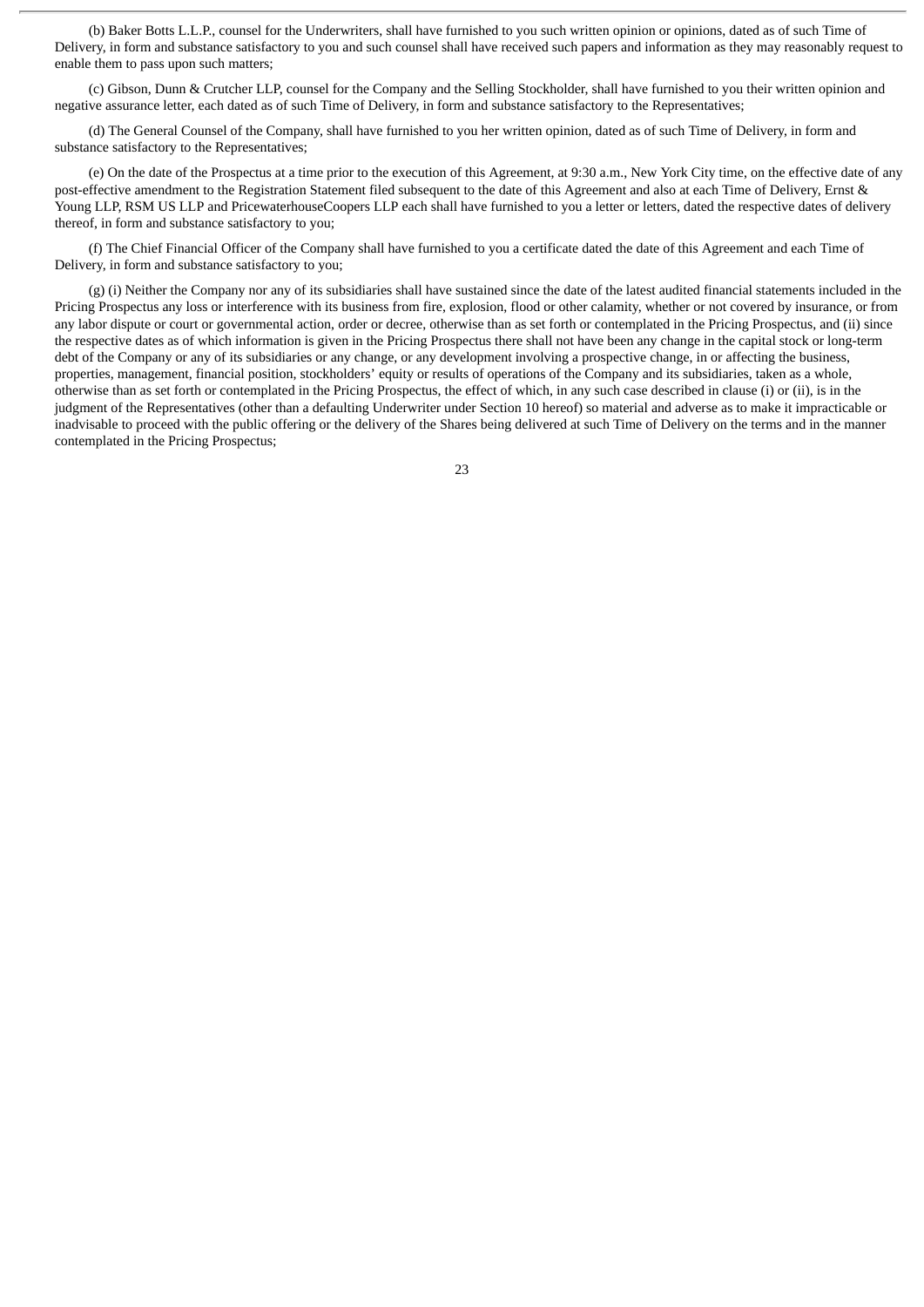(h) On or after the Applicable Time (i) no downgrading shall have occurred in the rating accorded the Company's debt securities by any "nationally recognized statistical rating organization", as that term is defined in Section 3(a)(62) of the Exchange Act, and (ii) no such organization shall have publicly announced that it has under surveillance or review, with possible negative implications, its rating of any of the Company's debt securities;

(i) On or after the Applicable Time there shall not have occurred any of the following: (i) a suspension or material limitation in trading in securities generally on the Exchange; (ii) a suspension or material limitation in trading in the Company's securities on the Exchange; (iii) a general moratorium on commercial banking activities declared by Federal or New York State authorities or a material disruption in commercial banking or securities settlement or clearance services in the United States; (iv) the outbreak or escalation of hostilities involving the United States or the declaration by the United States of a national emergency or war or (v) the occurrence of any other calamity or crisis or any change in financial, political or economic conditions in the United States or elsewhere, if the effect of any such event specified in clause (iv) or (v) in the judgment of the Representatives (other than a defaulting Underwriter under Section 10 hereof) makes it impracticable or inadvisable to proceed with the public offering or the delivery of the Shares being delivered at such Time of Delivery on the terms and in the manner contemplated in the Prospectus;

(j) The Shares to be sold at such Time of Delivery shall have been duly listed, subject to notice of issuance, on the Exchange;

(k) The Company shall have obtained and delivered to the Underwriters an executed copy of an agreement from the Selling Stockholder and each officer and director named in the Registration Statement substantially to the effect set forth in Annex II;

(l) The Company shall have complied with the provisions of Section 5(c) hereof with respect to the furnishing of prospectuses on the New York Business Day next succeeding the date of this Agreement;

(m) The Refinancing shall have occurred; and

(n) The Company and the Selling Stockholder shall have furnished or caused to be furnished to you at such Time of Delivery certificates of officers of the Company and of the Selling Stockholder, respectively, satisfactory to you as to the accuracy of the representations and warranties of the Company and of the Selling Stockholder, respectively, herein at and as of such Time of Delivery, as to the performance by the Company and the Selling Stockholder of all of their respective obligations hereunder to be performed at or prior to such Time of Delivery, and as to such other matters as the Representatives (other than a defaulting Underwriter under Section 10 hereof) may reasonably request, and the Company shall have furnished or caused to be furnished certificates as to the matters set forth in subsections (a) and (g) of this Section and as to such other matters as you may reasonably request.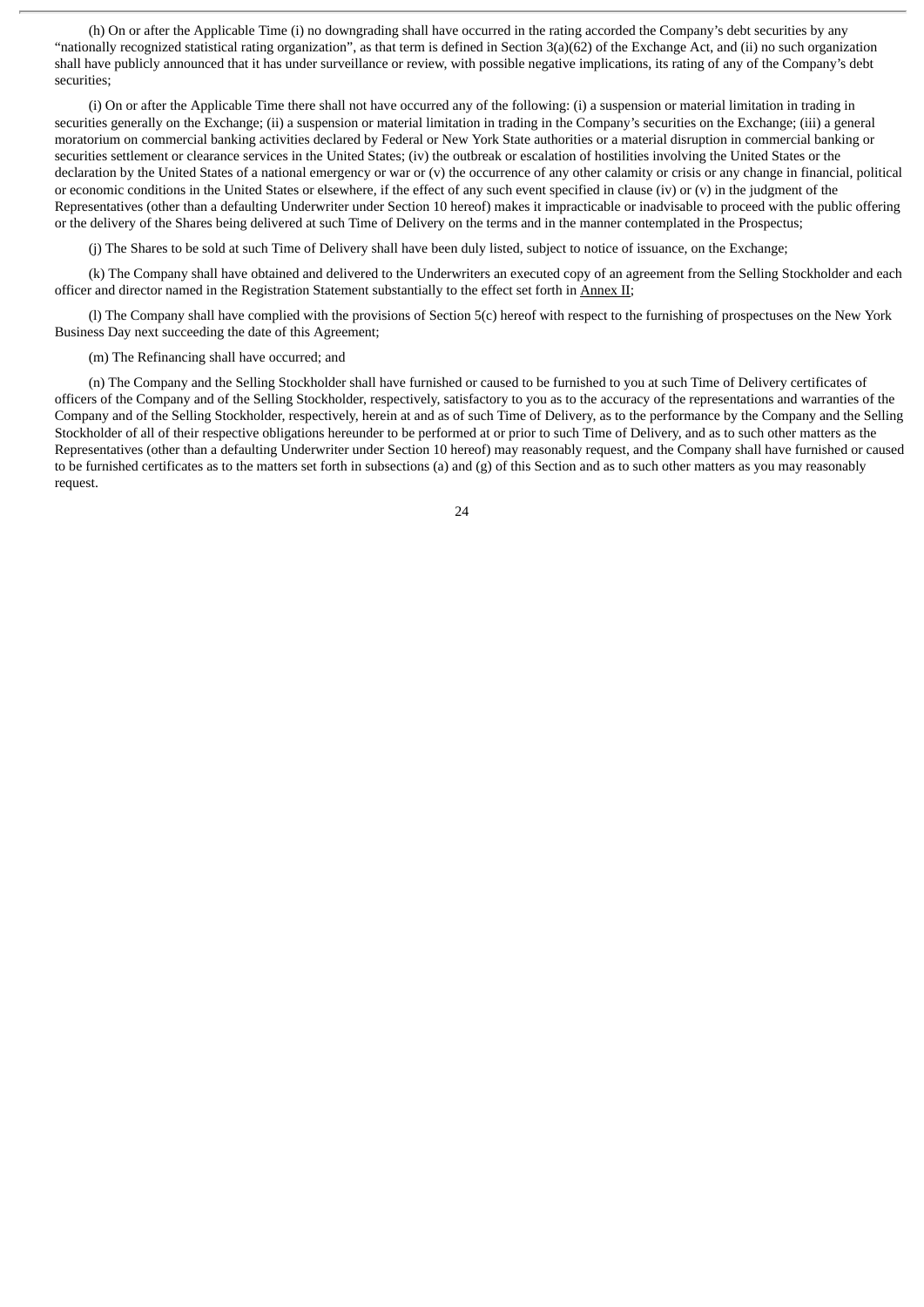9. (a) (i) The Company will indemnify and hold harmless each Underwriter against any losses, claims, damages or liabilities, joint or several, to which such Underwriter may become subject, under the Act or otherwise, insofar as such losses, claims, damages or liabilities (or actions in respect thereof) arise out of or are based upon an untrue statement or alleged untrue statement of a material fact contained in the Registration Statement, any Preliminary Prospectus, the Pricing Prospectus or the Prospectus, or any amendment or supplement thereto, any Issuer Free Writing Prospectus or any "issuer information" filed or required to be filed pursuant to Rule 433(d) under the Act or arise out of or are based upon the omission or alleged omission to state therein a material fact required to be stated therein or necessary to make the statements therein not misleading (in the case of the Preliminary Prospectus, the Pricing Prospectus or Prospectus, or any amendment or supplement thereto, or in any Issuer Free Writing Prospectus, in the light of the circumstances under which they were made), and will reimburse each Underwriter for any legal or other expenses reasonably incurred by such Underwriter in connection with investigating or defending any such action or claim as such expenses are incurred; *provided*, *however*, that the Company shall not be liable to an Underwriter in any such case to the extent that any such loss, claim, damage or liability arises out of or is based upon an untrue statement or alleged untrue statement or omission or alleged omission made in the Registration Statement, any Preliminary Prospectus, the Pricing Prospectus or the Prospectus, or any amendment or supplement thereto, or any Issuer Free Writing Prospectus in reliance upon and in conformity with the Underwriter Information.

(ii) The Selling Stockholder will indemnify and hold harmless each Underwriter against any losses, claims, damages or liabilities, joint or several, to which such Underwriter may become subject, under the Act or otherwise, insofar as such losses, claims, damages or liabilities (or actions in respect thereof) arise out of or are based upon an untrue statement or alleged untrue statement of a material fact contained in the Registration Statement, any Preliminary Prospectus, the Pricing Prospectus or the Prospectus, or any amendment or supplement thereto, or any Issuer Free Writing Prospectus, or arise out of or are based upon the omission or alleged omission to state therein a material fact required to be stated therein or necessary to make the statements therein not misleading (in the case of the Preliminary Prospectus, the Pricing Prospectus or Prospectus, or any amendment or supplement thereto, or in any Issuer Free Writing Prospectus, in the light of the circumstances under which they were made), in each case to the extent, but only to the extent, that such untrue statement or alleged untrue statement or omission or alleged omission was made in the Registration Statement, any Preliminary Prospectus, the Pricing Prospectus or the Prospectus, or any amendment or supplement thereto, or any Issuer Free Writing Prospectus, in reliance upon and in conformity with the Selling Stockholder Information; and will reimburse such Underwriter for any legal or other expenses reasonably incurred by such Underwriter in connection with investigating or defending any such action or claim as such expenses are incurred. The Selling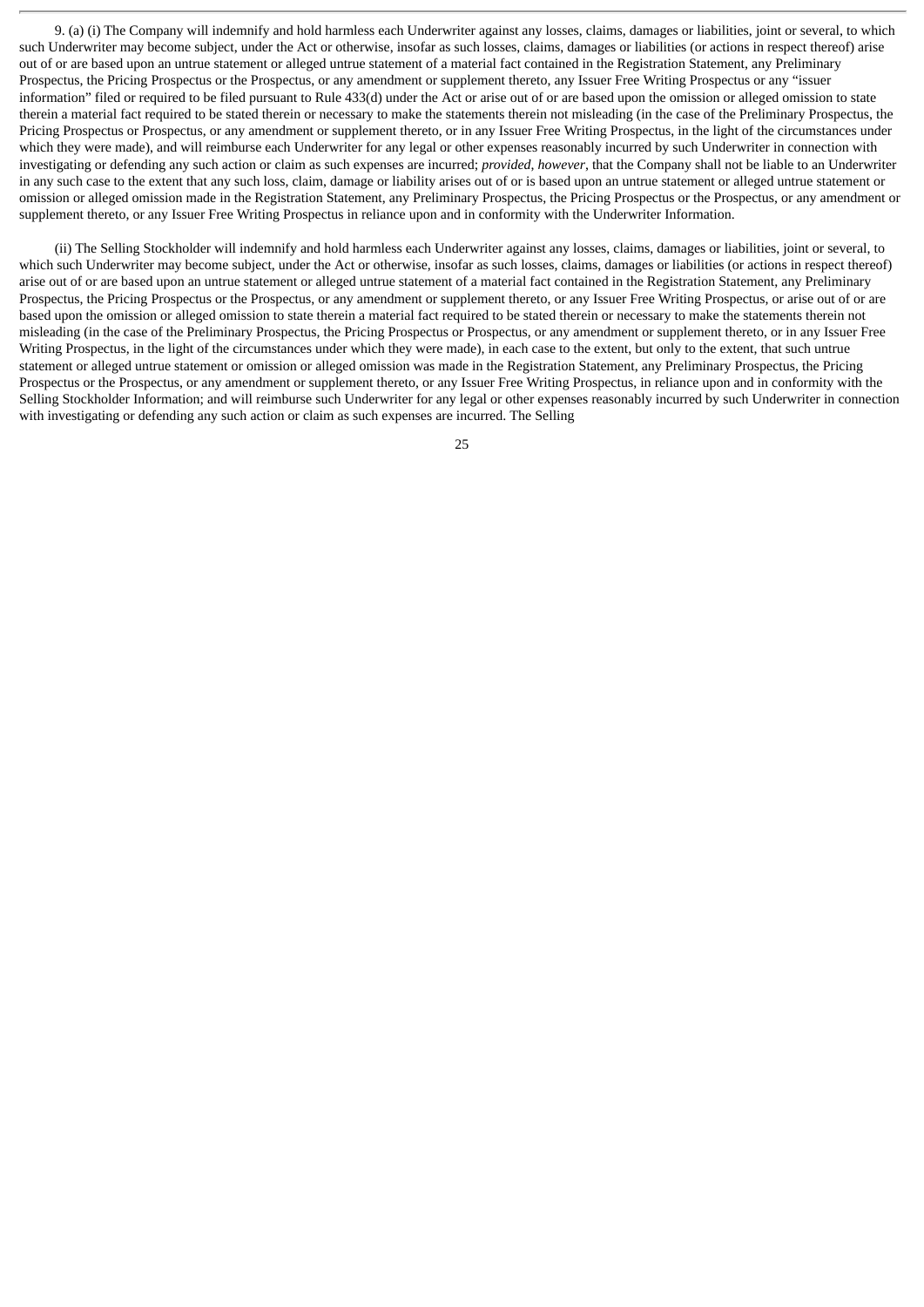Stockholder's liability under this subsection (a)(ii) shall not exceed the proceeds (net of any underwriting discounts and commissions, but before deducting expenses) received by the Selling Stockholder from the sale of the Shares sold by it hereunder (the "**Selling Stockholder Proceeds**") less any amounts that such Selling Stockholder is obligated to pay under subsection (d) below.

(b) Each Underwriter will indemnify and hold harmless the Company and the Selling Stockholder against any losses, claims, damages or liabilities, joint or several, to which the Company or the Selling Stockholder may become subject, under the Act or otherwise, insofar as such losses, claims, damages or liabilities (or actions in respect thereof) arise out of or are based upon an untrue statement or alleged untrue statement of a material fact contained in the Registration Statement, any Preliminary Prospectus, the Pricing Prospectus or the Prospectus, or any amendment or supplement thereto, or any Issuer Free Writing Prospectus, or arise out of or are based upon the omission or alleged omission to state therein a material fact required to be stated therein or necessary to make the statements therein not misleading (in the case of the Preliminary Prospectus, the Pricing Prospectus or Prospectus, or any amendment or supplement thereto, or in any Issuer Free Writing Prospectus, in the light of the circumstances under which they were made), in each case to the extent, but only to the extent, that such untrue statement or alleged untrue statement or omission or alleged omission was made in the Registration Statement, any Preliminary Prospectus, the Pricing Prospectus or the Prospectus, or any amendment or supplement thereto, or any Issuer Free Writing Prospectus, in reliance upon and in conformity with the Underwriter Information; and will reimburse the Company and the Selling Stockholder for any legal or other expenses reasonably incurred by the Company and the Selling Stockholder in connection with investigating or defending any such action or claim as such expenses are incurred. The Company and the Selling Stockholder acknowledge that the statements set forth in (the "**Underwriter Information**") constitute the only information furnished by or on behalf of the several Underwriters for inclusion in the Registration Statement, the Preliminary Prospectus, any Preliminary Prospectus, the Pricing Prospectus or any Issuer Free Writing Prospectus, as applicable.

(c) Promptly after receipt by an indemnified party under subsection (a) or (b) of this Section 9 of notice of the commencement of any action, such indemnified party shall, if a claim in respect thereof is to be made against the indemnifying party under such subsection, notify the indemnifying party in writing of the commencement thereof; but the omission so to notify the indemnifying party shall not relieve it from any liability which it may have to any indemnified party otherwise than under such subsection unless and to the extent it has been materially prejudiced through the forfeiture by the indemnifying party of substantial rights or defenses.

(A) In case any such action shall be brought against any indemnified party and it shall notify the indemnifying party of the commencement thereof, the indemnifying party shall be entitled to participate therein and, to the extent that it shall wish, jointly with any other indemnifying party similarly notified, to assume the defense thereof, with counsel reasonably satisfactory to such indemnified party (who shall not, except with the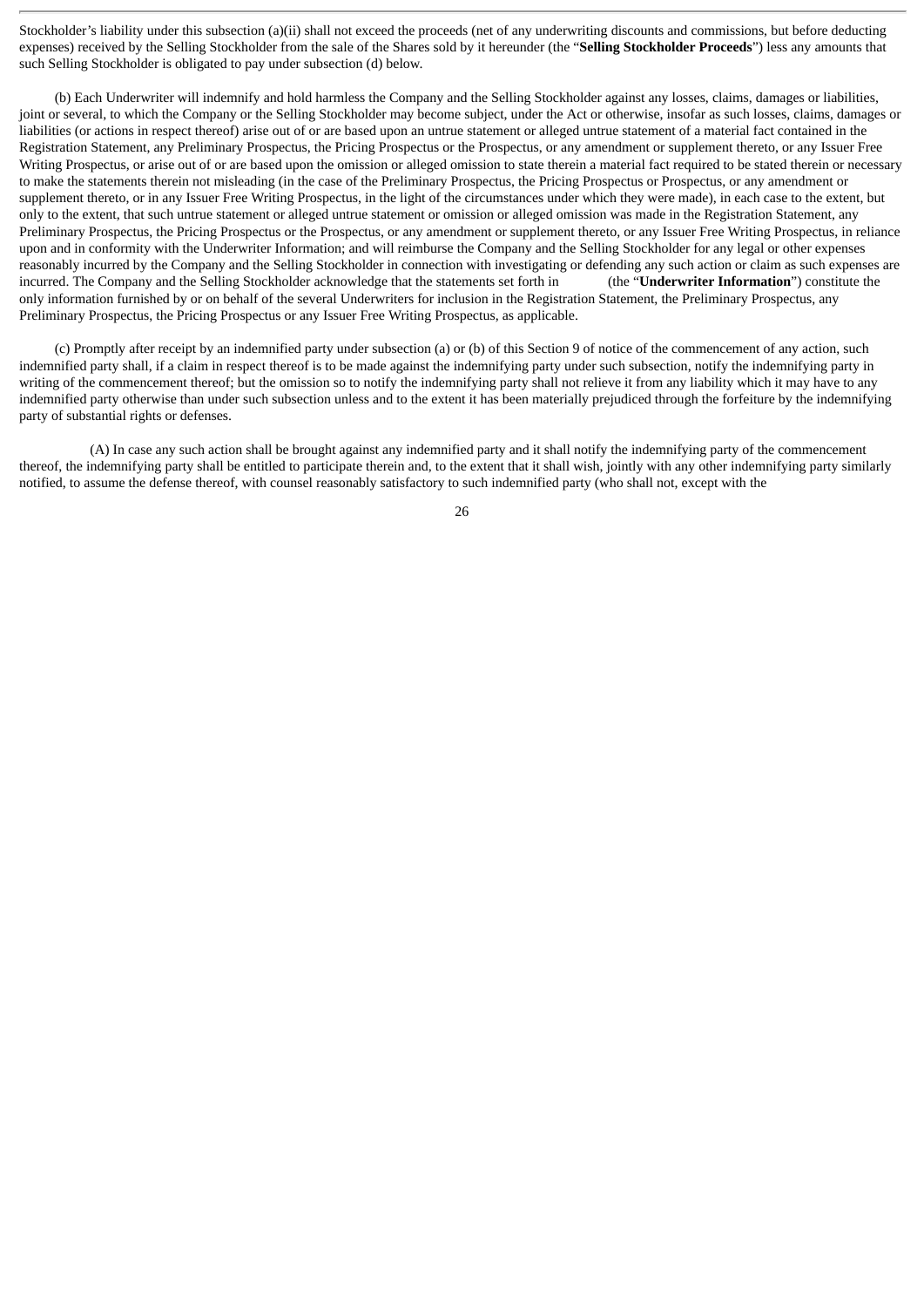consent of the indemnified party, be counsel to the indemnifying party), and, after notice from the indemnifying party to such indemnified party of its election so to assume the defense thereof, the indemnifying party shall not be liable to such indemnified party under such subsection for any legal expenses of other counsel or any other expenses, in each case subsequently incurred by such indemnified party, in connection with the defense thereof (other than reasonable costs of investigation). Notwithstanding the indemnifying party's election to appoint counsel to represent the indemnified party in an action, the indemnified party shall have the right to employ separate counsel, and the indemnifying party shall bear the reasonable fees, costs and expenses of such separate counsel if: (i) such indemnified party shall have reasonably concluded based on the advice of counsel (which may be in house counsel) that there are legal defenses available to it that are different from or in addition to those available to the indemnifying party, (ii) the indemnifying party has failed within a reasonable period of time after notice to it of the institution of such action to retain counsel reasonably satisfactory to the indemnified party, or (iii) the named parties in any such proceeding (including any impleaded parties) include both the indemnifying party and the indemnified party and representation of both parties by the same counsel would be inappropriate due to actual or potential differing interest between them. It is understood and agreed that the indemnifying party shall not, in connection with any proceeding or related proceedings in the same jurisdiction, be liable for the fees and expenses of more than one separate firm (in addition to any local counsel) for all indemnified parties, and that all such fees and expenses shall be paid or reimbursed as they are incurred.

(B) The indemnifying party shall not be liable for any settlement of any proceeding effected without its written consent, which will not be unreasonably withheld, but if settled with such consent or if there be a final judgment for the plaintiff, the indemnifying party agrees to indemnify each indemnified party as and to the extent set forth in clauses (a) and (b) above, as applicable, from and against any loss, claim, damage, liability or expense by reason of such settlement or judgment. Notwithstanding the foregoing sentence, if at any time an indemnified party shall have requested that an indemnifying party reimburse the indemnified party for fees and expenses of counsel as contemplated by this Section 9, the indemnifying party shall be liable for any settlement of any proceeding effected without its written consent if (i) such settlement is entered into more than 60 days after receipt by the indemnifying party of such request and (ii) the indemnifying party shall not have reimbursed the indemnified party in accordance with such request prior to the date of such settlement, unless such failure to reimburse the indemnified parties is based on a dispute with a good faith basis as to either the obligation of the indemnifying party arising under this Section 9 to indemnify the indemnified parties or the amount of such obligation and the indemnifying parties shall have notified the indemnified parties of such good faith dispute prior to the date of such settlement. No indemnifying party shall, without the written consent of the indemnified party, effect the settlement or compromise of, or consent to the entry of any judgment with respect to, any pending or threatened action or claim in respect of which indemnification or contribution may be sought hereunder (whether or not the indemnified party is an actual or potential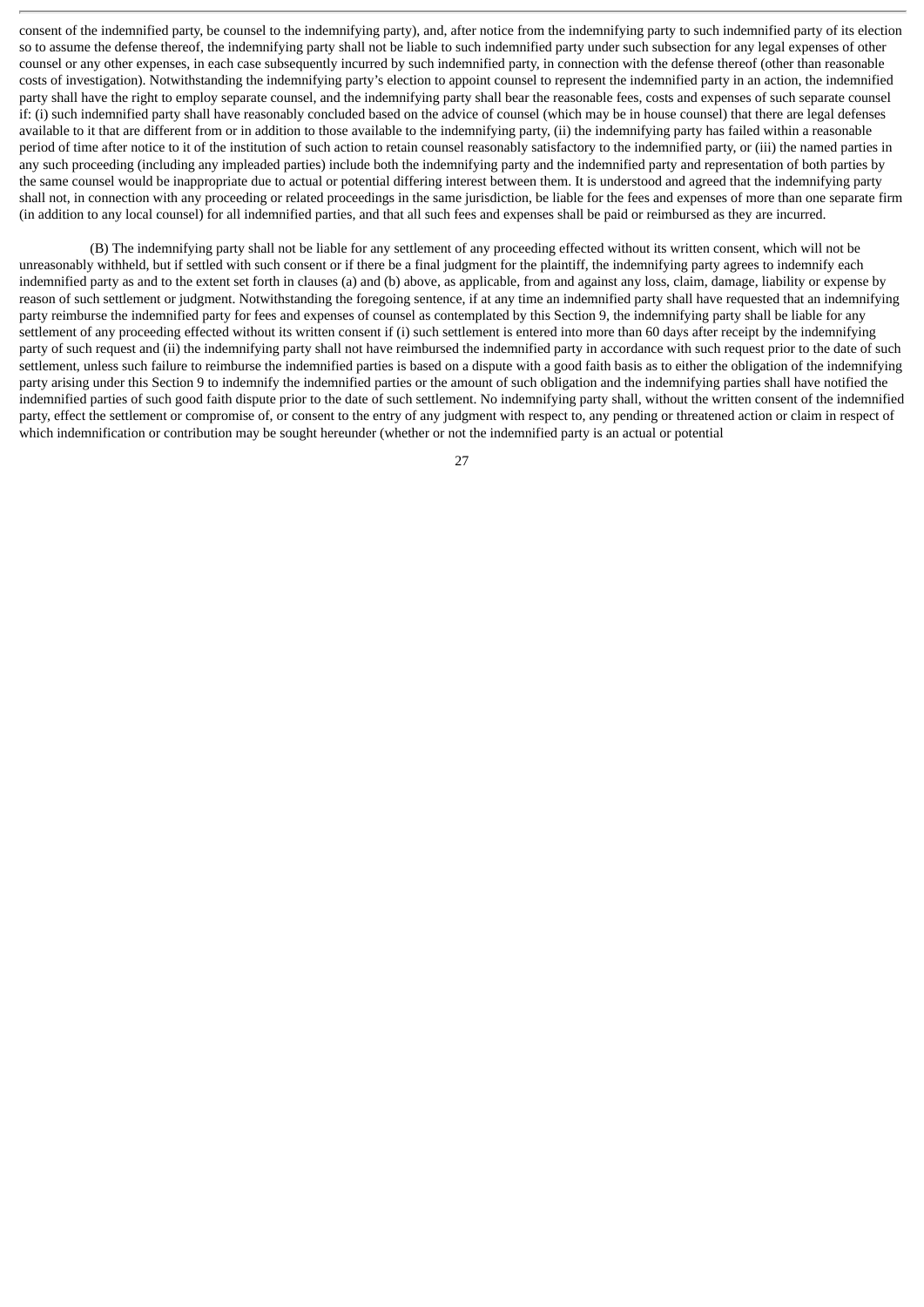party to such action or claim) unless such settlement, compromise or judgment (x) includes an unconditional release of the indemnified party from all liability arising out of such action or claim and (y) does not include a statement as to or an admission of fault, culpability or a failure to act, by or on behalf of any indemnified party.

(d) If the indemnification provided for in this Section 9 is unavailable to or insufficient to hold harmless an indemnified party under subsection (a) or (b) above in respect of any losses, claims, damages or liabilities (or actions in respect thereof) referred to therein, then each indemnifying party shall contribute to the amount paid or payable by such indemnified party as a result of such losses, claims, damages or liabilities (or actions in respect thereof) in such proportion as is appropriate to reflect the relative benefits received by the Company and the Selling Stockholder on the one hand and the Underwriters on the other from the offering of the Shares. If, however, the allocation provided by the immediately preceding sentence is not permitted by applicable law or if the indemnified party failed to give the notice required under subsection (c) above, then each indemnifying party shall contribute to such amount paid or payable by such indemnified party in such proportion as is appropriate to reflect not only such relative benefits but also the relative fault of the Company and the Selling Stockholder on the one hand and the Underwriters on the other in connection with the statements or omissions which resulted in such losses, claims, damages or liabilities (or actions in respect thereof), as well as any other relevant equitable considerations. The relative benefits received by the Company and the Selling Stockholder on the one hand and the Underwriters on the other shall be deemed to be in the same proportion as the total net proceeds from the offering (before deducting expenses) received by the Company and the Selling Stockholder bear to the total underwriting discounts and commissions received by the Underwriters, in each case as set forth in the table on the cover page of the Prospectus. The relative fault shall be determined by reference to, among other things, whether the untrue or alleged untrue statement of a material fact or the omission or alleged omission to state a material fact relates to information supplied by the Company or the Selling Stockholder on the one hand or the Underwriters on the other and the parties' relative intent, knowledge, access to information and opportunity to correct or prevent such statement or omission. The Company, the Selling Stockholder and each of the Underwriters agree that it would not be just and equitable if contribution pursuant to this subsection (d) were determined by *pro rata* allocation (even if the Underwriters were treated as one entity for such purpose) or by any other method of allocation which does not take account of the equitable considerations referred to above in this subsection (d). The amount paid or payable by an indemnified party as a result of the losses, claims, damages or liabilities (or actions in respect thereof) referred to above in this subsection (d) shall be deemed to include any legal or other expenses reasonably incurred by such indemnified party in connection with investigating or defending any such action or claim. Notwithstanding the provisions of this subsection (d), (i) no Underwriter shall be required to contribute any amount in excess of the amount by which the total price at which the Shares underwritten by it and distributed to the public were offered to the public exceeds the amount of any damages which such Underwriter has otherwise been required to pay by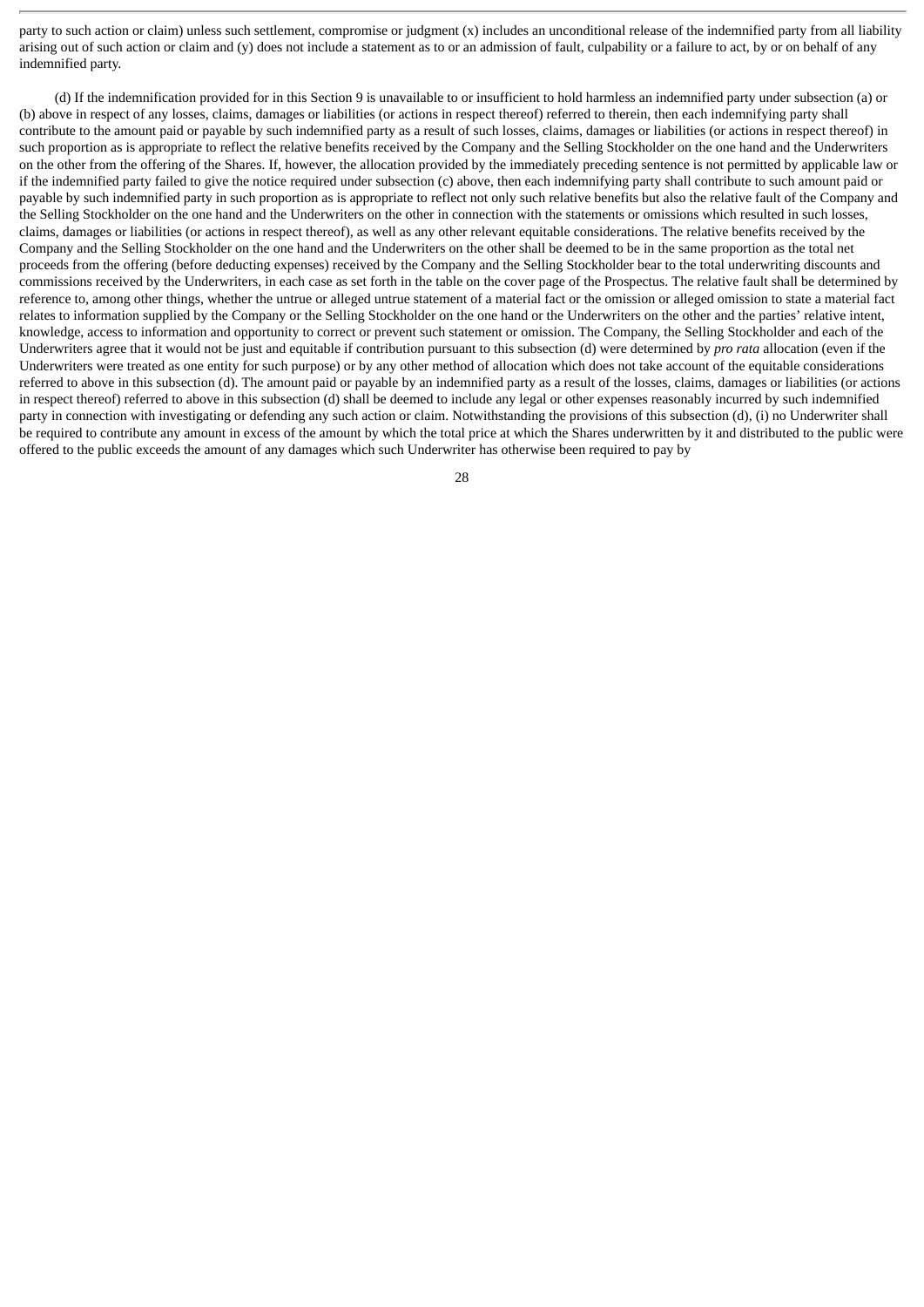reason of such untrue or alleged untrue statement or omission or alleged omission and (ii) the Selling Stockholder shall not be required to contribute any amount in excess of the Selling Stockholder Proceeds less any amounts that the Selling Stockholder is obligated to pay under subsection (a)(ii) above. No person guilty of fraudulent misrepresentation (within the meaning of Section 11(f) of the Act) shall be entitled to contribution from any person who was not guilty of such fraudulent misrepresentation. The Underwriters' obligations in this subsection (d) to contribute are several in proportion to their respective underwriting obligations and not joint.

(e) The obligations of the Company and the Selling Stockholder under this Section 9 shall be in addition to any liability which the Company and the Selling Stockholder may otherwise have and shall extend, upon the same terms and conditions, to each officer and director of each Underwriter and each person, if any, who controls any Underwriter within the meaning of the Act and each broker-dealer affiliate of any Underwriter; and the obligations of the Underwriters under this Section 9 shall be in addition to any liability which the respective Underwriters may otherwise have and shall extend, upon the same terms and conditions, to each officer and director of the Company (including any person who, with his or her consent, is named in the Registration Statement as about to become a director of the Company) and to each person, if any, who controls the Company or the Selling Stockholder within the meaning of the Act.

(f) The Company and the Selling Stockholder may agree, as among themselves and without limiting the rights of the Underwriters under this Agreement, as to the respective amounts of such liability for which they each shall be responsible.

10. (a) If any Underwriter shall default in its obligation to purchase the Shares that it has agreed to purchase hereunder at a Time of Delivery, the Representatives may in their discretion arrange for any Underwriter or another party or other parties to purchase such Shares on the terms contained herein. If within thirty-six hours after such default by any Underwriter the Representatives do not arrange for the purchase of such Shares, then the Company and the Selling Stockholder shall be entitled to a further period of thirty-six hours within which to procure another party or other parties reasonably satisfactory to the Representatives to purchase such Shares on such terms. In the event that, within the respective prescribed periods, the Representatives notify the Company and the Selling Stockholder that the Representatives have so arranged for the purchase of such Shares, or the Company or the Selling Stockholder notifies the Representatives that it has so arranged for the purchase of such Shares, the Representatives or the Company or the Selling Stockholder shall have the right to postpone such Time of Delivery for a period of not more than seven calendar days, in order to effect whatever changes may thereby be made necessary in the Registration Statement or the Prospectus, or in any other documents or arrangements, and the Company agrees to file promptly any amendments to the Registration Statement or any amendments or supplements to the Prospectus which in your opinion may thereby be made necessary. The term "Underwriter" as used in this Agreement shall include any person substituted under this Section 10 with like effect as if such person had originally been a party to this Agreement with respect to such Shares.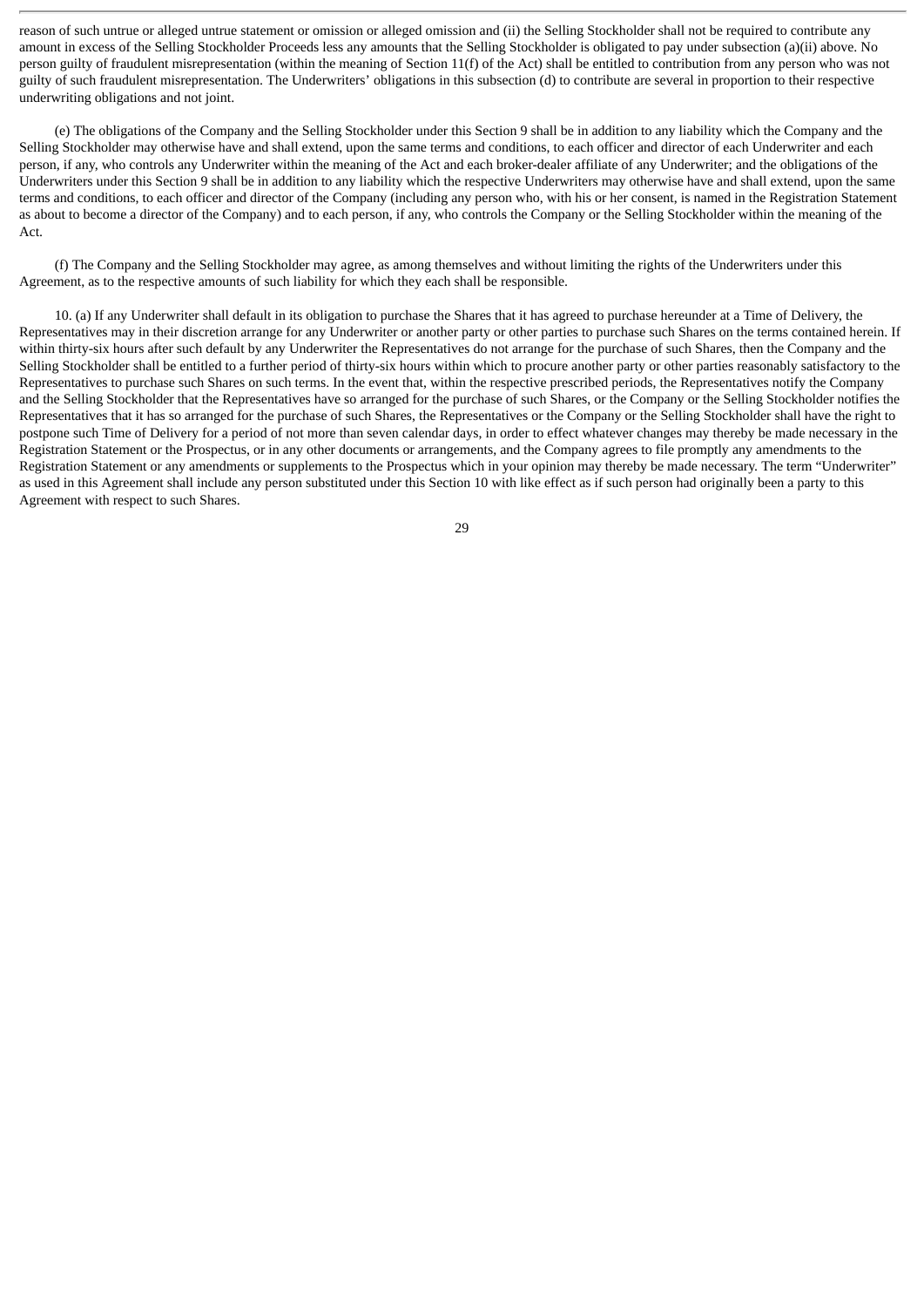(b) If, after giving effect to any arrangements for the purchase of the Shares of a defaulting Underwriter or Underwriters by the Representatives, the Company and the Selling Stockholders as provided in subsection (a) above, the aggregate number of such Shares which remains unpurchased does not exceed one-eleventh of the aggregate number of all the Shares to be purchased at such Time of Delivery, then the Company and the Selling Stockholder shall have the right to require each non-defaulting Underwriter to purchase the number of Shares which such Underwriter agreed to purchase hereunder at such Time of Delivery and, in addition, to require each non-defaulting Underwriter to purchase its pro rata share (based on the number of Shares which such Underwriter agreed to purchase hereunder) of the Shares of such defaulting Underwriter or Underwriters for which such arrangements have not been made; but nothing herein shall relieve a defaulting Underwriter from liability for its default.

(c) If, after giving effect to any arrangements for the purchase of the Shares of a defaulting Underwriter or Underwriters by the Representatives, the Company and the Selling Stockholder as provided in subsection (a) above, the aggregate number of such Shares which remains unpurchased exceeds one-eleventh of the aggregate number of all of the Shares to be purchased at such Time of Delivery, or if the Company and the Selling Stockholder shall not exercise the right described in subsection (b) above to require non-defaulting Underwriters to purchase Shares of a defaulting Underwriter or Underwriters, then this Agreement (or, with respect to a Second Time of Delivery, the obligations of the Underwriters to purchase and of the Company and the Selling Stockholder to sell the Optional Shares) shall thereupon terminate, without liability on the part of any non-defaulting Underwriter, the Company or the Selling Stockholder, except for the expenses to be borne by the Company, the Selling Stockholder and the Underwriters as provided in Section 7 hereof and the indemnity and contribution agreements in Section 9 hereof; but nothing herein shall relieve a defaulting Underwriter from liability for its default.

11. The respective indemnities, agreements, representations, warranties and other statements of the Company, the Selling Stockholder and the several Underwriters, as set forth in this Agreement or made by or on behalf of them, respectively, pursuant to this Agreement, shall remain in full force and effect, regardless of any investigation (or any statement as to the results thereof) made by or on behalf of any Underwriter or any controlling person of any Underwriter, or the Company or the Selling Stockholder, or any officer or director or controlling person of the Company, or any controlling person of the Selling Stockholder, and shall survive delivery of and payment for the Shares.

12. If this Agreement shall be terminated pursuant to Section 10 hereof, neither the Company nor the Selling Stockholder shall then be under any liability to any Underwriter except as provided in Sections 7 and 9 hereof; but, if for any other reason, any Shares are not delivered by or on behalf of the Company and the Selling Stockholder as provided herein, the Company and the Selling Stockholder (based on the number of Shares to be sold by the Company and the Selling Stockholder hereunder) will reimburse the Underwriters through the Representatives for all reasonable and documented out-of-pocket expenses approved in writing by the Representatives, including reasonable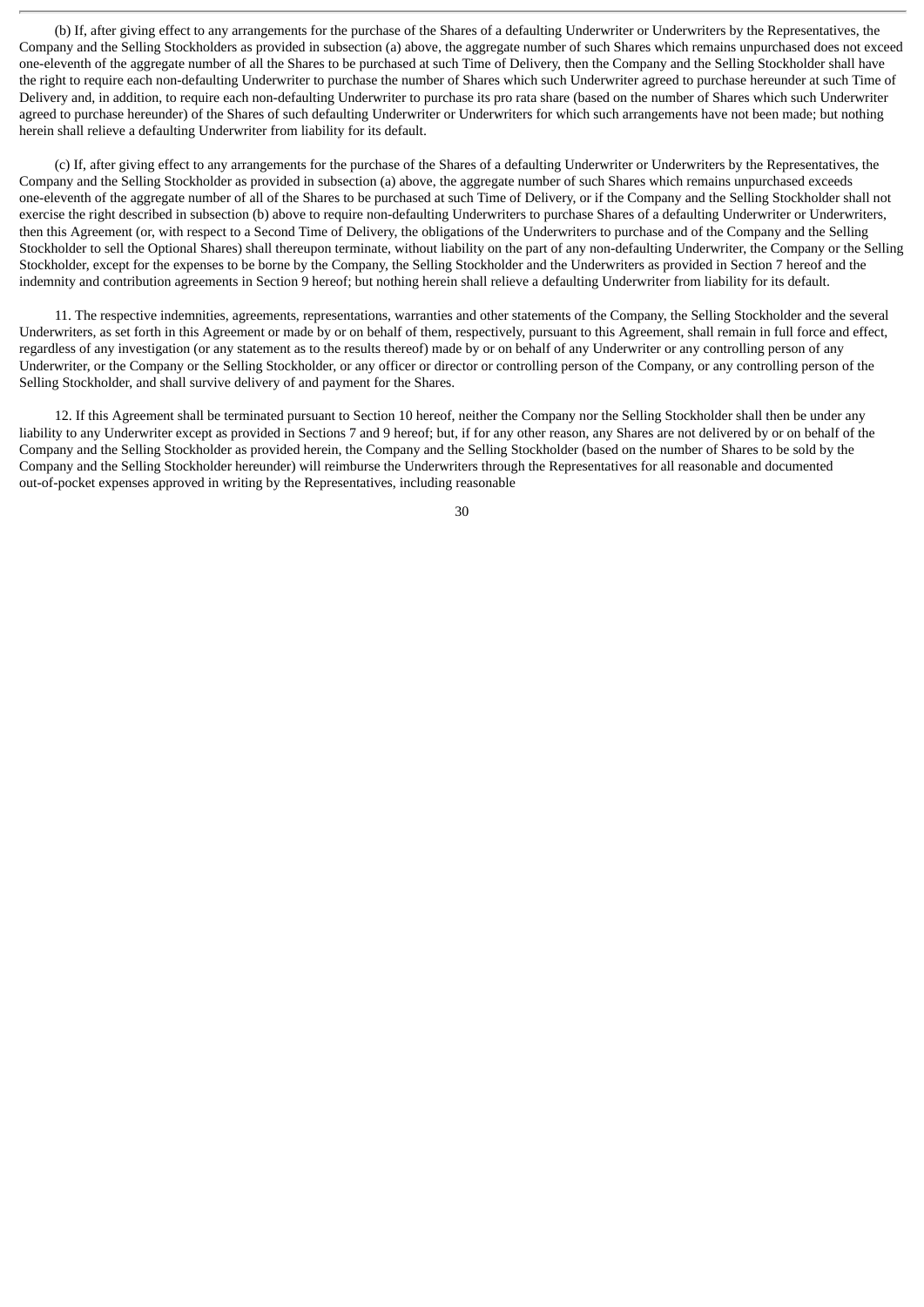and documented fees and disbursements of counsel, reasonably incurred by the Underwriters in making preparations for the purchase, sale and delivery of the Shares not so delivered, but the Company and the Selling Stockholder shall then be under no further liability to any Underwriter except as provided in Sections 7 and 9 hereof.

13. In all dealings hereunder, you shall act on behalf of each of the Underwriters, and the parties hereto shall be entitled to act and rely upon any statement, request, notice or agreement on behalf of any Underwriter made or given by you as the Representatives.

In accordance with the requirements of the USA Patriot Act (Title III of Pub. L. 107-56 (signed into law October 26, 2001)), the Underwriters are required to obtain, verify and record information that identifies their respective clients, including the Company and the Selling Stockholder, which information may include the name and address of their respective clients, as well as other information that will allow the Underwriters to properly identify their respective clients.

All statements, requests, notices and agreements hereunder shall be in writing, and if to the Underwriters shall be delivered or sent by mail or facsimile transmission to the Representatives in care of Goldman, Sachs & Co., 200 West Street, New York, New York 10282, Attention: Registration Department; if to the Selling Stockholder shall be delivered or sent by mail or facsimile transmission to it at Hudson Americas LLC, 2711 N. Haskell Avenue, Suite 1800, Dallas, Texas 75204, Attention: Legal Department, fax no. (214) 515-6924; and if to the Company shall be delivered or sent by mail or facsimile transmission to the address of the Company set forth on the cover of the Registration Statement, Attention: General Counsel, fax no. ; *provided, however*, that any notice to an Underwriter pursuant to Section 9(c) hereof shall be delivered or sent by mail or facsimile transmission to such Underwriter at its address set forth in its Underwriters' Questionnaire, which address will be supplied to the Company or the Selling Stockholder by you on request; *provided, further*, that notices under subsection 5(e) shall be in writing, and if to the Underwriters shall be delivered or sent by mail or facsimile transmission to the Representatives in care of Goldman, Sachs & Co., 200 West Street, New York, New York 10282, Attention: Control Room. Any such statements, requests, notices or agreements shall take effect upon receipt thereof.

14. This Agreement shall be binding upon, and inure solely to the benefit of, the Underwriters, the Company and the Selling Stockholder and, to the extent provided in Sections 9 and 11 hereof, the officers and directors of the Company and each person who controls the Company, the Selling Stockholder or any Underwriter, and their respective heirs, executors, administrators, successors and assigns, and no other person shall acquire or have any right under or by virtue of this Agreement. No purchaser of any of the Shares from any Underwriter shall be deemed a successor or assign by reason merely of such purchase.

15. Time shall be of the essence of this Agreement. As used herein, the term "**business day**" shall mean any day when the Commission's office in Washington, D.C. is open for business.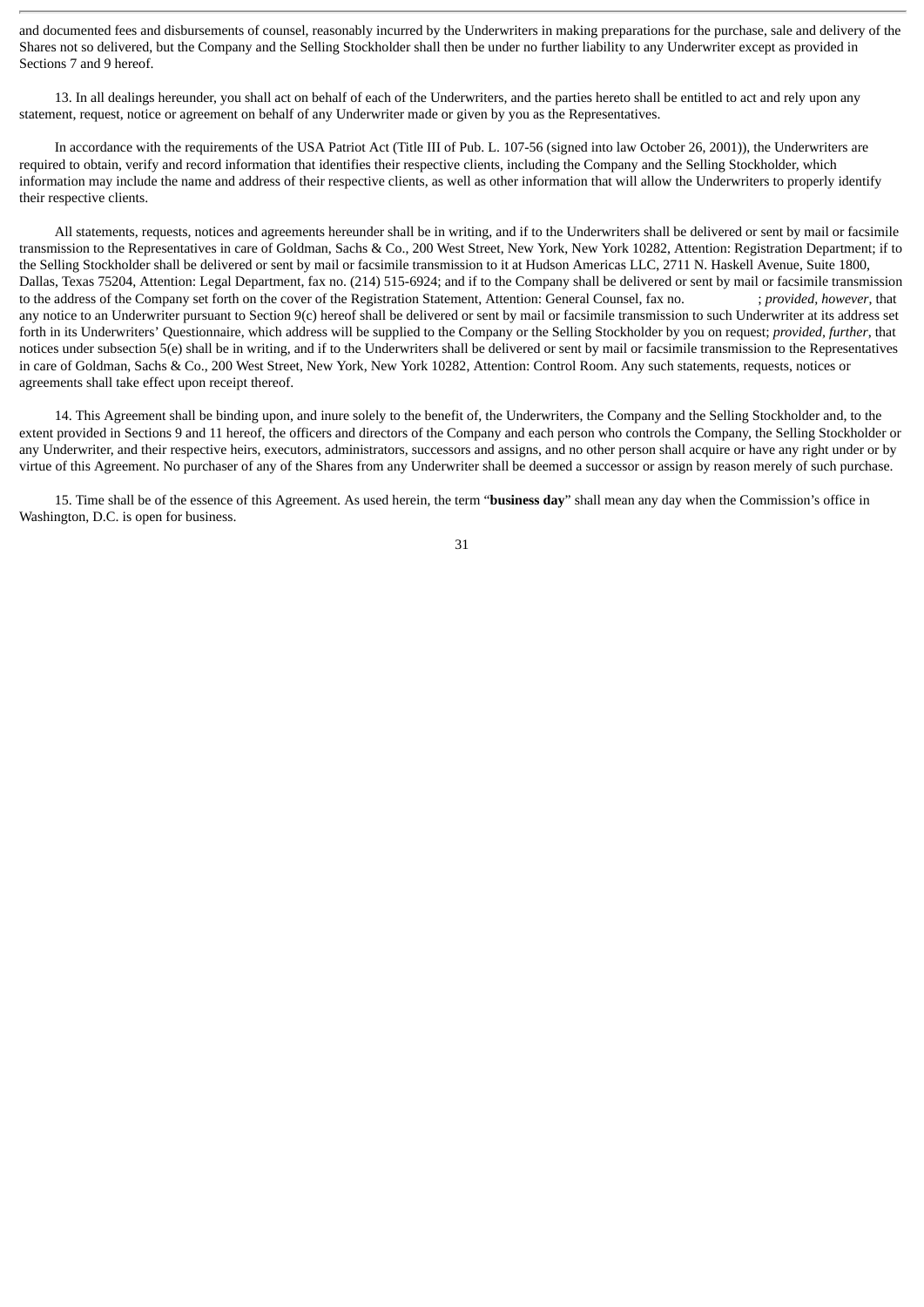16. The Company and the Selling Stockholder acknowledge and agree that (i) the purchase and sale of the Shares pursuant to this Agreement is an arm's-length commercial transaction between the Company and the Selling Stockholder, on the one hand, and the several Underwriters, on the other, (ii) in connection therewith and with the process leading to such transaction each Underwriter is acting solely as a principal and not the agent or fiduciary of the Company or the Selling Stockholder, (iii) no Underwriter has assumed an advisory or fiduciary responsibility in favor of the Company or the Selling Stockholder with respect to the offering contemplated hereby or the process leading thereto (irrespective of whether such Underwriter has advised or is currently advising the Company or the Selling Stockholder on other matters) or any other obligation to the Company or the Selling Stockholder except the obligations expressly set forth in this Agreement and (iv) the Company or the Selling Stockholder has consulted its own legal and financial advisors to the extent it deemed appropriate. The Company and the Selling Stockholder each agree that it will not claim that the Underwriters, or any of them, has rendered advisory services of any nature or respect, or owes a fiduciary or similar duty to the Company or the Selling Stockholder, in connection with such transaction or the process leading thereto.

17. This Agreement supersedes all prior agreements and understandings (whether written or oral) between the Company or the Selling Stockholder, on the one hand, and the several Underwriters, on the other hand, with respect to the subject matter hereof.

**18. THIS AGREEMENT AND ANY MATTERS RELATED TO THIS TRANSACTION SHALL BE GOVERNED BY AND CONSTRUED IN** ACCORDANCE WITH THE LAWS OF THE STATE OF NEW YORK WITHOUT REGARD TO PRINCIPLES OF CONFLICT OF LAWS THAT WOULD RESULT IN THE APPLICATION OF ANY LAW OTHER THAN THE LAWS OF THE STATE OF NEW YORK. The Company and the Selling Stockholder each agree that any suit or proceeding arising in respect of this Agreement or our engagement will be tried exclusively in the U.S. District Court for the Southern District of New York or, if that court does not have subject matter jurisdiction, in any state court located in The City and County of New York and the Company and the Selling Stockholder each agree to submit to the jurisdiction of, and to venue in, such courts.

19. The Company, the Selling Stockholder and each of the Underwriters hereby irrevocably waives, to the fullest extent permitted by applicable law, any and all right to trial by jury in any legal proceeding arising out of or relating to this Agreement or the transactions contemplated hereby.

20. This Agreement may be executed by any one or more of the parties hereto in any number of counterparts, each of which shall be deemed to be an original, but all such counterparts shall together constitute one and the same instrument.

21. Notwithstanding anything herein to the contrary, the Company and the Selling Stockholder are authorized to disclose to any persons the U.S. federal and state income tax treatment and tax structure of the potential transaction and all materials of any kind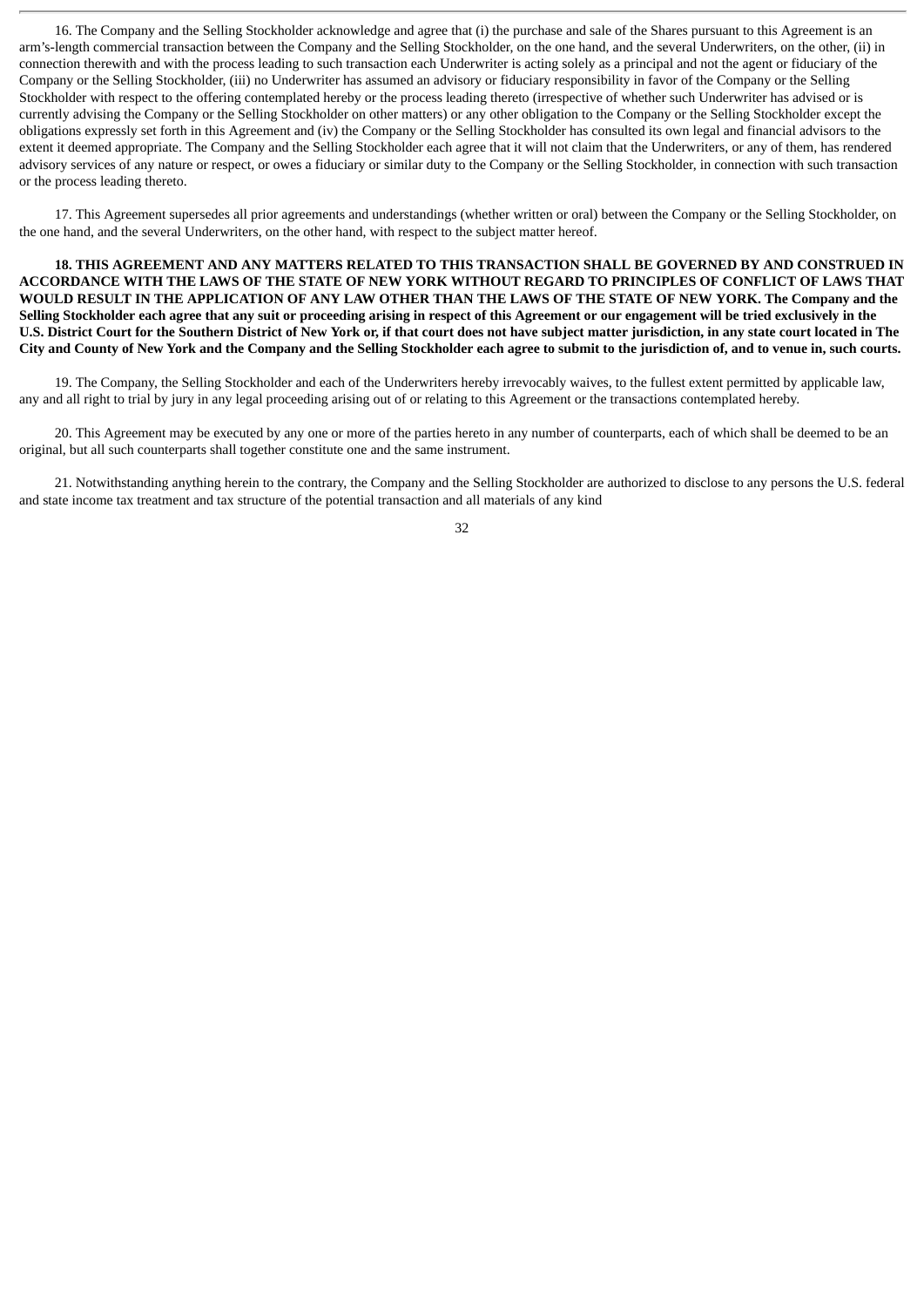(including tax opinions and other tax analyses) provided to the Company or the Selling Stockholder relating to tax treatment and structure, without the Underwriters imposing any limitation of any kind. However, any information relating to the tax treatment and tax structure shall remain confidential (and the foregoing sentence shall not apply) to the extent necessary to enable any person to comply with securities laws. For this purpose, "tax structure" is limited to any facts that may be relevant to tax treatment.

[*Signature pages follow*]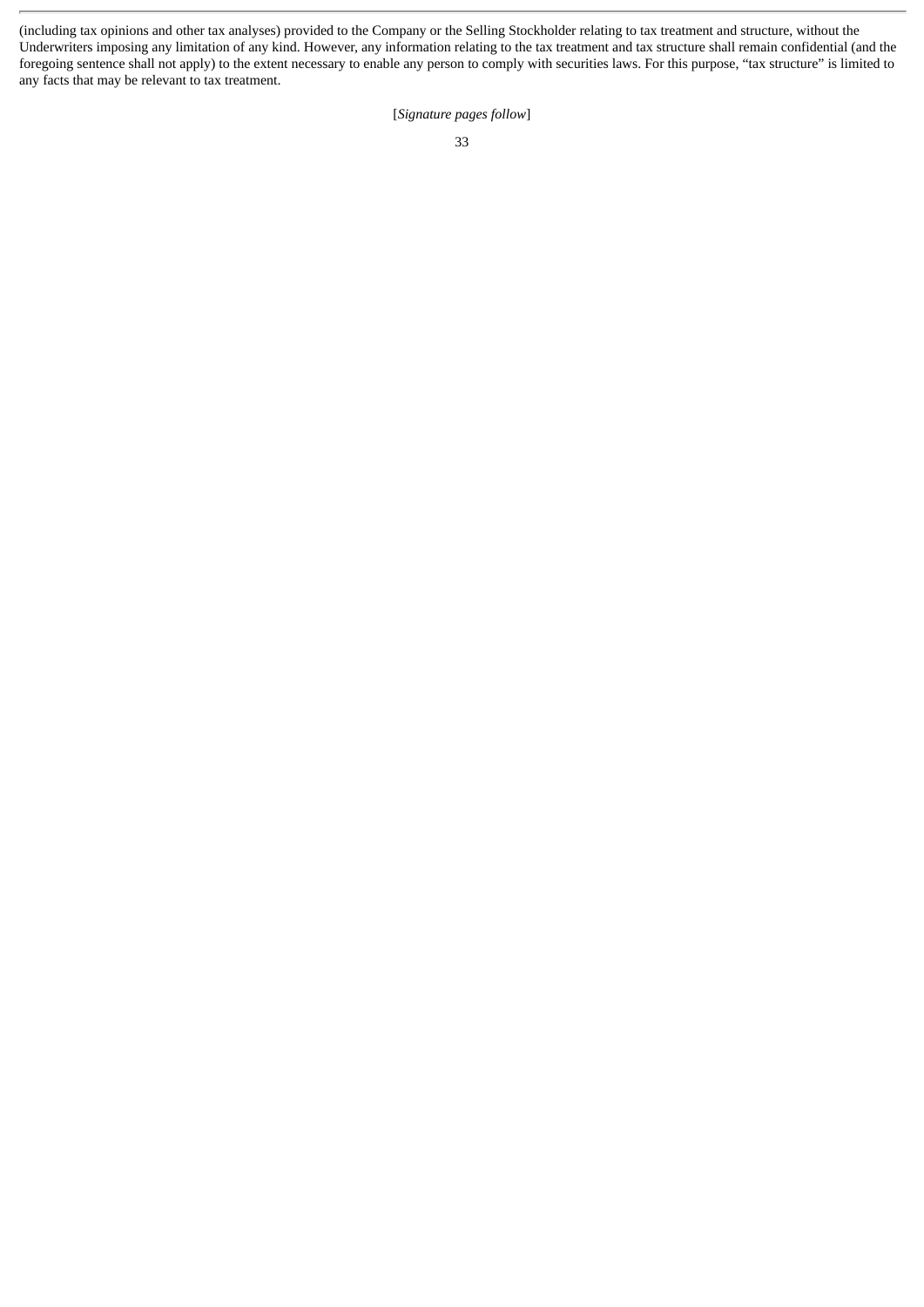If the foregoing is in accordance with your understanding, please sign and return to us counterparts hereof, and upon the acceptance hereof by you, on behalf of each of the Underwriters, this letter and such acceptance hereof shall constitute a binding agreement among each of the Underwriters, the Company and the Selling Stockholder. It is understood that your acceptance of this letter on behalf of each of the Underwriters is pursuant to the authority set forth in a form of Agreement among Underwriters, the form of which shall be submitted to the Company and the Selling Stockholder for examination upon request, but without warranty on your part as to the authority of the signers thereof.

Very truly yours,

Forterra, Inc.

By:

Name: Title:

Forterra US Holdings, LLC

By: Name: Title:

[Signature Page to Underwriting Agreement]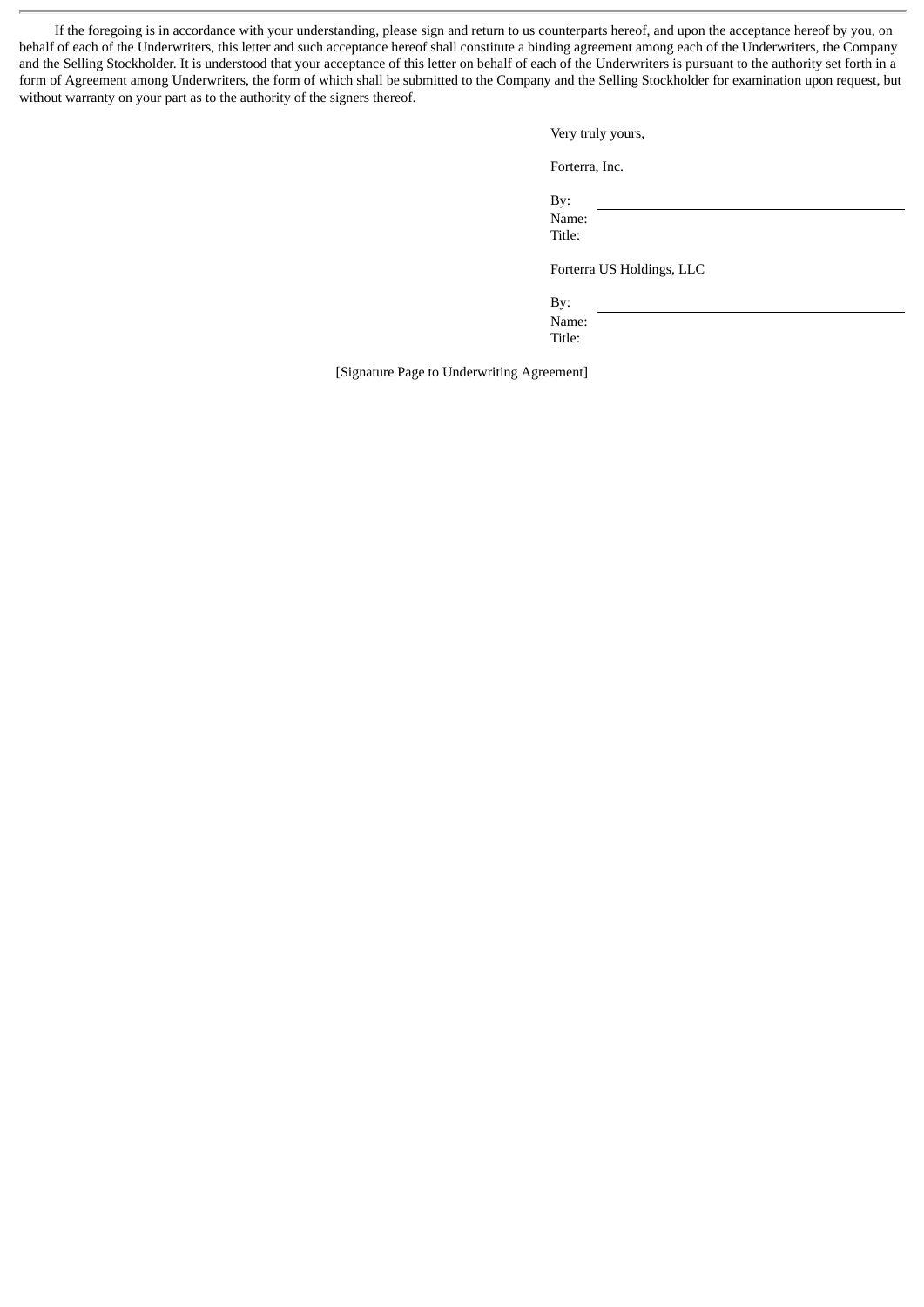Accepted as of the date hereof:

Goldman, Sachs & Co.

By: Name:

Title:

Citigroup Global Markets Inc.

By: Name: Title:

Credit Suisse Securities (USA) LLC

By: Name: Title:

> Each for itself and on behalf of the several Underwriters named in **Schedule I** to the foregoing Agreement

> > [Signature Page to Underwriting Agreement]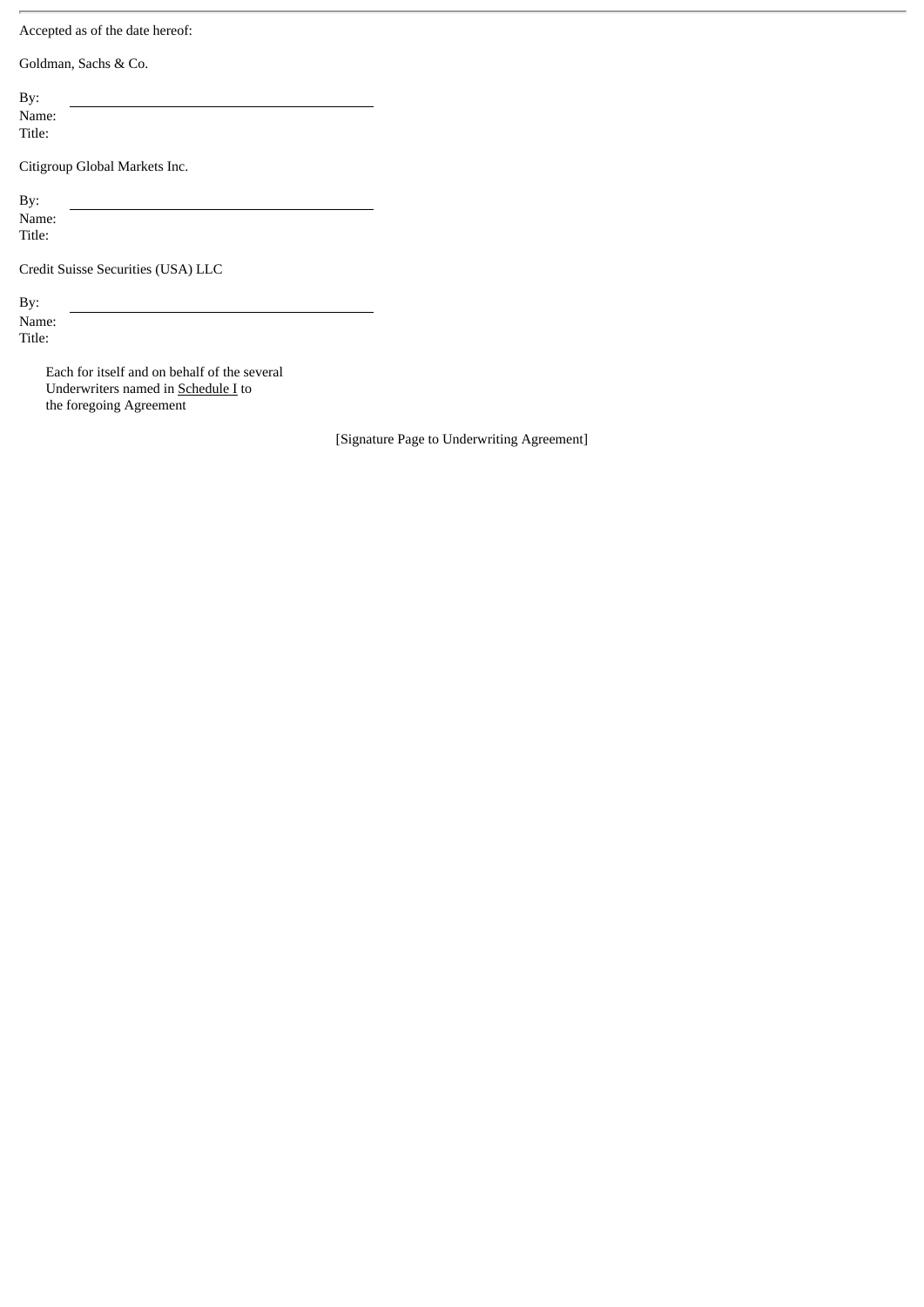#### **SCHEDULE I-A**

| Underwriter                        | Total<br>Number<br>of Firm<br><b>Shares to</b><br>he<br>Purchased<br>from the<br>Company | Number of<br>Optional<br><b>Shares</b> to<br>he<br>Purchased<br>from the<br>Company if<br>Maximum<br>Option<br><b>Exercised</b> |
|------------------------------------|------------------------------------------------------------------------------------------|---------------------------------------------------------------------------------------------------------------------------------|
| Goldman, Sachs & Co.               |                                                                                          |                                                                                                                                 |
| Citigroup Global Markets Inc.      |                                                                                          |                                                                                                                                 |
| Credit Suisse Securities (USA) LLC |                                                                                          |                                                                                                                                 |
| Barclays Capital Inc.              |                                                                                          |                                                                                                                                 |
| Deutsche Bank Securities Inc.      |                                                                                          |                                                                                                                                 |
| RBC Capital Markets, LLC           |                                                                                          |                                                                                                                                 |
| Oppenheimer & Co. Inc.             |                                                                                          |                                                                                                                                 |
| Stephens, Inc.                     |                                                                                          |                                                                                                                                 |
| SunTrust Robinson Humphrey, Inc.   |                                                                                          |                                                                                                                                 |
| Total                              |                                                                                          |                                                                                                                                 |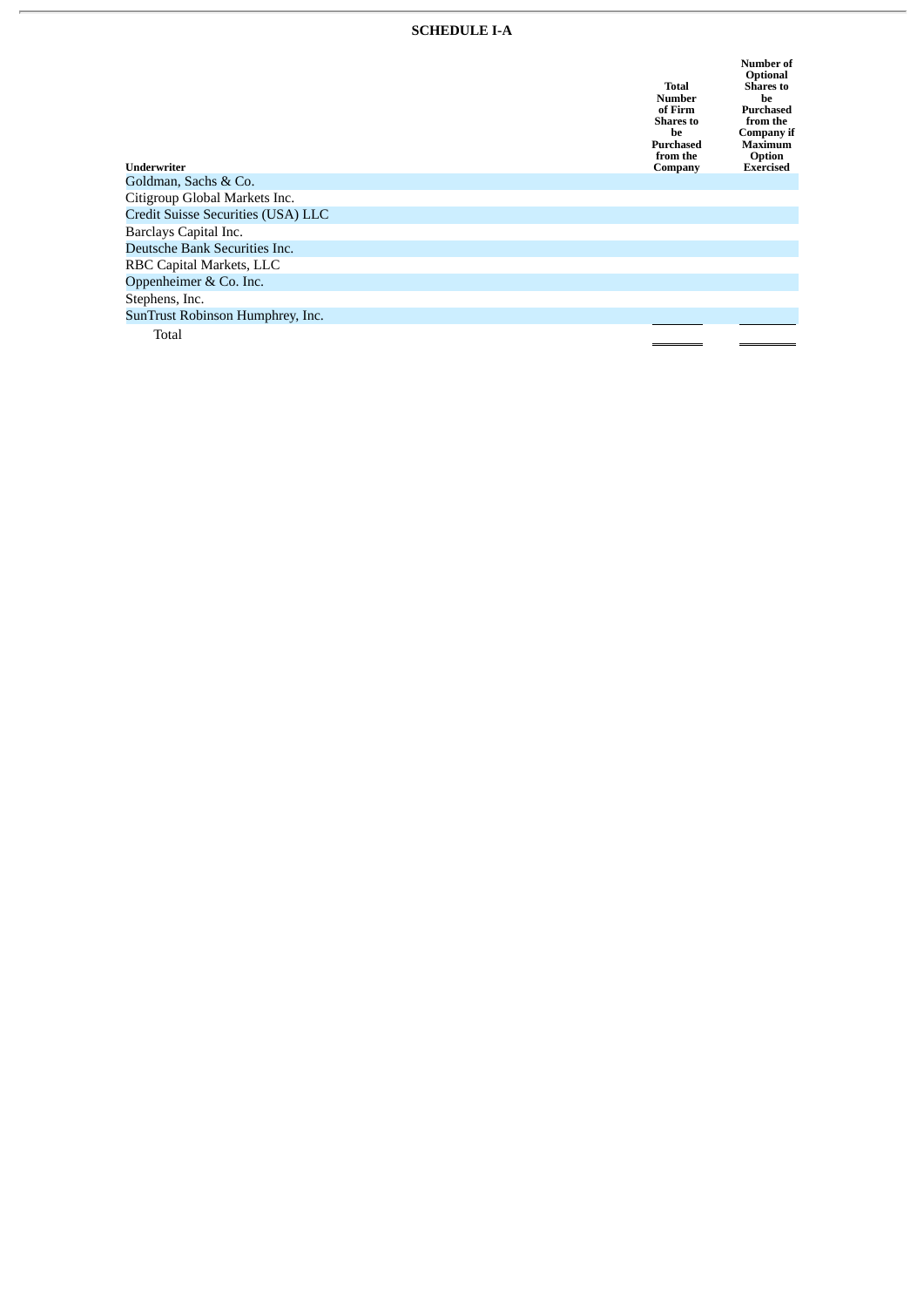#### **SCHEDULE I-B**

Number of<br>Optional<br>Shares to<br>Durchased<br>Funches drom the<br>Selling<br>Stockholder<br>Maximum<br>Option **E x e r c i s e d**

| Underwriter                        | Option<br><b>Exercised</b> |
|------------------------------------|----------------------------|
| Goldman, Sachs & Co.               |                            |
| Citigroup Global Markets Inc.      |                            |
| Credit Suisse Securities (USA) LLC |                            |
| Barclays Capital Inc.              |                            |
| Deutsche Bank Securities Inc.      |                            |
| RBC Capital Markets, LLC           |                            |
| Oppenheimer & Co. Inc.             |                            |
| Stephens, Inc.                     |                            |
| SunTrust Robinson Humphrey, Inc.   |                            |
| Total                              |                            |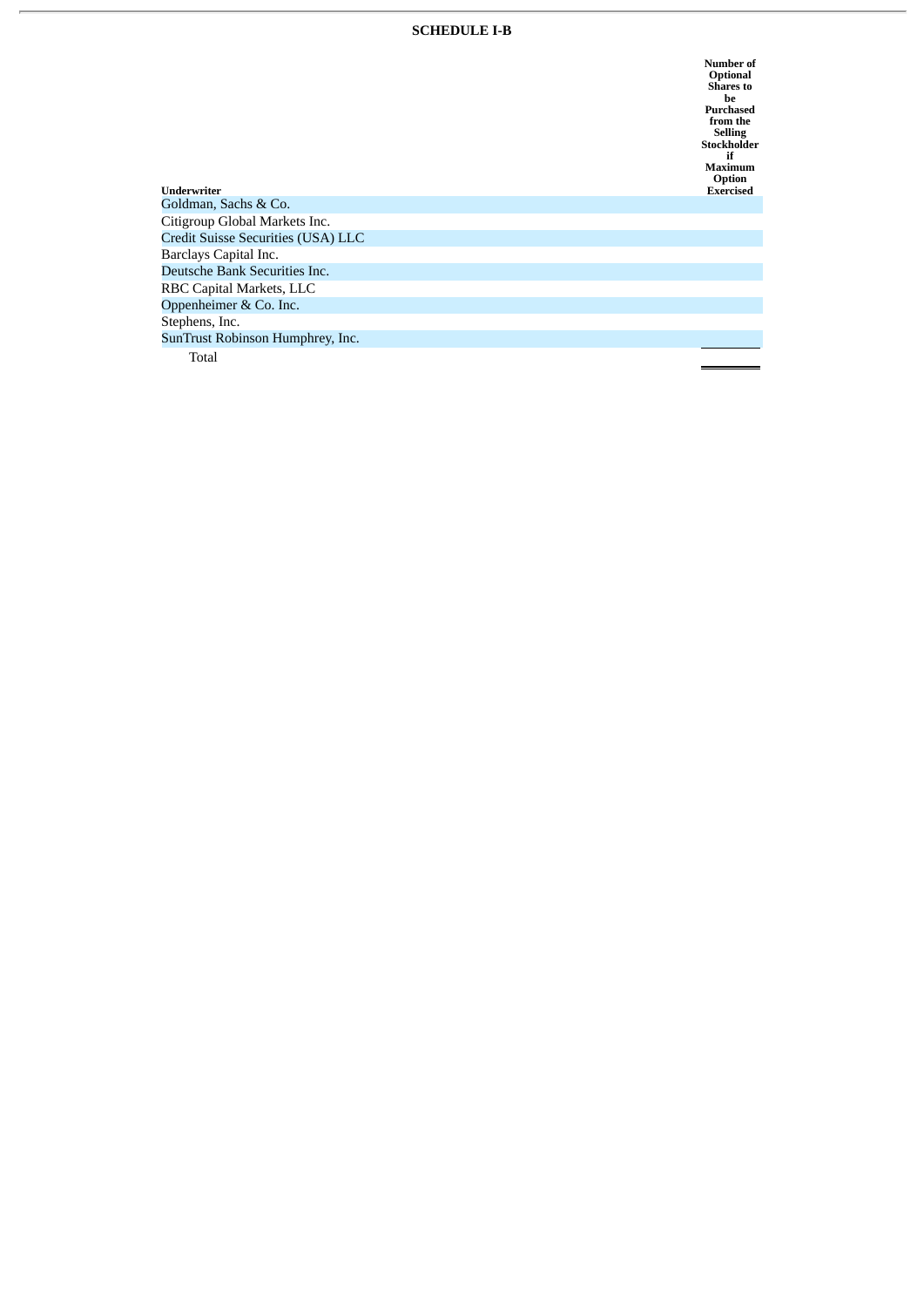## **SCHEDULE II**

- (a) Issuer Free Writing Prospectuses not included in the Pricing Disclosure Package:
- (b) Additional documents incorporated by reference:
- (c) Information other than the Pricing Prospectus that comprise the Pricing Disclosure Package: The initial public offering price per share for the Shares is  $\$$ The number of Shares purchased by the Underwriters is .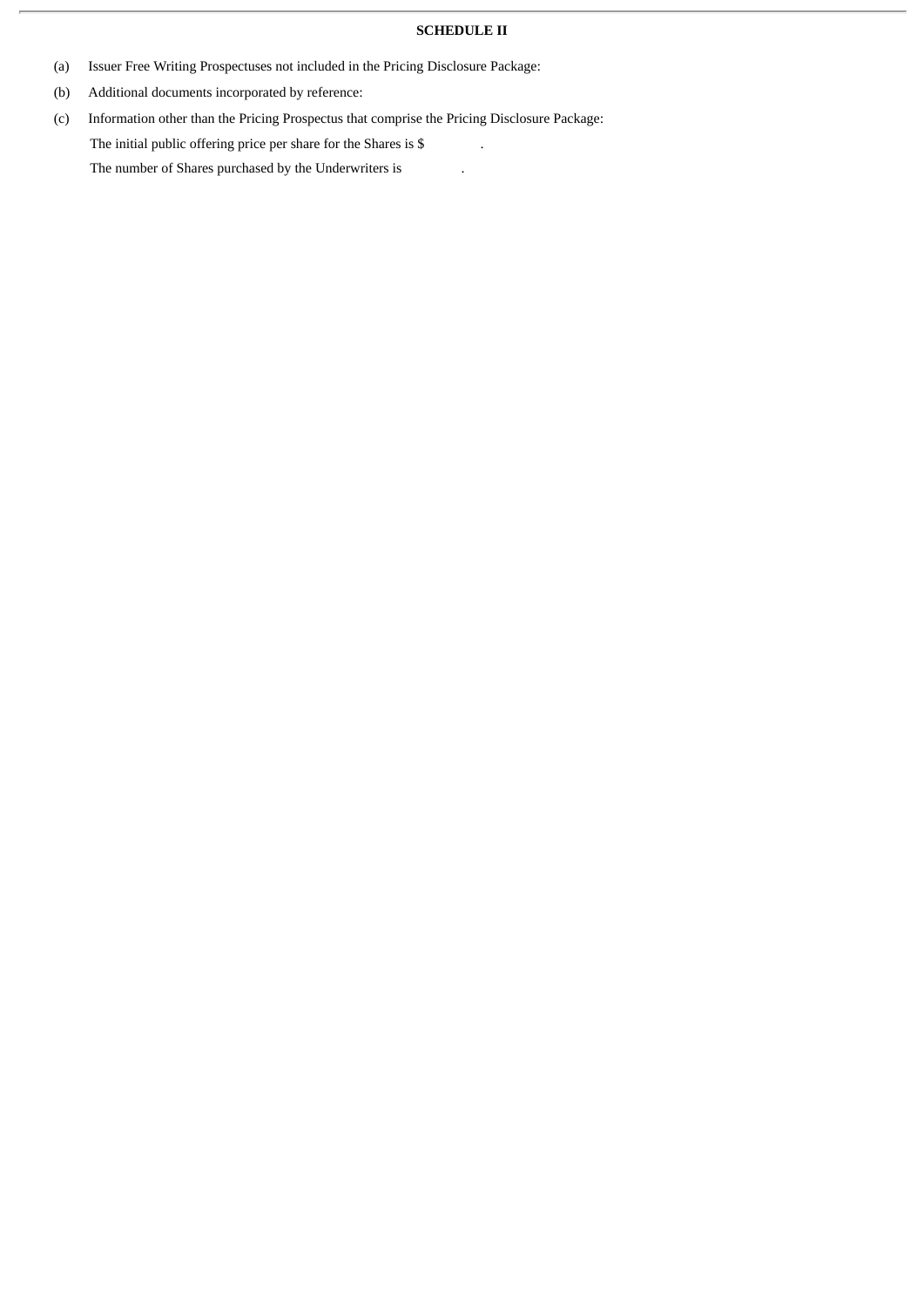#### **FORM OF PRESS RELEASE**

Forterra, Inc.  $[$   $]$ 

Forterra, Inc. (the "Company") announced today that Goldman, Sachs & Co., Citigroup Global Markets Inc. and Credit Suisse Securities (USA) LLC, the lead book-running managers in the Company's recent public sale of shares of common stock, are [waiving] [releasing] a lock-up restriction with respect to shares of the Company's common stock held by [certain officers or directors] [an officer or director] of the Company. The [waiver] [release] will take effect on 20, and the shares may be sold on or after such da  $, 20$ , and the shares may be sold on or after such date.

This press release is not an offer for sale of the securities in the United States or in any other jurisdiction where such offer is prohibited, and such securities may not be offered or sold in the United States absent registration or an exemption from registration under the United States Securities **Act of 1933, as amended.**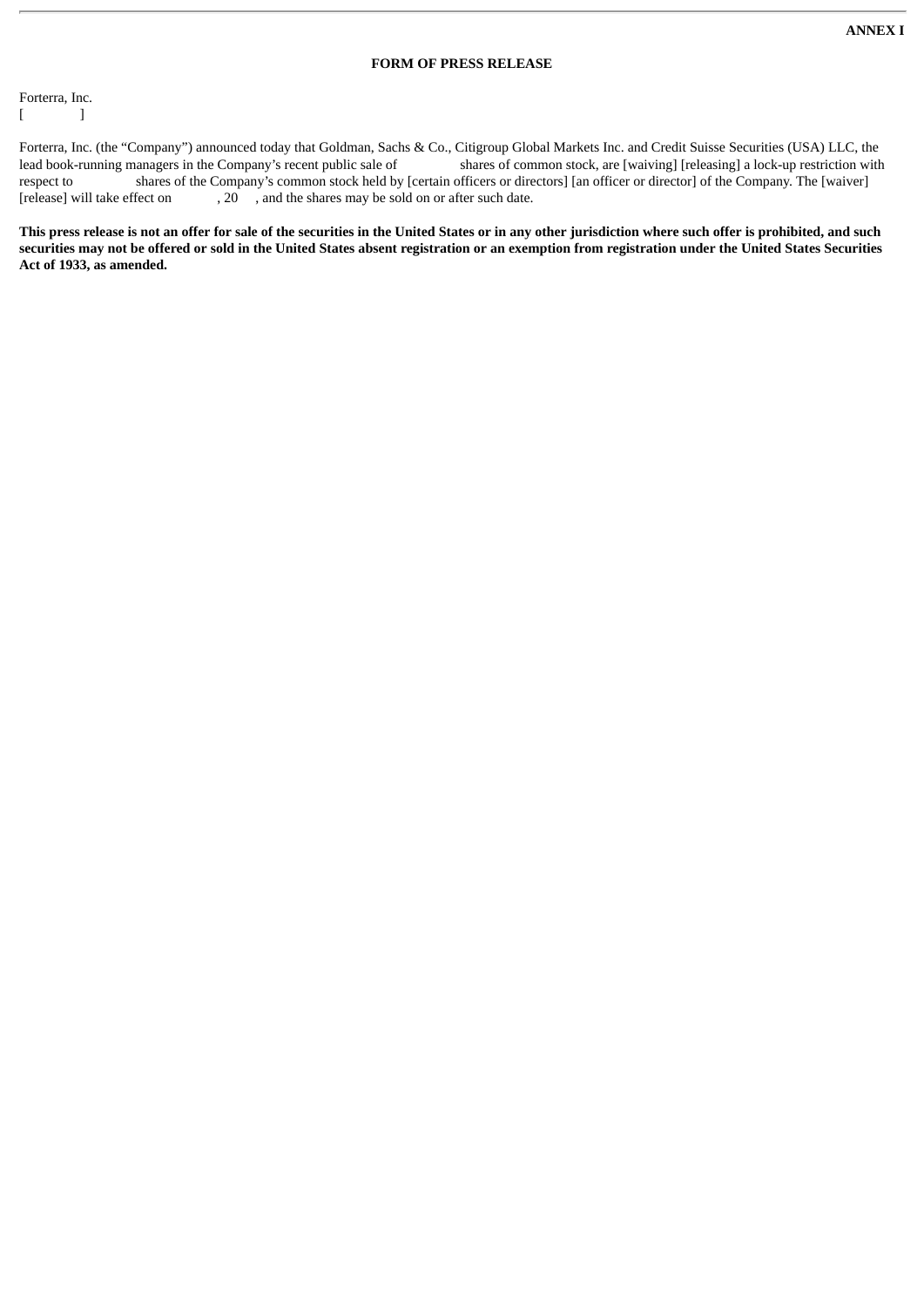#### **FORM OF LOCK-UP AGREEMENT**

#### **Forterra, Inc.**

#### **Lock-Up Agreement**

[Date]

Goldman, Sachs & Co. Citigroup Global Markets Inc. Credit Suisse Securities (USA) LLC As representatives of the several Underwriters c/o Goldman, Sachs & Co. 200 West Street, New York, New York 10282

Re: Forterra, Inc. - Lock-Up Agreement

Ladies and Gentlemen:

The undersigned understands that you, as representatives (the "**Representatives**"), propose to enter into an Underwriting Agreement on behalf of the several Underwriters named in Schedule I to such agreement (collectively, the "**Underwriters**"), with Forterra, Inc., a Delaware corporation (the "**Company**"), and Forterra US Holdings, LLC, a Delaware limited liability company, providing for a public offering of common stock, par value \$0.001 (the "**Stock**") of the Company (the "**Shares**") pursuant to a Registration Statement on Form S-1 filed with the Securities and Exchange Commission (the "**SEC**").

In consideration of the agreement by the Underwriters to offer and sell the Shares, and of other good and valuable consideration the receipt and sufficiency of which is hereby acknowledged, the undersigned agrees that, during the period beginning from the date of this Lock-Up Agreement and continuing to and including the date 180 days after the date set forth on the final prospectus used to sell the Shares, the undersigned will not offer, sell, contract to sell, pledge, grant any option to purchase, make any short sale or otherwise dispose of any shares of Stock, or any options or warrants to purchase any shares of Stock, or any securities convertible into, exchangeable for or that represent the right to receive shares of Stock, whether now owned or hereinafter acquired, owned directly by the undersigned (including holding as a custodian) or with respect to which the undersigned has beneficial ownership within the rules and regulations of the SEC (collectively the "**Undersigned's Shares**"). The foregoing restriction is expressly agreed to preclude the undersigned from engaging in any hedging or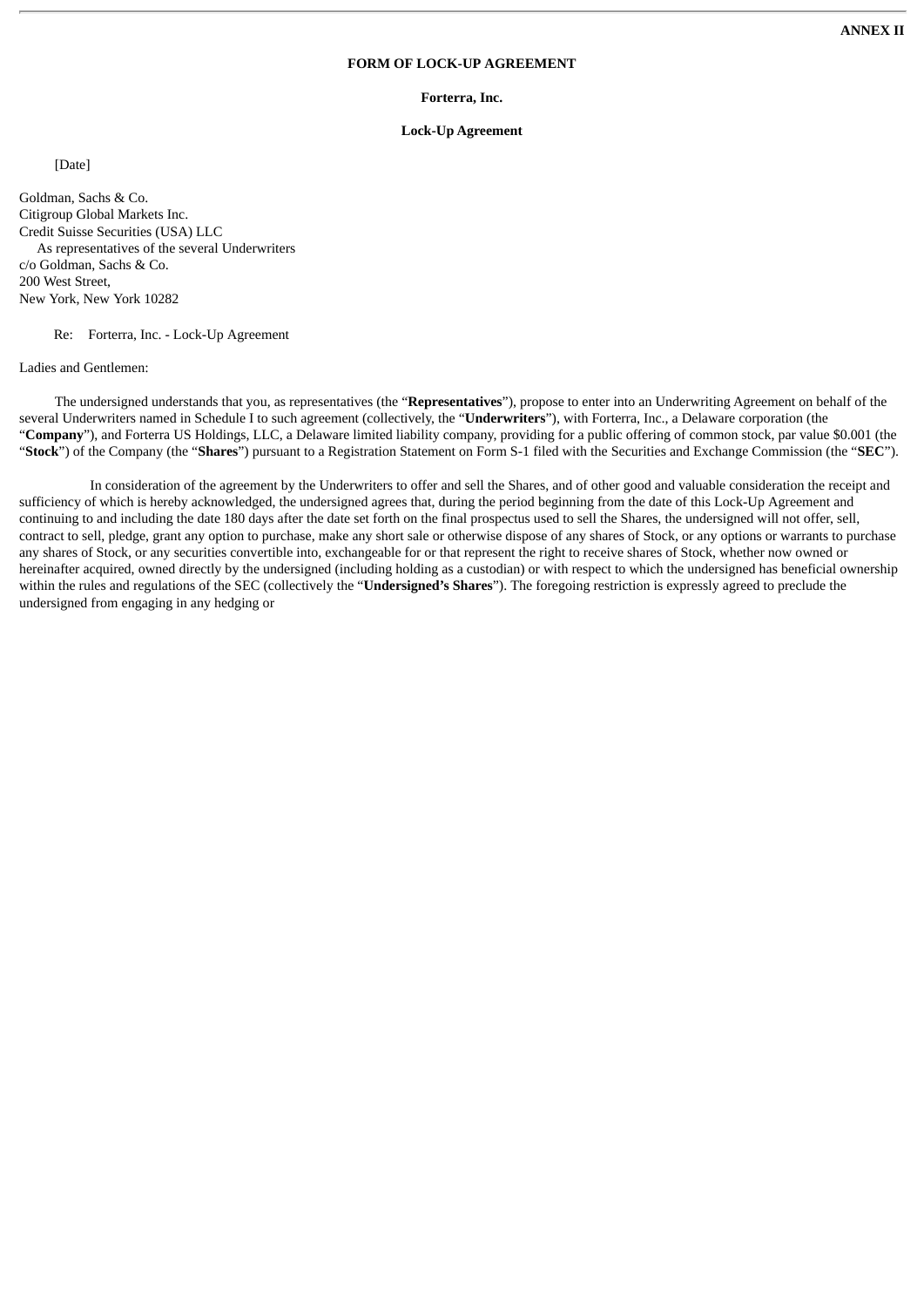other transaction which is designed to or which reasonably could be expected to lead to or result in a sale or disposition of the Undersigned's Shares even if such Shares would be disposed of by someone other than the undersigned. Such prohibited hedging or other transactions would include without limitation any short sale or any purchase, sale or grant of any right (including without limitation any put or call option) with respect to any of the Undersigned's Shares, or with respect to any security that includes, relates to, or derives any significant part of its value from such Shares.

If the undersigned is an officer or director of the Company, (1) each Representative agrees that, at least three business days before the effective date of any release or waiver of the foregoing restrictions in connection with a transfer of Stock, a Representative will notify the Company of the impending release or waiver, and (2) the Company has agreed in Section 5(e)(ii) of the Agreement to announce the impending release or waiver by press release through a major news service at least two business days before the effective date of the release or waiver. Any release or waiver granted by the Representatives hereunder to any such officer or director shall only be effective two business days after the publication date of such press release. The provisions of this paragraph will not apply if (a) the release or waiver is effected solely to permit a transfer not for consideration and (b) the transferee has agreed in writing to be bound by the same terms described in this letter to the extent and for the duration **that such terms remain in effect at the time of the transfer.**

The foregoing restrictions shall not apply to (i) transfers as a *bona fide* gift or gifts, or by will or intestacy upon death of the undersigned, provided that the donee or donees, beneficiary or beneficiaries, heir or heirs or legal representatives thereof agree to be bound in writing by the restrictions set forth herein, (ii) to any trust, partnership, limited liability company or other entity for the direct or indirect benefit of the undersigned or the immediate family of the undersigned, provided that the trustee of the trust or the partnership, limited liability company or other entity agrees to be bound in writing by the restrictions set forth herein, and provided further that any such transfer shall not involve a disposition for value, (iii) to any immediate family member or other dependent of the undersigned, provided that the transferee agrees to be bound in writing by the restrictions set forth herein, and provided, further, that any such transfer shall not involve a disposition for value, (iv) if the undersigned is a corporation, partnership, limited liability company, trust or other business entity, transfers as part of a distribution to partners, limited liability company members or stockholders of the Undersigned or to another corporation, partnership or other entity that controls, is controlled by or is under common control with the Undersigned, provided that the transferee agrees to be bound in writing by the restrictions set forth herein and there shall be no further transfer of such securities except in accordance with this Agreement, and provided further, that any such transfer shall not involve a disposition for value or (v) with the prior written consent of the Representatives on behalf of the Underwriters. For purposes of this Lock-Up Agreement, "immediate family" shall mean any relationship by blood, marriage or adoption, not more remote than first cousin. The undersigned also agrees and consents to the entry of stop transfer instructions with the Company's transfer agent and registrar against the transfer of the Undersigned's Shares except in compliance with the foregoing restrictions.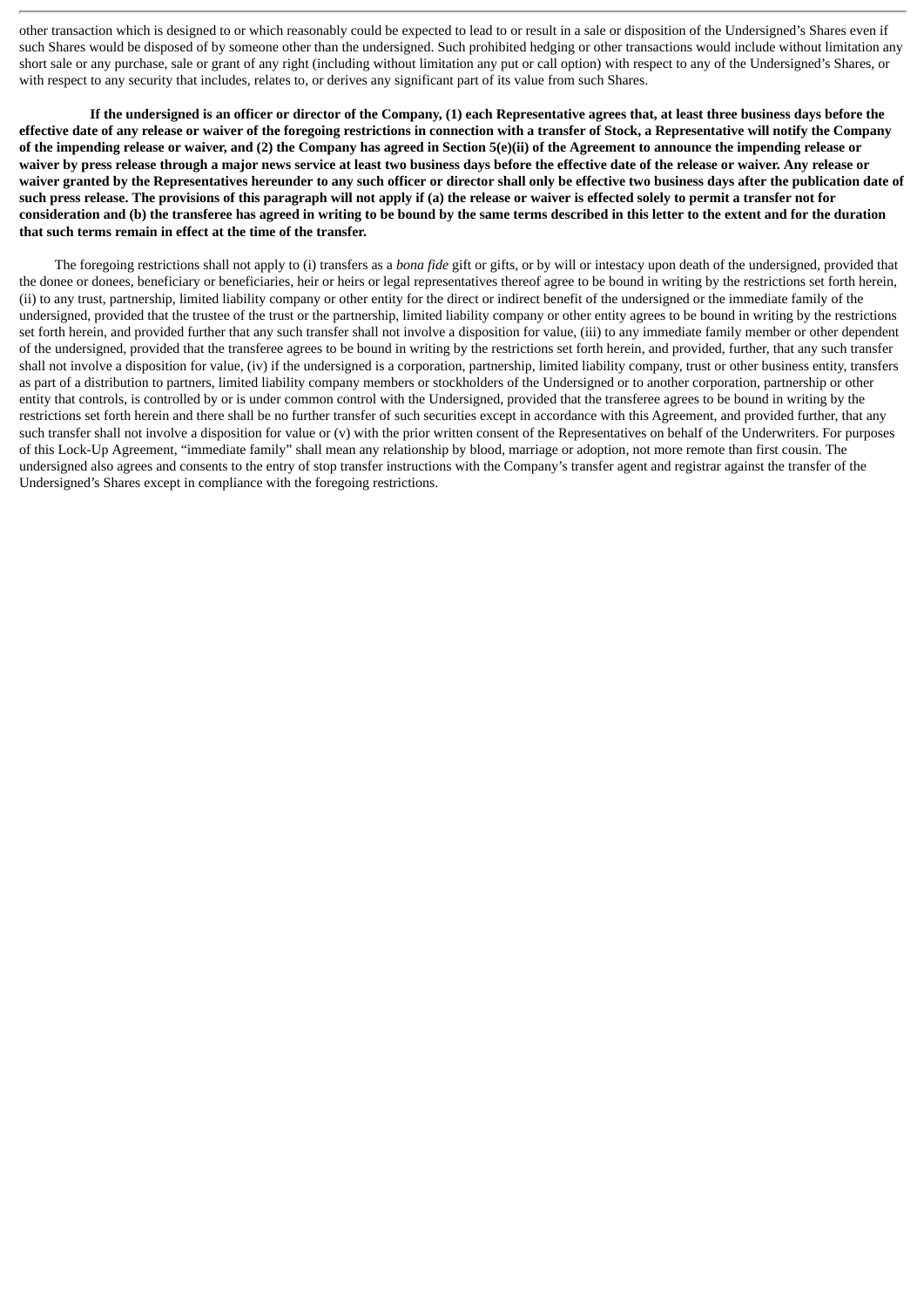This Lock-Up Agreement will automatically terminate upon the earliest to occur, if any, of: (a) the Registration Statement referred to in the first paragraph above is withdrawn, (b) the Company notifies the Representatives or the Representatives notify the Company, in either case in writing prior to the execution of the Underwriting Agreement, that the notifying party does not intend to proceed with the Offering, (c) the Representatives notify the Company in writing that they have determined not to proceed with the offering, or (d) November 4, 2016 if the Underwriting Agreement is not executed before such date or if the Underwriting Agreement is executed, but the payment for and delivery of the Stock to be sold thereunder is not completed by such date.

The undersigned understands that the Company and the Underwriters are relying upon this Lock-Up Agreement in proceeding toward consummation of the offering. The undersigned further understands that this Lock-Up Agreement is irrevocable and shall be binding upon the undersigned's heirs, legal representatives, successors, and assigns.

Very truly yours,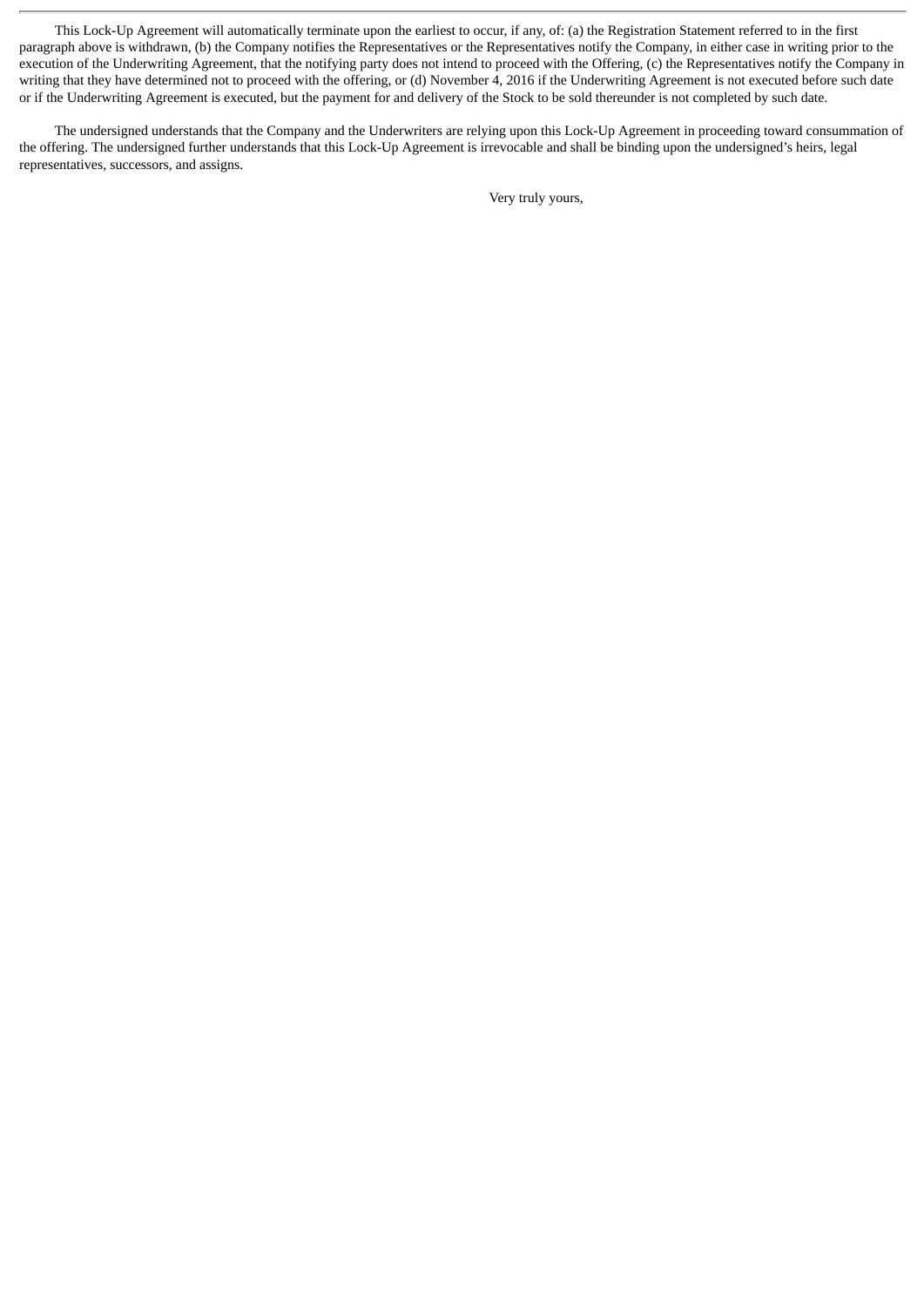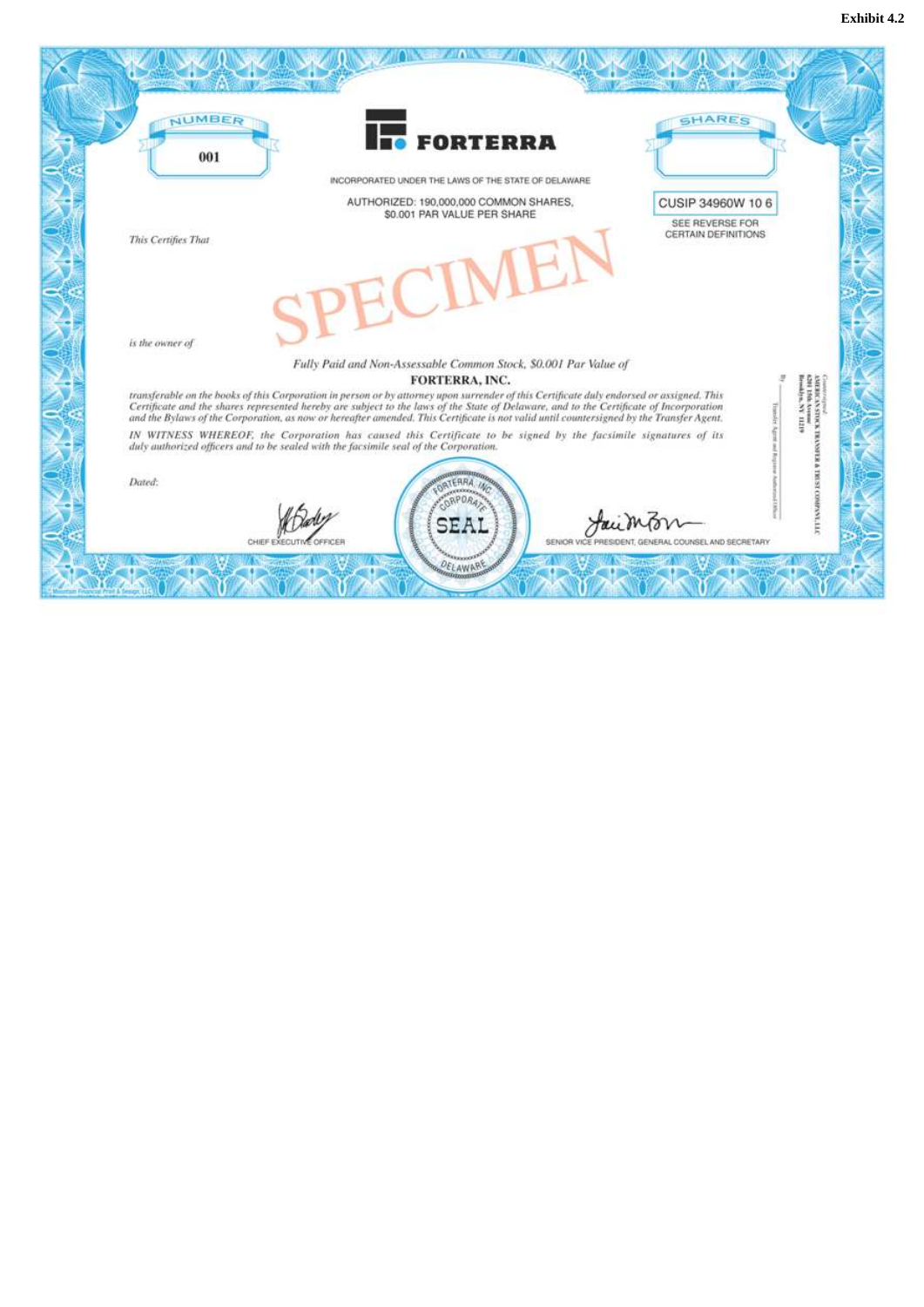# FORTERRA, INC.

## AMERICAN STOCK TRANSFER & TRUST COMPANY, LLC

TRANSFER FEE: AS REQUIRED

The following abbreviations, when used in the inscription on the face of this certificate, shall be construed as though they were written out in full according to applicable laws or regulations:

| TEN COM - as tenants in common<br>TEN ENT - as tenants by the entireties<br>JT TEN - as joint tenants with right<br>of survivorship and not as<br>tenants in common | UNIF GIFT MIN ACT - Custodian                                                    | (Cust)<br>under Uniform Gifts to Minors | (Minor)                               |
|---------------------------------------------------------------------------------------------------------------------------------------------------------------------|----------------------------------------------------------------------------------|-----------------------------------------|---------------------------------------|
| Additional abbreviations may also be used though not in the above list.                                                                                             |                                                                                  | (State)                                 |                                       |
| PLEASE INSERT SOCIAL SECURITY OR OTHER<br><b>IDENTIFYING NUMBER OF ASSIGNEE</b>                                                                                     |                                                                                  |                                         |                                       |
|                                                                                                                                                                     |                                                                                  |                                         |                                       |
|                                                                                                                                                                     |                                                                                  |                                         | hereby sell, assign and transfer unto |
|                                                                                                                                                                     | PLEASE PRINT OR TYPEWRITE NAME AND ADDRESS INCLUDING POSTAL ZIP CODE OF ASSIGNEE |                                         |                                       |
|                                                                                                                                                                     |                                                                                  |                                         |                                       |
| of the Common Stock represented by the within Certificate and do hereby irrevocably constitute and appoint                                                          |                                                                                  |                                         | <b>Shares</b>                         |
| the said stock on the books of the within-named Corporation, with full power of substitution in the premises.                                                       |                                                                                  |                                         | Attorney to transfer                  |
| Dated: 20 and 20                                                                                                                                                    |                                                                                  |                                         |                                       |
| Signature(s) Guaranteed:                                                                                                                                            |                                                                                  |                                         |                                       |
|                                                                                                                                                                     |                                                                                  |                                         |                                       |
| THE SICNATURE/SYD TO THIS ASSICNMENT MUST CORRESPOND WITH THE NAME/SY AS WRITTEN URON THE EACE OF THE CERTIFICATE                                                   |                                                                                  |                                         |                                       |

THE SIGNATURE(S) TO THIS ASSIGNMENT MUST CORRESPOND WITH THE NAME(S) AS WRITTEN UPON THE FACE OF THE CERTIFICATE IN EVERY PARTICULAR, WITHOUT ALTERATION OR ENLARGEMENT OR ANY CHANGE WHATEVER. THE SIGNATURE(S) SHOULD BE GUARANTEED BY AN ELIGIBLE GUARANTOR INSTITUTION (Banks, Stockbrokers, Savings and Loan Associations and Credit Unions) WITH MEMBERSHIP IN AN APPROVED SIGNATURE GUARANTEE MEDALLION PROGRAM, PURSUANT TO S.E.C. RULE 17Ad-15.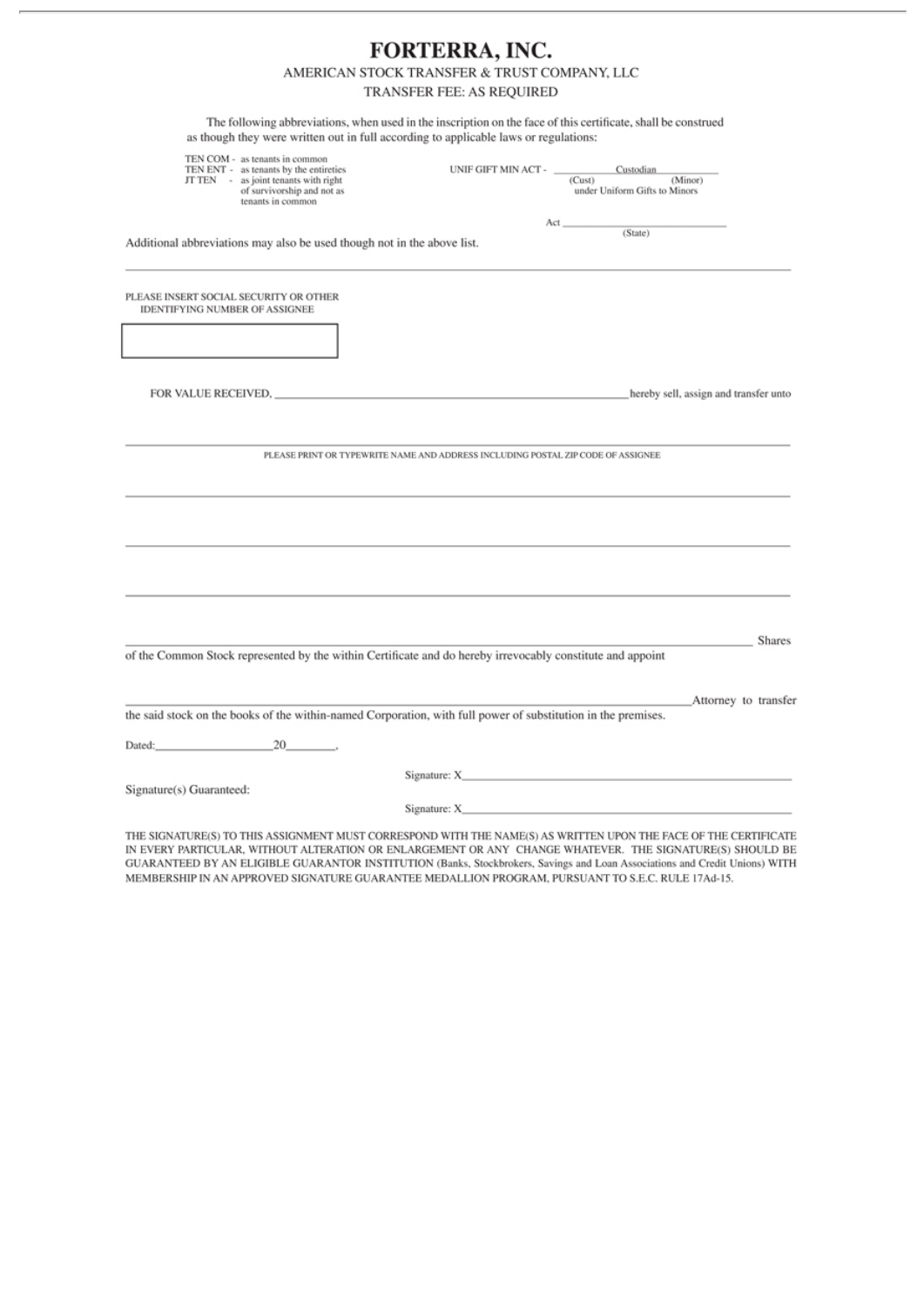October 17, 2016

Forterra, Inc. 511 East John Carpenter Freeway, 6th Floor Irving, Texas 75062

Re: *Forterra, Inc. Registration Statement on Form S-1 (File No. 333-212449)*

Ladies and Gentlemen:

We have examined the Registration Statement on Form S-1, File No. 333-212449, as amended (the "Registration Statement"), of Forterra, Inc., a Delaware corporation (the "Company"), filed with the Securities and Exchange Commission (the "Commission") pursuant to the Securities Act of 1933, as amended (the "Securities Act"), in connection with the offering by the Company of up to 19,801,500 shares (including any shares that may be sold upon exercise of the underwriters' option to purchase additional shares) of the Company's common stock (the "Common Stock"), par value \$0.001 per share (the "Company Shares"), and the sale by the selling stockholder identified in the Registration Statement of up to 1,381,500 shares (including any shares that may be sold upon exercise of the underwriters' option to purchase additional shares) of Common Stock (the "Secondary Shares").

In arriving at the opinion expressed below, we have examined originals, or copies certified or otherwise identified to our satisfaction as being true and complete copies of the originals, of specimen Common Stock certificates and such other documents, corporate records, certificates of officers of the Company and of public officials and other instruments as we have deemed necessary or advisable to enable us to render the opinions set forth below. In our examination, we have assumed without independent investigation the genuineness of all signatures, the legal capacity and competency of all natural persons, the authenticity of all documents submitted to us as originals and the conformity to original documents of all documents submitted to us as copies.

Based upon the foregoing, and subject to the assumptions, exceptions, qualifications and limitations set forth herein, we are of the opinion that (1) the Company Shares, when issued against payment therefor as set forth in the Registration Statement, will be validly issued, fully paid and non-assessable, and (2) the Secondary Shares are validly issued, fully paid and non-assessable.

This opinion is limited to the effect of the current state of the Delaware General Corporation Law and the facts as they currently exist. We assume no obligation to revise or supplement this opinion in the event of future changes in such laws or the interpretation thereof or such facts.

We consent to the filing of this opinion as an exhibit to the Registration Statement, and we further consent to the use of our name under the caption "Legal" Matters" in the Registration Statement and the prospectus that forms a part thereof. In giving these consents, we do not thereby admit that we are within the category of persons whose consent is required under Section 7 of the Securities Act or the Rules and Regulations of the Commission.

Very truly yours,

/s/ Gibson, Dunn & Crutcher LLP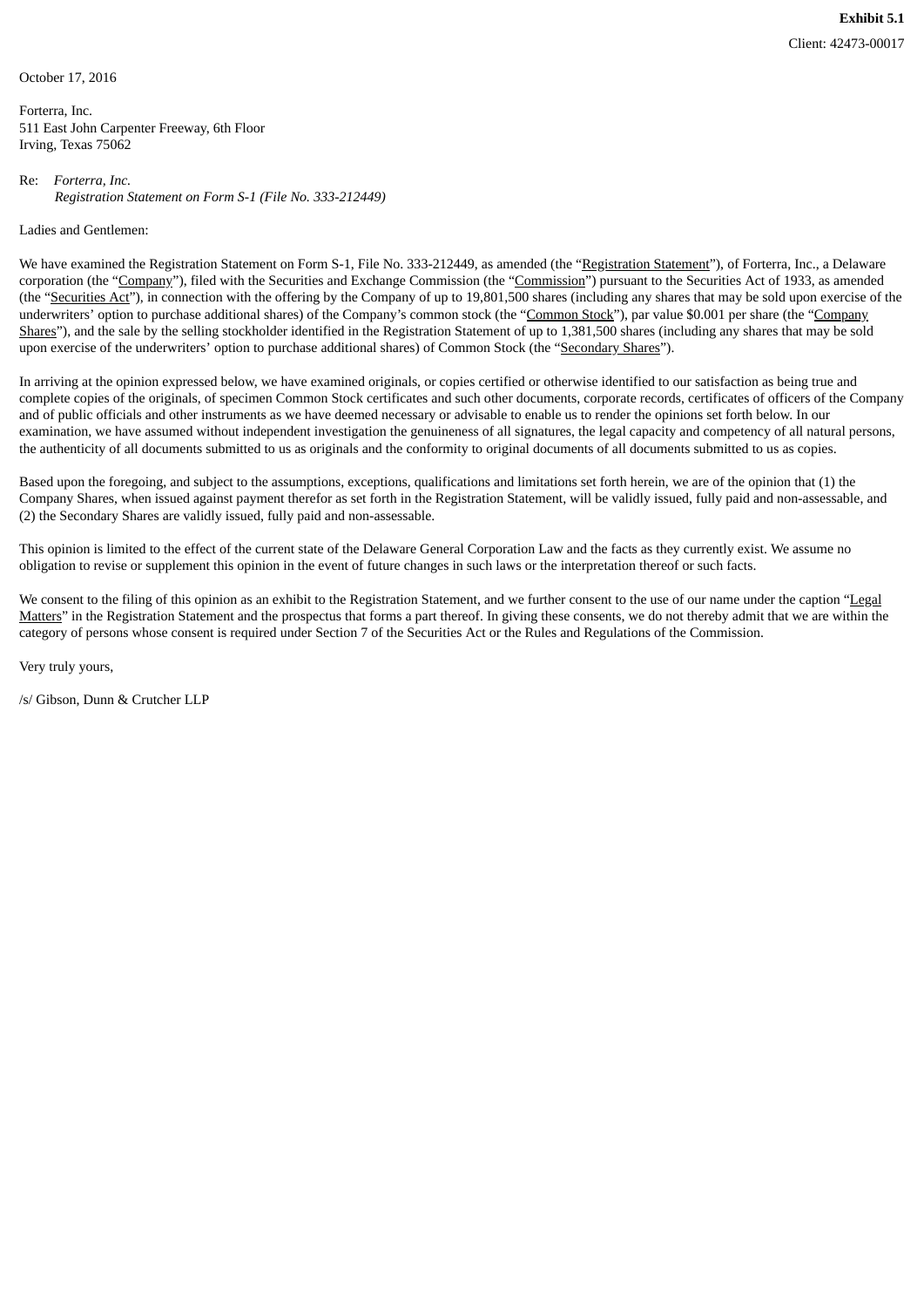## **TAX RECEIVABLE AGREEMENT**

## by and between

## **LSF9 Stardust Holdings, L.P.**

and

## **Forterra, Inc.**

Dated as of October \_\_, 2016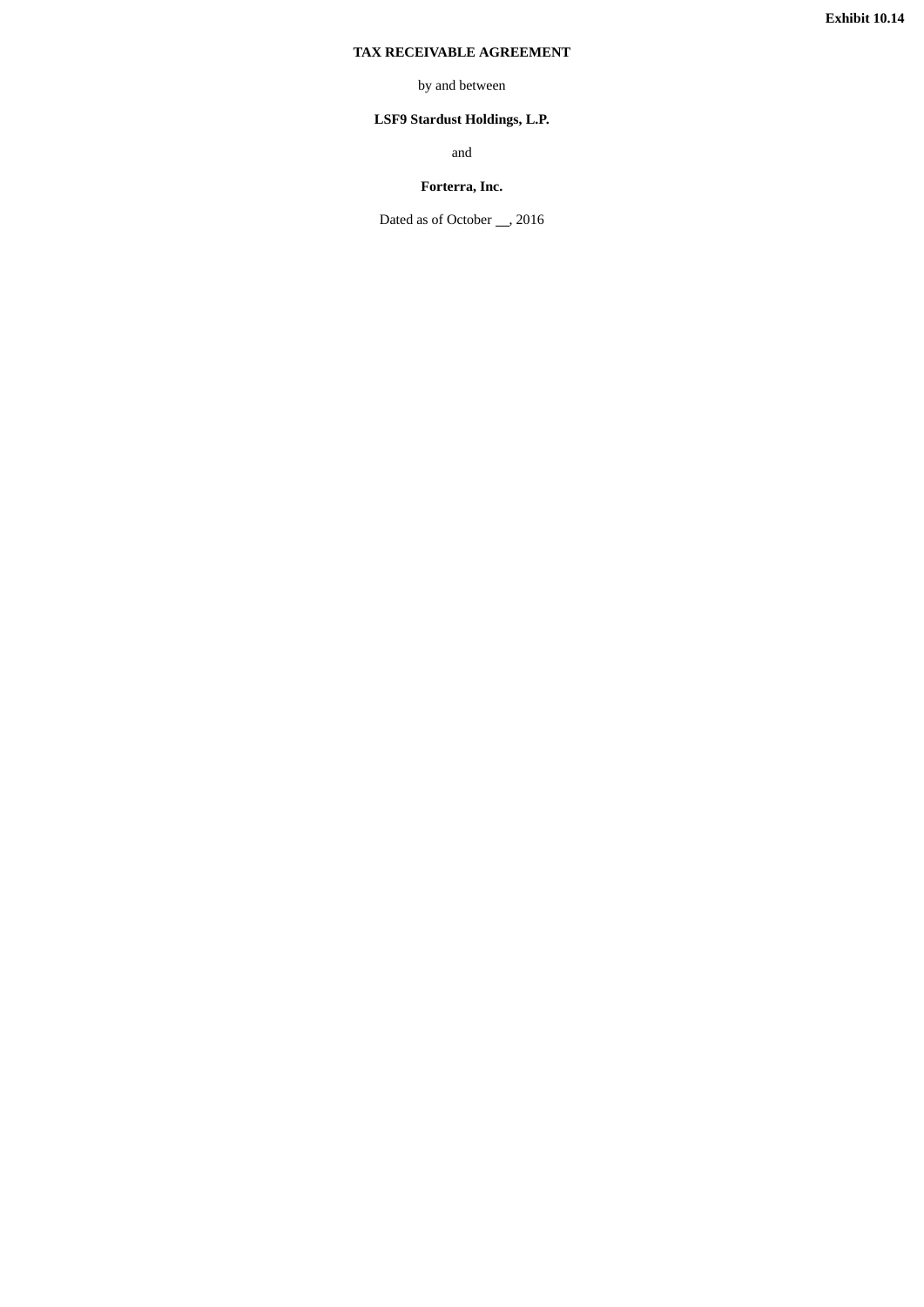## **TABLE OF CONTENTS**

|               |                                                       | PAGE |
|---------------|-------------------------------------------------------|------|
|               | <b>ARTICLE 1</b>                                      |      |
|               | <b>DEFINITIONS</b>                                    |      |
| Section 1.01. | Definitions                                           | 2    |
|               | <b>ARTICLE 2</b>                                      |      |
|               | DETERMINATION OF REALIZED TAX BENEFIT                 |      |
| Section 2.01. | Covered Tax Assets                                    | 11   |
| Section 2.02. | Tax Benefit Schedule                                  | 11   |
| Section 2.03. | Procedures, Amendments                                | 12   |
|               |                                                       |      |
|               | <b>ARTICLE 3</b><br><b>TAX BENEFIT PAYMENTS</b>       |      |
|               |                                                       |      |
| Section 3.01. | Payments                                              | 13   |
| Section 3.02. | Offsets                                               | 14   |
| Section 3.03. | No Duplicative Payments                               | 14   |
| Section 3.04. | <b>Change Notices</b>                                 | 14   |
|               | <b>ARTICLE 4</b>                                      |      |
|               | <b>TERMINATION</b>                                    |      |
| Section 4.01. | Early Termination; Breach of Agreement; Credit Events | 14   |
| Section 4.02. | <b>Early Termination Notice</b>                       | 15   |
| Section 4.03. | Payment upon Early Termination                        | 15   |
|               | <b>ARTICLE 5</b>                                      |      |
|               | <b>COMPANY OBLIGATIONS AND LATE PAYMENTS</b>          |      |
| Section 5.01. | <b>Company Obligations</b>                            | 16   |
| Section 5.02. | Late Payments by the Company                          | 16   |
|               |                                                       |      |
|               | <b>ARTICLE 6</b>                                      |      |
|               | COMPANY TAX MATTERS; CONSISTENCY; COOPERATION         |      |
| Section 6.01. | Participation in Company Tax Matters                  | 16   |
| Section 6.02. | Consistency                                           | 17   |
| Section 6.03. | Cooperation                                           | 17   |
|               | <b>ARTICLE 7</b>                                      |      |
|               | <b>MISCELLANEOUS</b>                                  |      |
| Section 7.01. | <b>Notices</b>                                        | 18   |
| Section 7.02. | Counterparts                                          | 19   |
| Section 7.03. | Entire Agreement; Third-Party Beneficiaries           | 19   |
| Section 7.04. | Governing Law                                         | 19   |
| Section 7.05. | Severability                                          | 19   |
| Section 7.06. | Headings                                              | 19   |
| Section 7.07. | Setoff                                                | 19   |
| Section 7.08. | Successors; Assignment; Amendments; Waivers           | 19   |

i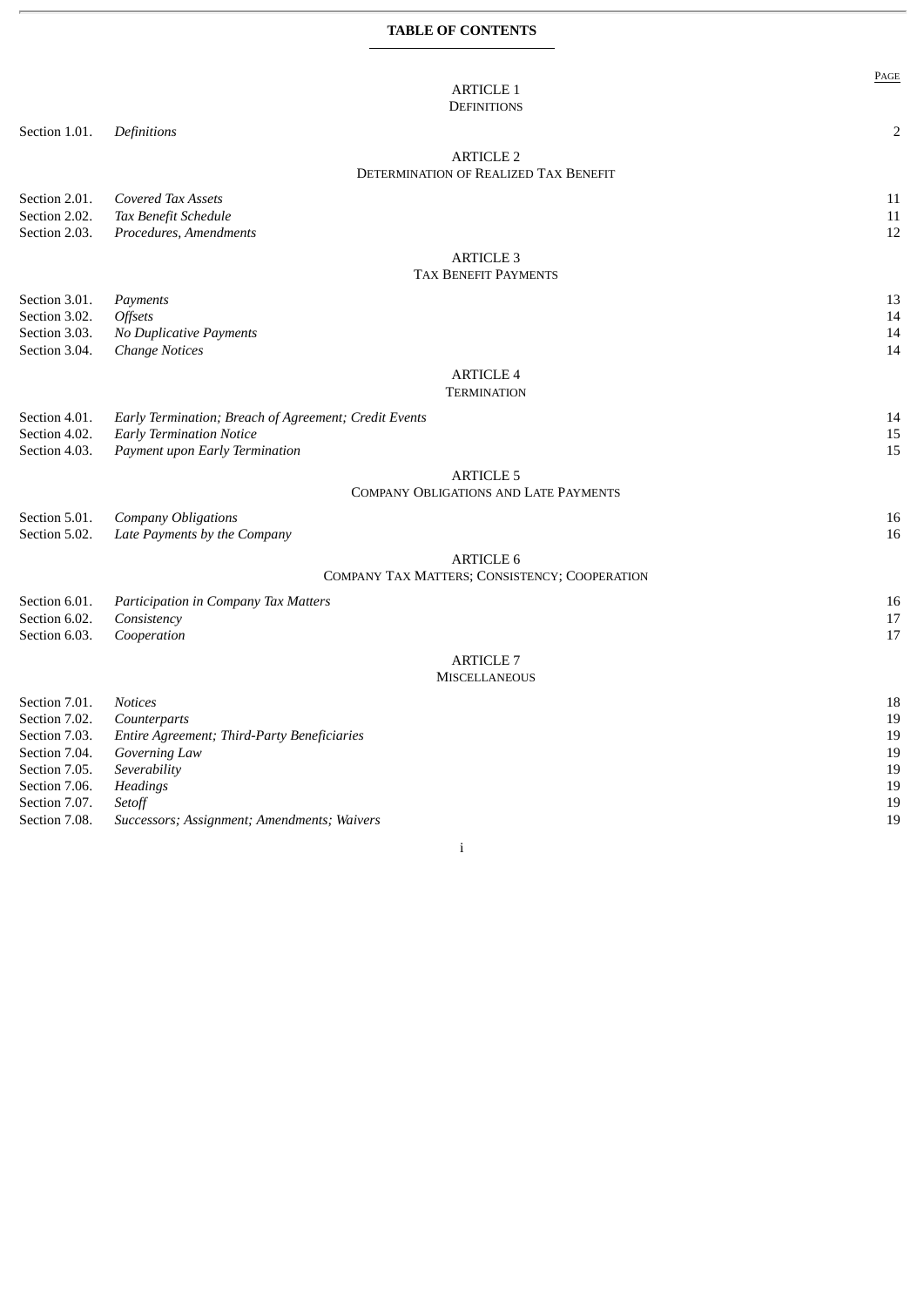| Section 7.09. | Titles and Subtitles                                                                                       | 20 |
|---------------|------------------------------------------------------------------------------------------------------------|----|
| Section 7.10. | Waiver of Jury Trial                                                                                       | 20 |
| Section 7.11. | Reconciliation                                                                                             | 20 |
| Section 7.12. | Withholdina                                                                                                | 21 |
| Section 7.13. | Confidentiality                                                                                            | 21 |
| Section 7.14. | Affiliated Corporations; Admission of the Company into a Consolidated Group; Transfers of Corporate Assets | 22 |
| Section 7.15. | <b>Tax Treatment</b>                                                                                       | 22 |
| Section 7.16. | <b>TRA Party Representative</b>                                                                            | 23 |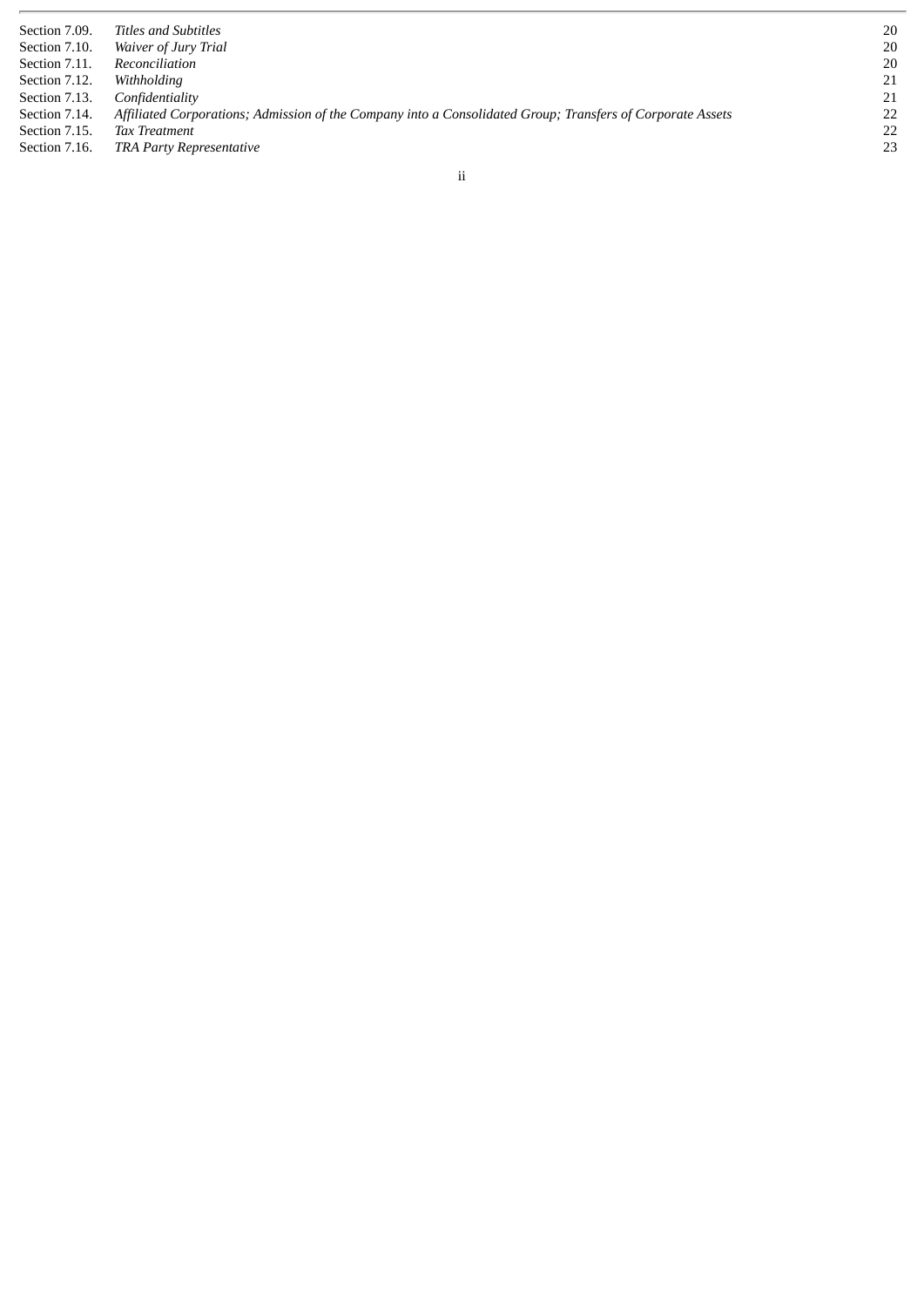#### **TAX RECEIVABLE AGREEMENT**

This TAX RECEIVABLE AGREEMENT (this "Agreement"), dated as of October \_\_, 2016, is hereby entered into by and between Forterra, Inc., a Delaware corporation (the "**Company**"), LSF9 Stardust Holdings, L.P., a Delaware limited partnership (along with any successor as provided in Section 7.16, the "**TRA Party Representative**"), and the Persons listed on Schedule A, as amended from time to time (each, a "**TRA Party**"). Capitalized terms used herein have the respective meanings set forth in Section 1.01.

#### **RECITALS**

WHEREAS, the TRA Parties as of the date hereof are the record owners of one hundred percent (100%) of the Common Stock on the date hereof;

WHEREAS, the Company intends to effect an initial public offering of Common Stock of the Company pursuant to the Registration Statement (the "**IPO**");

WHEREAS, the Company and its U.S. Subsidiaries file a consolidated U.S. federal income Tax Return and its Canadian Subsidiaries file Canadian income Tax Returns (collectively, the "**Company Group**");

WHEREAS, the Company Group will be entitled to utilize certain Tax assets that relate to periods (or portions thereof) ending on or prior to, or arrangements in existence on or prior to, the IPO (as more fully described herein, the "**Covered Tax Assets**");

WHEREAS, the income, gain, loss, expenses, deductions and other Tax items of the Company Group may be affected by the Covered Tax Assets;

WHEREAS, the Company has agreed to make payments to the TRA Parties in an amount equal to eighty-five percent (85%) of the aggregate reduction in Taxes payable realized by the Company Group as a result of the utilization of the Covered Tax Assets, and to ease administrative burdens, an assumed tax rate shall be used to calculate the Company Group's state and local liabilities for Taxes;

WHEREAS, prior to the execution of this Agreement, Stardust Holdings (USA), LLC ("**Stardust Holdings**") issued a tax receivable agreement with terms substantially similar to the terms of this Agreement (the "**Initial TRA**") to LSF9 Concrete Mid-Holdings Ltd. (the "**Initial TRA Party**") in repayment of certain indebtedness of Stardust Holdings owed to the Initial TRA Party;

WHEREAS, the Company is the sole member of Stardust Holdings;

WHEREAS, Stardust Holdings is an entity that is treated as disregarded from its owner for U.S. federal income tax purposes;

WHEREAS, pursuant to the Assignment of Tax Receivable Agreement, dated as of October 19, 2016 the Company was assigned the rights and assumed the obligations of Stardust Holdings under the Initial TRA;

WHEREAS, immediately prior to entry into this Agreement, pursuant to the Assignment and Restatement of Tax Receivable Agreement (the "**Assignment and Restatement**"), dated as of the date hereof, between the Initial TRA Party, LSF9 Concrete Holdings Ltd., LSF9 Concrete Ltd., LSF9 Concrete II Ltd and LSF9 Stardust Holdings, L.P., the Initial TRA was distributed in a series of assignments to LSF9 Stardust Holdings, L.P., and LSF9 Stardust Holdings, L.P. assumed the obligations of the Initial TRA Party;

WHEREAS, pursuant to the Assignment and Restatement, the TRA Parties, as of immediately following the assignments set forth in the Assignment and Restatement, and the Company agreed to restate the terms of the Initial TRA in the manner set forth herein;

NOW, THEREFORE, in consideration of the foregoing and the respective covenants and agreements set forth herein, and intending to be legally bound hereby, the parties hereto agree as follows: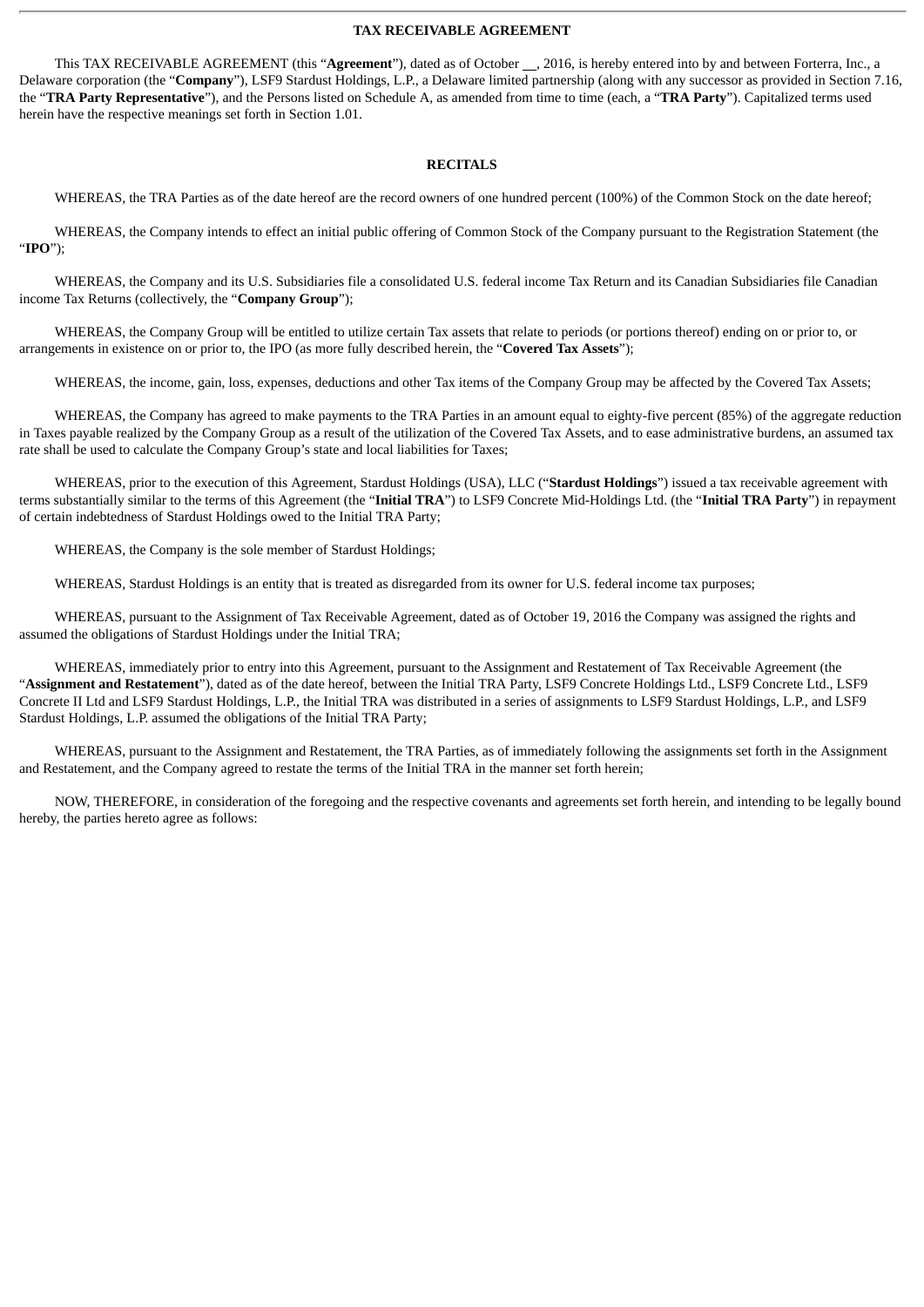#### ARTICLE 1 **DEFINITIONS**

#### Section 1.01. *Definitions*.

As used in this Agreement, the terms set forth in this Article 1 shall have the following meanings (such meanings to be equally applicable to both the singular and plural forms of the terms defined).

"**Actual Tax Liability**" means, with respect to any Taxable Year, the liability for U.S. and Canadian federal, state, provincial and local income Taxes of the Company Group, applying the principles in Section 2.02(b).

"**Advisory Firm**" means any law firm or accounting firm mutually selected by the Company and the TRA Party Representative that is nationally recognized as being expert in Tax matters and is not an Affiliate of the Company or the TRA Party Representative.

"**Advisory Firm Letter**" means a letter from the Advisory Firm stating that the relevant schedule, notice or other information to be provided by the Company to the TRA Parties and all supporting schedules and work papers were prepared in a manner consistent with the terms of this Agreement and, to the extent not expressly provided in this Agreement, on a reasonable basis in light of the facts and applicable law in existence on the date to which such schedule, notice or other information relates.

"**Affiliate**" means, with respect to any Person, any other Person that directly or indirectly, through one or more intermediaries, Controls, is Controlled by or is under common Control with, such first Person.

"**Agreed Rate**" means a rate per annum equal to LIBOR plus 100 basis points.

"**Agreement**" is defined in the preamble of this Agreement.

"**Amended Schedule**" is defined in Section 2.03(b) of this Agreement.

"**Applicable Percentage**" with respect to a TRA Party, means the quotient, expressed as a percentage set forth opposite such TRA Party's name on Schedule A, obtained by dividing (i) the number of outstanding shares of Common Stock owned by such TRA Party immediately prior to the IPO by (ii) the aggregate number of shares of Common Stock issued and outstanding immediately prior to the IPO.

"**Approved Assignment**" is defined in Section 7.16(d) of this Agreement.

"**Bankruptcy Code**" means Title 11 of the United States Code.

"**Board**" means the board of directors of the Company.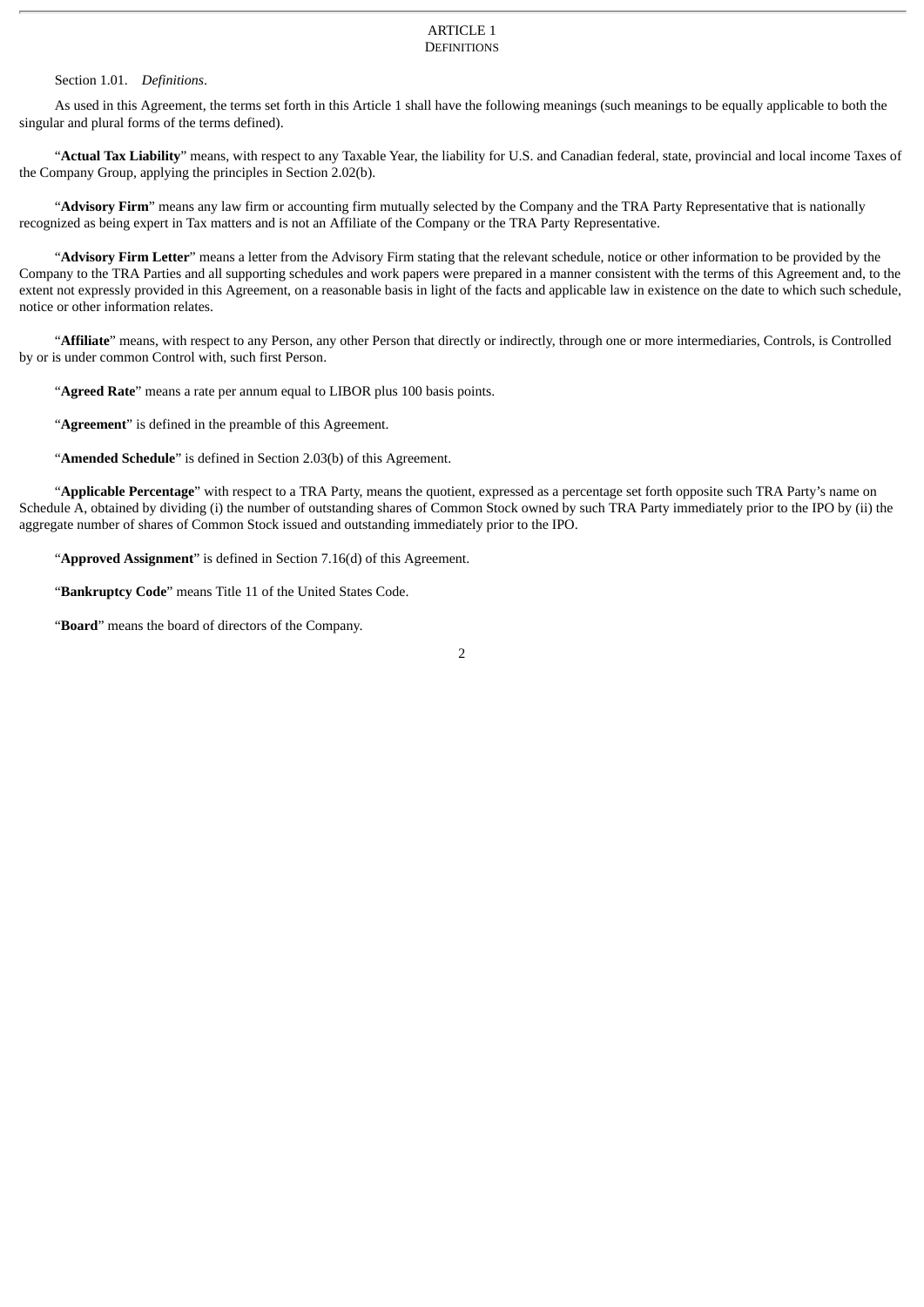"**Business Day**" means Monday through Friday of each week, except that a legal holiday recognized as such by the government of the United States of America or the State of New York shall not be regarded as a Business Day.

"**Canadian Basis Assets**" means the financing expenses that are deductible in computing income of a Subsidiary under the Canadian Tax Act, capital cost allowance and cumulative eligible capital, and the reduction of taxable gain attributable to existing tax cost in respect of assets (other than cash, cash equivalents, receivables, inventory and other current assets) owned by the Canadian Subsidiaries on the IPO Date.

"**Canadian Tax Act**" means the *Income Tax Act* (Canada) and the regulations promulgated thereunder, in each case, as amended from time to time.

"**Change of Control**" means the occurrence of any of the following events:

(a) any "person" or "group" (within the meaning of Sections 13(d) and 14(d) of the Exchange Act but excluding any employee benefit plan of such person and its subsidiaries, and any person or entity acting in its capacity as trustee, agent or other fiduciary or administrator of any such plan) shall become the beneficial owner, directly or indirectly, of voting stock of the Company entitling such "person" or "group" to cast more than fifty percent (50%) of the votes eligible to be cast in an election of directors of the Company;

(b) the shareholders of the Company approve a plan of complete liquidation or dissolution of the Company or there is consummated an agreement or series of related agreements for the sale or other disposition, directly or indirectly, by the Company of all or substantially all of the Company's assets, other than such sale or other disposition by the Company of all or substantially all of the Company's assets to an entity at least fifty percent (50%) of the combined voting power of the voting securities of which are owned by shareholders of the Company in substantially the same proportions as their ownership of the Company immediately prior to such sale; or

(c) there is consummated a merger or consolidation of the Company or any direct or indirect Subsidiary of the Company with any other corporation or other entity, and, immediately after the consummation of such merger or consolidation, either (i) the board of directors of the Company immediately prior to the merger or consolidation does not constitute at least a majority of the board of directors of the company surviving the merger or, if the surviving company is a subsidiary, the ultimate parent thereof, or (ii) all of the Persons who were the respective beneficial owners of the voting securities of the Company immediately prior to such merger or consolidation do not beneficially own, directly or indirectly, more than 50% of the combined voting power of the thenoutstanding voting securities of the Person resulting from such merger or consolidation.

"**Change Notice**" is defined in Section 3.04 of this Agreement.

"**Code**" means the U.S. Internal Revenue Code of 1986, as amended.

"**Common Stock**" means the issued and outstanding shares of common stock of the Company.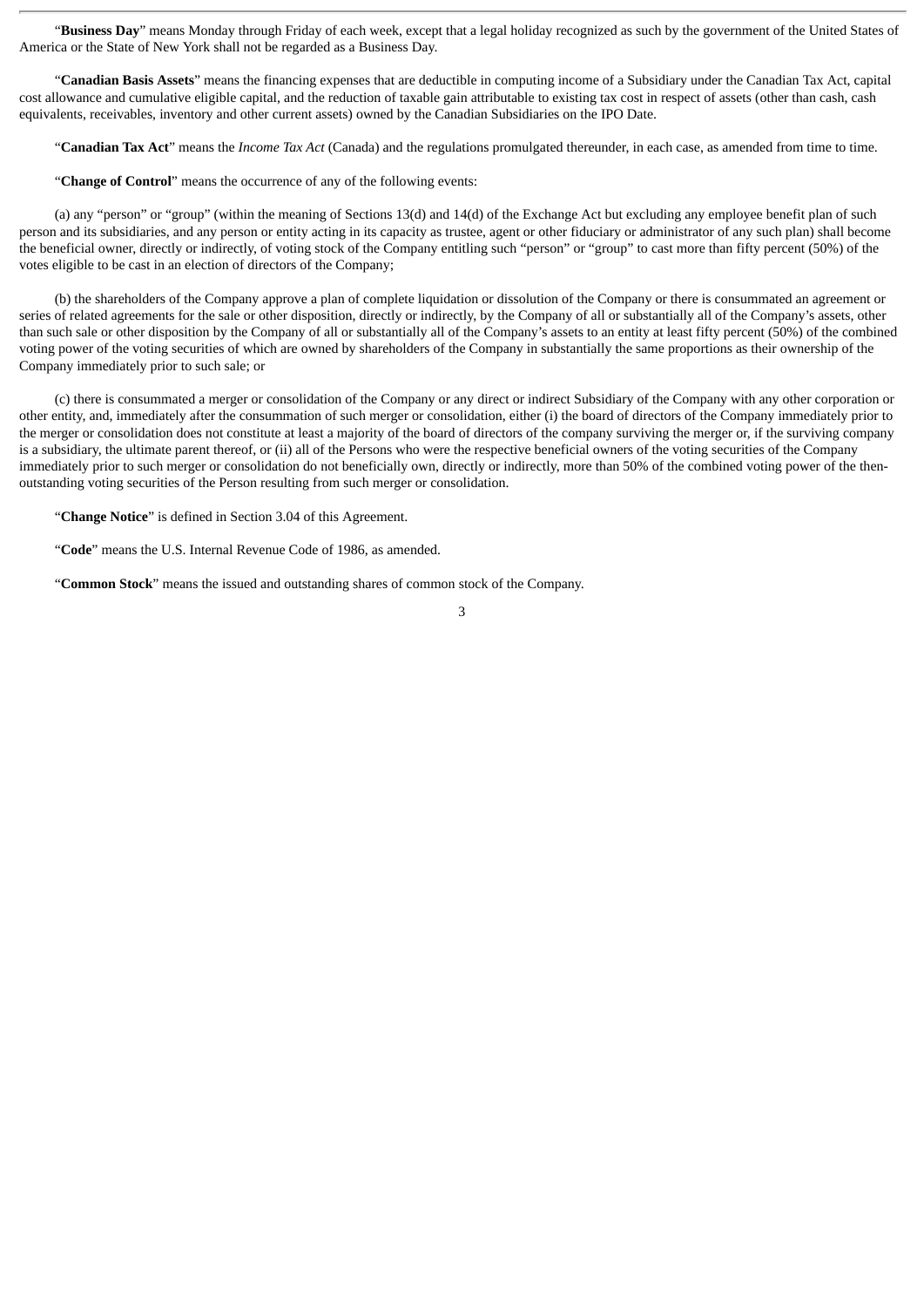"**Company**" is defined in the preamble of this Agreement.

"**Company Group**" is defined in the preamble of this Agreement.

"**Confidential Information**" means all information of a confidential or proprietary nature (whether or not specifically labeled or identified as "confidential"), in any form or medium, that relates to the business, products, financial condition, services, or research or development of either party or their respective suppliers, distributors, customers, independent contractors or other business relations. Confidential Information includes, but is not limited to, the following: (i) internal business and financial information (including information relating to strategic and staffing plans and practices, business, finances, training, marketing, promotional and sales plans and practices, cost, rate and pricing structures and accounting and business methods); (ii) identities of, individual requirements of, specific contractual arrangements with, and information about, either party's suppliers, distributors, customers, independent contractors or other business relations and their confidential information; (iii) trade secrets, know-how, compilations of data and analyses, techniques, systems, formulae, recipes, research, records, reports, manuals, documentation, models, data and databases relating thereto; (iv) inventions, innovations, improvements, developments, methods, designs, analyses, drawings, reports and all similar or related information (whether or not patentable); and (v) other intellectual property rights. Notwithstanding the foregoing, "Confidential Information" does not include (a) information that either party can demonstrate was or has become generally available to the public other than as a result of disclosure by such party or its Affiliates, (b) information that is disclosed to a party or its Affiliates, other than under an obligation of confidentiality, by a third party who had no obligation not to disclose such information to others or (c) information that is independently developed after the date hereof by a party or its Affiliates without the use of the other party's or its Affiliates' Confidential Information.

"**Consolidated EBITDA**" is defined in the Credit Agreements.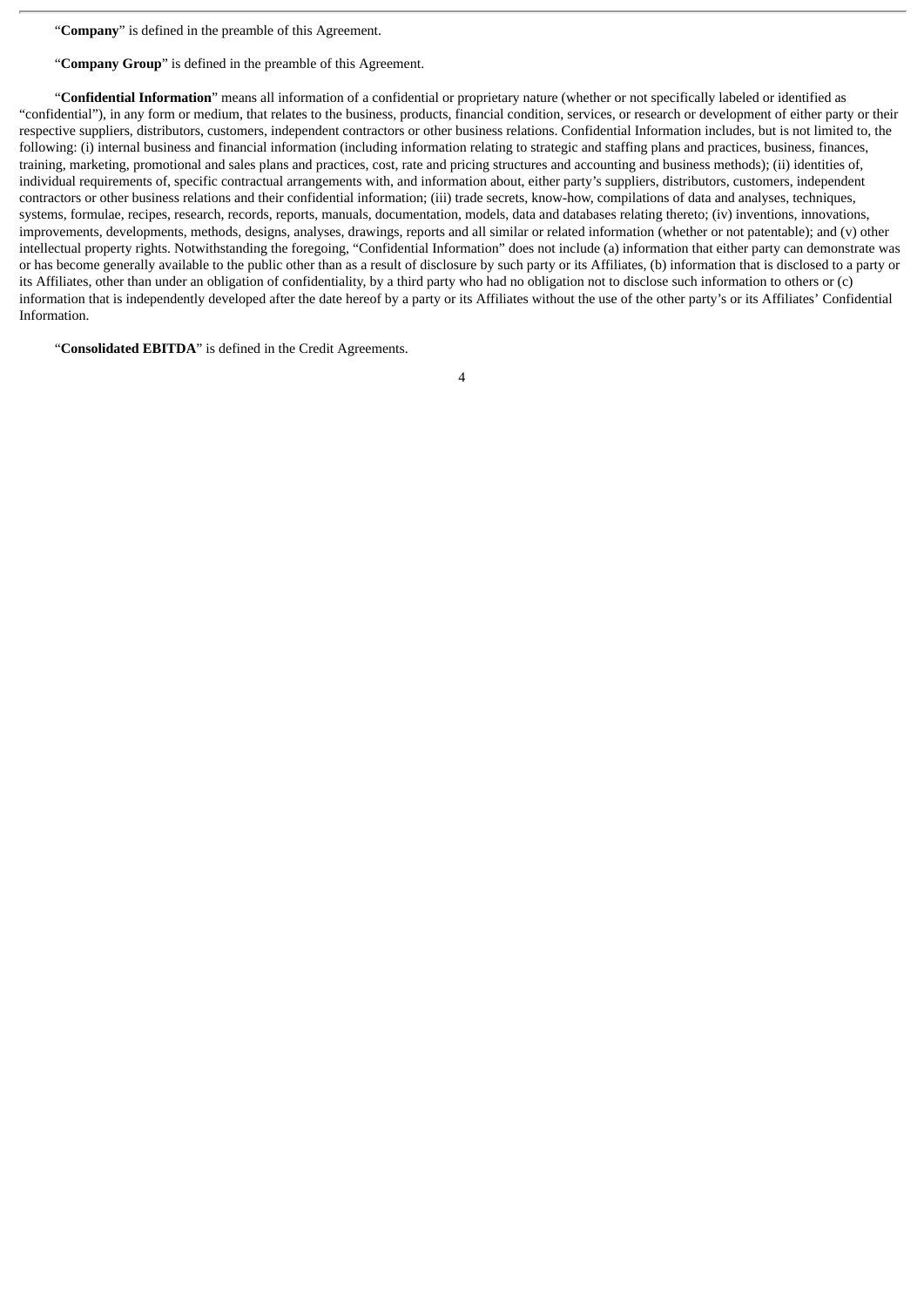"**Consolidated Net Leverage Ratio**" means the Total Leverage Ratio, as such term is defined in the Credit Agreements.

"**Consolidated Return**" is defined in Section 7.14(a) of this Agreement.

"**Control**" means the possession, direct or indirect, of the power to direct or cause the direction of the management and policies of a Person, whether through ownership of voting securities, by contract or otherwise.

"**Covered Tax Assets**" means, in each case, as applied under U.S. federal, state, local and Canadian federal and provincial law:

(a) the U.S. Basis Assets;

(b) the Canadian Basis Assets;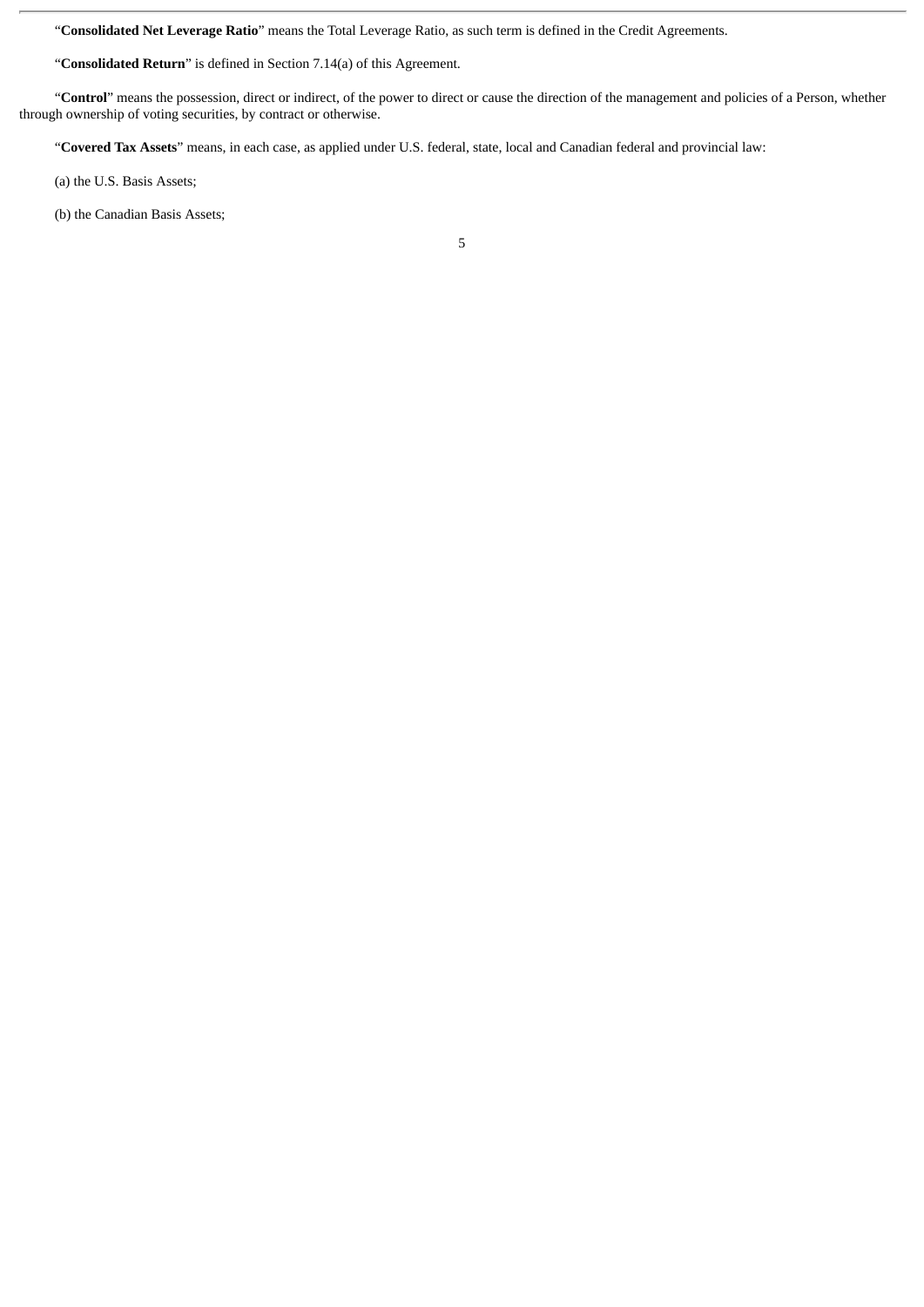(c) NOLs and Tax Credits of the Company and (without duplication) any member of the Company Group existing as of the IPO Date;

(d) deductions in respect of payments made, funded, or reimbursed by Persons who are TRA Parties as of the date hereof and their respective Affiliates (other than the Company and its Subsidiaries) to employees, independent contractors or other providers of services to the Company and its Subsidiaries under the Long-Term Incentive Plan;

(e) deductions in respect of transaction expenses attributable to Forterra Pipe & Precast, LLC's acquisition of the stock of USP Holdings, Inc. in April 2016; and

#### (f) deductions attributable to Imputed Interest;

*provided* that (i) in order to determine whether any item described in clauses (a)-(c) is a Covered Tax Asset or a Post-IPO Tax Asset, the Taxable Year of the relevant member of the Company Group that includes the IPO Date (the "**Straddle Year**") shall be deemed to end as of the end of the IPO Date, and, except as otherwise provided below, the Company and the TRA Parties shall, acting reasonably, together determine the amount of any such item arising in the Straddle Year, or any portion thereof, that is included in the amount of Covered Tax Assets; and (ii) Covered Tax Assets shall include any Covered Tax Asset that becomes an NOL following the IPO Date as a result of such Covered Tax Asset not being fully utilized in the year in which it arises.

"**Covered Tax Benefits**" for any Taxable Year means 85% of the Realized Tax Benefits.

"**CRA**" means the Canada Revenue Agency.

"**Credit Agreements**" means each of (i) the Senior Lien Term Loan Credit Agreement, entered into on October 25, 2016, by and among the Company, Forterra Finance, LLC, the lenders party thereto and Credit Suisse AG, as administrative agent and collateral agent, and (ii) the ABL Credit Agreement, entered into on October 25, 2016, by and among the Company, the other US Borrowers party thereto, the Canadian Borrowers party thereto, the lenders party thereto and Bank of America, N.A., as administrative agent and collateral agent.

"**Credit Event**" means the occurrence of any of the following events:

(a) an involuntary proceeding shall be commenced or an involuntary petition shall be filed seeking (i) liquidation, reorganization or other relief in respect of the Company or any of its Subsidiaries or its debts, or of a substantial part of its assets, under any federal, state or non-U.S. bankruptcy, insolvency, receivership or similar law now or hereafter in effect or (ii) the appointment of a receiver, trustee, custodian, sequestrator, conservator or similar official for the Company or any of its Subsidiaries or for a substantial part of its assets, and, in any such case, such proceeding or petition shall continue undismissed for 60 days or an order or decree approving or ordering any of the foregoing shall be entered;

(b) the Company or any of its Subsidiaries shall (i) voluntarily commence any proceeding or file any petition seeking liquidation, reorganization or other relief under any federal, state or non-U.S. bankruptcy, insolvency, receivership or similar law now or hereafter in effect, (ii) consent to the institution of, or fail to contest in a timely and appropriate manner, any proceeding or petition described in clause (a) above, (iii) apply for or consent to the appointment of a receiver, trustee, custodian, sequestrator, conservator or similar official for the Company or any Subsidiary of the Company or for a substantial part of its assets, (iv) file an answer admitting the material allegations of a petition filed against it in any such proceeding, (v) make a general assignment for the benefit of creditors or (vi) take any action for the purpose of effecting any of the foregoing;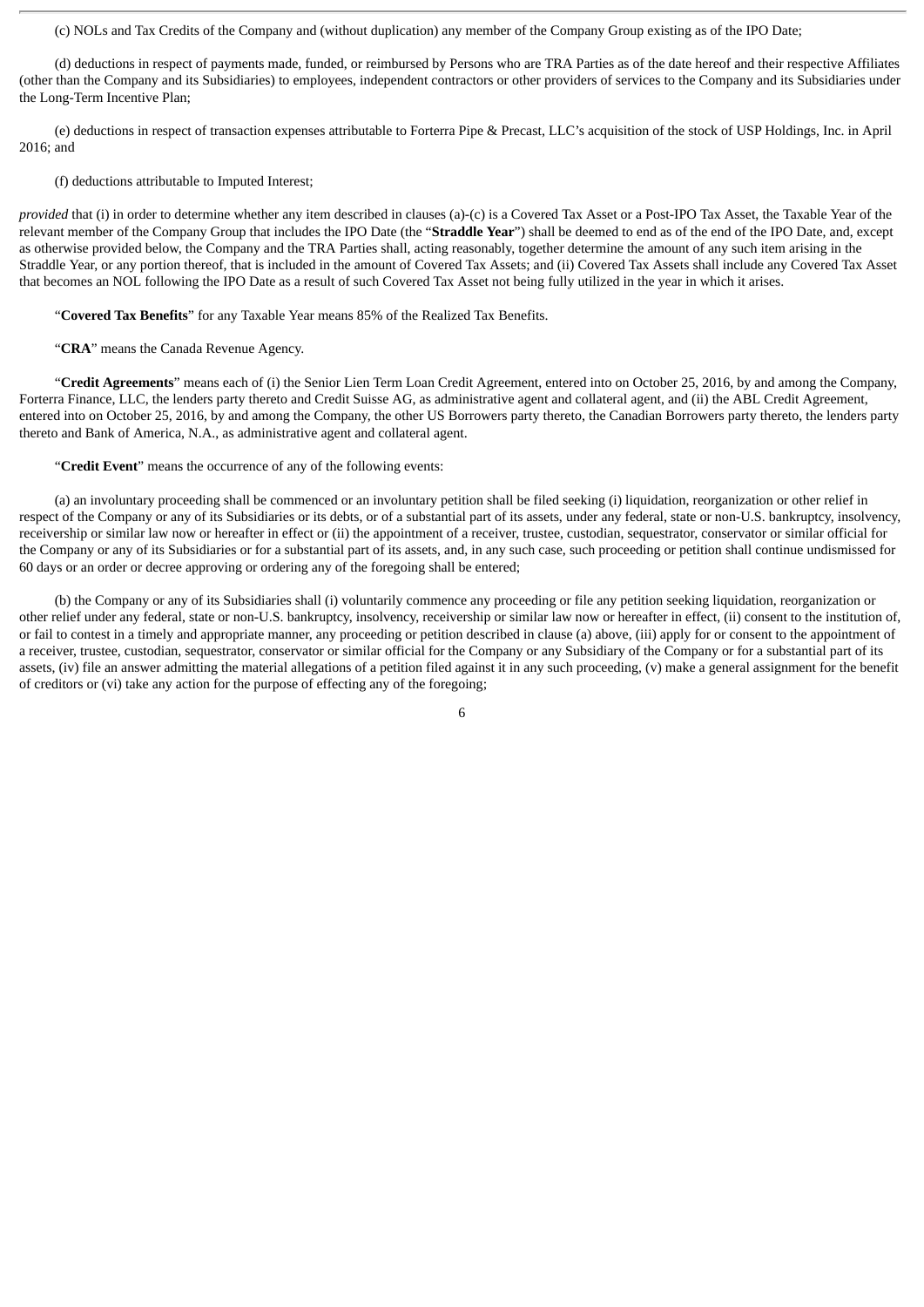(c) the Company or any of its Subsidiaries engages in any other action or fails to take any action that constitutes an 'event of default' under any indebtedness or guarantee having an aggregate principal amount (including undrawn committed or available amounts and including amounts owing to all creditors under any combined or syndicated credit arrangement) of more than \$30 million if such event of default is not waived by the applicable creditor or cured by the Company within 30 days of its occurrence.

"**Credit Event Notice**" is defined in Section 4.01(c) of this Agreement.

"**Default Rate**" means a rate per annum equal to LIBOR plus 500 basis points.

"**Determination**" has the meaning ascribed to such term in Section 1313(a) of the Code or any other event (including the execution of a Form 870-AD) that finally and conclusively establishes the amount of any liability for Tax.

"**Early Termination Date**" means the date of an Early Termination Notice for purposes of determining the Early Termination Payment.

"**Early Termination Notice**" is defined in Section 4.02 of this Agreement.

"**Early Termination Payment**" is defined in Section 4.03(b) of this Agreement.

"**Early Termination Rate**" means the lesser of (i) 6.50% per annum, compounded annually, and (ii) LIBOR plus 100 basis points.

"**Early Termination Schedule**" is defined in Section 4.02 of this Agreement.

"**Excess Payment**" is defined in Section 3.02 of this Agreement.

"**Exchange Act**" means the Securities Exchange Act of 1934, as amended.

"**Expert**" is defined in Section 7.11 of this Agreement.

"**Imputed Interest**" means the portion of any Tax Benefit Payment payable by the Company to a TRA Party pursuant to this Agreement that is to be treated as imputed interest under Sections 483 and 1274 of the Code and any similar provision of applicable Tax law.

"**Independent Directors**" means the members of the Board other than members of the Board that have been appointed or designated by a TRA Party or its Affiliates.

"**Initial TRA**" is defined in the preamble of this Agreement.

"**Initial TRA Party**" is defined in the preamble of this Agreement.

"**IPO**" is defined in the preamble of this Agreement.

"**IPO Date**" means the closing date of the IPO.

"**IRS**" means the U.S. Internal Revenue Service.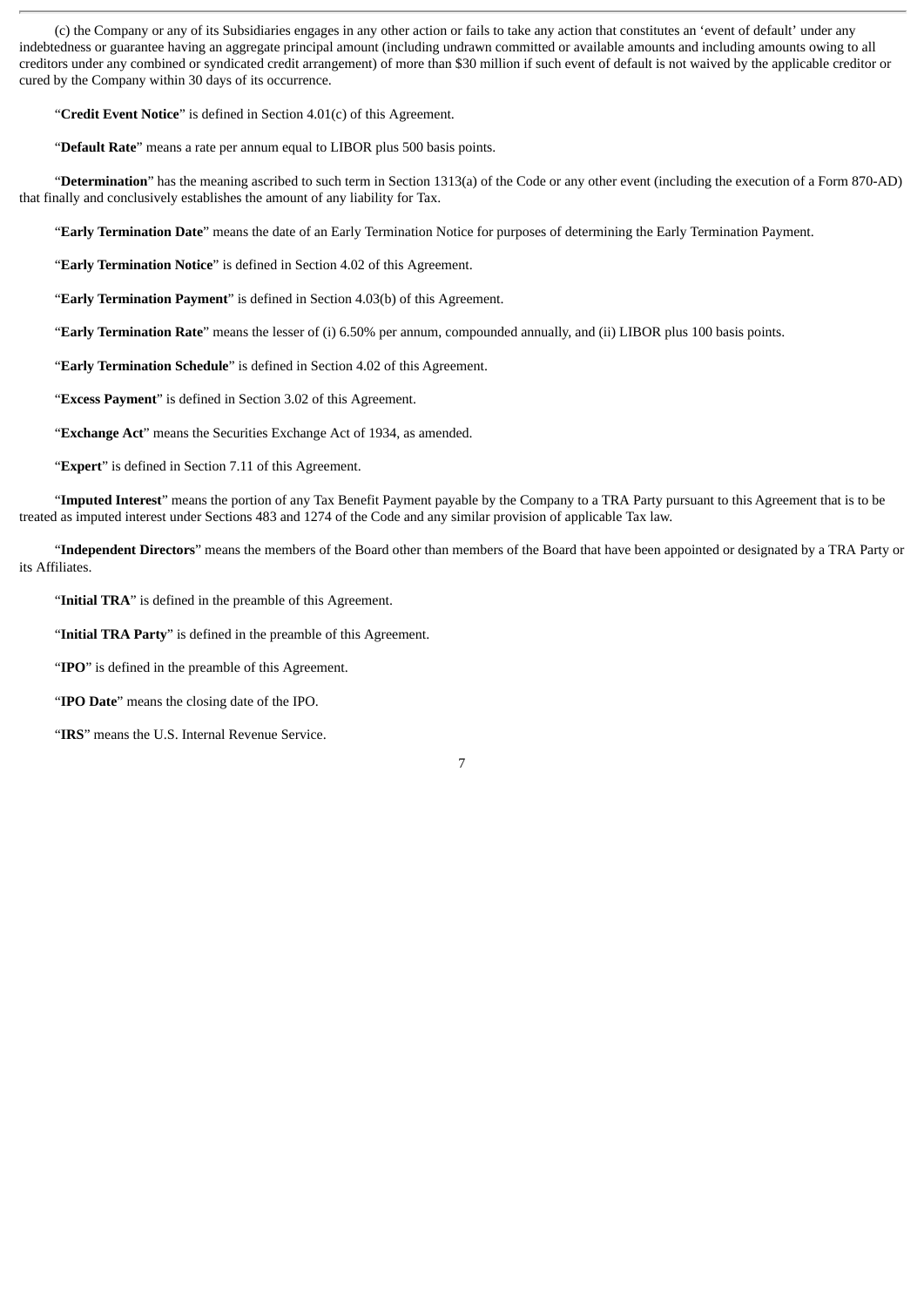"**Law**" means any U.S. or Canadian federal, state, provincial, local or non-U.S. and non-Canadian statute, law, ordinance, regulation, rule, code, order, injunction, judgment, determination, directive, ruling, decree, requirement or rule of law, or any other provision, decision or requirement having the force and effect of law.

"**LIBOR**" means, for each month (or portion thereof) during any period, an interest rate per annum equal to the rate of interest published in The Wall Street Journal, Eastern Edition, two Business Days prior to the first day of such month as the "London Interbank Offered Rate" applicable to such month. In the event that The Wall Street Journal, Eastern Edition, is not published or such rate does not appear in The Wall Street Journal, Eastern Edition, LIBOR shall be determined by any other publicly available source of such market rate for London interbank offered rates for U.S. dollar deposits for such month (or portion thereof).

"**Long-Term Incentive Plan**" means the LSF9 Concrete Holdings Ltd. Long Term Incentive Plan.

"**LTIP Party**" means Lone Star Fund IX (U.S.) and its Affiliates.

"**LTIP Trigger Transaction**" is defined in clause (f) of the definition of Valuation Assumptions.

"**NOLs**" means net operating loss carryforwards, capital loss carryforwards, non-capital losses, net capital losses and disallowed interest expense carryforwards under Section 163(j) of the Code for U.S. and Canadian federal, state, provincial and local income tax purposes.

"**Non-Tax Benefit Tax Liability**" means, with respect to any Taxable Year, the overall liability for Taxes of the Company Group using the same methods, elections, conventions and similar practices used on the Company Group's actual Tax Returns, but excluding the use of any Covered Tax Assets and calculated assuming a combined state and local income tax rate equal to five (5) percent.

"**Non-TRA Portion**" is defined in Section 2.02(b) of this Agreement.

"**Objection Notice**" is defined in Section 2.03(a) of this Agreement.

"**Payment Date**" means any date on which a Tax Benefit Payment is required to be made by the Company pursuant to this Agreement.

"**Person**" means any individual, corporation, firm, partnership, joint venture, limited liability company, estate, trust, business association, organization, governmental entity or other entity.

"**Post-IPO Tax Assets**" means (a) any Tax attribute of the Company Group first arising in a Taxable Year or portion thereof beginning after the IPO Date, which shall include the allocation of any Tax attributes arising in a Straddle Year as set forth in the definition of Covered Tax Assets and shall exclude any Covered Tax Assets and (b) any Tax attribute of any corporation or other entity acquired by the Company or any of its Subsidiaries by purchase, merger, or otherwise (in each case, from a Person or Persons other than the Company and its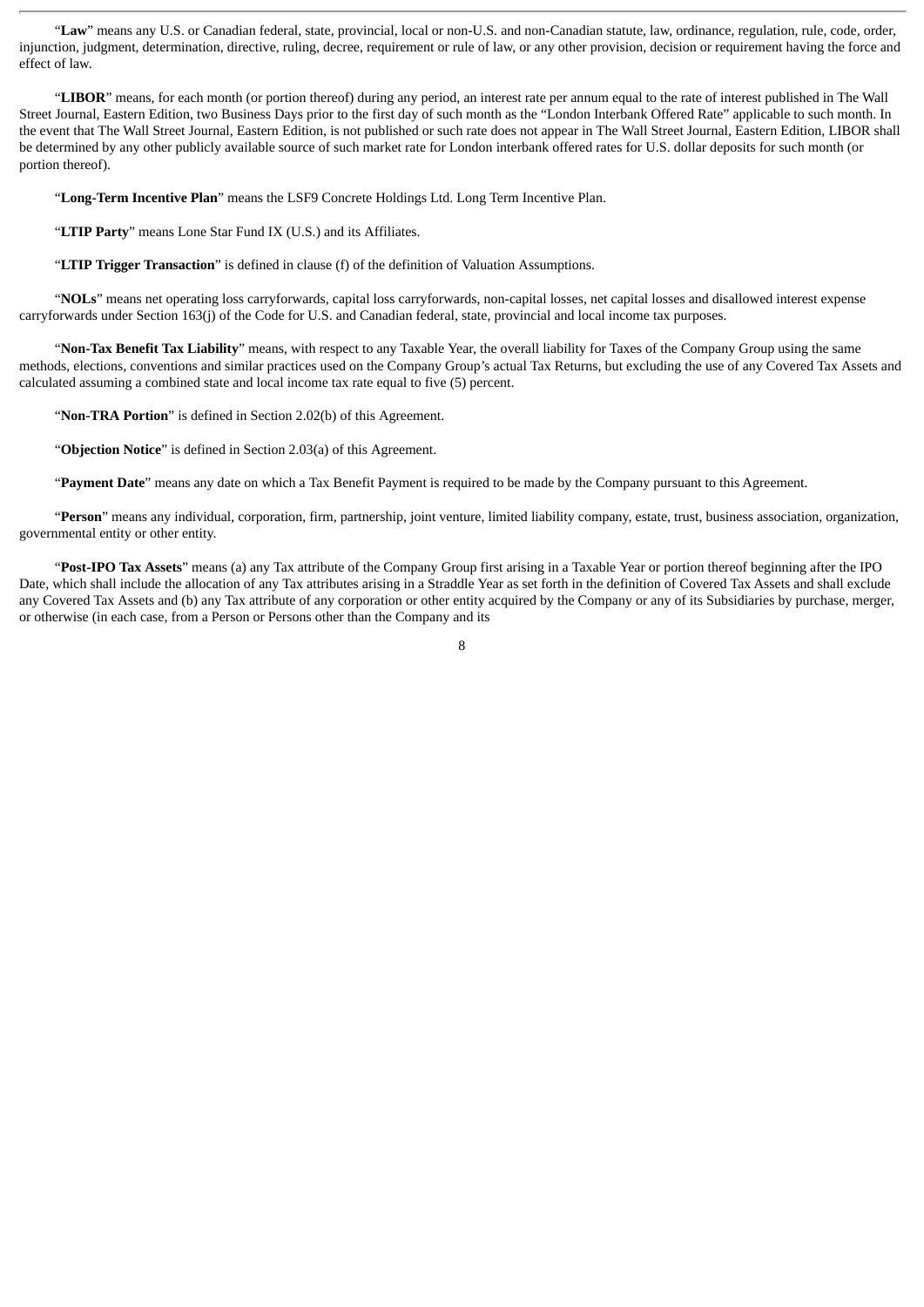Subsidiaries and, in each case, whether or not such corporation or other entity survives) after the IPO Date that relates to periods (or portions thereof) ending on or prior to the date of such acquisition; *provided* that Post-IPO Tax Assets shall not include any NOL of the Company or any Subsidiary arising in a year following the IPO Date as a result of a Covered Tax Asset not being fully utilized, *provided, further*, that Post-IPO Assets shall not include tax basis in or other tax attributes arising from cash, cash equivalents, receivables, inventory, or other current assets.

"**Pre-IPO Reorganization Transactions**" means the transactions undertaken in connection with the formation of the Company, including, but not limited to, the purchase by Forterra Pipe Canada Holdco, Ltd., a British Columbia limited corporation, of Forterra Pipe & Precast Ltd. from LSF9 Concrete Mid-Holdings Ltd.

"**Realized Tax Benefit**" means, for a Taxable Year, the excess, if any, of the Non-Tax Benefit Tax Liability over the Actual Tax Liability of the Company Group (as determined based on the principles set forth in Section 2.02(b)). If all or a portion of the liability for Taxes for a Taxable Year arises as a result of an audit or assessment by the IRS or CRA (or other Taxing Authority) of any Taxable Year, such liability shall not be reflected in the determination of the Realized Tax Benefit unless and until there has been a Determination.

"**Reconciliation Dispute**" is defined in Section 7.11 of this Agreement.

"**Reconciliation Procedures**" means those procedures set forth in Section 7.11 of this Agreement.

"**Register**" is defined in Section 7.08(d) of this Agreement.

"**Registration Statement**" means the registration statement on Form S-1 (File No. 333-212449) of the Company, as amended.

"**Schedule**" means (i) any Tax Benefit Schedule and (ii) the Early Termination Schedule.

"**Senior Indebtedness**" is defined in Section 5.01(a) of this Agreement.

"**Senior Obligations**" is defined in Section 5.01(a) of this Agreement.

"**Stardust Holdings**" is defined in the preamble of this Agreement.

"**Subsidiaries**" means, with respect to any Person, as of any date of determination, any other Person as to which such Person owns, directly or indirectly, or otherwise controls more than fifty percent (50%) of the voting power or other similar interests or the sole general partner interest or managing member or similar interest of such Person.

"**Tax Benefit Payment**" is defined in Section 3.01(b) of this Agreement.

"**Tax Benefit Schedule**" is defined in Section 2.02 of this Agreement.

"**Tax Claim**" is defined in Section 6.01 of this Agreement.

"**Tax Credit**" means U.S. and Canadian federal, state, provincial and local and non-U.S. and non-Canadian tax credits that may be utilized to offset U.S. or Canadian federal, state, provincial, or local or non-U.S. and non-Canadian income or alternative minimum Tax.

"**Tax Return**" means any return, declaration, report or similar statement required to be filed with respect to Taxes (including any attached schedules), including, without limitation, any information return, claim for refund, amended return and declaration of estimated Tax.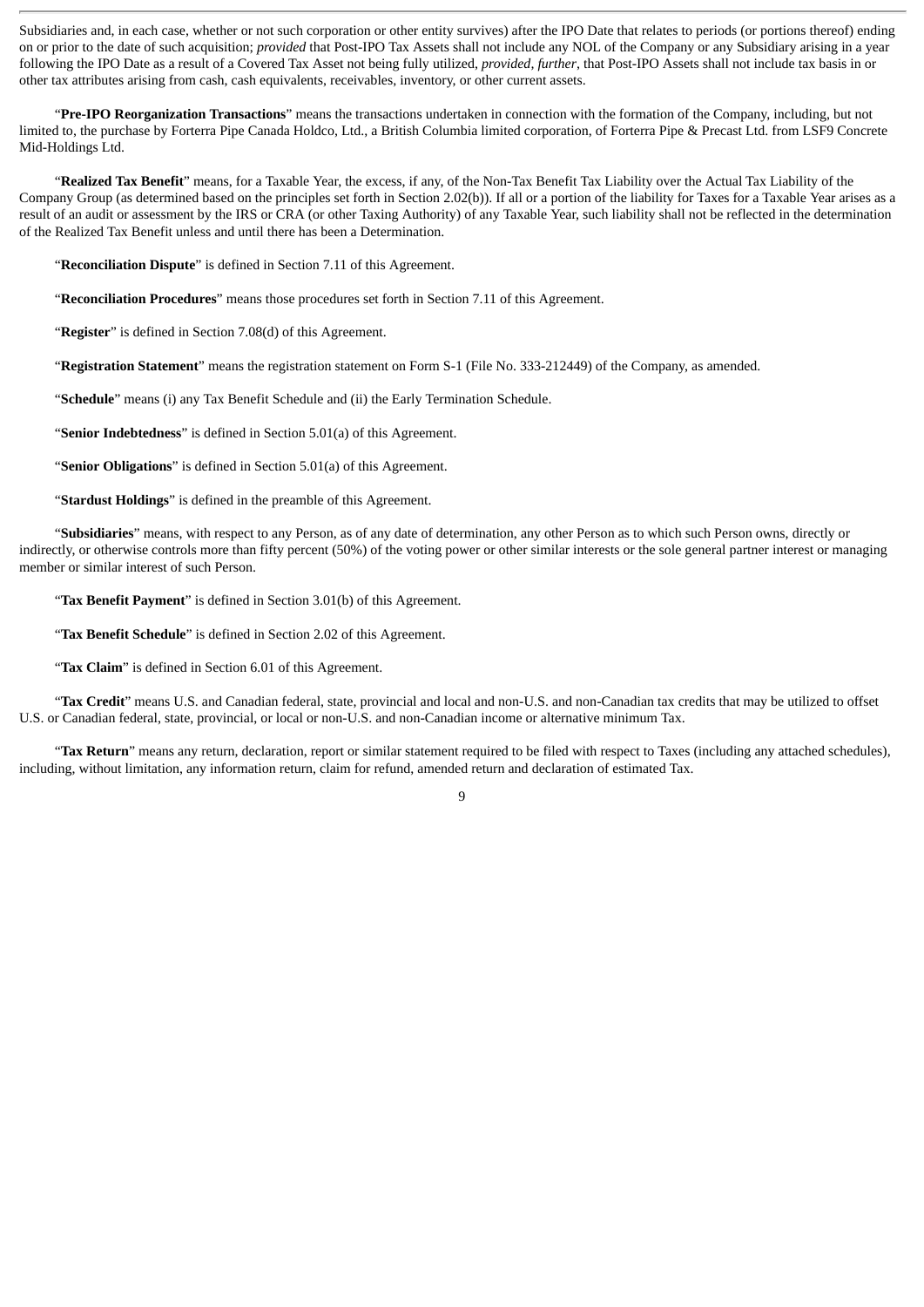"**Taxable Year**" means a taxable year as defined in Section 441(b) of the Code or any comparable section of state, local or Canadian tax law (and, therefore, for the avoidance of doubt, may include a period of less than twelve months for which a Tax Return is made), ending on or after the IPO Date.

"**Taxes**" means any and all U.S. and Canadian federal, state, provincial and local and non-U.S. and non-Canadian taxes, assessments or similar charges measured with respect to net income or profits and any interest related to such Taxes.

"**Taxing Authority**" means any domestic, non-U.S., federal, national, state, county or municipal or other local government, any subdivision, agency, commission or authority thereof, or any quasi-governmental body exercising any taxing authority or any other authority exercising regulatory authority with respect to Taxes.

"**TRA Party**" is defined in the preamble to this Agreement.

"**TRA Party Representative**" is defined in the preamble to this Agreement.

"**TRA Portion**" is defined in Section 2.02(b) of this Agreement.

"**Treasury Regulations**" means the final, temporary and proposed regulations under the Code promulgated from time to time (including corresponding provisions and succeeding provisions) as in effect for the relevant taxable period.

"**U.S. Basis Assets**" means U.S. federal, state and local amortization and depreciation deductions, and the reduction of taxable income and gain attributable to (i) existing tax basis in the assets (other than cash, cash equivalents, receivables, inventory and other current assets) owned by the Company Group on the IPO Date or (ii) any increase of the tax basis of the Company Group's assets arising from the Pre-IPO Reorganization Transactions.

"**Valuation Assumptions**" means, as of an Early Termination Date, the assumptions that (a) in each Taxable Year ending on or after such Early Termination Date, the Company Group will generate taxable income sufficient to fully utilize all Covered Tax Assets (in accordance with all applicable limitations) during such Taxable Year or future Taxable Years, as applicable; (b) the U.S. federal and Canadian federal and provincial income Tax rates that will be in effect for each such Taxable Year will be those specified for each such Taxable Year by the Code, the Canadian Tax Act, applicable provincial law and other law as in effect on the Early Termination Date; (c) the effective state and local income tax rates that will be in effect for each such Taxable Year shall be 5%; (d) any non-amortizable assets will be disposed of on the fifteenth anniversary of the IPO in a fully taxable transaction for U.S. federal, Canadian federal and provincial and non-U.S. and non-Canadian income tax purposes; *provided* that in the event of a Change of Control, such non-amortizable assets shall be deemed disposed of at the time of sale of the relevant asset if earlier than such fifteenth anniversary; (e) any payment obligations pursuant to this Agreement will be satisfied on the date that any Tax Return to which such payment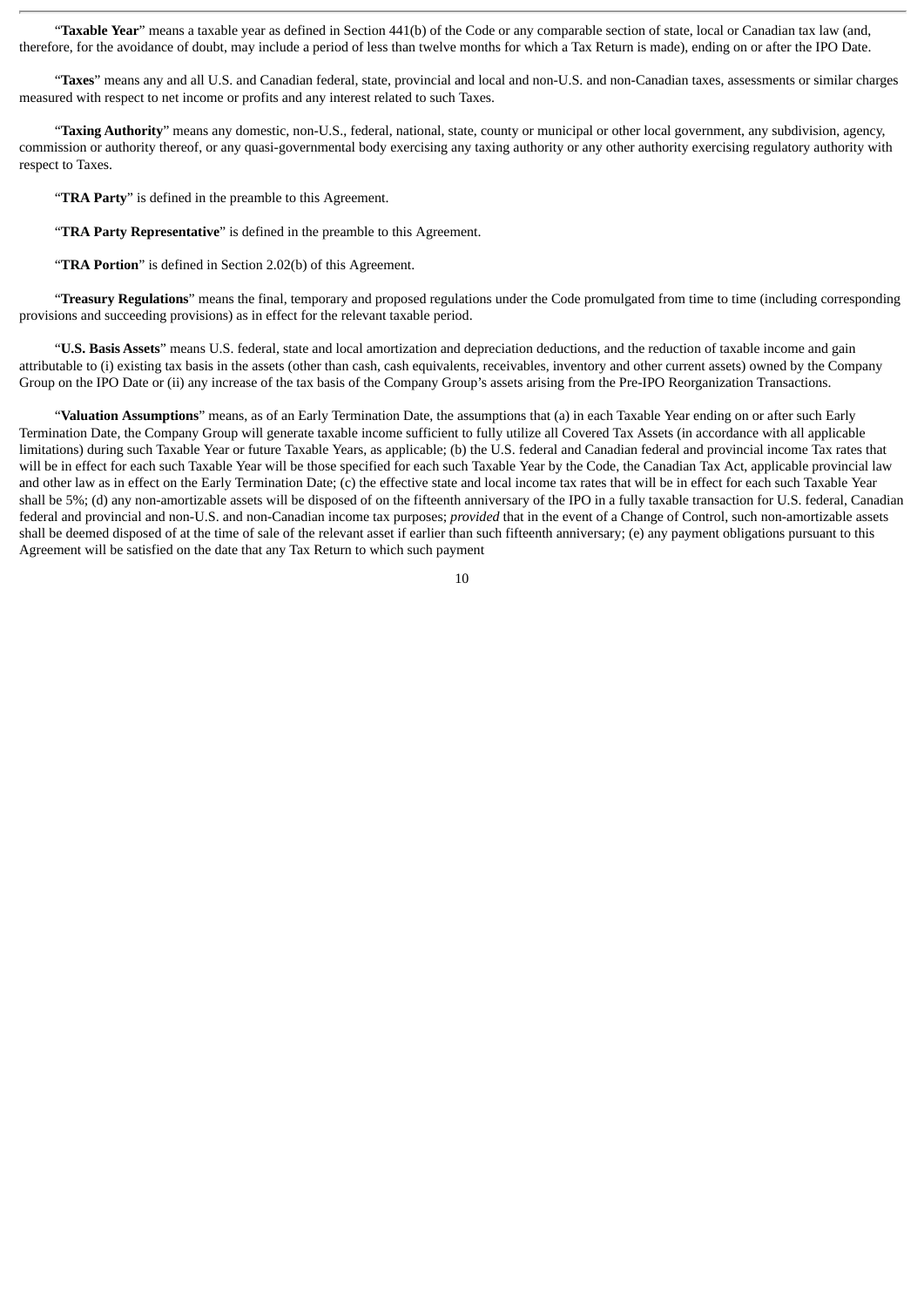obligation relates is required to be filed excluding any extensions; and (f) to the extent relevant for purposes of determining any amount deemed paid under the Long-Term Incentive Plan, if such Early Termination Date arises by reason of a transaction in which there is a sale of Common Stock to a Person that is not an Affiliate of the Company (an "**LTIP Trigger Transaction**"), all of the stock then owned by the LTIP Party was sold at the price at which such stock was sold in the LTIP Trigger Transaction on such Early Termination Date (it being understood that if all of the stock held by the LTIP Party prior to such LTIP Trigger Transaction is in fact sold in such LTIP Trigger Transaction, then the amount and price of such stock sold shall be determined entirely by reference to the LTIP Trigger Transaction) and, otherwise, that all stock then owned by the LTIP Party was sold on such Early Termination Date at its fair market value as of such date.

## ARTICLE 2

#### DETERMINATION OF REALIZED TAX BENEFIT

Section 2.01. *Covered Tax Assets.* The Company, on the one hand, and the TRA Parties, on the other hand, acknowledge that the Company Group may, and to the extent permitted by applicable law and consistent with the principles set forth under Section 2.02(b) shall, reduce the amount of Taxes that the Company Group would otherwise be required to pay in the future as a result of the Covered Tax Assets.

#### Section 2.02. *Tax Benefit Schedule.*

(a) *Tax Benefit Schedule*. Within 45 calendar days after the filing of the Company's U.S. federal income Tax Return for a Taxable Year, the Company shall provide to the TRA Party Representative a schedule showing, in reasonable detail, (i) the calculation of the Covered Tax Benefit (if any) and the Tax Benefit Payment (if any) for such Taxable Year (together, a "**Tax Benefit Schedule**") and (ii) supporting information (including work papers and valuation reports) reasonably necessary to support the calculation of such payment. The Schedule will become final as provided in Section 2.03(a) and may be amended as provided in Section 2.03(b) (subject to the procedures set forth in Section 2.03(a)).

(b) *Applicable Principles*. For purposes of calculating the Covered Tax Benefit, carryovers or carrybacks of any Tax item attributable to the Covered Tax Assets shall be considered to be subject to the rules of the Code (or any successor statute) and the Treasury Regulations (and any relevant provisions of the Canadian Tax Act, state, provincial or local tax law) governing the use, limitation and expiration of carryovers or carrybacks of the relevant type; *provided*, *however*, that the Covered Tax Assets treated as resulting in a Realized Tax Benefit for one Taxable Year shall not be treated as resulting in a Realized Tax Benefit for any other Taxable Year. In addition, for purposes of determining the Realized Tax Benefit for any Taxable Year, the Company Group shall be assumed (i) to utilize any item of loss, deduction or credit arising in such Taxable Year (and permitted to be utilized in such Taxable Year) before carrying back or carrying forward to such Taxable Year, or otherwise utilizing in such Taxable Year, any Covered Tax Asset that is permitted to be so carried back, carried forward or utilized; (ii) to utilize any available Covered Tax Asset that is permitted (or, for the avoidance of doubt, that would be so permitted but for a Post-IPO Tax Asset) to be carried back, carried forward or utilized in such Taxable Year before utilizing any Post-IPO Tax Asset, and (iii) to utilize any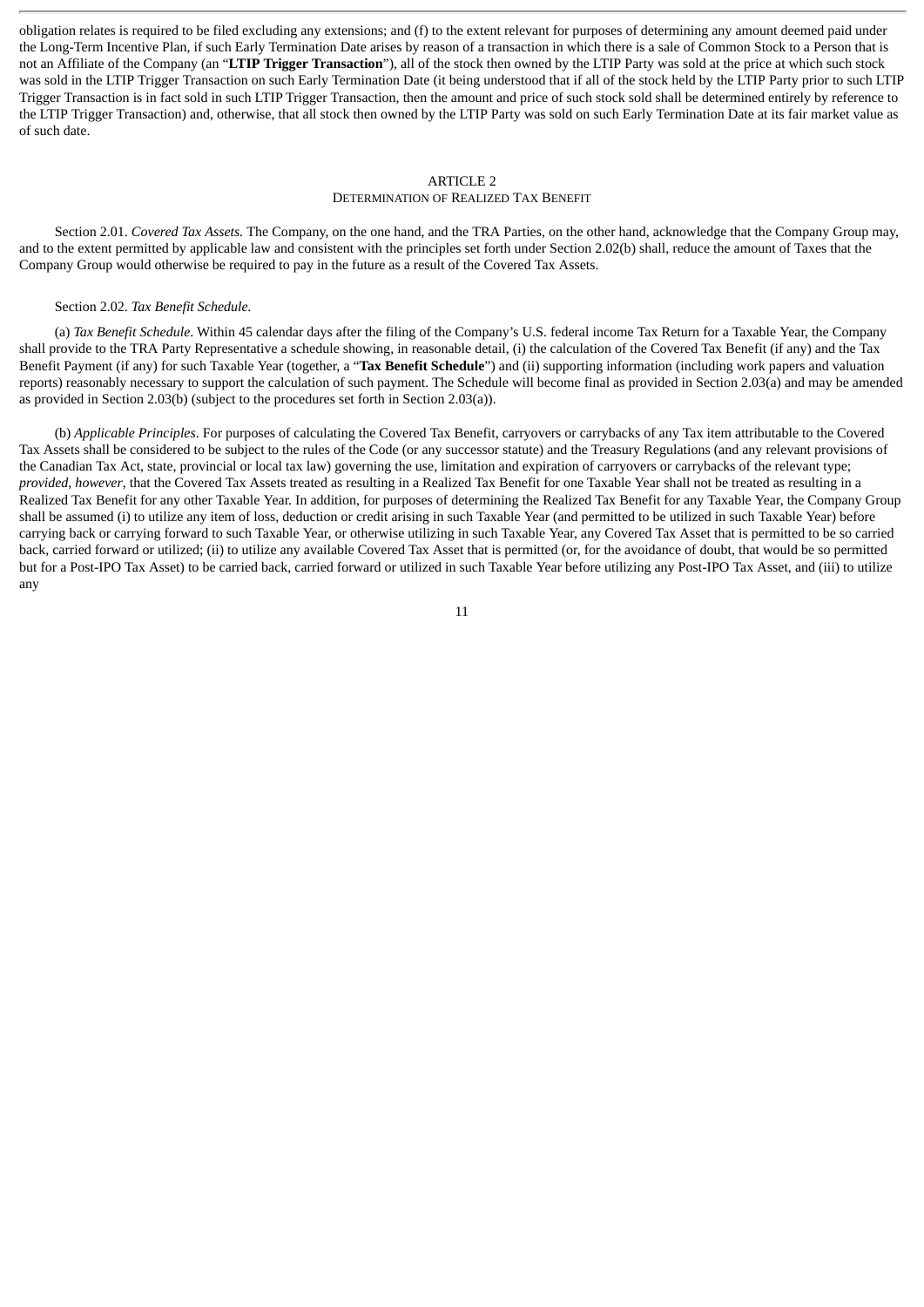Covered Tax Asset in the earliest Taxable Year in which such Covered Tax Asset is permitted to be utilized. If a carryover or carryback of any Tax attribute includes a portion that is attributable to the Covered Tax Assets (a "**TRA Portion**") and another portion that is not (a "**Non-TRA Portion**"), the Company shall be assumed to utilize the TRA Portion before utilizing the Non-TRA Portion.

#### Section 2.03. *Procedures, Amendments*.

(a) *Procedure*. Each time the Company delivers an applicable Schedule to the TRA Party Representative under this Agreement, including any Amended Schedule delivered pursuant to Section 2.03(b) and any Early Termination Schedule or amended Early Termination Schedule delivered pursuant to the procedures set forth in Section 4.02, the Company shall also: (i) deliver supporting schedules and work papers, as determined by the Company or as reasonably requested by the TRA Party Representative that provide a reasonable level of detail regarding the data and calculations that were relevant for purposes of preparing the Schedule; (ii) deliver an Advisory Firm Letter supporting such Schedule; (iii) deliver a declaration signed by the chief financial officer of the Company to the effect that the activities underlying the computations reflected in the Schedule have been made without regard to any transaction which was substantially motivated by the intent to reduce or defer any Tax Benefit Payment or Early Termination Payment; and (iv) allow the TRA Party Representative and its advisors to have reasonable access to the appropriate representatives, as determined by the Company or as reasonably requested by the TRA Party Representative at the Company and the Advisory Firm in connection with a review of such Schedule. Without limiting the generality of the preceding sentence, the Company shall ensure that any Tax Benefit Schedule that is delivered to the TRA Party Representative along with any supporting schedules and work papers, provides a reasonably detailed presentation of the calculation of the Actual Tax Liability (the "with" calculation) and the Non-Tax Benefit Tax Liability (the "without" calculation), and identifies any material assumptions or operating procedures or principles that were used for purposes of such calculations. An applicable Schedule or amendment thereto shall become final and binding on the Parties thirty calendar days from the date on which the TRA Party Representative first received the applicable Schedule or amendment thereto unless:

(i) the TRA Party Representative, within thirty calendar days after receiving the applicable Schedule or amendment thereto, provides the Company with written notice of a material objection to such Schedule that is made in good faith and that sets forth in reasonable detail the TRA Parties' material objection (an "**Objection Notice**"); or

(ii) the TRA Party Representative provides a written waiver of its right to deliver an Objection Notice within the time period described in clause (i) above, in which case such Schedule or amendment thereto becomes binding on the date the waiver from the TRA Party Representative is received by the Company.

In the event that the TRA Party Representative timely delivers an Objection Notice pursuant to clause (i) above, and if the Parties, for any reason, are unable to successfully resolve the issues raised in the Objection Notice within thirty calendar days after receipt by the Company of the Objection Notice, the Company and the TRA Party Representative shall employ the reconciliation procedures as described in Section 7.11 of this Agreement (the "**Reconciliation Procedures**").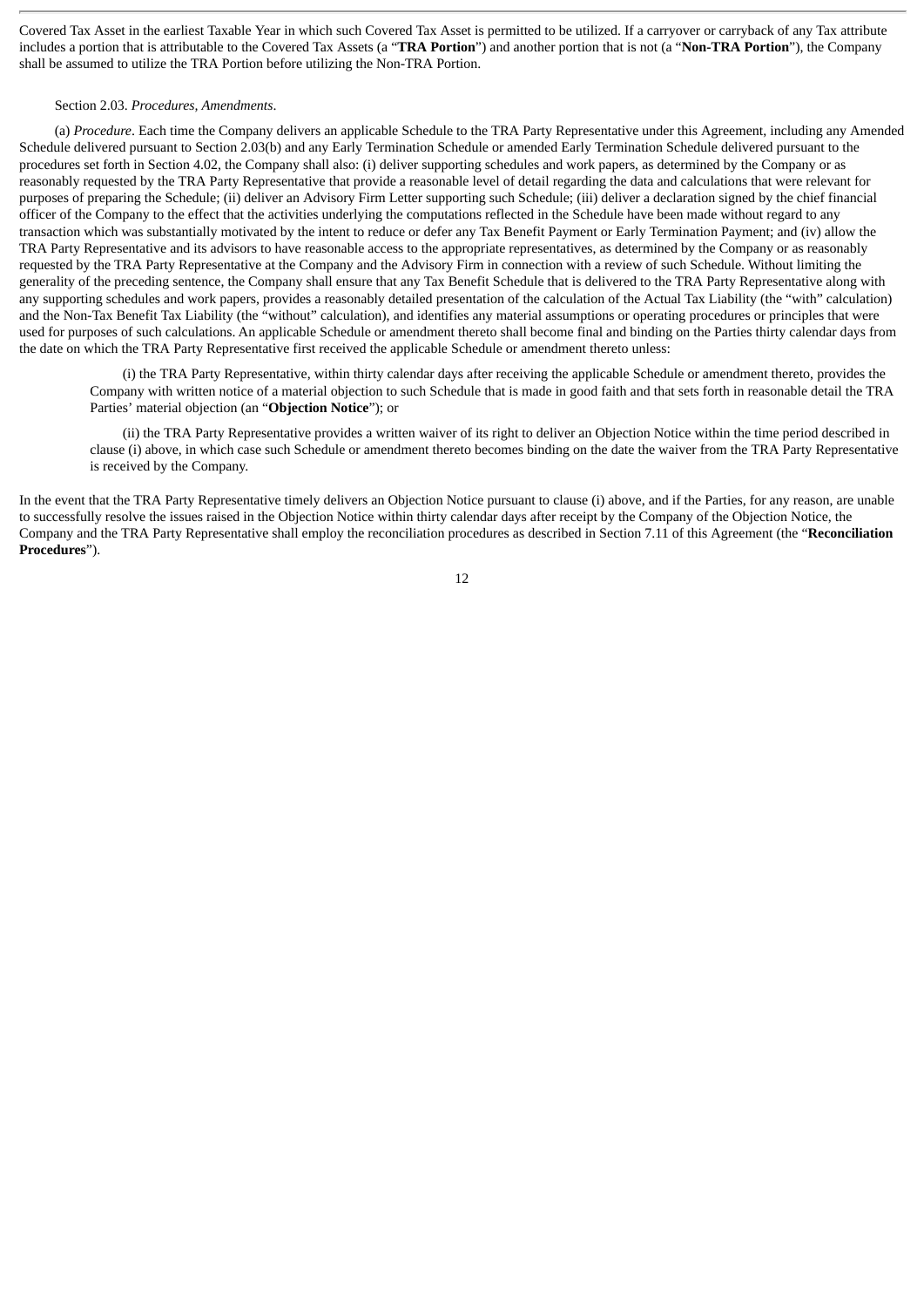(b) *Amended Schedule*. The applicable Schedule for any Taxable Year may be amended from time to time by the Company (i) in connection with a Determination affecting the Schedule; (ii) to correct material inaccuracies in the Schedule identified as a result of the receipt of additional factual information relating to a Taxable Year after the date the Schedule was provided to the TRA Party Representative; (iii) to reflect a material change (relative to the amounts in the original Schedule) in the Realized Tax Benefit for such Taxable Year attributable to an amended Tax Return filed for such Taxable Year, in each case with respect to any member of the Company Group; or (iv) to comply with the Expert's determination under the Reconciliation Procedures (such amended Schedule, an "**Amended Schedule**"); *provided*, *however*, that such a change under clause (i) shall not be taken into account on an Amended Schedule unless and until there has been a Determination with respect to such change. The Company shall deliver any Amended Schedule to the TRA Party Representative within 30 calendar days of any of the foregoing events described in clauses (i) through (iv) occurring, and any such Amended Schedule shall be subject to the procedures set forth in Section 2.03(a).

### ARTICLE 3 TAX BENEFIT PAYMENTS

Section 3.01. *Payments*.

(a) *Payments*. Within five Business Days of a Tax Benefit Schedule with respect to a Taxable Year becoming final in accordance with Section 2.03(a) or Section 7.11, the Company shall pay to each of the TRA Parties an amount equal to the TRA Party's Applicable Percentage *multiplied* by the Tax Benefit Payment for such Taxable Year determined pursuant to Section 3.01(b). Each such Tax Benefit Payment shall be made by wire transfer of immediately available funds to a bank account designated to the Company by the applicable TRA Party or as otherwise agreed by the Company and the applicable TRA Party.

(b) *Amount of Payments*. A "**Tax Benefit Payment**" shall equal, with respect to any Taxable Year, the amount of Covered Tax Benefits, if any, for the Taxable Year, increased by:

(i) interest calculated at the Agreed Rate from the due date (without extensions) for filing the U.S. federal income Tax Return with respect to Taxes for such Taxable Year until the Payment Date; and

(ii) any increase in a Covered Tax Benefit that has become final under Section 2.03(b), together with interest calculated at the Agreed Rate from the original Payment Date with respect to the Schedule that was amended;

*provided*, *however*, that the amounts described in Section 3.01(b)(ii) above shall not be taken into account in determining a Tax Benefit Payment attributable to any Taxable Year to the extent such amounts were taken into account in determining any Tax Benefit Payment for a preceding Taxable Year. Notwithstanding the foregoing, for each Taxable Year ending on or after a Change of Control, all Tax Benefit Payments shall be calculated by using Valuation Assumptions (a), (d), (e) and (f), substituting in each case the terms "the closing date of a Change of Control" for an "Early Termination Date."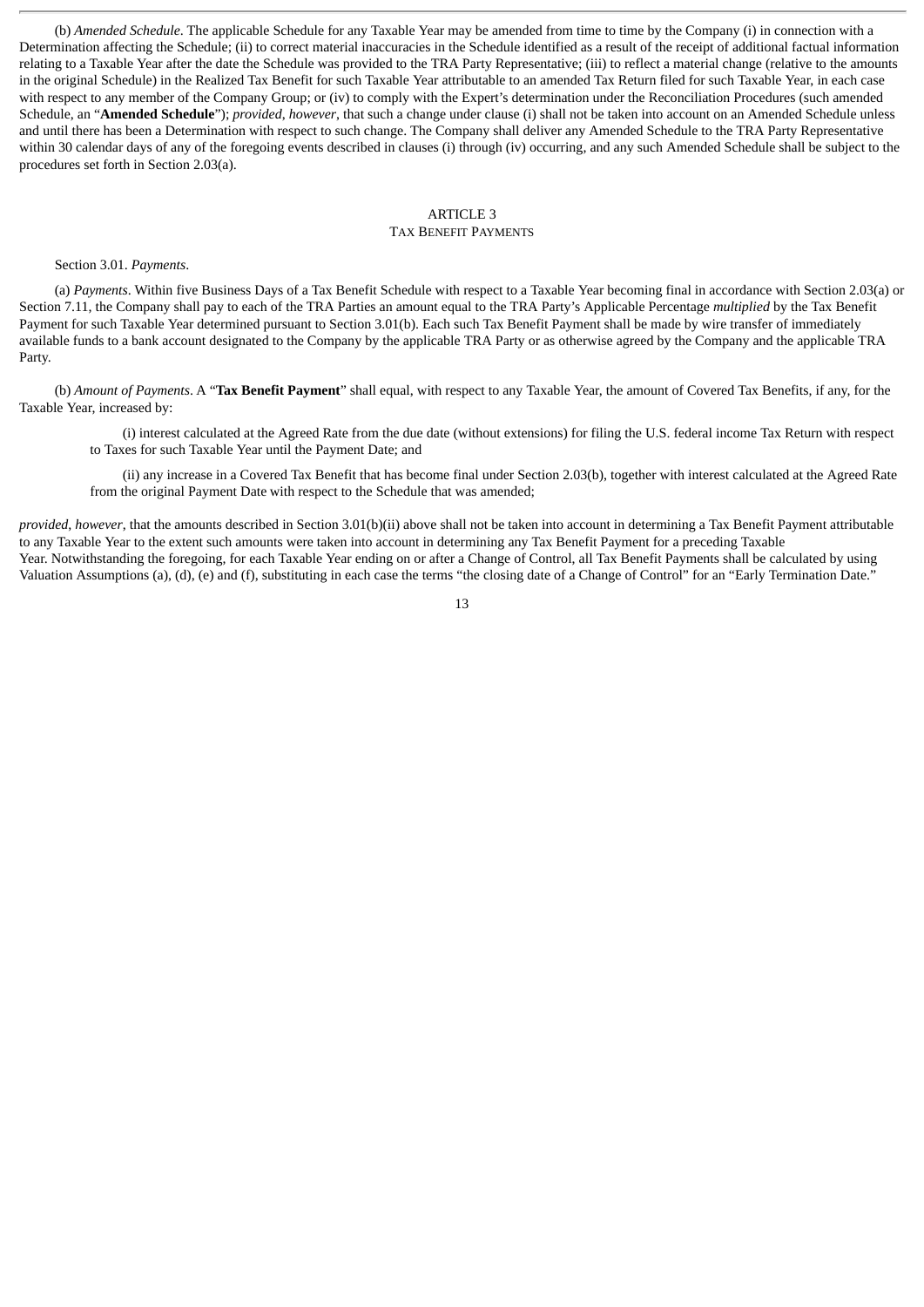Section 3.02. *Offsets.* In the event that a Tax Benefit Schedule is amended pursuant to Section 2.03(b) for any Taxable Year reflecting a decrease in the Tax Benefit Payment for such year and payments have previously been made based on the greater Tax Benefit Payment (such excess, an "**Excess Payment**"), any amounts that would otherwise be due to the TRA Parties at any subsequent time under Section 3.01(b) shall be reduced (but not below zero) until the aggregate amount of such reduction equals the amount of such Excess Payment. For the avoidance of doubt, if all future payments are insufficient to repay any Excess Payment, the TRA Parties shall have no obligation to return such Excess Payment to the Company.

Section 3.03. *No Duplicative Payments*. It is intended that the provisions of this Agreement will not result in duplicative payment of any amount (including interest) required under this Agreement.

Section 3.04. *Change Notices*. If the Company or any of its Subsidiaries receives a 30-day letter, a final audit report, a statutory notice of deficiency or similar written notice from the IRS, CRA or any Taxing Authority with respect to the Tax treatment of any Covered Tax Asset (a "**Change Notice**"), which, if sustained, would result in (a) a reduction in the amount of Realized Tax Benefit with respect to a Taxable Year preceding the taxable year in which the Change Notice is received or (b) a reduction in the amount of Tax Benefit Payments, the Company will be required to pay to the TRA Parties with respect to Taxable Years after and including the year in which the Change Notice is received, prompt written notice shall be given to the TRA Party Representative.

#### ARTICLE 4 **TERMINATION**

#### Section 4.01. *Early Termination; Breach of Agreement; Credit Events*.

(a) *Company's Early Termination Right*. With the written approval of (x) a majority of the Independent Directors of the Board and (y) the TRA Party Representative, the Company may terminate this Agreement by paying to the TRA Parties the Early Termination Payment. Upon the Company's payment of the Early Termination Payment, the Company shall not have any further payment obligations under this Agreement, other than with respect to any: (A) prior Tax Benefit Payment agreed to by the Company and the TRA Party Representative as due and payable but unpaid as of the date the Early Termination Notice is delivered and (B) current Tax Benefit Payment due for the Taxable Year ending prior to, with or including the date of the Early Termination Notice (except to the extent that such amount is included in the Early Termination Payment).

(b) *Acceleration upon Breach of Agreement.* In the event that the Company breaches any of its material obligations under this Agreement, whether as a result of failure to make any payments when due (subject to the last sentence of this Section 4.01(b)), failure to honor any material obligation required hereunder or by operation of law as a result of the rejection of this Agreement in a case commenced under the Bankruptcy Code or otherwise, then all obligations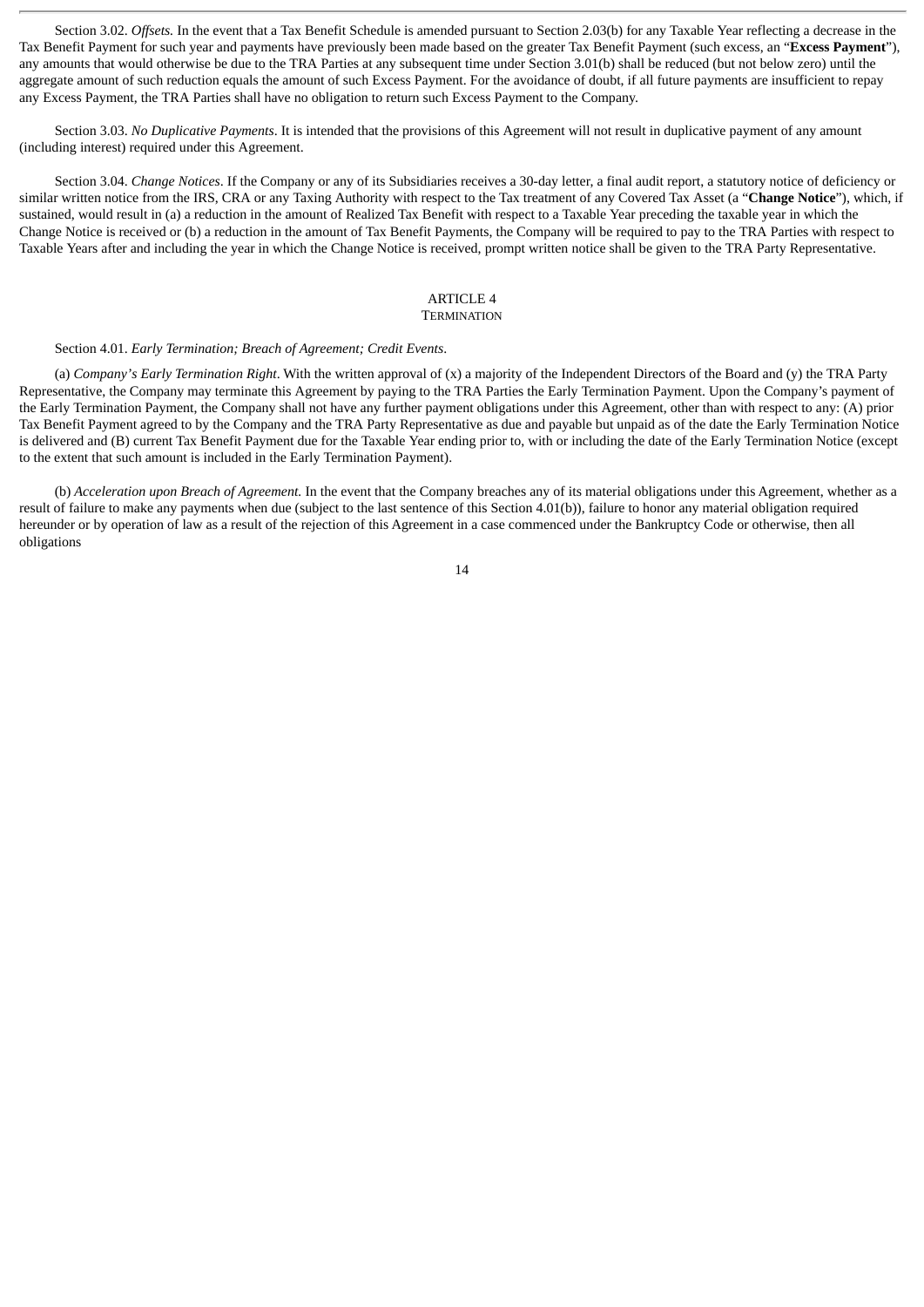hereunder shall be accelerated and such obligations shall be calculated as if an Early Termination Notice had been delivered on the date of the breach and shall include, but not be limited to, (i) the Early Termination Payment calculated as if an Early Termination Notice had been delivered on the date of the breach; (ii) any Tax Benefit Payment agreed to by the Company and the TRA Party Representative as due and payable but unpaid as of such date; and (iii) any Tax Benefit Payment due for the Taxable Year ending prior to, with or including such date (except to the extent that such amount is included in the Early Termination Payment). The parties agree that the failure to make any material payment due pursuant to this Agreement within three months of the date such payment is due shall be deemed to be a breach of a material obligation under this Agreement for all purposes of this Agreement, and that it will not be considered to be a breach of a material obligation under this Agreement to make a payment due pursuant to this Agreement within three months of the date such payment is due.

(c) *Acceleration upon a Credit Event*. In the event that either party becomes aware that an event described in clause (c) in the definition of Credit Event exists with respect to the Company or any of its Subsidiaries, such party shall provide written notice to the other party (the "**Credit Event Notice**"). In the event that the Credit Event is not cured within ten days of delivery of such Credit Event Notice or upon the occurrence of an event described in clauses (a) and (b) in the definition of Credit Event, all obligations hereunder shall be accelerated and such obligations shall be calculated as if an Early Termination Notice had been delivered on the date the Credit Event and shall include, but not be limited to, (i) the Early Termination Payment calculated as if an Early Termination Notice had been delivered on the date of the Credit Event; (ii) any Tax Benefit Payment agreed to by the Company and the TRA Party Representative as due and payable but unpaid as of such date; and (iii) any Tax Benefit Payment due for the Taxable Year ending prior to, with or including such date (except to the extent that such amount is included in the Early Termination Payment).

Section 4.02. *Early Termination Notice*. If the Company chooses to exercise its right of early termination under Section 4.01(a) above, the Company shall deliver to the TRA Party Representative notice of the Company's decision to exercise such right (the "**Early Termination Notice**"). Upon the delivery of the Early Termination Notice or the occurrence of an event described in Section 4.01(b) or (c), the Company shall deliver a schedule (the "**Early Termination Schedule**") showing in reasonable detail the information required pursuant to Section 2.02 and the calculation of the Early Termination Payment. The delivery and finalization of such Early Termination Schedule shall be governed by Section 2.03.

#### Section 4.03. *Payment upon Early Termination*.

(a) *Timing of Payment*. Within ten Business Days after the Early Termination Schedule becomes final and binding on the parties hereto, the Company shall pay to each of the TRA Parties the Early Termination Payment. Such payment shall be made by wire transfer of immediately available funds to a bank account designated by the applicable TRA Party or as otherwise agreed by the Company and such TRA Party.

(b) *Amount of Payment.* The "**Early Termination Payment**" with respect to any TRA Party means an amount equal to such TRA Party's Applicable Percentage of the present value, discounted at the Early Termination Rate as of such date, of all Tax Benefit Payments that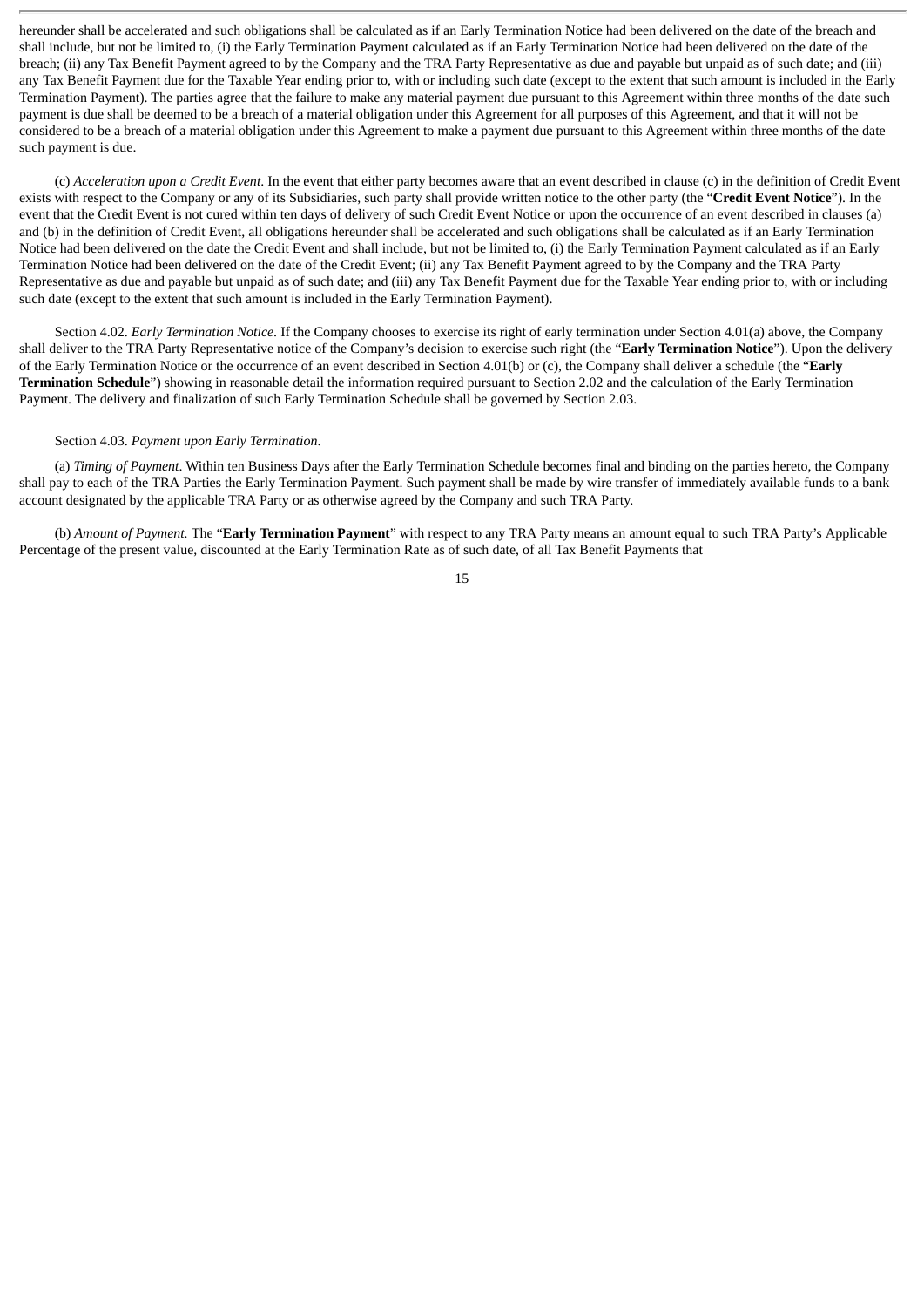would be required to be paid by the Company to the TRA Parties beginning from the Early Termination Date applying the Valuation Assumptions. For purposes of calculating the present value pursuant to this Section 4.03(b) of all Tax Benefit Payments that would be required to be paid, it shall be assumed that absent the Early Termination Notice all Tax Benefit Payments would be paid on the due date (without extensions) for filing the Company's Tax Return with respect to Taxes for each Taxable Year.

## ARTICLE 5

# COMPANY OBLIGATIONS AND LATE PAYMENTS

Section 5.01. *Company Obligations*.

(a) Notwithstanding any other provision of this Agreement to the contrary, upon the occurrence and during the continuance of any of the bankruptcyrelated events described in Section 7.1(f) of either Credit Agreement (or the equivalent bankruptcy default provisions of any senior debt documents that may from time to time replace any Credit Agreement), any Tax Benefit Payments and Early Termination Payment required to be made by the Company to the TRA Parties under this Agreement shall rank subordinate and junior in right of payment to any principal, interest or other amounts due and payable in respect of (i) the obligations under each of the Credit Agreements (or under any senior debt documents that may from time to time replace any Credit Agreement) or any other obligations in respect of indebtedness, other than intercompany indebtedness, for borrowed money of the Company and its Subsidiaries ("**Senior Indebtedness**"), (ii) payments in respect of letters of credit of the Company and its Subsidiaries, (iii) cash management obligations of the Company and its Subsidiaries and (iv) hedging obligations entered into with the providers of the Senior Indebtedness or Affiliates thereof (collectively, the "**Senior Obligations**") and shall rank *pari passu* in right of payment with all current or future unsecured obligations of the Company that are not Senior Obligations.

(b) Without the prior written consent of the TRA Party Representative (not to be unreasonably withheld, conditioned or delayed), the Company shall not enter into any agreement after the IPO Date if the terms of such agreement would be materially more restrictive than the Credit Agreements with respect to the ability of the Company to make the Tax Benefit Payments or the Early Termination Payment under this Agreement.

(c) For so long as the Agreement remains outstanding, without the prior written consent of the TRA Party Representative (not to be unreasonably withheld, conditioned or delayed), the Company shall not incur any indebtedness for borrowed money if, immediately after giving effect to such incurrence and the application of proceeds therefrom, the Company's Consolidated Net Leverage Ratio pro forma for such indebtedness exceeds 5.70 to 1.00, unless the incurrence of such indebtedness is permitted by each of the Credit Agreements (including any senior debt documents that may from time to time replace any Credit Agreement to the extent that such senior debt document is no less restrictive with respect to the ability of the Company to incur indebtedness than the applicable Credit Agreement replaced by such senior debt document).

Section 5.02. *Late Payments by the Company*. The amount of all or any portion of any Tax Benefit Payment or Early Termination Payment required to be made by the Company to any TRA Party under this Agreement that is not made to such TRA Party when due under the terms of this Agreement shall be payable together with any interest thereon, computed at the Default Rate and commencing from the date on which such payment was due and payable.

#### ARTICLE 6 COMPANY TAX MATTERS; CONSISTENCY; COOPERATION

Section 6.01. *Participation in Company Tax Matters*. Except as otherwise provided herein, the Company shall have full responsibility for, and sole discretion over, all Tax matters concerning the Company Group, including, without limitation, the preparation, filing or amending of any Tax Return and defending, contesting or settling any issue pertaining to Taxes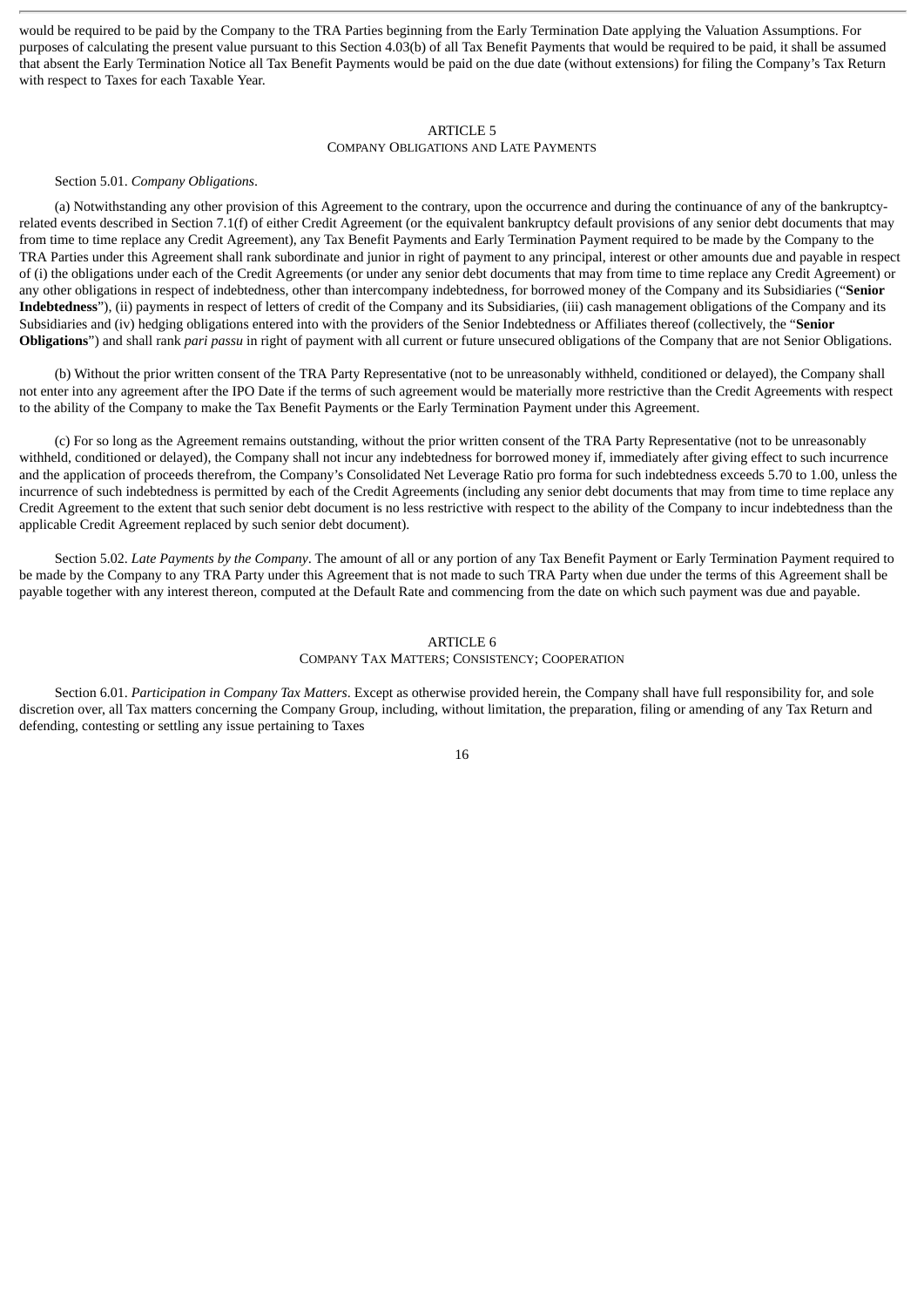(a "**Tax Claim**"), *provided* that the Company shall act in good faith in connection with its control of any matter which is reasonably expected to affect the TRA Parties' rights and obligations under this Agreement, *provided* further that the Company shall not enter into any settlement with respect to, or agree to concede, any Tax Claim that could have a material effect on the TRA Parties' rights (including the right to receive payments) under this Agreement without the consent of the TRA Party Representative (not to be unreasonably withheld, conditioned or delayed). The Company shall notify the TRA Party Representative of, and keep the TRA Party Representative reasonably informed with respect to, the portion of any audit of the Company Group by a Taxing Authority the outcome of which is reasonably expected to affect the TRA Parties' rights and obligations under this Agreement, and shall give the TRA Party Representative reasonable opportunity to provide information and participate (at its own expense) in the applicable portion of such audit.

Section 6.02. *Consistency*. Except upon the written advice of an Advisory Firm, the Company and the TRA Parties agree to report and cause to be reported for all purposes, including U.S. and Canadian federal, state, provincial, local and non-U.S. and non-Canadian tax purposes and financial reporting purposes, all Tax-related items (including, without limitation, the Tax Benefit Payments) in a manner consistent with that specified by the Company in any Schedule or statement required to be provided by or on behalf of the Company under this Agreement or under applicable Tax law. Any dispute concerning such advice shall be subject to the Reconciliation Procedures; *provided*, *however*, that only the TRA Party Representative shall have the right to object to such advice pursuant to this Section 6.02. In the event that an Advisory Firm is replaced with another firm acceptable to the Company and the TRA Party Representative pursuant to the definition of "**Advisory Firm**," such replacement Advisory Firm shall be required to perform its services under this Agreement using procedures and methodologies consistent with those used by the previous Advisory Firm, unless otherwise required by law (or the Company and the TRA Party Representative agree to the use of other procedures and methodologies).

Section 6.03. *Cooperation*. Each of the Company, on the one hand, and the TRA Parties, on the other hand, shall (a) furnish to the other party in a timely manner such information, documents and other materials as the other party may reasonably request for purposes of making or approving any determination or computation necessary or appropriate under this Agreement, preparing any Tax Return or contesting or defending any audit, examination or controversy with any Taxing Authority relating to this Agreement; (b) make itself available to the other party and its representatives to provide explanations of documents and materials and such other information as the requesting party or its representatives may reasonably request in connection with any of the matters described in clause (a) above; and (c) reasonably cooperate in connection with any such matter, and the requesting party shall reimburse the other party for any reasonable third-party costs and expenses incurred pursuant to this Section 6.03.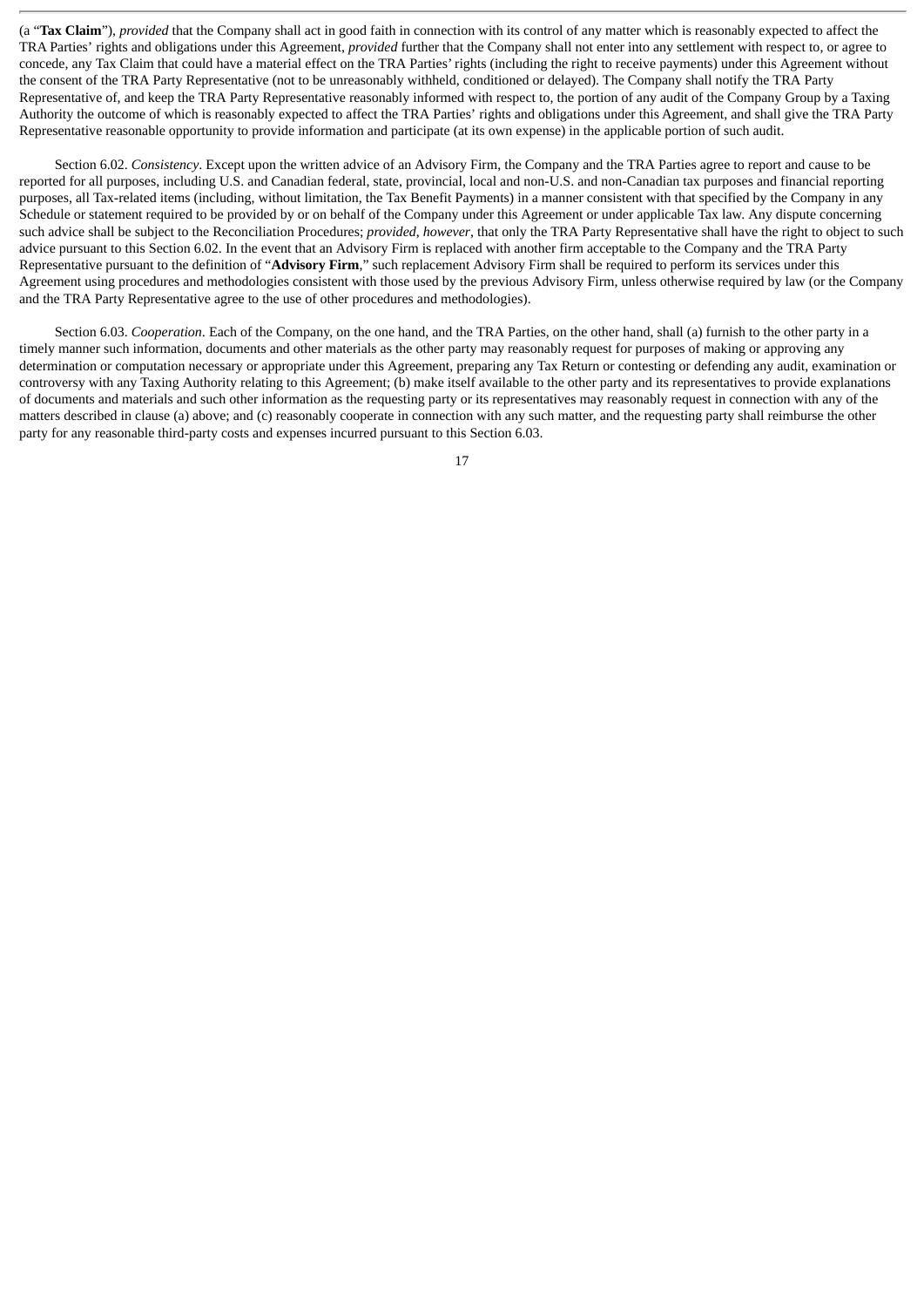#### ARTICLE 7 **MISCELLANEOUS**

Section 7.01. *Notices*. All notices, requests, claims, demands and other communications hereunder shall be in writing and shall be deemed duly given and received (a) on the date of delivery if delivered personally, or by facsimile upon confirmation of transmission by the sender's fax machine if sent on a Business Day (or otherwise on the next Business Day); (b) on the first Business Day following the date of dispatch if delivered by a recognized next-day courier service; or (c) when sent by electronic mail (with hard copy to follow) during a Business Day (or on the next Business Day if sent after the close of normal business hours or on any non-Business Day). All notices hereunder shall be delivered as set forth below, or pursuant to such other instructions as may be designated in writing by the party to receive such notice:

If to the Company, to:

Forterra, Inc. 511 E. John Carpenter Freeway Irving, TX 75062 Attn: Lori Browne

E-mail: lori.browne@forterrabp.com

with a copy (which shall not constitute notice to the Company) to:

Gibson, Dunn & Crutcher LLP 2100 McKinney Avenue, Suite 1100 Dallas, TX 75201 Attn: Jeffrey Chapman

E-mail: jchapman@gibsondunn.com

If to the TRA Party Representative or any TRA Party, to:

Hudson Advisors L.P. 2711 North Haskell Avenue, Suite 1800 Dallas, TX 75204 Attn: Kyle Volluz

Email: kvolluz@hudson-advisors.com

with a copy (which shall not constitute notice to the TRA Parties) to:

Davis Polk & Wardwell LLP 450 Lexington Avenue New York, NY 10017 Attn: Neil Barr

E-mail: neil.barr@davispolk.com

Any party hereto may change its address or e-mail address by giving the other party hereto written notice in the manner set forth above.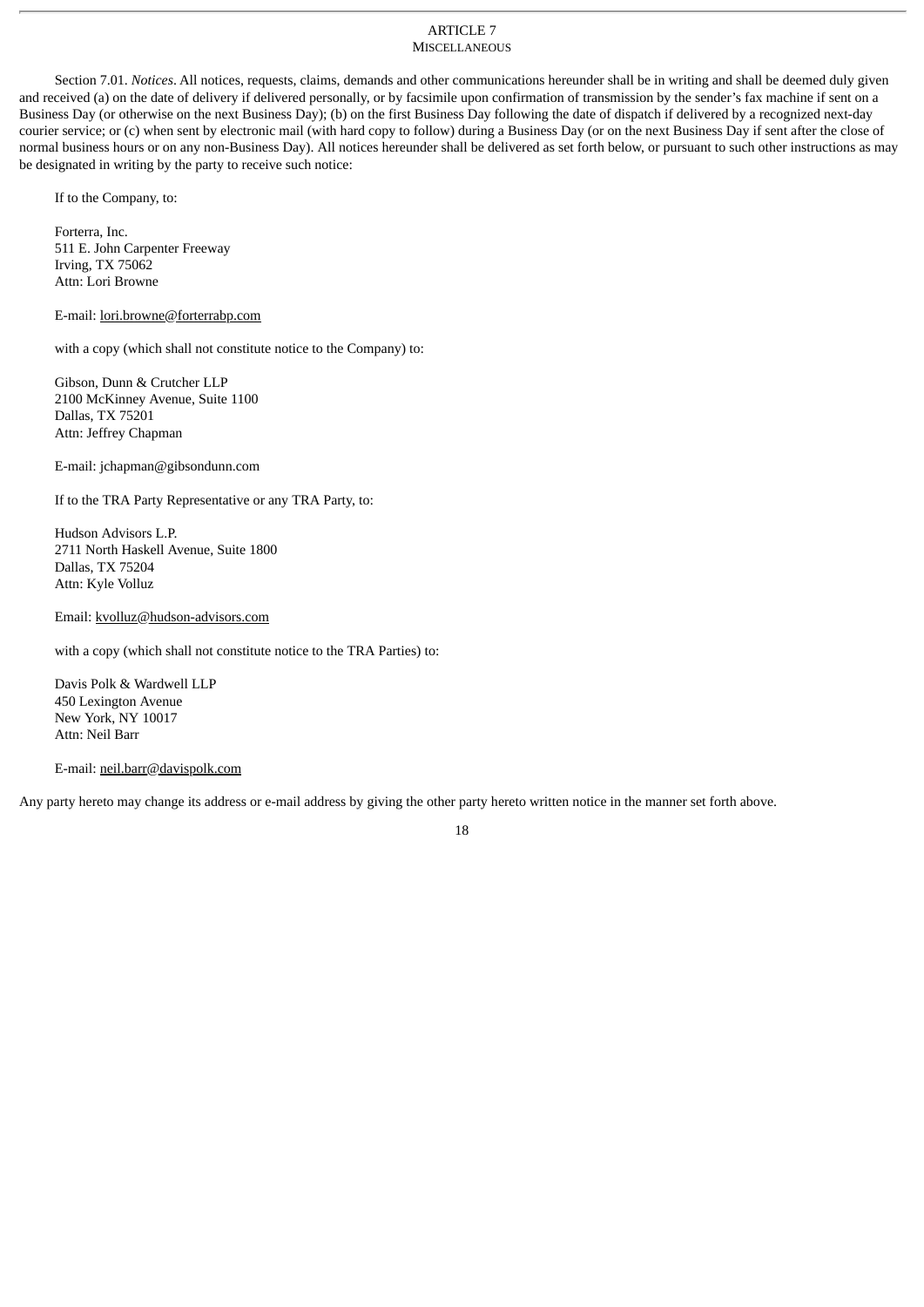Section 7.02. *Counterparts*. This Agreement may be executed in one or more counterparts, all of which shall be considered one and the same agreement and shall become effective when one or more counterparts have been signed by each of the parties and delivered to the other parties, it being understood that all parties need not sign the same counterpart. Delivery of an executed signature page to this Agreement by facsimile transmission shall be as effective as delivery of a manually signed counterpart of this Agreement.

Section 7.03. *Entire Agreement; Third-Party Beneficiaries*. This Agreement constitutes the entire agreement and supersedes all prior agreements and understandings, both written and oral, among the parties hereto with respect to the subject matter hereof. Nothing in this Agreement, express or implied, is intended to or shall confer upon any Person other than the parties hereto any right, benefit or remedy of any nature whatsoever under or by reason of this Agreement.

Section 7.04. *Governing Law*. This Agreement shall be governed by, and construed in accordance with, the law of the State of New York, without regard to the conflicts of laws provisions thereof.

Section 7.05. *Severability*. Whenever possible, each provision of this Agreement will be interpreted in such manner as to be effective and valid under applicable Law, but if any provision of this Agreement is held to be prohibited by or invalid under applicable Law, such provision will be ineffective only to the extent of such prohibition or invalidity, without invalidating the remainder of such provision or the remaining provisions of this Agreement.

Section 7.06. *Headings*. The headings in this Agreement are for convenience of reference only and shall not limit or otherwise affect the meaning hereof.

Section 7.07. *Setoff.* Except as provided in Section 3.02, any Tax Benefit Payment or Early Termination Payment due under this Agreement shall be paid in full when due, without setoff, recoupment, deduction, adjustment or charge of any kind.

#### Section 7.08. *Successors; Assignment; Amendments; Waivers*.

(a) Provided that written notice is provided to the Company at least ten Business Days prior to an assignment or transfer, each TRA Party may assign or transfer (including by way of a pledge, rehypothecation, grant of a participation in, or sale) this Agreement to any Person without the prior written consent of the Company or any other TRA Party.

(b) No provision of this Agreement may be amended unless such amendment is approved in writing by the Company and the TRA Party Representative. For the avoidance of doubt, any amendment of this Agreement that is approved in writing by the Company and the TRA Party Representative shall be binding upon the TRA Parties. No provision of this Agreement may be waived unless such waiver is in writing and signed by the party against whom the waiver is to be effective. Notwithstanding anything contained herein to the contrary, the TRA Party Representative may, in its good faith discretion, amend Schedule A without the consent of any other party hereto; *provided* that such amendment does not materially, adversely and disproportionately affect any TRA Party vis-à-vis any other TRA Party.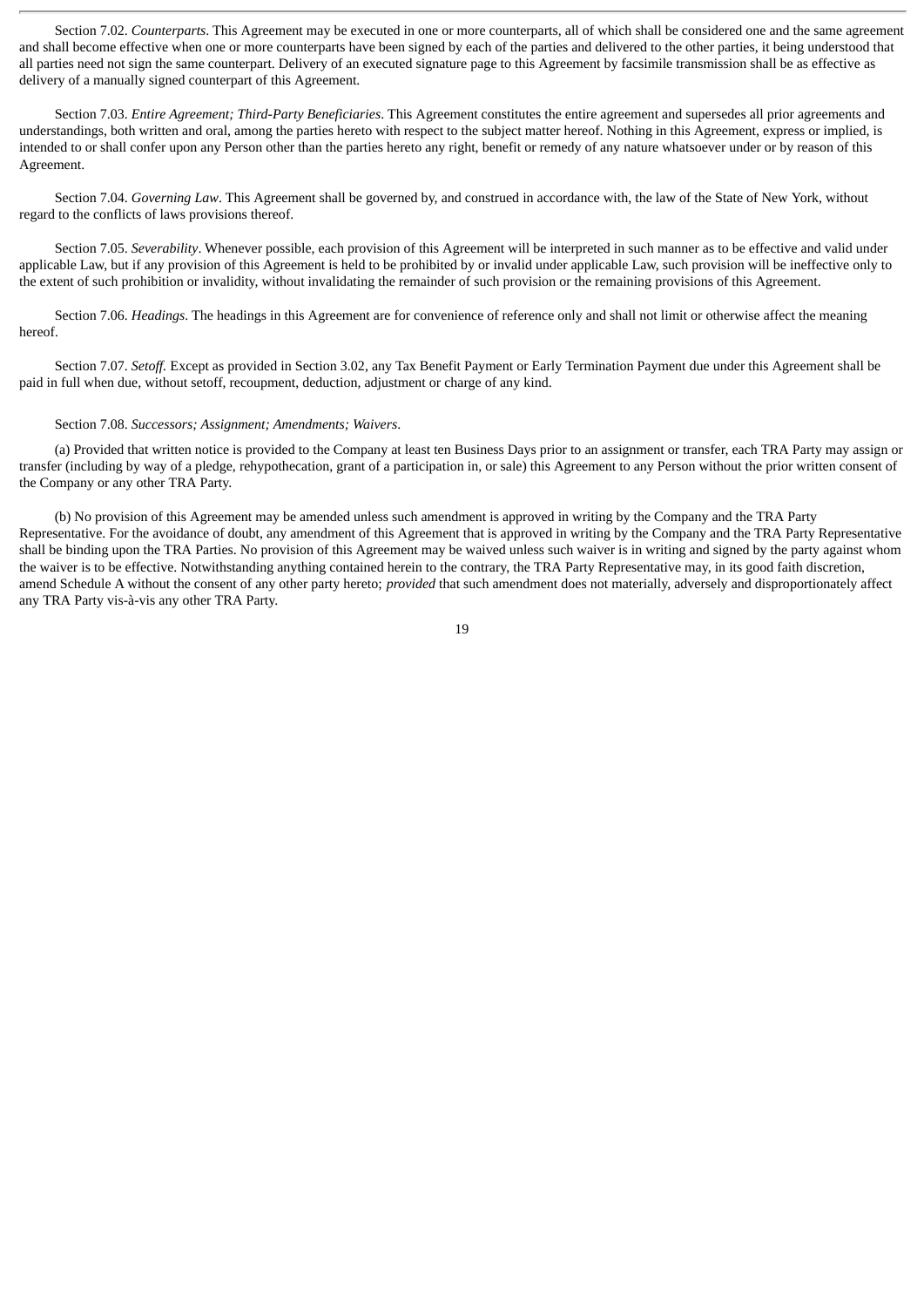(c) All of the terms and provisions of this Agreement shall be binding upon, shall inure to the benefit of and shall be enforceable by the parties hereto and their respective successors, assigns, heirs, executors, administrators and legal representatives. The Company shall require and cause any direct or indirect successor (whether by purchase, merger, consolidation or otherwise) to all or substantially all of the business or assets of the Company, by written agreement, expressly to assume and agree to perform this Agreement in the same manner and to the same extent that the Company would be required to perform if no such succession had taken place.

(d) The Company shall maintain at its offices a copy of each notice of assignment or transfer received pursuant to Section 7.08(a) and a register for the recordation of the names, addresses and Applicable Percentages of the TRA Parties (the "Register"). The entries in the Register shall be conclusive absent manifest error, and the Company and the TRA Parties shall treat each Person whose name is recorded in the Register pursuant to the terms hereof as a TRA Party hereunder for all purposes of this Agreement. Notwithstanding anything contained herein to the contrary, no assignment or transfer shall be effective until such assignment or transfer has been recorded in the Register.

Section 7.09. *Titles and Subtitles*. The titles of the sections and subsections of this Agreement are for convenience of reference only and are not to be considered in construing this Agreement.

Section 7.10. *Waiver of Jury Trial*. EACH PARTY HERETO HEREBY IRREVOCABLY WAIVES ALL RIGHT TO TRIAL BY JURY IN ANY LITIGATION, ACTION, PROCEEDING, CROSS-CLAIM, OR COUNTERCLAIM IN ANY COURT (WHETHER BASED ON CONTRACT, TORT, OR OTHERWISE) ARISING OUT OF, RELATING TO OR IN CONNECTION WITH (A) THIS AGREEMENT OR THE VALIDITY, PERFORMANCE, INTERPRETATION, COLLECTION OR ENFORCEMENT HEREOF OR (B) THE ACTIONS OF THE PARTIES IN THE NEGOTIATION, AUTHORIZATION, EXECUTION, DELIVERY, ADMINISTRATION, PERFORMANCE OR ENFORCEMENT HEREOF.

Section 7.11. *Reconciliation*. In the event that the Company and the TRA Party Representative are unable to resolve a disagreement with respect to the matters governed by Section 2.03, Section 4.02 and Section 6.02 (which matters, for the avoidance of doubt, may include the calculations of any amounts set forth in any Schedule or Amended Schedule) within the relevant period designated in this Agreement (a "**Reconciliation Dispute**"), the Reconciliation Dispute shall be submitted for determination to a nationally recognized expert (the "**Expert**") in the particular area of disagreement mutually acceptable to both parties. The Expert shall be a partner in a nationally recognized accounting firm or a law firm (other than the Advisory Firm or the preparer of the Advisory Firm Letter), and the Expert shall not, and the firm that employs the Expert shall not, have any material relationship with the Company or the TRA Party Representative or other actual or potential conflict of interest. If the parties are unable to agree on an Expert within 15 days of receipt by the respondent(s) of written notice of a Reconciliation Dispute, the Expert shall be appointed by the International Chamber of Commerce Centre for Expertise, unless the parties mutually agree to extend such 15-day period. The Expert shall resolve any matter relating to the Early Termination Schedule or an amendment thereto within thirty calendar days and shall resolve any matter relating to a Tax Benefit Schedule or an amendment thereto within fifteen calendar days or as soon thereafter as is reasonably practicable, in each case after the matter has been submitted to the Expert for resolution. Notwithstanding the preceding sentence, if the matter is not resolved before any payment that is the subject of a disagreement is due or any Tax Return reflecting the subject of a disagreement is due, the undisputed amount shall be made on the date prescribed by this Agreement and such Tax Return may be filed as prepared by the Company, subject to adjustment (by an increase or decrease in the amount of subsequent payments otherwise due under this Agreement) or amendment of such Tax Return upon resolution. The costs and expenses relating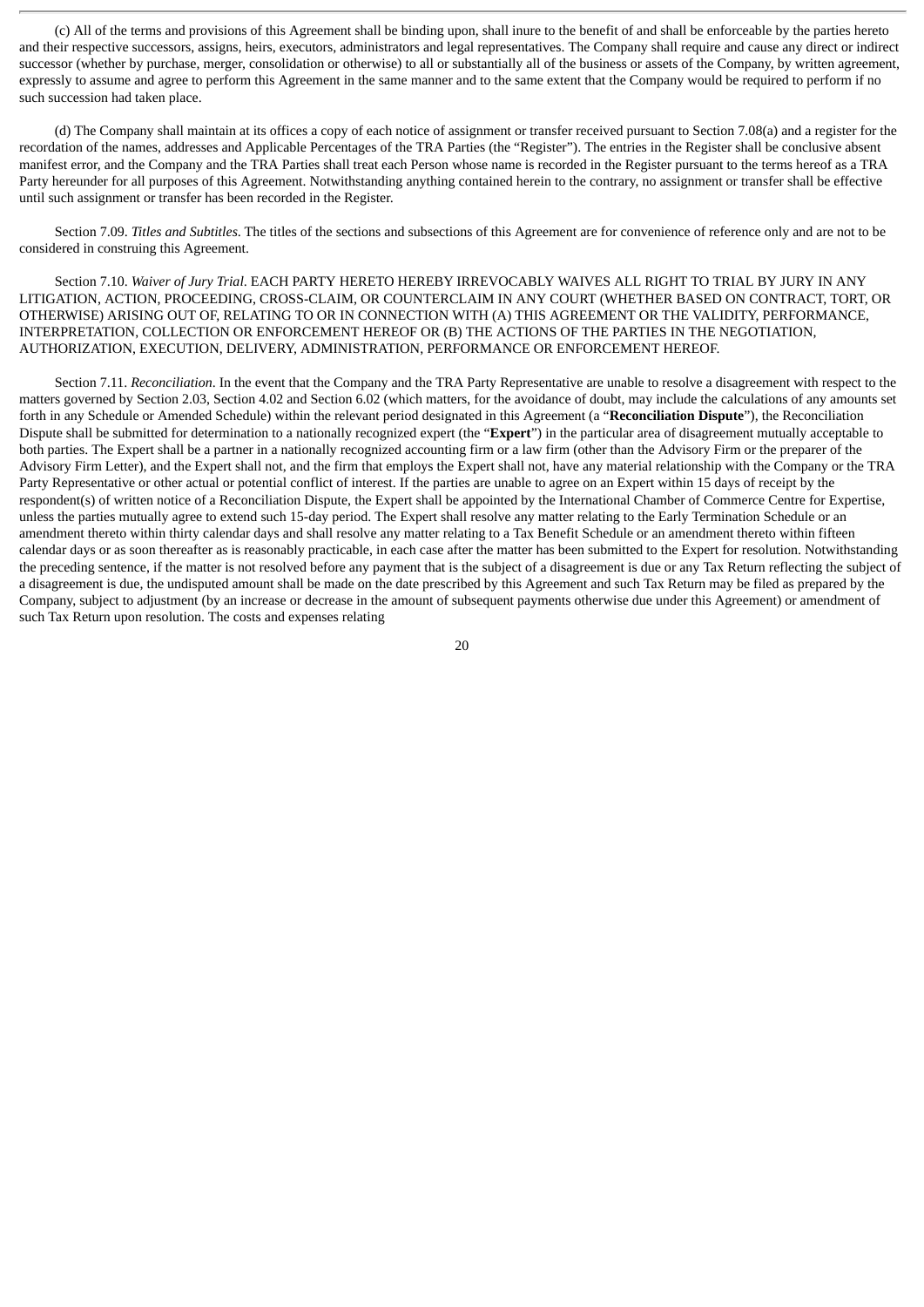to the engagement of such Expert or amending any Tax Return shall be borne inversely based upon the relative success (in terms of percentages) of each party's claims. For example, if the final determination reflects a 60-40 compromise of the parties' claims, the costs and expenses would be allocated 40% to the party whose claim was determined to be 60% successful and 60% to the party whose claim was determined to be 40% successful. Any dispute as to whether a dispute is a Reconciliation Dispute within the meaning of this Section 7.11 shall be decided by the Expert. The Expert shall finally determine any Reconciliation Dispute and the determinations of the Expert pursuant to this Section 7.11 shall be final and binding on the Company and all TRA Parties and may be entered and enforced in any court having jurisdiction. The determination of the Expert with respect to any dispute that is submitted to it for determination pursuant to this Section 7.11 shall be based solely on presentations and materials provided by the parties hereto that are in accordance with the guidelines and procedures set forth in this Agreement (i.e., such determination shall not be made on the basis of an independent review by the Expert). The Expert shall not assign a value to any Reconciliation Dispute that is greater than the greatest value for such item assigned by the Company, on the one hand, or the TRA Party Representative, on the other hand, or less than the smallest value for such assigned by the Company, on the one hand, and the TRA Party Representative, on the other hand.

Section 7.12. *Withholding*. The Company shall be entitled to deduct and withhold from any amount payable to any TRA Parties pursuant to this Agreement such amounts as the Company is required to deduct and withhold under the Code or any provision of state, local or foreign tax law, with respect to entering into or making payments under this Agreement. To the extent amounts are so withheld and paid over to the appropriate governmental authority by the Company, such withheld amounts shall be treated for all purposes of this Agreement as having been paid to the TRA Party in respect of whom such withholding was made. The Company shall provide evidence of such payment to such TRA Party. To the extent the amount of any withholding hereunder cannot be finally determined until after the end of the taxable year in which the amount otherwise payable to such TRA Parties pursuant to this Agreement is required to be paid, the Company shall be entitled to deduct and withhold the maximum amount of tax that, in the Company's reasonable judgment, may be required to be remitted to the applicable government authority with respect to such TRA Party, and after the applicable amount of withholding is finally determined, the Company shall promptly pay over any excess withheld amounts to such TRA Party. Notwithstanding the foregoing, if a withholding obligation arises as a result of a Change of Control that causes the Company (or its successor) to become a non-U.S. Person, any amount payable to a TRA Party under this Agreement shall be increased such that after all required deductions and withholdings have been made (including such deductions and withholdings applicable to additional sums payable under this sentence) the TRA Party receives an amount equal to the sum that it would have received had no such deductions or withholdings been made.

## Section 7.13. *Confidentiality.*

(a) Each party shall maintain in strict confidence and shall not disclose to any third party (except to its Affiliates in connection with performing any duties as necessary for the other party hereunder) any and all Confidential Information, except as may be necessary in order to comply with a requirement of Law, in which case the receiving party shall, if permissible, promptly notify the disclosing party of any such requirement and such disclosing party shall be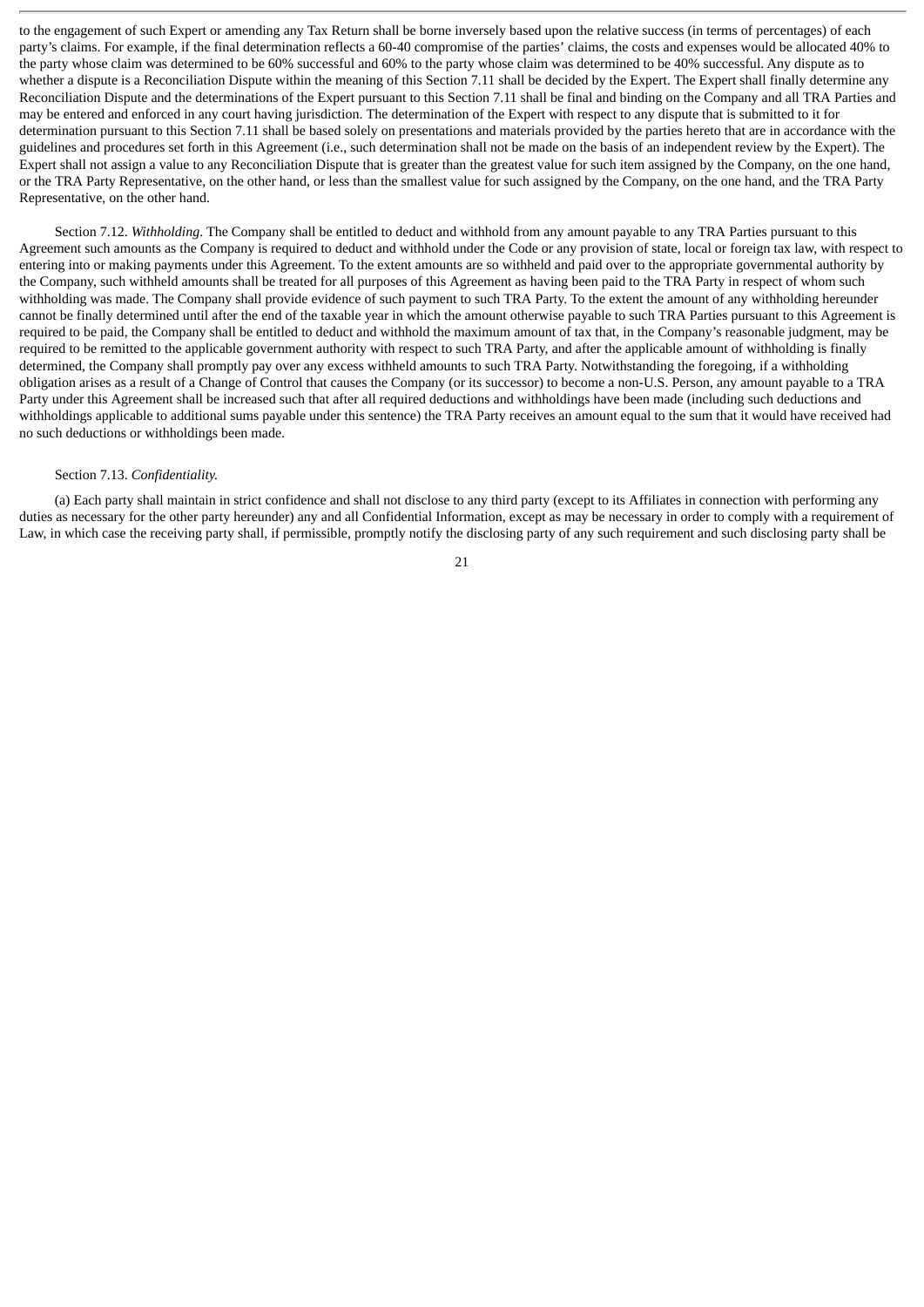permitted to seek confidential treatment for such information; *provided* that any party hereto or its Affiliates may disclose the terms of this Agreement in any registration statement relating to the IPO, *provided* further that the foregoing shall not prohibit any TRA Party from disclosing such terms and information to (i) its lenders, (ii) prospective purchasers of such TRA Party or its assets and such prospective purchasers' lenders, and (iii) legal counsel and other representatives of any of the foregoing.

(b) With respect to any such Confidential Information, each of the parties hereto shall: (i) use the same degree of care in safeguarding the other party's Confidential Information as it uses to safeguard its own information which is proprietary and/or treated as confidential; and (ii) upon the discovery of any inadvertent disclosure or unauthorized use of the Confidential Information, or upon obtaining notice of such disclosure or use from the other party, take or cause to be taken all necessary actions to prevent any further inadvertent disclosure or unauthorized use.

#### Section 7.14. *Affiliated Corporations; Admission of the Company into a Consolidated Group; Transfers of Corporate Assets*.

(a) If the Company or any member or members of the Company Group was, is or becomes a member of an affiliated, combined, unitary or consolidated group of corporations that files a consolidated income tax return pursuant to Sections 1501 et seq. of the Code or any comparable provision of applicable state, local or non-U.S. Tax law (a "**Consolidated Return**"): (i) the provisions of this Agreement relating to the Company shall be applied with respect to the group as a whole as of any date of determination; and (ii) Tax Benefit Payments shall be computed with reference to the consolidated taxable income of the group as a whole.

(b) If an entity in the Company Group transfers one or more assets to a corporation (or a Person classified as a corporation for U.S. income tax purposes) with which such entity does not file a consolidated Tax Return pursuant to Section 1501 of the Code (or any corresponding provision of state, local or non-U.S. law), such entity, for purposes of calculating the amount of any Tax Benefit Payment (e.g., calculating the gross income of the Company's affiliated or consolidated group and determining the Realized Tax Benefit) due hereunder, shall be treated as having disposed of such asset in a fully taxable transaction on the date of such transfer. The consideration deemed to be received by such entity shall be determined as if such transfer occurred on an arm's length basis with an unrelated third party.

(c) If an entity in the Company Group transfers to a third party, directly or indirectly, stock of any Subsidiary as to which the tax basis of such Subsidiary's Covered Tax Assets exceeds the tax basis of the transferor entity's stock in such Subsidiary in a taxable transaction to a third party, such tax basis difference shall be treated for purposes of this Agreement as a Covered Tax Asset.

Section 7.15. *Tax Treatment*. The TRA Parties and the Company agree, solely for U.S. federal income tax purposes, to treat (i) the Initial TRA as having been issued by the Company in satisfaction of indebtedness owed by the Company to the Initial TRA Party in an amount equal to the fair market value of the Initial TRA Party's rights under the Initial TRA, as jointly determined by the Company and the Initial TRA Party and (ii) a portion of each payment made under this Agreement as interest determined under Section 483 of the Code and any comparable provision of state or local law. Each party shall file all Tax Returns in accordance with such treatment described in this section, unless otherwise required by a "determination" within the meaning of Section 1313 of the Code.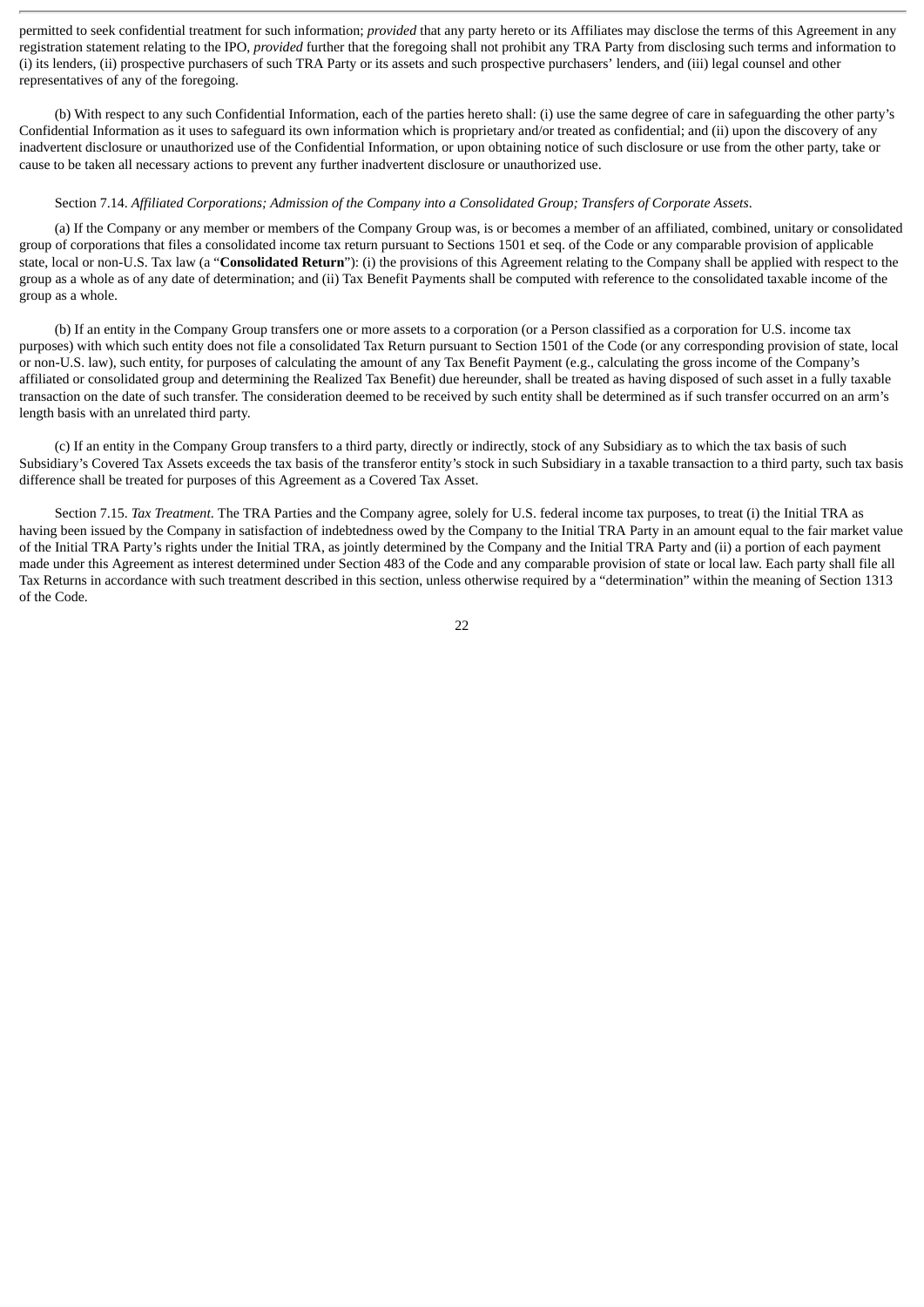#### Section 7.16. *TRA Party Representative*.

(a) *Appointment*. Without further action of any of the Company, the TRA Party Representative or any TRA Party, and as partial consideration of the benefits conferred by this Agreement, the TRA Party Representative is hereby irrevocably constituted and appointed, with full power of substitution, to act in the name, place and stead of each TRA Party with respect to the taking by the TRA Party Representative of any and all actions and the making of any decisions required or permitted to be taken by the TRA Party Representative under this Agreement. The power of attorney granted herein is coupled with an interest and is irrevocable and may be delegated by the TRA Party Representative. No bond shall be required of the TRA Party Representative and it shall receive no compensation for its services. In the event that the TRA Party Representative disposes of its entire interest in this Agreement, a majority of the remaining TRA Parties may elect another TRA Party to act as TRA Party Representative. In the event that the TRA Party Representative wishes to withdraw from its position under this Agreement as TRA Party Representative, a majority of the TRA Parties, including the TRA Party Representative, may elect another TRA Party to act as TRA Party Representative.

(b) *Expenses*. If at any time a TRA Party Representative shall incur out-of-pocket expenses in connection with the exercise of its duties hereunder, upon written notice to the Company from the TRA Party Representative of documented costs and expenses (including fees and disbursements of counsel and accountants) incurred by the TRA Party Representative in connection with the performance of its rights or obligations under this Agreement and the taking of any and all actions in connection therewith, the Company shall reduce any future payments (if any) due to the TRA Parties hereunder pro rata (based on their respective Applicable Percentages) by the amount of such expenses which it shall instead remit directly to the requesting TRA Party Representative. In connection with the performance of its rights and obligations under this Agreement and the taking of any and all actions in connection therewith, a TRA Party Representative shall not be required to expend any of its own funds (though, for the avoidance of doubt, it may do so at any time and from time to time in its sole discretion).

(c) *Limitation on Liability*. The TRA Party Representative shall not be liable to any TRA Party for any act of the TRA Party Representative arising out of or in connection with the acceptance or administration of its duties under this Agreement, except to the extent any liability, loss, damage, penalty, fine, cost or expense is actually incurred by such TRA Party as a proximate result of the gross negligence, bad faith or willful misconduct of the TRA Party Representative (it being understood that any act done or omitted pursuant to the advice of legal counsel shall be conclusive evidence of such good faith and reasonable judgment). The TRA Party Representative shall not be liable for, and shall be indemnified by the TRA Parties (on a several but not joint basis) for, any liability, loss, damage, penalty or fine incurred by the TRA Party Representative (and any cost or expense incurred by the TRA Party Representative in connection therewith and herewith and not previously reimbursed pursuant to subsection (b) above) arising out of or in connection with the acceptance or administration of its duties under this Agreement, except to the extent that any such liability, loss, damage, penalty, fine, cost or expense is the proximate result of the gross negligence, bad faith or willful misconduct of the TRA Party Representative (it being understood that any act done or omitted pursuant to the advice of legal counsel shall be conclusive evidence of such good faith and reasonable judgment); *provided*, *however*, that in no event shall any TRA Party be obligated to indemnify the TRA Party Representative hereunder for any liability, loss, damage, penalty, fine, cost or expense to the extent (and only to the extent) the aggregate amount of all liabilities, losses, damages, penalties, fines, costs and expenses indemnified by such TRA Party hereunder is or would be in excess of the aggregate payments under this Agreement actually remitted to such TRA Parties.

(d) *Actions of the TRA Party Representative*. A decision, act, consent or instruction of the TRA Party Representative shall constitute a decision of all TRA Parties and shall be final, binding and conclusive upon each TRA Party, and the Company may rely upon any decision, act,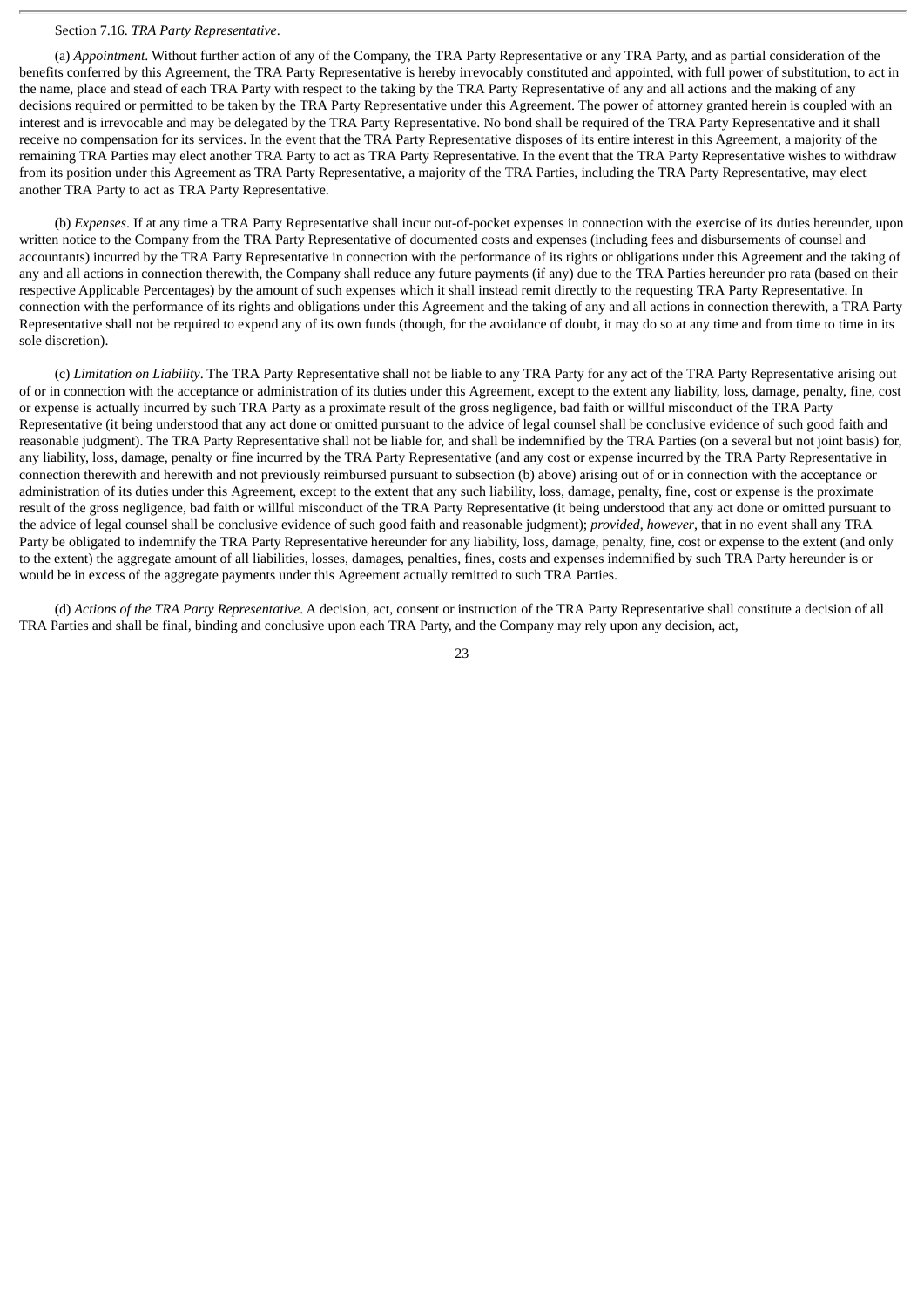consent or instruction of the TRA Party Representative as being the decision, act, consent or instruction of each TRA Party. The Company is hereby relieved from any liability to any person for any acts done by the Company in accordance with any such decision, act, consent or instruction of the TRA Party Representative, including, without limitation, any action taken by the Company in its dealings with the TRA Party Representative pursuant to and consistent with the terms of this Agreement (including, without limitation, complying with expense reimbursement requests pursuant to Section 7.16(b)). Each TRA Party hereby agrees that the TRA Party Representative may, at any time and in its sole discretion, elect to enter into a transaction which is likely to result in the assignment, in whole or in part, of this Agreement to a Person (upon such election, an "**Approved Assignment**"), and each such TRA Party will raise no objections against such Approved Assignment, regardless of the consideration (if any) being paid in such Approved Assignment, so long as such Approved Assignment does not materially and adversely impact such TRA Parties in a manner materially adverse to the other TRA Parties. Each TRA Party will take all actions requested by the TRA Party Representative in connection with the consummation of an Approved Assignment, including the execution of all agreements, documents and instruments in connection therewith requested by the TRA Party Representative of such TRA Party. Upon the consummation of the Approved Assignment, each TRA Party will receive its Applicable Percentage of such consideration, if any, relating to such Approved Assignment. Each TRA Party will bear its Applicable Percentage of the costs of any Approved Assignment to the extent such costs are incurred for the benefit of all TRA Parties.

(e) *Involvement in Company Determinations*. In the event that any determination must be made under this Agreement by the TRA Party Representative or any dispute arises hereunder, should any representatives of the TRA Party Representative or its Affiliates then be serving on the Board, such directors shall be excluded from all deliberations and actions of the Board related to such determination or dispute.

\* \* \* \* \* \* \* \* \*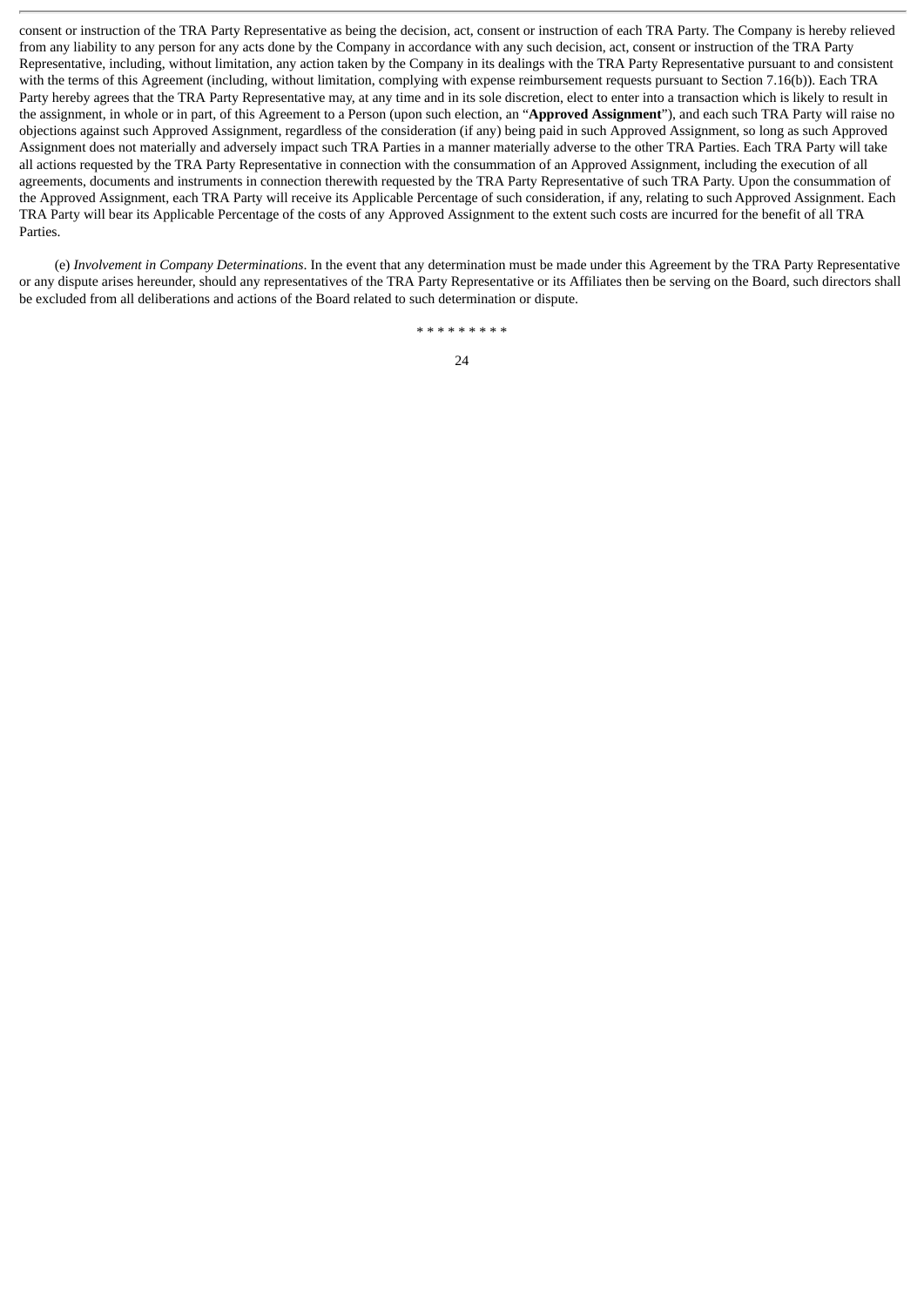IN WITNESS WHEREOF, the Company, the TRA Party Representative and the TRA Parties have duly executed this Agreement as of the date first written above.

FORTERRA, INC.

By: Name: Title:

LSF9 STARDUST GP, LLC, its general partner

By:

Name: Title:

Signature Page to Tax Receivable Agreement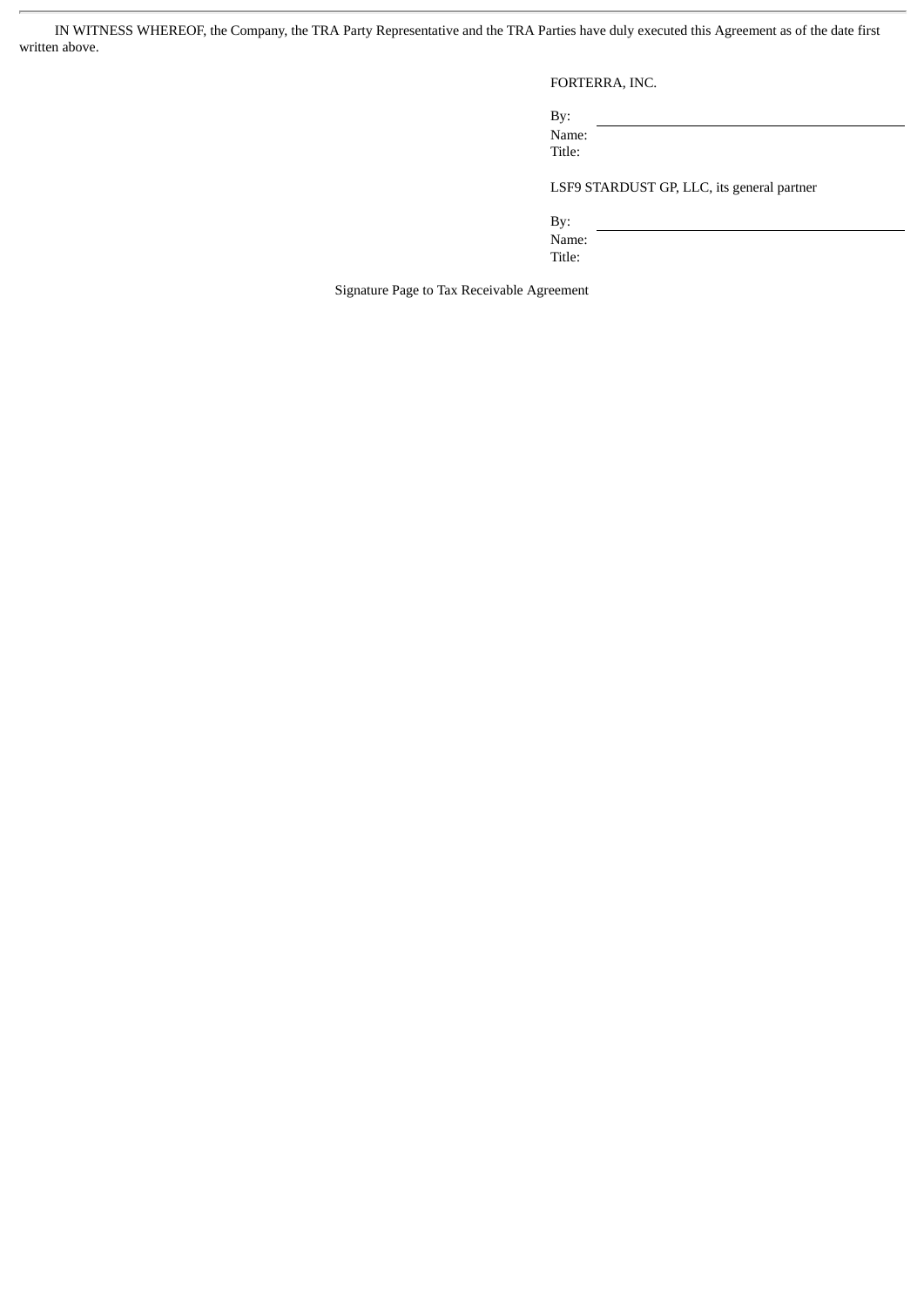**Schedule A TRA Parties**

LSF9 Stardust Holdings, L.P. – 100%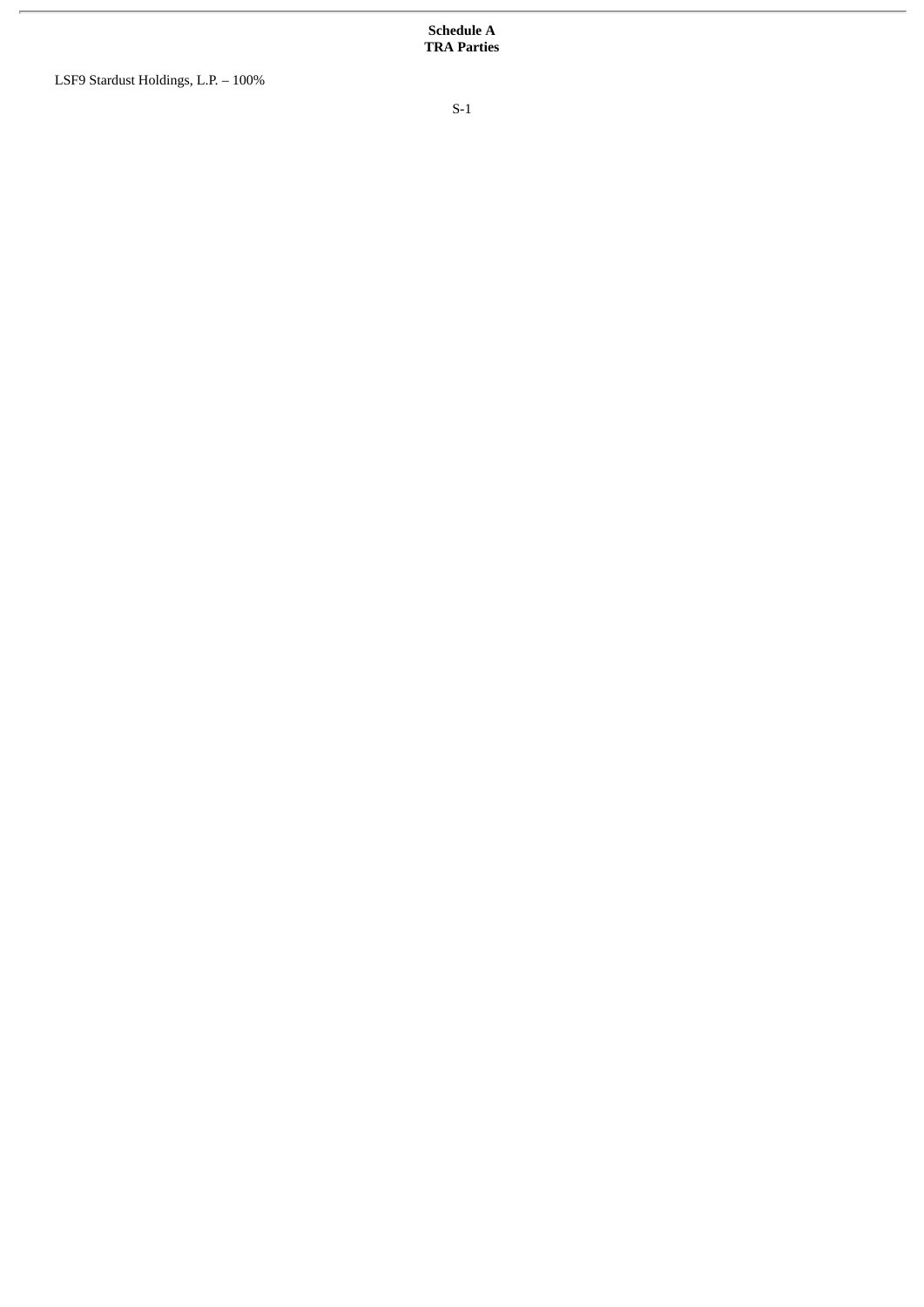## **FORTERRA, INC. 2016 STOCK INCENTIVE PLAN**

## **1. Purpose**

The purpose of this Forterra, Inc. 2016 Stock Incentive Plan (the "Plan") is to promote and closely align the interests of employees, officers, non-employee directors and other service providers of Forterra, Inc. (the "Company") and its stockholders by providing stock-based compensation and other performancebased compensation. The objectives of the Plan are to attract and retain the best available employees for positions of substantial responsibility and to motivate Participants to optimize the profitability and growth of the Company through incentives that are consistent with the Company's goals and that link the personal interests of Participants to those of the Company's stockholders.

The Plan provides for the grant of Options, Stock Appreciation Rights, Restricted Stock Units and Restricted Stock, any of which may be performance-based, and for Incentive Bonuses, which may be paid in cash or stock or a combination thereof, as determined by the Committee.

### **2. Definitions**

As used in the Plan, the following terms shall have the meanings set forth below:

(a) "Affiliate" means any entity in which the Company has a substantial direct or indirect equity interest, as determined by the Committee from time to time.

(b) "Act" means the Securities Exchange Act of 1934, as amended, or any successor thereto.

(c) "Award" means an Option, Stock Appreciation Right, Restricted Stock Unit, Restricted Stock or Incentive Bonus granted to a Participant pursuant to the provisions of the Plan, any of which may be subject to performance conditions.

(d) "Award Agreement" means a written or electronic agreement or other instrument as may be approved from time to time by the Committee and designated as such implementing the grant of each Award. An Award Agreement may be in the form of an agreement to be executed by both the Participant and the Company (or an authorized representative of the Company) or certificates, notices or similar instruments as approved by the Committee and designated as such.

(e) "Beneficial Owner" shall have the meaning set forth in Rule 13d-3 under the Act.

(f) "Board" means the board of directors of the Company.

(g) "Cause" has the meaning set forth in an Award Agreement or other written employment or services agreement between the Participant and the Company or an Affiliate thereof, or if no such meaning applies, means a Participant's Termination of Employment by the Company or an Affiliate by reason of the Participant's (i) material breach of his or her obligations under any agreement, including any employment agreement, that he has entered into with the Company or an Affiliate; (ii) intentional misconduct as an officer, employee, director, consultant or advisor of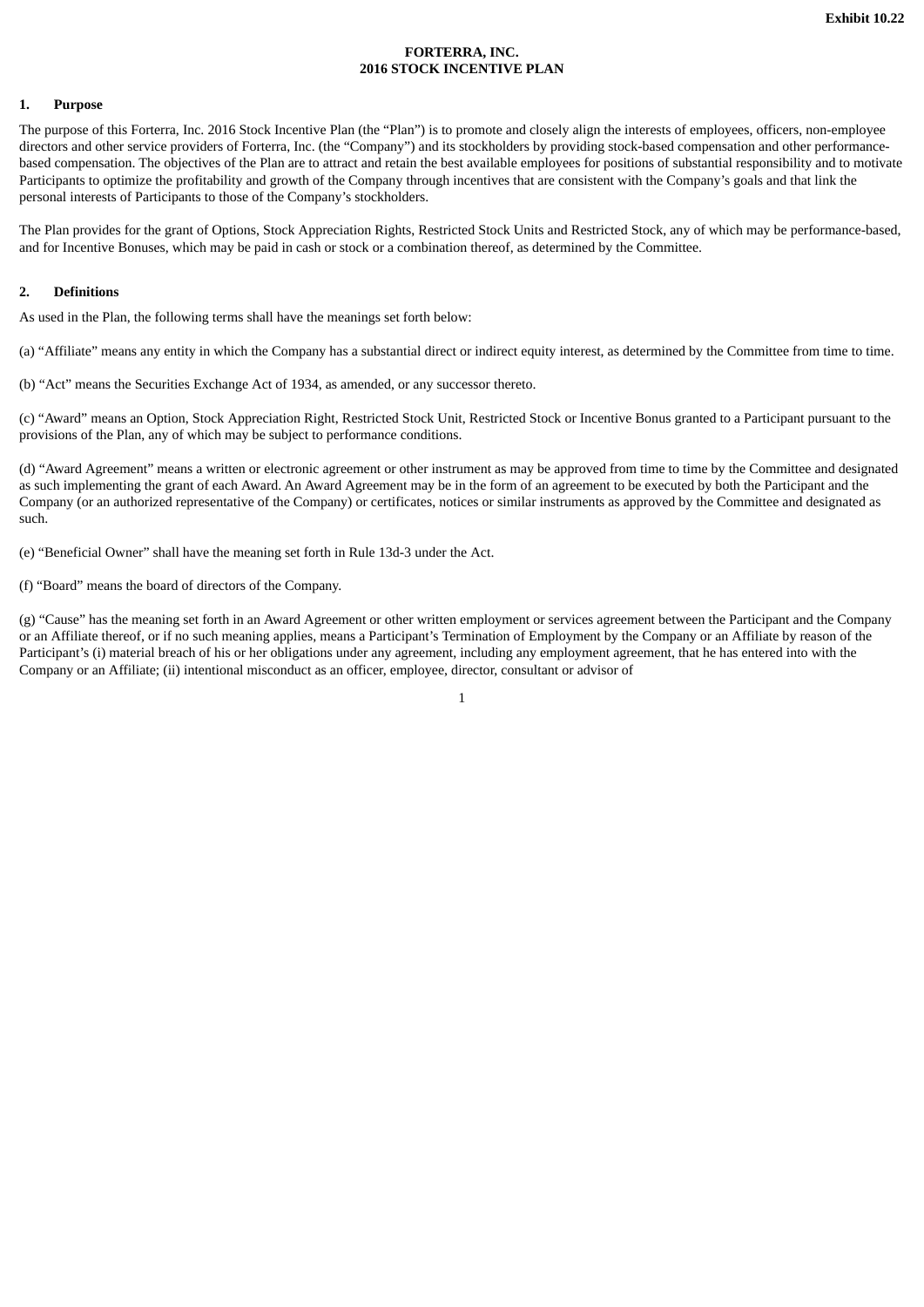the Company or a material violation by the Participant of written policies of the Company; (iii) material breach of any fiduciary duty which the Participant owes to the Company; (iv) commission by the Participant of (A) a felony or (B) fraud, embezzlement, dishonesty, or a crime involving moral turpitude; (v) the habitual use of illicit drugs or other illicit substances; or (vi) unexplained absence from work or service for more than ten (10) days in any twelve (12) month period (vacation, reasonable personal leave, reasonable sick leave and disability excepted). A Participant's employment or service will be deemed to have been terminated for Cause if it is determined subsequent to his or her termination of employment or service that grounds for termination of his or her employment or service for Cause existed at the time of his or her termination of employment or service.

(h) "Change in Control" means the occurrence of any one of the following:

(1) any Person, other than LSF9 Stardust Holdings, L.P., Forterra US Holdings, LLC, or their respective Affiliates, is or becomes the Beneficial Owner, directly or indirectly, of securities of the Company (not including in the securities beneficially owned by such Person or any securities acquired directly from the Company or its Affiliates) representing 35% or more of the combined voting power of the Company's then outstanding securities, excluding any Person who becomes such a Beneficial Owner in connection with a transaction described in clause (A) of paragraph 3 below; or

(2) the following individuals cease for any reason to constitute a majority of the number of directors then serving: individuals who, on the Effective Date (as defined below), constitute the Board and any new director (other than a director whose initial assumption of office is in connection with an actual or threatened election contest, including but not limited to a consent solicitation, relating to the election of directors of the Company) whose appointment or election by the Board or nomination for election by the Company's stockholders was approved or recommended by a vote of at least a majority of the directors then still in office who either were directors on the date hereof or whose appointment, election or nomination for election was previously so approved or recommended; or

(3) there is consummated a merger or consolidation of the Company or any direct or indirect subsidiary of the Company with any other corporation, other than (A) a merger or consolidation which would result in the holders of the voting securities of the Company outstanding immediately prior to such merger or consolidation continuing to represent (either by remaining outstanding or by being converted into voting securities of the surviving entity or any parent thereof) at least 50% of the combined voting power of the securities of the Company or such surviving entity or any parent thereof outstanding immediately after such merger or consolidation; or

(4) the implementation of a plan of complete liquidation or dissolution of the Company or there is consummated an agreement for the sale or disposition by the Company of all or substantially all of the Company's assets, other than a sale or disposition by the Company of all or substantially all of the Company's assets to (A) an entity, at least 50% of the combined voting power of the voting securities of which is owned by stockholders of the Company in substantially the same proportions as their ownership of the Company immediately prior to such sale, or (B) LSF9 Stardust Holdings, L.P., Forterra US Holdings, LLC, or their respective Affiliates.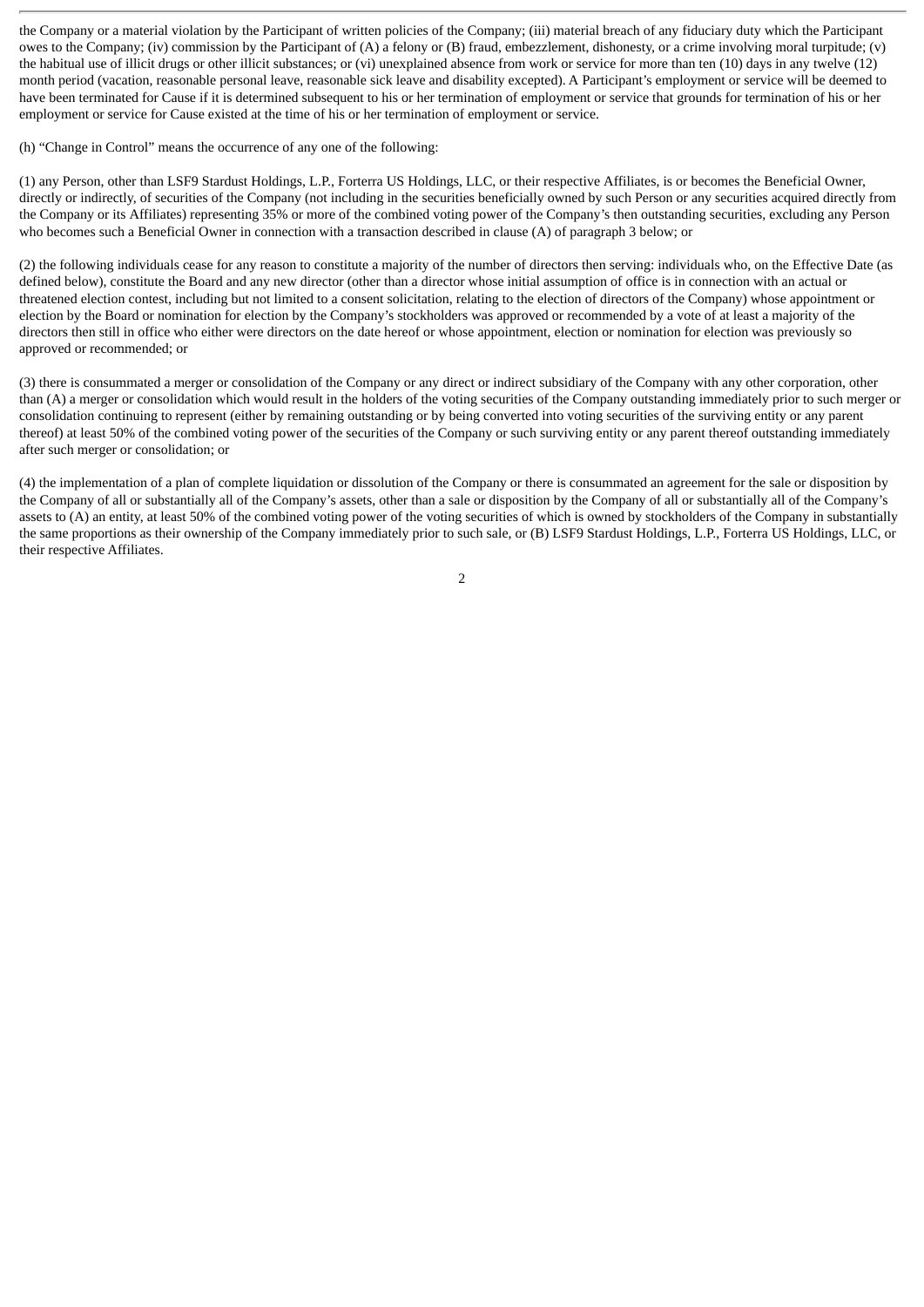(i) "Code" means the Internal Revenue Code of 1986, as amended from time to time, and the rulings and regulations issued thereunder.

(j) "Committee" means the Compensation Committee of the Board (or any successor committee), or such other committee as designated by the Board to administer the Plan under Section 6.

(k) "Common Stock" means the common stock of the Company, par value \$0.001 a share, or such other class or kind of shares or other securities as may be applicable under Section 15.

(l) "Company" means Forterra, Inc., a Delaware corporation, and except as utilized in the definition of Change in Control, any successor corporation.

(m) "Dividend Equivalents" mean an amount payable in cash or Common Stock, as determined by the Committee, with respect to a Restricted Stock Unit Award equal to the dividends that would have been paid to the Participant if the shares underlying the Award had been owned by the Participant.

(n) "Effective Date" means the date on which the Plan takes effect, as defined pursuant to Section 4 of the Plan.

(o) "Eligible Person" any current or prospective employee, officer, non-employee director or other service provider of the Company or any of its Subsidiaries; provided however that Incentive Stock Options may only be granted to employees.

(p) "Fair Market Value" means as of any date, the value of the Common Stock determined as follows: (i) if the Common Stock is listed on any established stock exchange, system or market, its Fair Market Value shall be the closing price for the Common Stock as quoted on such exchange, system or market as reported in the Wall Street Journal or such other source as the Committee deems reliable (or, if no sale of Common Stock is reported for such date, on the next preceding date on which any sale shall have been reported); and (ii) in the absence of an established market for the Common Stock, the Fair Market Value thereof shall be determined in good faith by the Committee by the reasonable application of a reasonable valuation method, taking into account factors consistent with Treas. Reg. § 409A-1(b)(5)(iv)(B) as the Committee deems appropriate.

(q) "Incentive Bonus" means a bonus opportunity awarded under Section 11 pursuant to which a Participant may become entitled to receive an amount based on satisfaction of such performance criteria established for a specified performance period as specified in the Award Agreement.

(r) "Incentive Stock Option" means a stock option that is intended to qualify as an "incentive stock option" within the meaning of Section 422 of the Code.

(s) "Nonqualified Stock Option" means a stock option that is not intended to qualify as an "incentive stock option" within the meaning of Section 422 of the Code.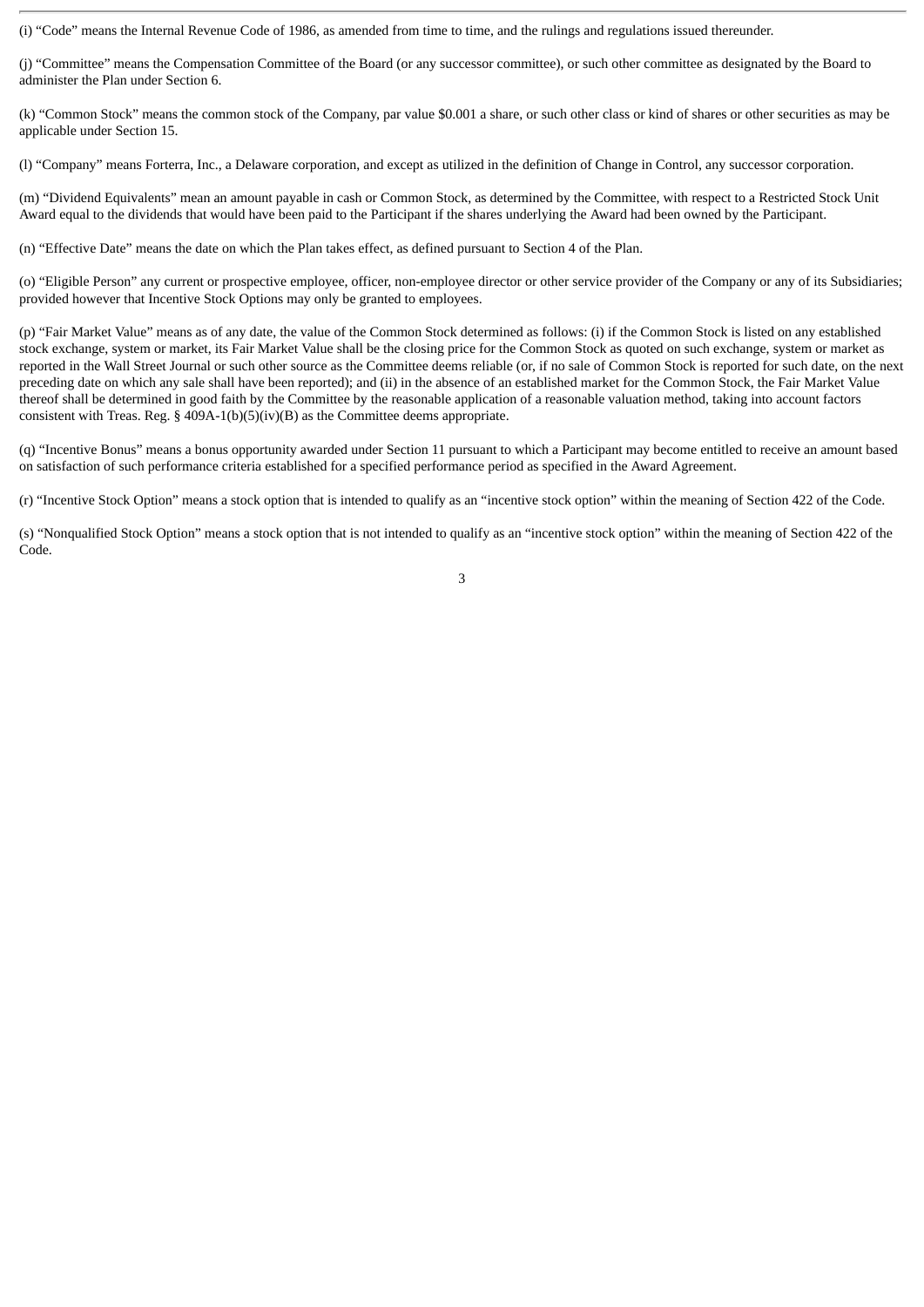(t) "Option" means a right to purchase a number of shares of Common Stock at such exercise price, at such times and on such other terms and conditions as are specified in or determined pursuant to an Award Agreement. Options granted pursuant to the Plan may be Incentive Stock Options or Nonqualified Stock Options.

(u) "Participant" means any Eligible Person to whom Awards have been granted from time to time by the Committee and any authorized transferee of such individual.

(v) "Person" shall have the meaning given in Section 3(a)(9) of the Act, as modified and used in Sections 13(d) and 14(d) thereof, except that such term shall not include (i) the Company or any of its Affiliates, (ii) a trustee or other fiduciary holding securities under an employee benefit plan of the Company or any of its Subsidiaries, (iii) an underwriter temporarily holding securities pursuant to an offering of such securities or (iv) a corporation owned, directly or indirectly, by the stockholders of the Company in substantially the same proportions as their ownership of stock of the Company.

(w) "Plan" means the Forterra, Inc. 2016 Stock Incentive Plan as set forth herein and as amended from time to time.

(x) "Restricted Stock" means an Award or issuance of Common Stock the grant, issuance, vesting and/or transferability of which is subject during specified periods of time to such conditions (including continued employment or engagement or performance conditions) and terms as the Committee deems appropriate.

(y) "Restricted Stock Unit" means an Award denominated in units of Common Stock under which the issuance of shares of Common Stock (or cash payment in lieu thereof) is subject to such conditions (including continued employment or engagement or performance conditions) and terms as the Committee deems appropriate.

(z) "Separation from Service" or "Separates from Service" means the termination of Participant's employment with the Company and all Subsidiaries that constitutes a "separation from service" within the meaning of Section 409A of the Code.

(aa) "Stock Appreciation Right" means a right granted that entitles the Participant to receive, in cash or Common Stock or a combination thereof, as determined by the Committee, value equal to the excess of (i) the Fair Market Value of a specified number of shares of Common Stock at the time of exercise over (ii) the exercise price of the right, as established by the Committee on the date of grant.

(bb) "Subsidiary" means any business association (including a corporation or a partnership, other than the Company) in an unbroken chain of such associations beginning with the Company if each of the associations other than the last association in the unbroken chain owns equity interests (including stock or partnership interests) possessing 50% or more of the total combined voting power of all classes of equity interests in one of the other associations in such chain.

(cc) "Substitute Awards" means Awards granted or Common Stock issued by the Company in assumption of, or in substitution or exchange for, awards previously granted, or the right or obligation to make future awards, by a company acquired by the Company or any Subsidiary or with which the Company or any Subsidiary combines.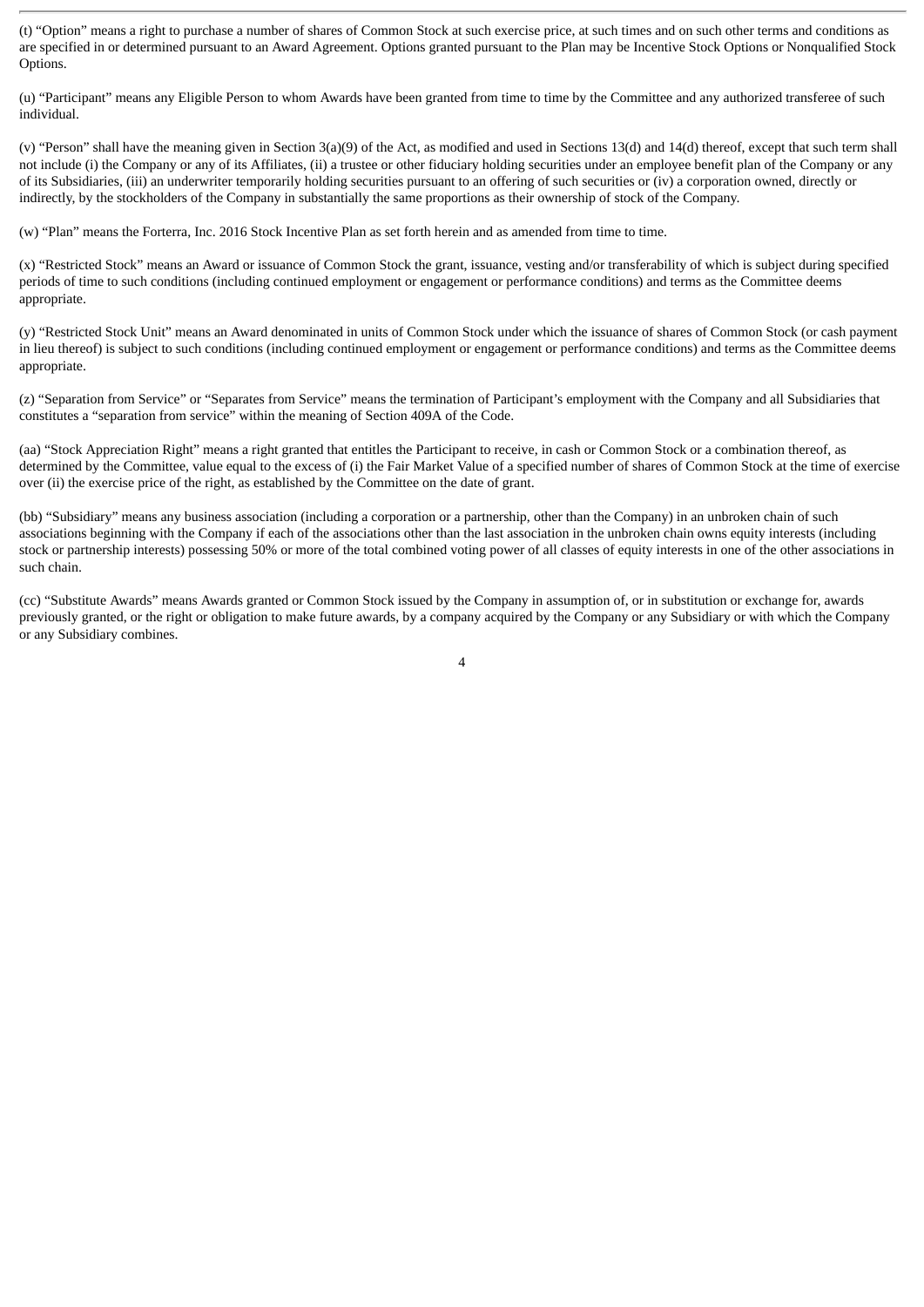(dd) "Termination of Employment" means ceasing to serve as an employee of the Company and its Subsidiaries or, with respect to a non-employee director or other service provider, ceasing to serve as such for the Company and its Subsidiaries, except that with respect to all or any Awards held by a Participant (i) the Committee may determine that a leave of absence or employment on a less than full-time basis is considered a "Termination of Employment," (ii) the Committee may determine that a transition of employment to service with a partnership, joint venture or corporation not meeting the requirements of a Subsidiary in which the Company or a Subsidiary is a party is not considered a "Termination of Employment," (iii) service as a member of the Board shall constitute continued employment with respect to Awards granted to a Participant while he or she served as an employee, and (iv) service as an employee of the Company or a Subsidiary shall constitute continued employment with respect to Awards granted to a Participant while he or she served as a member of the Board or other service provider. The Committee shall determine whether any corporate transaction, such as a sale or spin-off of a division or subsidiary that employs or engages a Participant, shall be deemed to result in a Termination of Employment with the Company and its Subsidiaries for purposes of any affected Participant's Awards, and the Committee's decision shall be final and binding.

# **3. Eligibility**

Any Eligible Person is eligible for selection by the Committee to receive an Award.

# **4. Effective Date and Termination of Plan**

This Plan became effective on , 2016 (the "Effective Date"). The Plan shall remain available for the grant of Awards until the tenth (10th) anniversary of the Effective Date. Notwithstanding the foregoing, the Plan may be terminated at such earlier time as the Board may determine. Termination of the Plan will not affect the rights and obligations of the Participants and the Company arising under Awards theretofore granted.

# **5. Shares Subject to the Plan and to Awards**

(a) *Aggregate Limits*. The aggregate number of shares of Common Stock issuable under the Plan shall be equal to Five Million (5,000,000). The aggregate number of shares of Common Stock available for grant under this Plan and the number of shares of Common Stock subject to Awards outstanding at the time of any event described in Section 15 shall be subject to adjustment as provided in Section 15. The shares of Common Stock issued pursuant to Awards granted under this Plan may be shares that are authorized and unissued or shares that were reacquired by the Company, including shares purchased in the open market.

(b) *Issuance of Shares*. For purposes of Section 5(a), the aggregate number of shares of Common Stock issued under this Plan at any time shall equal only the number of shares of Common Stock actually issued upon exercise or settlement of an Award. Shares of Common Stock subject to Awards that have been canceled, expired, forfeited or otherwise not issued under an Award and shares of Common Stock subject to Awards settled in cash shall not count as shares of Common Stock issued under this Plan. The aggregate number of shares available for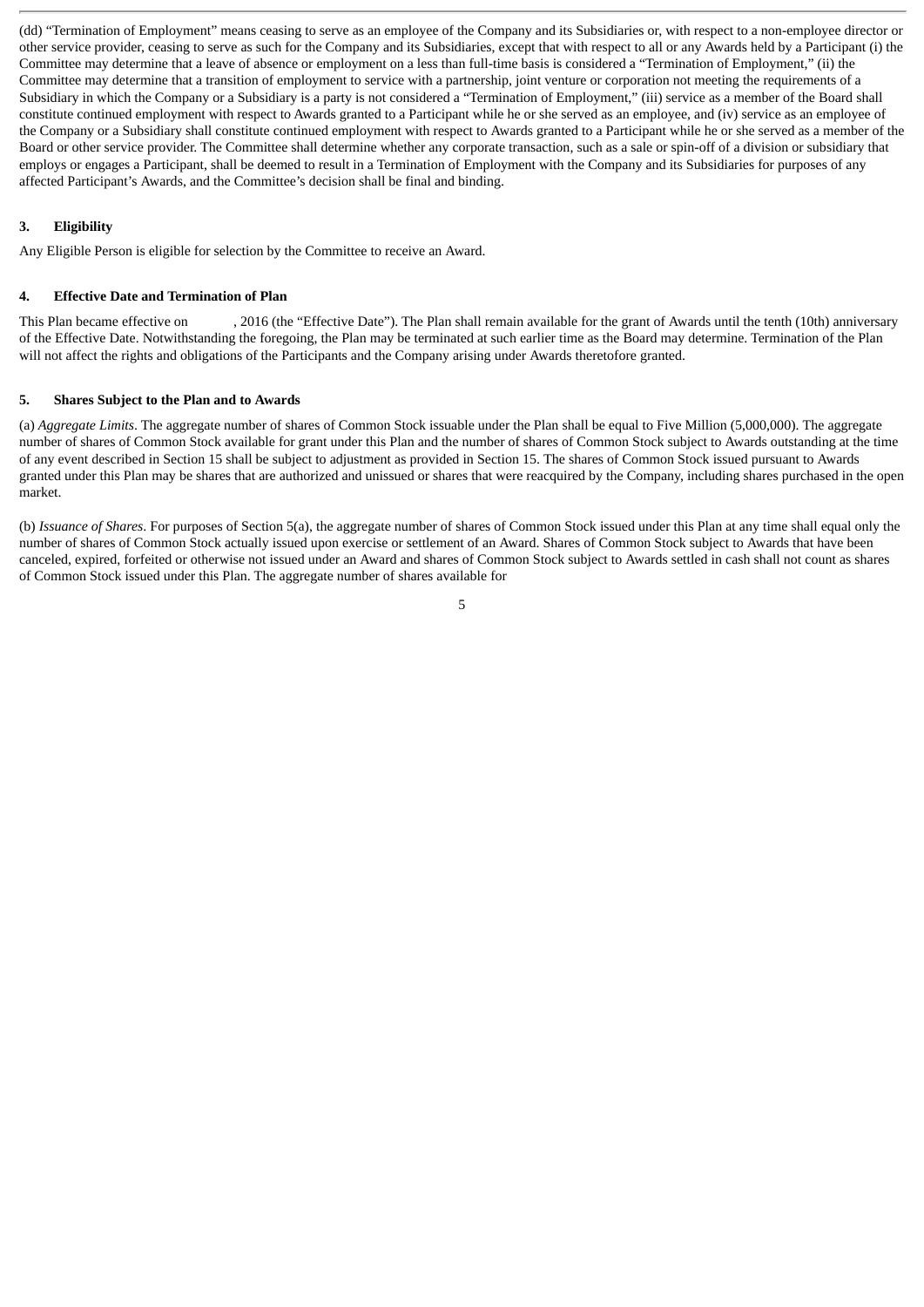issuance under this Plan at any time shall not be reduced by (i) shares subject to Awards that have been terminated, expired unexercised, forfeited or settled in cash, (ii) shares subject to Awards that have been retained or withheld by the Company in payment or satisfaction of the exercise price, purchase price or tax withholding obligation of an Award, or (iii) shares subject to Awards that otherwise do not result in the issuance of shares in connection with payment or settlement thereof. In addition, shares that have been delivered (either actually or by attestation) to the Company in payment or satisfaction of the exercise price, purchase price or tax withholding obligation of an Award shall be available for issuance under this Plan.

(c) *Substitute Awards*. Substitute Awards shall not reduce the shares of Common Stock authorized for issuance under the Plan or authorized for grant to a Participant in any calendar year. Additionally, in the event that a company acquired by the Company or any Subsidiary, or with which the Company or any Subsidiary combines, has shares available under a pre-existing plan approved by stockholders and not adopted in contemplation of such acquisition or combination, the shares available for grant pursuant to the terms of such pre-existing plan (as adjusted, to the extent appropriate, using the exchange ratio or other adjustment or valuation ratio or formula used in such acquisition or combination to determine the consideration payable to the holders of common stock of the entities party to such acquisition or combination) may be used for Awards under the Plan and shall not reduce the shares of Common Stock authorized for issuance under the Plan; provided that Awards using such available shares shall not be made after the date awards or grants could have been made under the terms of the pre-existing plan, absent the acquisition or combination, and shall only be made to individuals who were employees of such acquired or combined company before such acquisition or combination.

(d) *Tax Code Limits*. The aggregate number of shares of Common Stock that may be issued pursuant to the exercise of Incentive Stock Options granted under this Plan shall be equal to Five Million (5,000,000), which number shall be calculated and adjusted pursuant to Section 15 only to the extent that such calculation or adjustment will not affect the status of any option intended to qualify as an Incentive Stock Option under Section 422 of the Code. Upon the expiration of the reliance period relating to the exemption for corporations that become publicly held, as specified in Treas. Reg. § 1.162-27(f), (i) the aggregate number of shares of Common Stock subject to Awards granted under this Plan during any calendar year to any one Participant shall not exceed Three Million (3,000,000), which number shall be calculated and adjusted pursuant to Section 15 only to the extent that such calculation or adjustment will not affect the status of any Award intended to qualify as "performance-based compensation" under Section 162(m) of the Code; and (ii) the maximum cash amount payable pursuant to that portion of an Incentive Bonus earned for any 12-month period to any Participant under this Plan that is intended to satisfy the requirements for "performance-based compensation" under Section 162(m) of the Code shall not exceed \$10,000,000.00.

(e) *Limits on Awards to Non-Employee Directors.* The aggregate dollar value of equity-based (based on the grant date Fair Market Value of equity-based Awards) and cash compensation granted under this Plan or otherwise during any calendar year to any non-employee director shall not exceed \$250,000.00; provided, however, that in the calendar year in which a non-employee director first joins the Board or is first designated as Chairman of the Board or Lead Director, the maximum aggregate dollar value of equity-based and cash compensation granted to the non-employee director may be up to Two Hundred percent (200%) of the foregoing limit.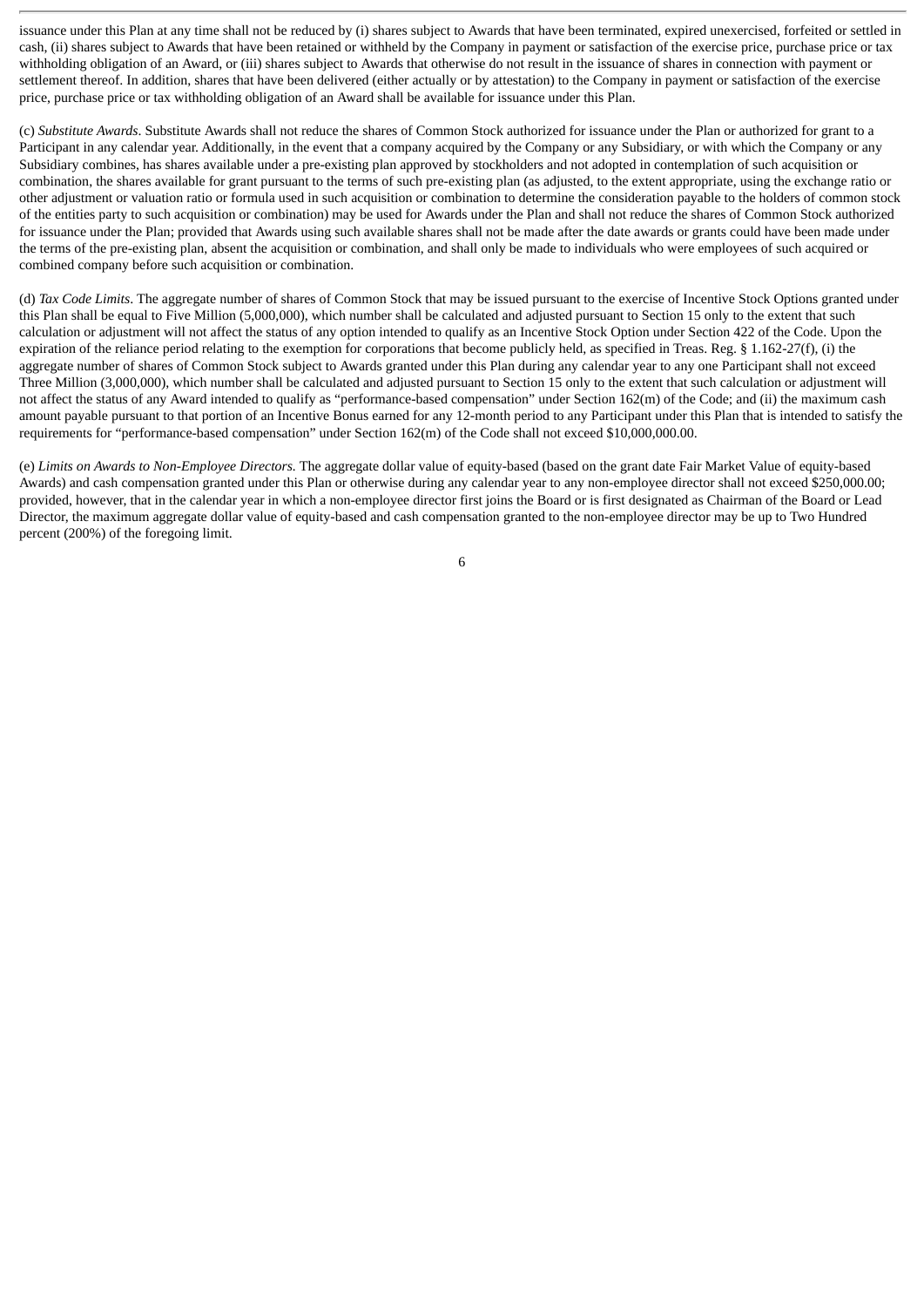## **6. Administration of the Plan**

(a) *Administrator of the Plan*. The Plan shall be administered by the Committee. The Board shall fill vacancies on, and from time to time may remove or add members to, the Committee. The Committee shall act pursuant to a majority vote or unanimous written consent. Any power of the Committee may also be exercised by the Board, except to the extent that the grant or exercise of such authority would cause any Award or transaction to become subject to (or lose an exemption under) the short-swing profit recovery provisions of Section 16 of the Act or cause an Award intended to qualify as performance-based compensation under Section 162(m) of the Code not to qualify for such treatment. To the extent that any permitted action taken by the Board conflicts with action taken by the Committee, the Board action shall control. To the maximum extent permissible under applicable law, the Committee (or any successor) may by resolution delegate any or all of its authority to one or more subcommittees composed of one or more directors and/or officers of the Company, and any such subcommittee shall be treated as the Committee for all purposes under this Plan. Notwithstanding the foregoing, if the Board or the Committee (or any successor) delegates to a subcommittee comprised of one or more officers of the Company (who are not also directors) the authority to grant Awards, the resolution so authorizing such subcommittee shall specify the total number of shares of Common Stock such subcommittee may award pursuant to such delegated authority, and no such subcommittee shall designate any officer serving thereon or any executive officer or non-employee director of the Company as a recipient of any Awards granted under such delegated authority. The Committee hereby delegates to and designates the senior human resources officer of the Company (or such other officer with similar authority), and to his or her delegates or designees, the authority to assist the Committee in the day-to-day administration of the Plan and of Awards granted under the Plan, including without limitation those powers set forth in Section 6(b)(4) through (9) and to execute agreements evidencing Awards made under this Plan or other documents entered into under this Plan on behalf of the Committee or the Company. The Committee may further designate and delegate to one or more additional officers or employees of the Company or any subsidiary, and/or one or more agents, authority to assist the Committee in any or all aspects of the day-to-day administration of the Plan and/or of Awards granted under the Plan.

(b) *Powers of Committee*. Subject to the express provisions of this Plan, the Committee shall be authorized and empowered to do all things that it determines to be necessary or appropriate in connection with the administration of this Plan, including, without limitation:

(1) to prescribe, amend and rescind rules and regulations relating to this Plan and to define terms not otherwise defined herein;

(2) to determine which persons are Eligible Persons, to which of such Eligible Persons, if any, Awards shall be granted hereunder and the timing of any such Awards;

(3) to prescribe and amend the terms of the Award Agreements, to grant Awards and determine the terms and conditions thereof;

(4) to establish and verify the extent of satisfaction of any performance goals or other conditions applicable to the grant, issuance, retention, vesting, exercisability or settlement of any Award;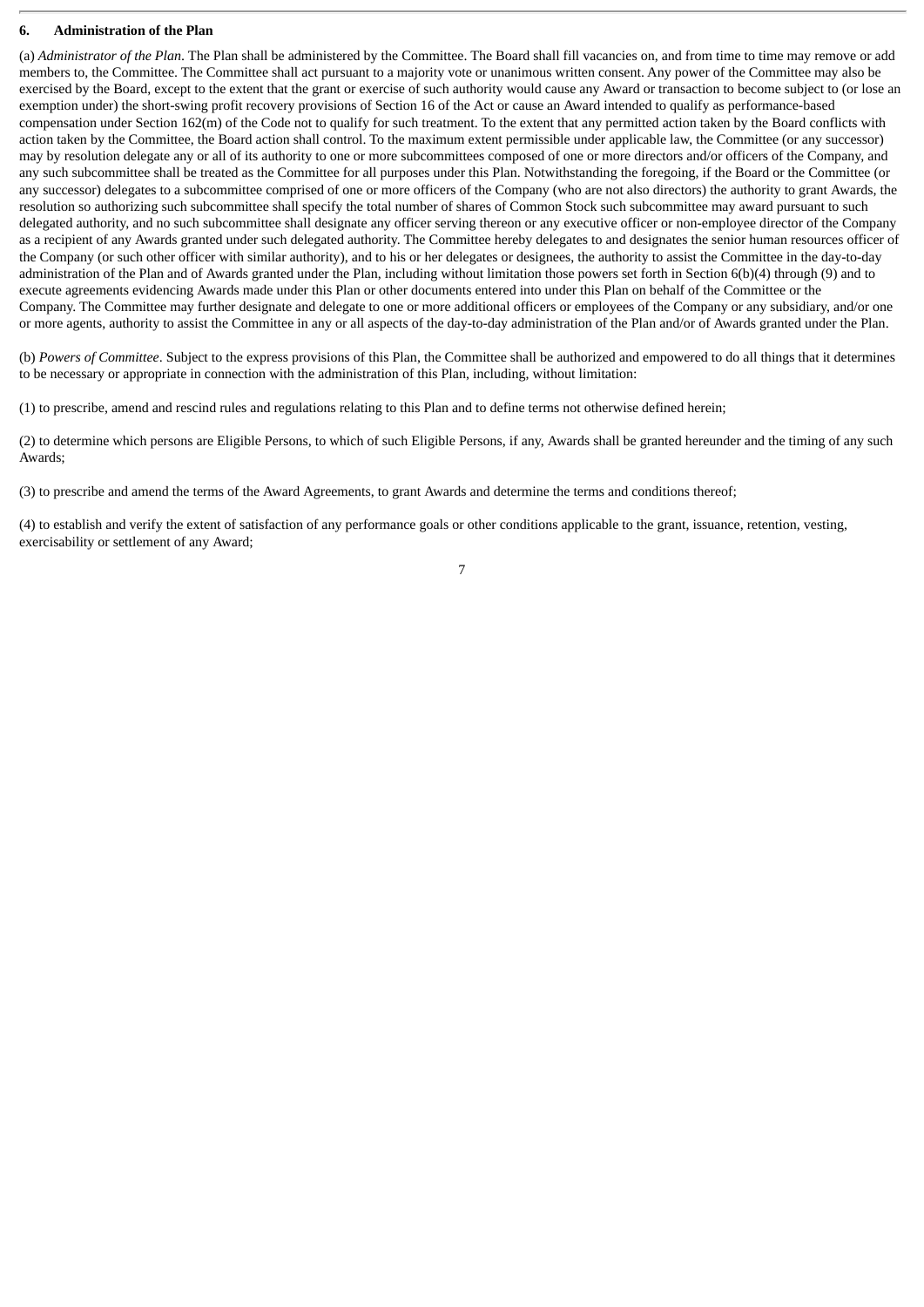(5) to prescribe and amend the terms of or form of any document or notice required to be delivered to the Company by Participants under this Plan;

(6) to determine the extent to which adjustments are required pursuant to Section 15;

(7) to interpret and construe this Plan, any rules and regulations under this Plan and the terms and conditions of any Award granted hereunder, and to make exceptions to any such provisions if the Committee, in good faith, determines that it is appropriate to do so;

(8) to approve corrections in the documentation or administration of any Award; and

(9) to make all other determinations deemed necessary or advisable for the administration of this Plan.

Notwithstanding anything in this Plan to the contrary, with respect to any Award that is "deferred compensation" under Section 409A of the Code, the Committee shall exercise its discretion in a manner that causes such Awards to be compliant with or exempt from the requirements of such Code section. Without limiting the foregoing, unless expressly agreed to in writing by the Participant holding such Award, the Committee shall not take any action with respect to any Award which constitutes (i) a modification of a stock right within the meaning of Treas. Reg. § 1.409A-1(b)(5)(v)(B) so as to constitute the grant of a new stock right, (ii) an extension of a stock right, including the addition of a feature for the deferral of compensation within the meaning of Treas. Reg. § 1.409A-1 (b)(5)(v)(C), or (iii) an impermissible acceleration of a payment date or a subsequent deferral of a stock right subject to Section 409A of the Code within the meaning of Treas. Reg.  $\S$  1.409A-1(b)(5)(v)(E).

The Committee may, in its sole and absolute discretion, without amendment to the Plan but subject to the limitations otherwise set forth in Section 19, waive or amend the operation of Plan provisions respecting exercise after termination of employment or service to the Company or an Affiliate. The Committee or any member thereof may, in its sole and absolute discretion and, except as otherwise provided in Section 19, waive, settle or adjust any of the terms of any Award so as to avoid unanticipated consequences or address unanticipated events (including any temporary closure of an applicable stock exchange, disruption of communications or natural catastrophe).

(c) *Determinations by the Committee*. All decisions, determinations and interpretations by the Committee regarding the Plan, any rules and regulations under the Plan and the terms and conditions of or operation of any Award granted hereunder, shall be final and binding on all Participants, beneficiaries, heirs, assigns or other persons holding or claiming rights under the Plan or any Award. The Committee shall consider such factors as it deems relevant, in its sole and absolute discretion, to making such decisions, determinations and interpretations including, without limitation, the recommendations or advice of any officer or other employee of the Company and such attorneys, consultants and accountants as it may select. Members of the Board and members of the Committee acting under the Plan shall be fully protected in relying in good faith upon the advice of counsel and shall incur no liability except for gross negligence or willful misconduct in the performance of their duties.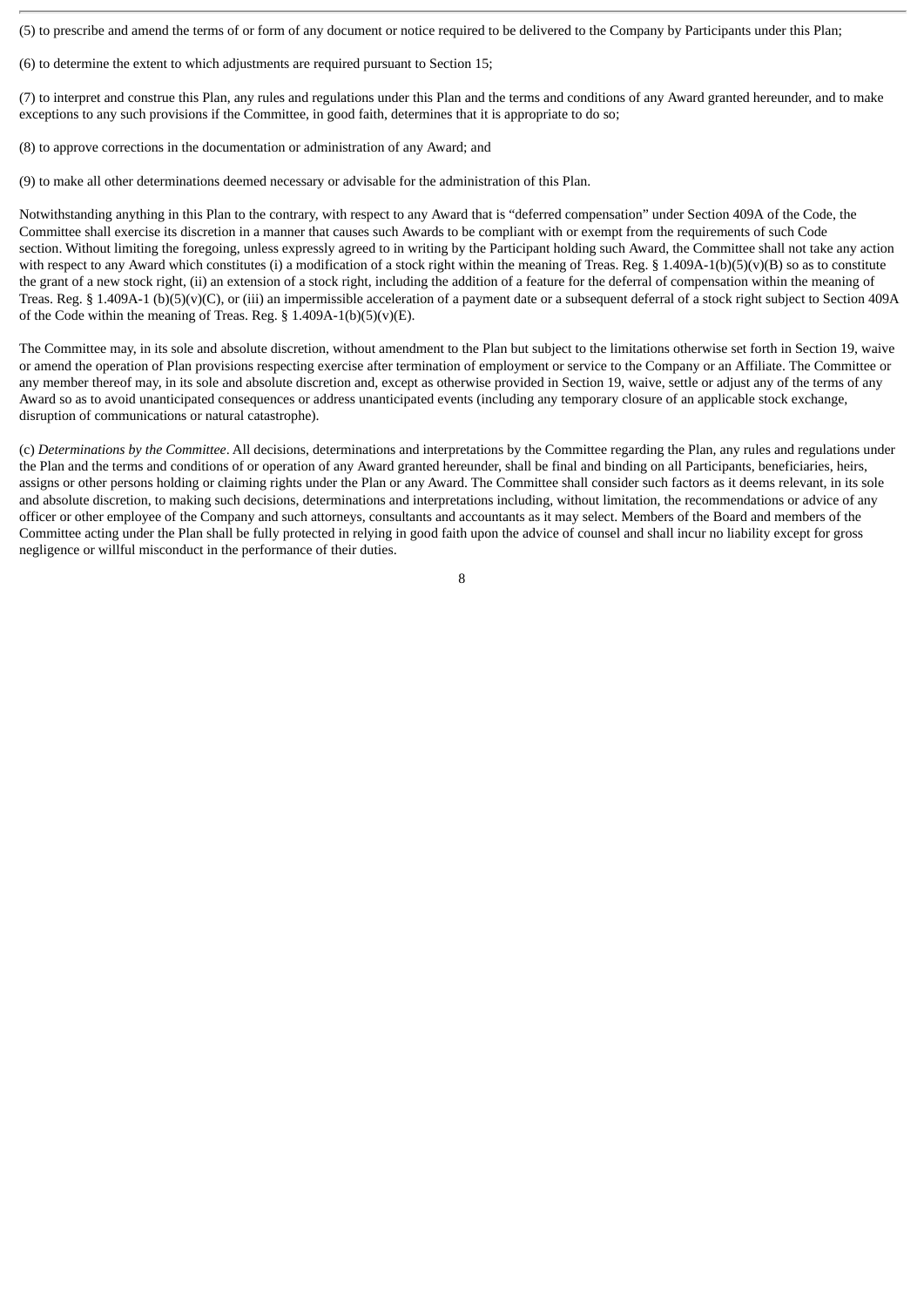(d) *Subsidiary Awards*. In the case of a grant of an Award to any Participant employed by a Subsidiary, such grant may, if the Committee so directs, be implemented by the Company issuing any subject shares of Common Stock to the Subsidiary, for such lawful consideration as the Committee may determine, upon the condition or understanding that the Subsidiary will transfer the shares of Common Stock to the Participant in accordance with the terms of the Award specified by the Committee pursuant to the provisions of the Plan. Notwithstanding any other provision hereof, such Award may be issued by and in the name of the Subsidiary and shall be deemed granted on such date as the Committee shall determine.

## **7. Plan Awards**

(a) *Terms Set Forth in Award Agreement*. Awards may be granted to Eligible Persons as determined by the Committee at any time and from time to time prior to the termination of the Plan. The terms and conditions of each Award shall be set forth in an Award Agreement in a form approved by the Committee for such Award, which Award Agreement may contain such terms and conditions as specified from time to time by the Committee, provided such terms and conditions do not conflict with the Plan. The Award Agreement for any Award (other than Restricted Stock awards) shall include the time or times at or within which and the consideration, if any, for which any shares of Common Stock may be acquired from the Company. The terms of Awards may vary among Participants, and the Plan does not impose upon the Committee any requirement to make Awards subject to uniform terms. Accordingly, the terms of individual Award Agreements may vary.

(b) *Termination of Employment*. Subject to the express provisions of the Plan, the Committee shall specify before, at, or after the time of grant of an Award the provisions governing the effect(s) upon an Award of a Participant's Termination of Employment.

(c) *Rights of a Stockholder*. A Participant shall have no rights as a stockholder with respect to shares of Common Stock covered by an Award (including voting rights) until the date the Participant becomes the holder of record of such shares of Common Stock. No adjustment shall be made for dividends or other rights for which the record date is prior to such date, except as provided in Section 10(b) or Section 15 of this Plan or as otherwise provided by the Committee.

## **8. Options**

(a) *Grant, Term and Price*. The grant, issuance, retention, vesting and/or settlement of any Option shall occur at such time and be subject to such terms and conditions as determined by the Committee or under criteria established by the Committee, which may include conditions based on continued employment or engagement, passage of time, attainment of age and/or service requirements, and/or satisfaction of performance conditions. The term of an Option shall in no event be greater than ten years; provided, however, the term of an Option (other than an Incentive Stock Option) shall be automatically extended if, at the time of its scheduled expiration, the Participant holding such Option is prohibited by law or the Company's insider trading policy from exercising the Option, which extension shall expire on the thirtieth (30th) day following the date such prohibition no longer applies. The Committee will establish the price at which Common Stock may be purchased upon exercise of an Option, which, in no event will be less than the Fair Market Value of such shares on the date of grant; provided, however,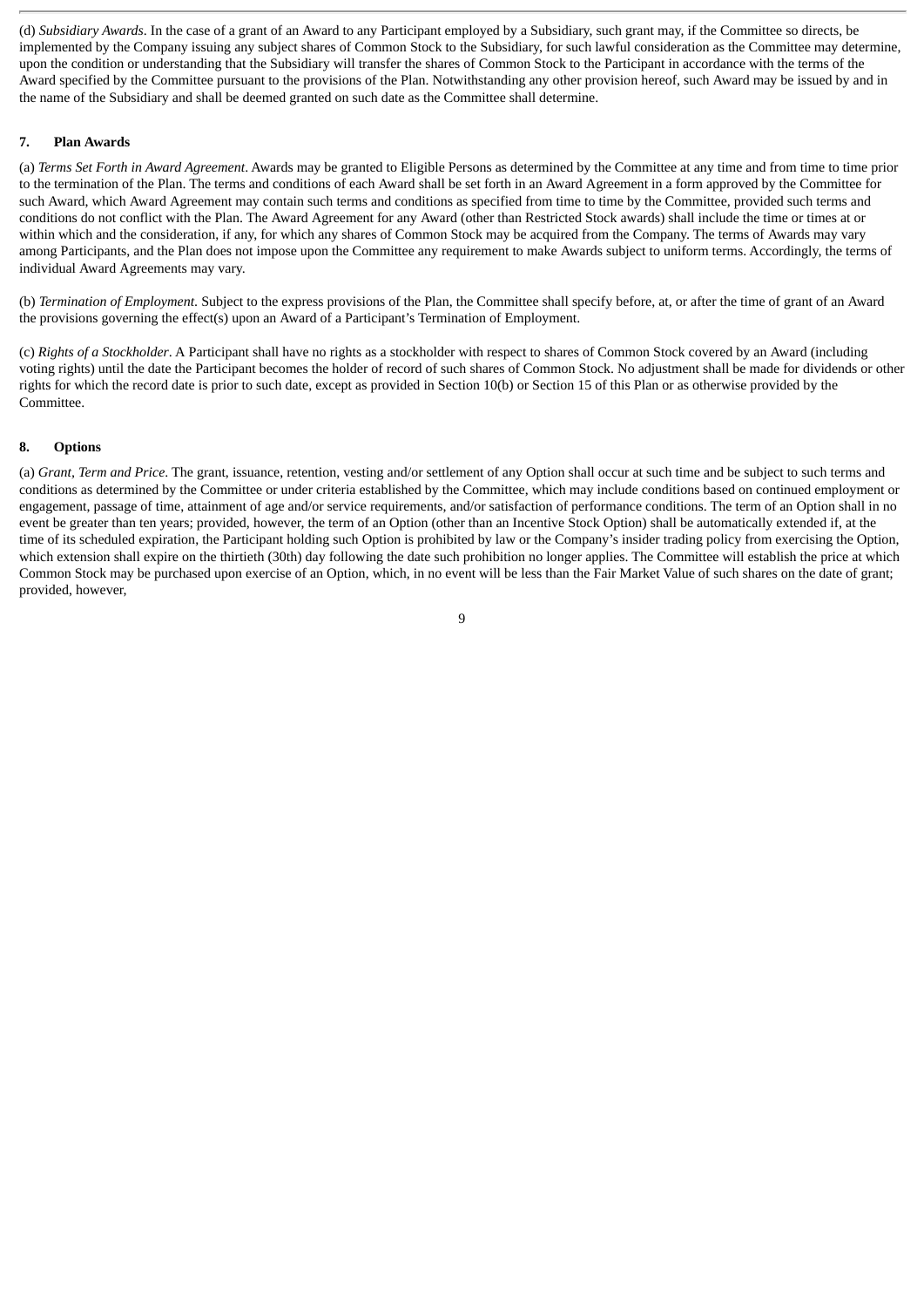that the exercise price per share of Common Stock with respect to an Option that is granted as a Substitute Award may be less than the Fair Market Value of the shares of Common Stock on the date such Option is granted if such exercise price is based on a formula set forth in the terms of the options held by such optionees or in the terms of the agreement providing for such merger or other acquisition that satisfies the requirements of (i) Section 409A of the Code, if such options held by such optionees are not intended to qualify as "incentive stock options" within the meaning of Section 422 of the Code, and (ii) Section 424(a) of the Code, if such options held by such optionees are intended to qualify as "incentive stock options" within the meaning of Section 422 of the Code. The exercise price of any Option may be paid in cash or such other method as determined by the Committee, including an irrevocable commitment by a broker to pay over such amount from a sale of the shares of Common Stock issuable under an Option, the delivery of previously owned shares of Common Stock or withholding of shares of Common Stock deliverable upon exercise.

(b) *No Repricing without Stockholder Approval*. Other than in connection with a change in the Company's capitalization (as described in Section 15), the Committee shall not, without stockholder approval, reduce the exercise price of a previously awarded Option and, at any time when the exercise price of a previously awarded Option is above the Fair Market Value of a share of Common Stock, the Committee shall not, without stockholder approval, cancel and re-grant or exchange such Option for cash or a new Award with a lower (or no) exercise price.

(c) *No Reload Grants*. Options shall not be granted under the Plan in consideration for and shall not be conditioned upon the delivery of shares of Common Stock to the Company in payment of the exercise price and/or tax withholding obligation under any other employee stock option.

(d) *Incentive Stock Options*. Notwithstanding anything to the contrary in this Section 8, in the case of the grant of an Incentive Stock Option, if the Participant owns stock possessing more than 10% of the combined voting power of all classes of stock of the Company (a "10% Stockholder"), the exercise price of such Option must be at least 110% of the Fair Market Value of the shares of Common Stock on the date of grant and the Option must expire within a period of not more than five (5) years from the date of grant. Notwithstanding anything in this Section 8 to the contrary, options designated as Incentive Stock Options shall not be eligible for treatment under the Code as Incentive Stock Options (and will be deemed to be Nonqualified Stock Options) to the extent that either (a) the aggregate Fair Market Value of shares of Common Stock (determined as of the time of grant) with respect to which such Options are exercisable for the first time by the Participant during any calendar year (under all plans of the Company and any Subsidiary) exceeds \$100,000, taking Options into account in the order in which they were granted, or (b) such Options otherwise remain exercisable but are not exercised within three (3) months (or such other period of time provided in Section 422 of the Code) of separation of service (as determined in accordance with Section 3401(c) of the Code and the regulations promulgated thereunder).

(e) *No Stockholder Rights*. Participants shall have no voting rights and will have no rights to receive dividends or Dividend Equivalents in respect of an Option or any shares of Common Stock subject to an Option until the Participant has become the holder of record of such shares.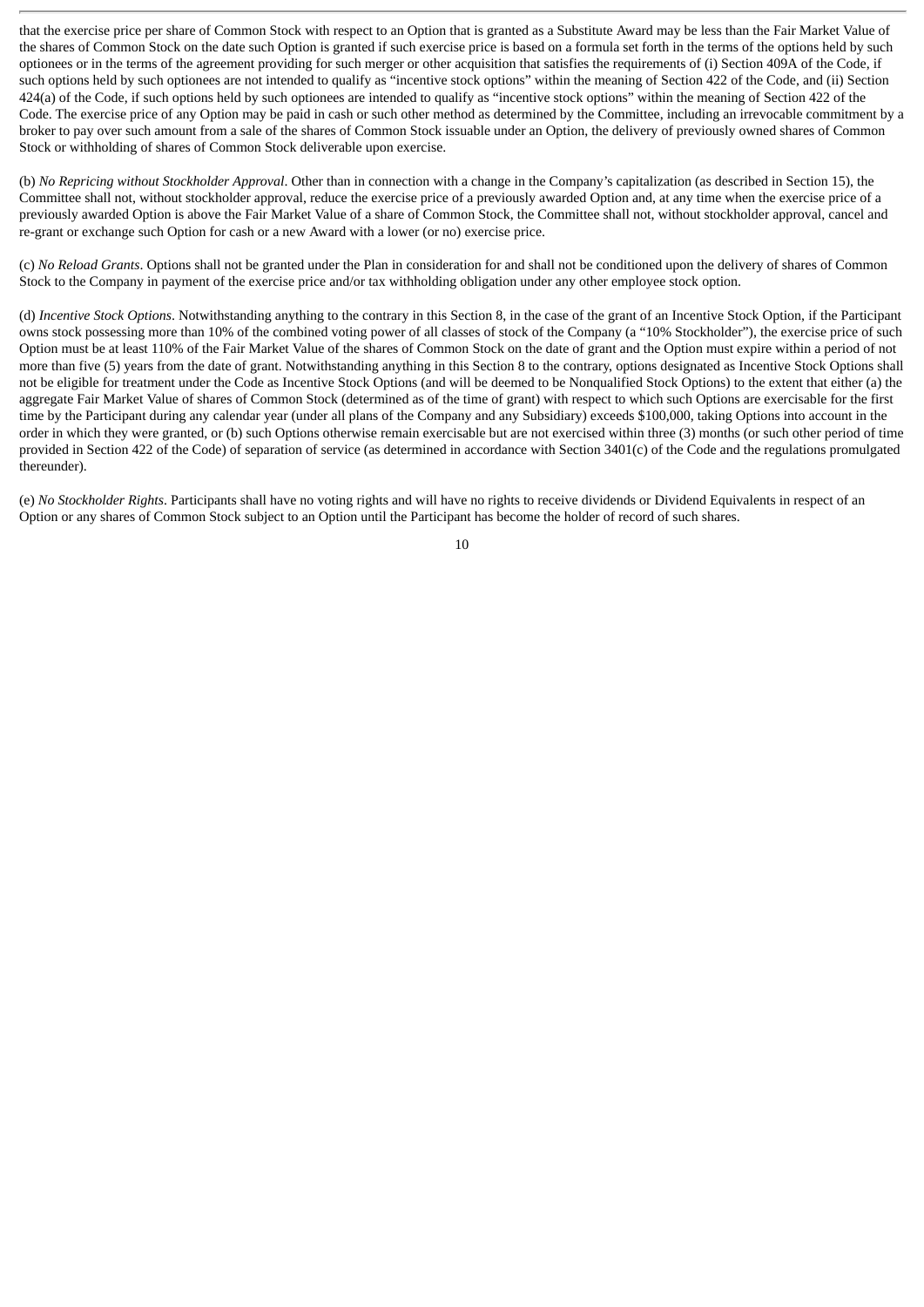# **9. Stock Appreciation Rights**

(a) *General Terms*. The grant, issuance, retention, vesting and/or settlement of any Stock Appreciation Right shall occur at such time and be subject to such terms and conditions as determined by the Committee or under criteria established by the Committee, which may include conditions based on continued employment or engagement, passage of time, attainment of age and/or service requirements, and/or satisfaction of performance conditions. Stock Appreciation Rights may be granted to Participants from time to time either in tandem with or as a component of Options granted under the Plan ("tandem SARs") or not in conjunction with other Awards ("freestanding SARs"). Upon exercise of a tandem SAR as to some or all of the shares covered by the grant, the related Option shall be canceled automatically to the extent of the number of shares covered by such exercise. Conversely, if the related Option is exercised as to some or all of the shares covered by the grant, the related tandem SAR, if any, shall be canceled automatically to the extent of the number of shares covered by the Option exercise. Any Stock Appreciation Right granted in tandem with an Option may be granted at the same time such Option is granted or at any time thereafter before exercise or expiration of such Option, provided that the Fair Market Value of Common Stock on the date of the SAR's grant is not greater than the exercise price of the related Option. All freestanding SARs shall be granted subject to the same terms and conditions applicable to Options as set forth in Section 8 and all tandem SARs shall have the same exercise price as the Option to which they relate. Subject to the provisions of Section 8 and the immediately preceding sentence, the Committee may impose such other conditions or restrictions on any Stock Appreciation Right as it shall deem appropriate. Stock Appreciation Rights may be settled in Common Stock, cash, Restricted Stock or a combination thereof, as determined by the Committee and set forth in the applicable Award Agreement.

(b) *No Repricing without Stockholder Approval*. Other than in connection with a change in the Company's capitalization (as described in Section 15), the Committee shall not, without stockholder approval, reduce the exercise price of a previously awarded Stock Appreciation Right and, at any time when the exercise price of a previously awarded Stock Appreciation Right is above the Fair Market Value of a share of Common Stock, the Committee shall not, without stockholder approval, cancel and re-grant or exchange such Stock Appreciation Right for cash or a new Award with a lower (or no) exercise price.

(c) *No Stockholder Rights*. Participants shall have no voting rights and will have no rights to receive dividends or Dividend Equivalents in respect of an Award of Stock Appreciation Rights or any shares of Common Stock subject to an Award of Stock Appreciation Rights until the Participant has become the holder of record of such shares.

## **10. Restricted Stock and Restricted Stock Units**

(a) *Vesting and Performance Criteria*. The grant, issuance, vesting and/or settlement of any Award of Restricted Stock or Restricted Stock Units shall occur at such time and be subject to such terms and conditions as determined by the Committee or under criteria established by the Committee, which may include conditions based on continued employment or engagement, passage of time, attainment of age and/or service requirements, and/or satisfaction of performance conditions. In addition, the Committee shall have the right to grant Restricted Stock or Restricted Stock Unit Awards as the form of payment for grants or rights earned or due under other stockholder-approved compensation plans or arrangements of the Company.

(b) *Dividends and Distributions*. Participants in whose name Restricted Stock is granted shall be entitled to receive all dividends and other distributions paid with respect to those shares of Common Stock, unless determined otherwise by the Committee. The Committee will determine whether any such dividends or distributions will be automatically reinvested in additional shares of Restricted Stock and/or subject to the same restrictions on transferability as the Restricted Stock with respect to which they were distributed or whether such dividends or distributions will be paid in cash. Shares underlying Restricted Stock Units shall be entitled to dividends or distributions only to the extent provided by the Committee. Notwithstanding anything herein to the contrary, in no event will dividends or Dividend Equivalents be paid during the performance period with respect to unearned Awards of Restricted Stock or Restricted Stock Units that are subject to performance-based vesting criteria. Dividends or Dividend Equivalents accrued on such shares shall become payable no earlier than the date the performance-based vesting criteria have been achieved and the underlying shares or Restricted Stock Units have been earned.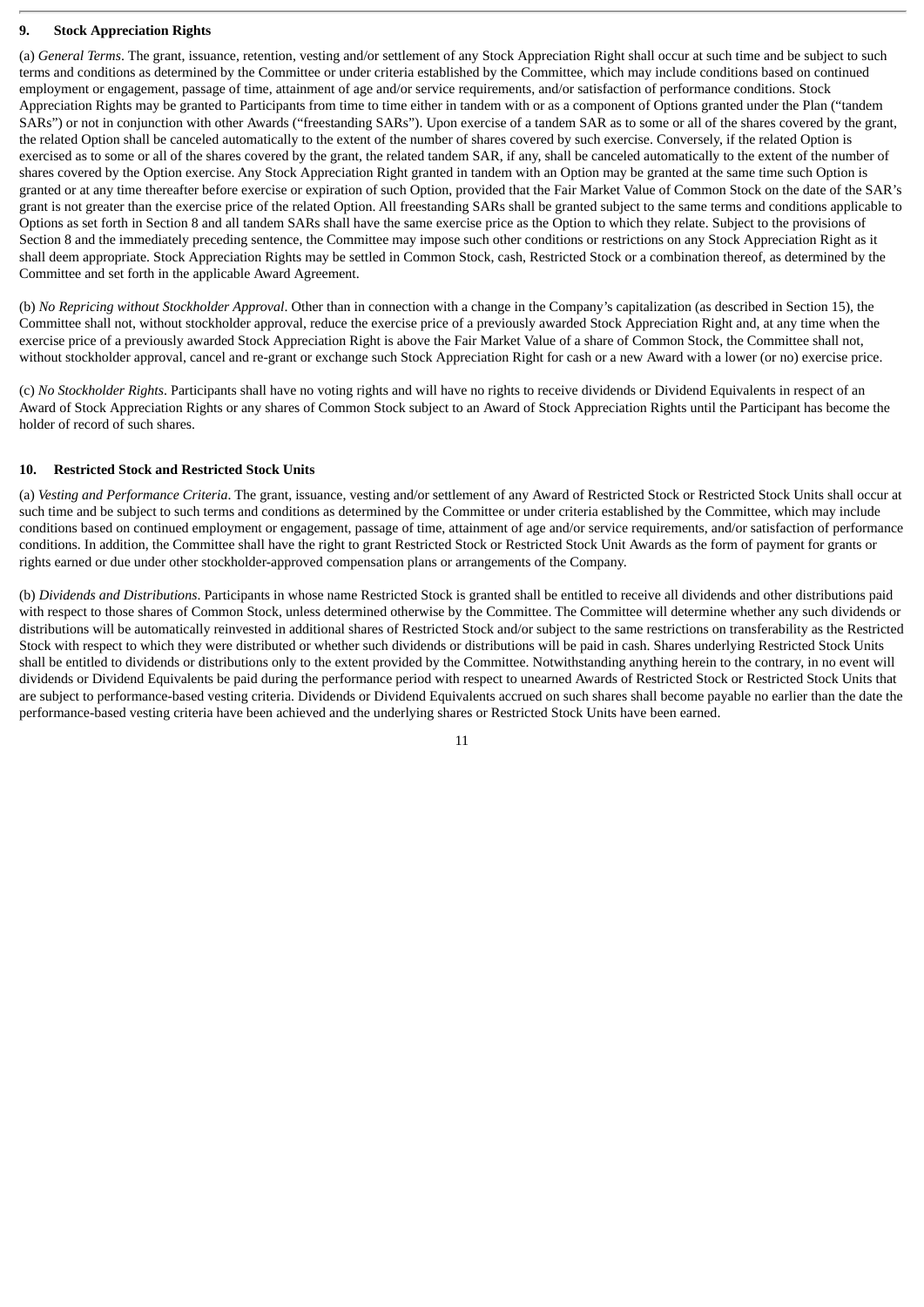## **11. Incentive Bonuses**

(a) *Performance Criteria*. The Committee shall establish the performance criteria and level of achievement versus such criteria that shall determine the amount payable under an Incentive Bonus, which may include a target, threshold and/or maximum amount payable and any formula for determining such achievement, and which criteria may be based on performance conditions.

(b) *Timing and Form of Payment*. The Committee shall determine the timing of payment of any Incentive Bonus. Payment of the amount due under an Incentive Bonus may be made in cash or in Common Stock, as determined by the Committee.

(c) *Discretionary Adjustments*. Notwithstanding satisfaction of any performance goals and, the amount paid under an Incentive Bonus on account of either financial performance or personal performance evaluations may be adjusted by the Committee on the basis of such further considerations as the Committee shall determine.

### **12.** Qualifying Performance-Based Compensation

(a) *General*. The Committee may establish performance criteria and level of achievement versus such criteria that shall determine the number of shares of Common Stock, Restricted Stock Units, or cash to be granted, retained, vested, issued or issuable under or in settlement of or the amount payable pursuant to an Award, which criteria may be based on Qualifying Performance Criteria or other standards of financial performance and/or personal performance evaluations. A Performance Award may be identified as "Performance Share," "Performance Equity," "Performance Unit" or other such term as chosen by the Committee. In addition, the Committee may specify that an Award or a portion of an Award is intended to satisfy the requirements for "performance-based compensation" under Section 162(m) of the Code, provided that upon the expiration of the reliance period relating to the exemption for corporations that become publicly held, as specified in Treasury Regulation Section 1.162-27(f), the performance criteria for such Award or portion of an Award that is intended by the Committee to satisfy the requirements for "performance-based compensation" under Section 162(m) of the Code shall be a measure based on one or more Qualifying Performance Criteria selected by the Committee and specified at the time the Award is granted. Upon the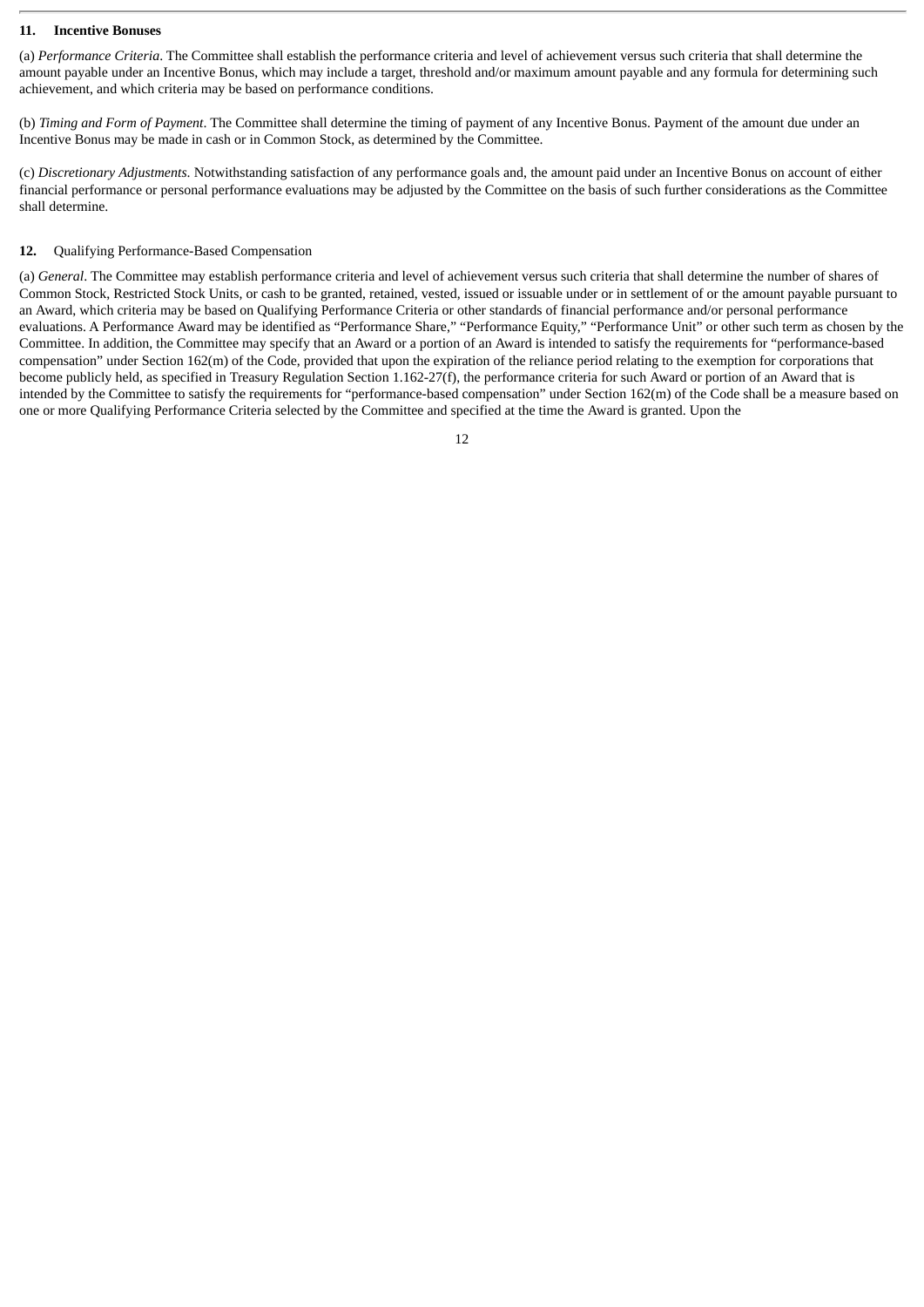expiration of the reliance period relating to the exemption for corporations that become publicly held, as specified in Treasury Regulation Section 1.162-27(f), the Committee shall certify the extent to which any Qualifying Performance Criteria has been satisfied, and the amount payable as a result thereof, prior to payment, settlement or vesting of any Award that is intended to satisfy the requirements for "performance-based compensation" under Section 162(m) of the Code. Notwithstanding satisfaction of any performance goals, the number of shares of Common Stock issued under or the amount paid under an Award may, to the extent specified in the Award Agreement, be modified, but upon the expiration of the reliance period relating to the exemption for corporations that become publicly held, as specified in Treasury Regulation Section 1.162-27(f), may only be reduced, but not increased, by the Committee on the basis of such further considerations as the Committee in its sole discretion shall determine.

(b) *Qualifying Performance Criteria*. For purposes of this Plan, the term "Qualifying Performance Criteria" shall mean any one or more of the following performance criteria, or derivations of such performance criteria, either individually, alternatively or in any combination, applied to either the Company as a whole or to a business division or unit or Subsidiary, either individually, alternatively or in any combination, and measured either annually or cumulatively over a period of years, on an absolute basis or relative to a pre-established target, to previous years' results or to a designated comparison group, in each case as specified by the Committee: (i) cash flow (before or after dividends), (ii) earning or earnings per share (including earnings before interest, taxes, depreciation and amortization), (iii) stock price, (iv) return on equity, (y) total stockholder return, (vi) return on capital or investment (including return on total capital, return on invested capital, or return on investment), (vii) return on assets or net assets, (viii) market capitalization, (ix) economic value added, (x) debt leverage (debt to capital), (xi) revenue, (xii) income or net income, (xiii) operating income, (xiv) operating profit or net operating profit, (xv) operating margin or profit margin, (xvi) return on operating revenue, (xvii) cash from operations, (xviii) operating ratio, (xix) operating revenue, (xx) total backlog, (xxi) days sales outstanding, (xxii) customer service, (xxiii) operational safety, reliability and/or efficiency; and (xxiv) environmental incidents. As and to the extent permitted by Section 162(m) of the Code, in the event of (A) a change in corporate capitalization, a corporate transaction or a complete or partial corporate liquidation, (B) a natural disaster or other significant unforeseen event that materially impacts the operation of the Company, (C) any extraordinary gain or loss or other event that is treated for accounting purposes as an extraordinary item under generally accepted accounting principles, or (D) any material change in accounting policies or practices affecting the Company and/or the performance goals, then, to the extent any of the foregoing events was not anticipated at the time the performance goals were established, the Committee may make adjustments to the performance goals, based solely on objective criteria, so as to neutralize the effect of the event on the applicable Award.

## **13. Deferral of Payment**

The Committee may, in an Award Agreement or otherwise, provide for the deferred delivery of Common Stock or cash upon settlement, vesting or other events with respect to Restricted Stock Units, or in payment or satisfaction of an Incentive Bonus. Notwithstanding anything herein to the contrary, in no event will any election to defer the delivery of Common Stock or any other payment with respect to any Award be allowed if the Committee determines, in its sole discretion, that the deferral would result in the imposition of the additional tax under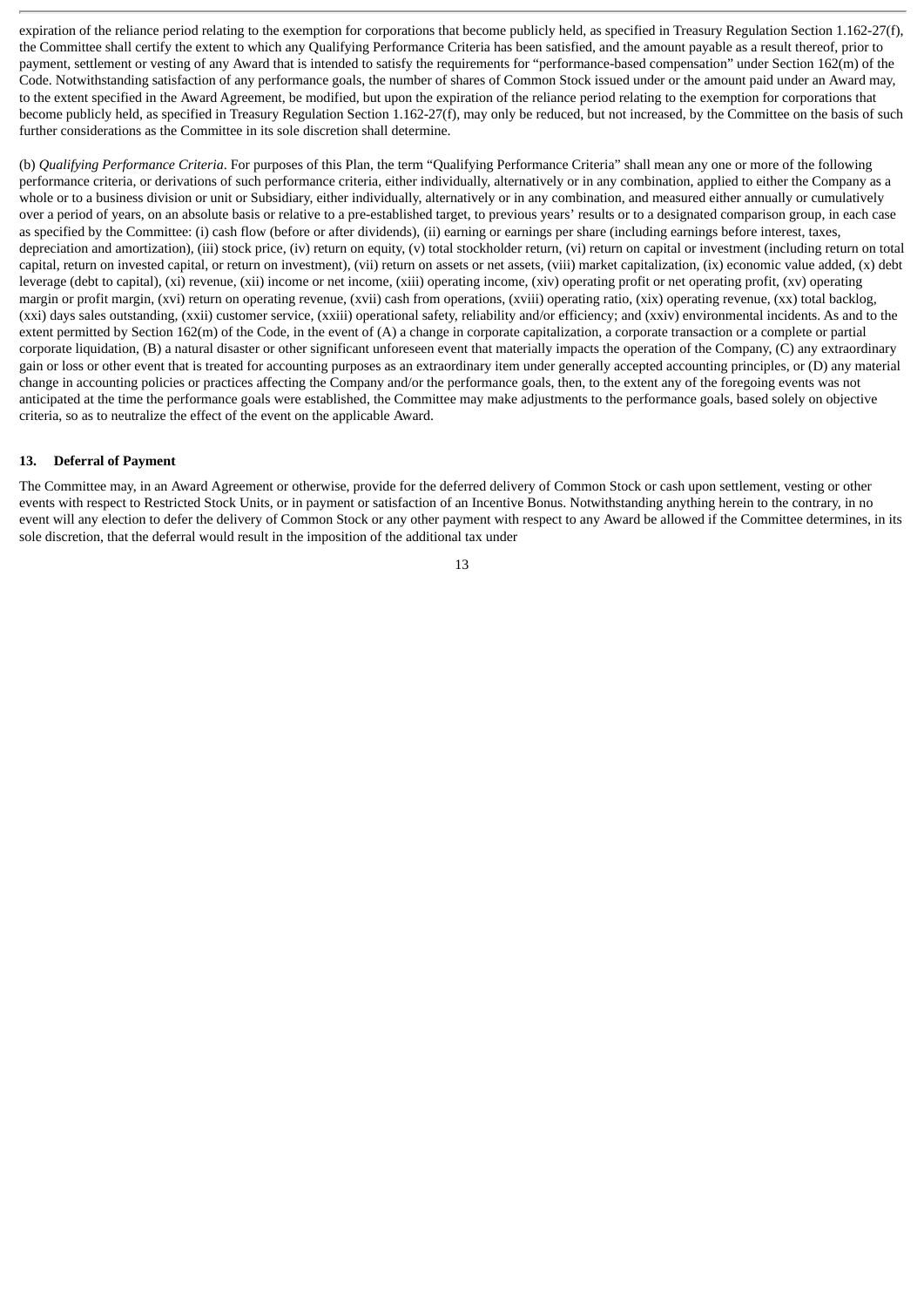Section 409A(a)(1)(B) of the Code. No Award shall provide for deferral of compensation that does not comply with Section 409A of the Code. The Company, the Board and the Committee shall have no liability to a Participant, or any other party, if an Award that is intended to be exempt from, or compliant with, Section 409A of the Code is not so exempt or compliant or for any action taken by the Board or the Committee.

### **14. Conditions and Restrictions Upon Securities Subject to Awards**

The Committee may provide that the Common Stock issued upon exercise of an Option or Stock Appreciation Right or otherwise subject to or issued under an Award shall be subject to such further agreements, restrictions, conditions or limitations as the Committee in its discretion may specify prior to the exercise of such Option or Stock Appreciation Right or the grant, vesting or settlement of such Award, including without limitation, conditions on vesting or transferability, forfeiture or repurchase provisions and method of payment for the Common Stock issued upon exercise, vesting or settlement of such Award (including the actual or constructive surrender of Common Stock already owned by the Participant) or payment of taxes arising in connection with an Award. Without limiting the foregoing, such restrictions may address the timing and manner of any resales by the Participant or other subsequent transfers by the Participant of any shares of Common Stock issued under an Award, including without limitation (i) restrictions under an insider trading policy or pursuant to applicable law, (ii) restrictions designed to delay and/or coordinate the timing and manner of sales by the Participant and holders of other Company equity compensation arrangements, (iii) restrictions as to the use of a specified brokerage firm for such resales or other transfers and (iv) provisions requiring Common Stock be sold on the open market or to the Company in order to satisfy tax withholding or other obligations.

## **15. Adjustment of and Changes in the Stock**

(a) The number and kind of shares of Common Stock available for issuance under this Plan (including under any Awards then outstanding), and the number and kind of shares of Common Stock subject to the limits set forth in Section 5 of this Plan, shall be equitably adjusted by the Committee to reflect any reorganization, reclassification, combination of shares, stock split, reverse stock split, spin-off, dividend or distribution of securities, property or cash (other than regular, quarterly cash dividends), or any other event or transaction that affects the number or kind of shares of Common Stock outstanding. Such adjustment may be designed to comply with Section 424 of the Code or may be designed to treat the shares of Common Stock available under the Plan and subject to Awards as if they were all outstanding on the record date for such event or transaction or to increase the number of such shares of Common Stock to reflect a deemed reinvestment in shares of Common Stock of the amount distributed to the Company's securityholders. The terms of any outstanding Award shall also be equitably adjusted by the Committee as to price, number or kind of shares of Common Stock subject to such Award, vesting, and other terms to reflect the foregoing events, which adjustments need not be uniform as between different Awards or different types of Awards. No fractional shares of Common Stock shall be issued or issuable pursuant to such an adjustment.

(b) In the event there shall be any other change in the number or kind of outstanding shares of Common Stock, or any stock or other securities into which such Common Stock shall have been changed, or for which it shall have been exchanged, by reason of a Change in Control, other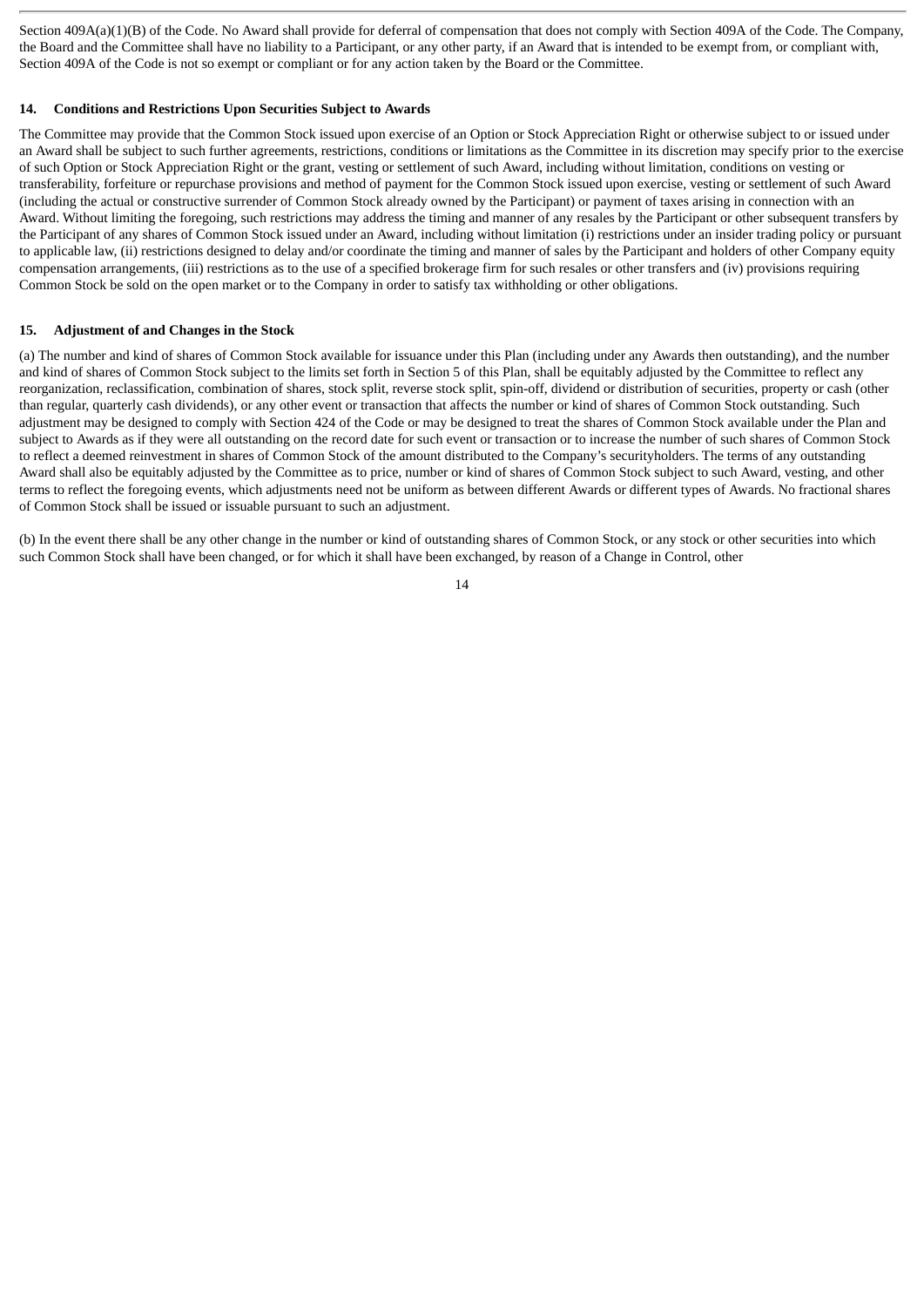merger, consolidation or otherwise, then the Committee shall determine the appropriate and equitable adjustment to be effected, which adjustments need not be uniform between different Awards or different types of Awards. In addition, in the event of such change described in this paragraph, the Committee may accelerate the time or times at which any Award may be exercised, consistent with and as otherwise permitted under Section 409A of the Code, and may provide for cancellation of such accelerated Awards that are not exercised within a time prescribed by the Committee in its sole discretion.

(c) Unless otherwise expressly provided in the Award Agreement or another contract, including an employment or services agreement, or under the terms of a transaction constituting a Change in Control, the Committee may provide that any or all of the following shall occur upon a Participant's Termination of Employment without Cause within twenty-four (24) months following a Change in Control: (a) in the case of an Option or Stock Appreciation Right, the Participant shall have the ability to exercise any portion of the Option or Stock Appreciation Right not previously exercisable, (b) in the case of any Award the vesting of which is in whole or in part subject to performance criteria or an Incentive Bonus, all conditions to the grant, issuance, retention, vesting or transferability of, or any other restrictions applicable to, such Award shall immediately lapse and the Participant shall have the right to receive a payment based on target level achievement or actual performance through a date determined by the Committee, and (c) in the case of outstanding Restricted Stock and/or Restricted Stock Units (other than those referenced in subsection (b)), all conditions to the grant, issuance, retention, vesting or transferability of, or any other restrictions applicable to, such Award shall immediately lapse. Notwithstanding anything herein to the contrary, in the event of a Change in Control in which the acquiring or surviving company in the transaction does not assume or continue outstanding Awards upon the Change in Control, immediately prior to the Change in Control, all Awards that are not assumed or continued shall be treated as follows effective immediately prior to the Change in Control: (a) in the case of an Option or Stock Appreciation Right, the Participant shall have the ability to exercise such Option or Stock Appreciation Right, including any portion of the Option or Stock Appreciation Right not previously exercisable, (b) in the case of any Award the vesting of which is in whole or in part subject to performance criteria or an Incentive Bonus, all conditions to the grant, issuance, retention, vesting or transferability of, or any other restrictions applicable to, such Award shall immediately lapse and the Participant shall have the right to receive a payment based on target level achievement or actual performance through a date determined by the Committee, as determined by the Committee, and (c) in the case of outstanding Restricted Stock and/or Restricted Stock Units (other than those referenced in subsection (b)), all conditions to the grant, issuance, retention, vesting or transferability of, or any other restrictions applicable to, such Award shall immediately lapse. In no event shall any action be taken pursuant to this Section 15(c) that would change the payment or settlement date of an Award in a manner that would result in the imposition of any additional taxes or penalties pursuant to Section 409A of the Code.

(d) Notwithstanding anything in this Section 15 to the contrary, in the event of a Change in Control, the Committee may provide for the cancellation and cash settlement of all outstanding Awards upon such Change in Control.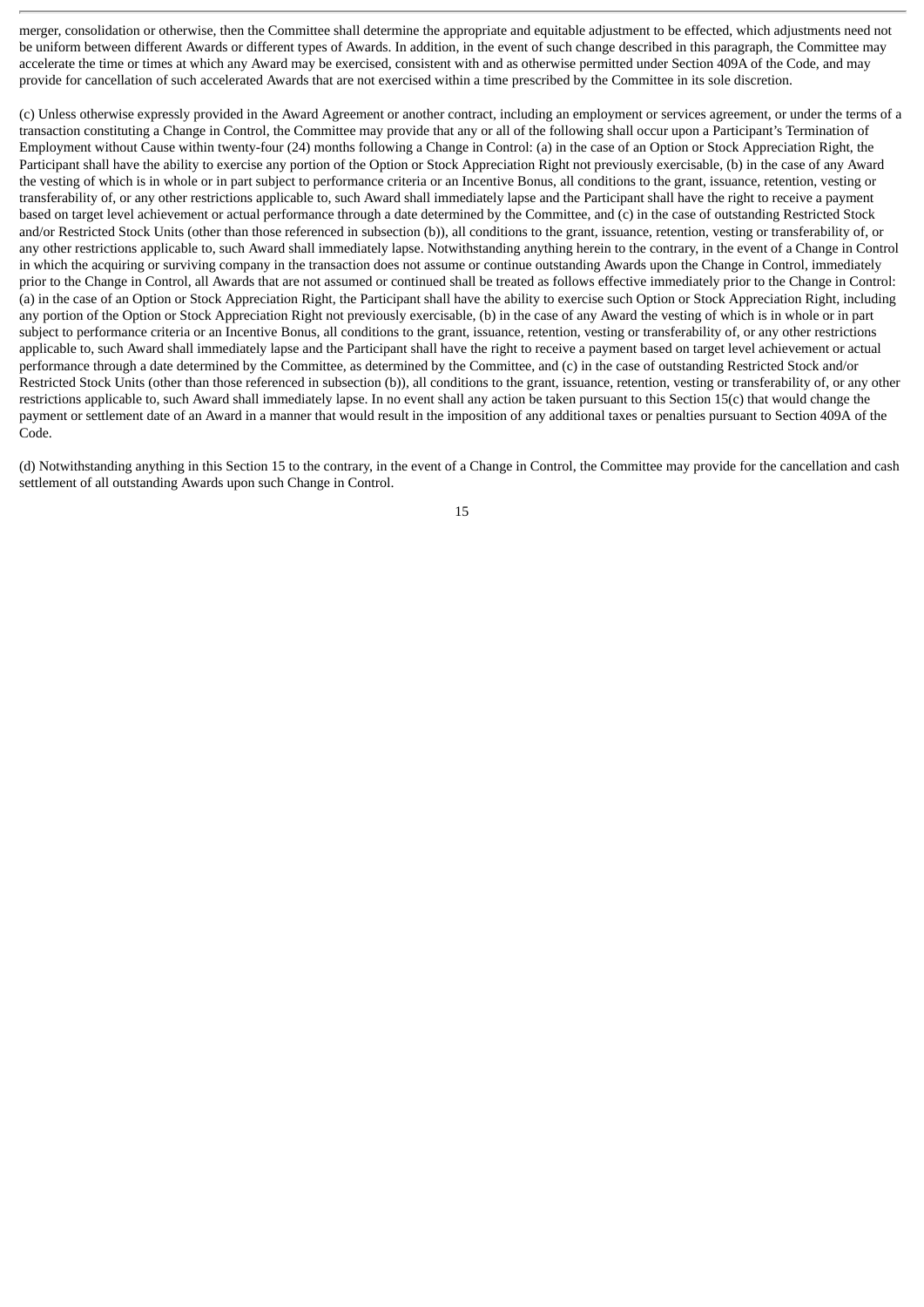(e) The Company shall notify Participants holding Awards subject to any adjustments pursuant to this Section 15 of such adjustment, but (whether or not notice is given) such adjustment shall be effective and binding for all purposes of the Plan.

(f) Notwithstanding anything in this Section 15 to the contrary, an adjustment to an Option or Stock Appreciation Right under this Section 15 shall be made in a manner that will not result in the grant of a new Option or Stock Appreciation Right under Section 409A of the Code.

## **16. Transferability**

Each Award may not be sold, transferred for value, pledged, assigned, or otherwise alienated or hypothecated by a Participant other than by will or the laws of descent and distribution, and each Option or Stock Appreciation Right shall be exercisable only by the Participant during his or her lifetime. Notwithstanding the foregoing, (i) outstanding Options may be exercised following the Participant's death by the Participant's beneficiaries or as permitted by the Committee and (ii) a Participant may transfer or assign an Award as a gift to an entity wholly owned by such Participant (an "Assignee Entity"), provided that such Assignee Entity shall be entitled to exercise assigned Options and Stock Appreciation Rights only during lifetime of the assigning Participant (or following the assigning Participant's death, by the Participant's beneficiaries or as otherwise permitted by the Committee) and provided further that such Assignee Entity shall not further sell, pledge, transfer, assign or otherwise alienate or hypothecate such Award.

## **17. Compliance with Laws and Regulations**

This Plan, the grant, issuance, vesting, exercise and settlement of Awards hereunder, and the obligation of the Company to sell, issue or deliver shares of Common Stock under such Awards, shall be subject to all applicable foreign, federal, state and local laws, rules and regulations, stock exchange rules and regulations, and to such approvals by any governmental or regulatory agency as may be required. The Company shall not be required to register in a Participant's name or deliver Common Stock prior to the completion of any registration or qualification of such shares under any foreign, federal, state or local law or any ruling or regulation of any government body which the Committee shall determine to be necessary or advisable. To the extent the Company is unable to or the Committee deems it infeasible to obtain authority from any regulatory body having jurisdiction, which authority is deemed by the Company's counsel to be necessary to the lawful issuance and sale of any shares of Common Stock hereunder, the Company and its Subsidiaries shall be relieved of any liability with respect to the failure to issue or sell such shares of Common Stock as to which such requisite authority shall not have been obtained. No Option shall be exercisable and no Common Stock shall be issued and/or transferable under any other Award unless a registration statement with respect to the Common Stock underlying such Option is effective and current or the Company has determined, in its sole and absolute discretion, that such registration is unnecessary.

In the event an Award is granted to or held by a Participant who is employed or providing services outside the United States, the Committee may, in its sole discretion, modify the provisions of the Plan or of such Award as they pertain to such individual to comply with applicable foreign law or to recognize differences in local law, currency or tax policy. The Committee may also impose conditions on the grant, issuance, exercise, vesting, settlement or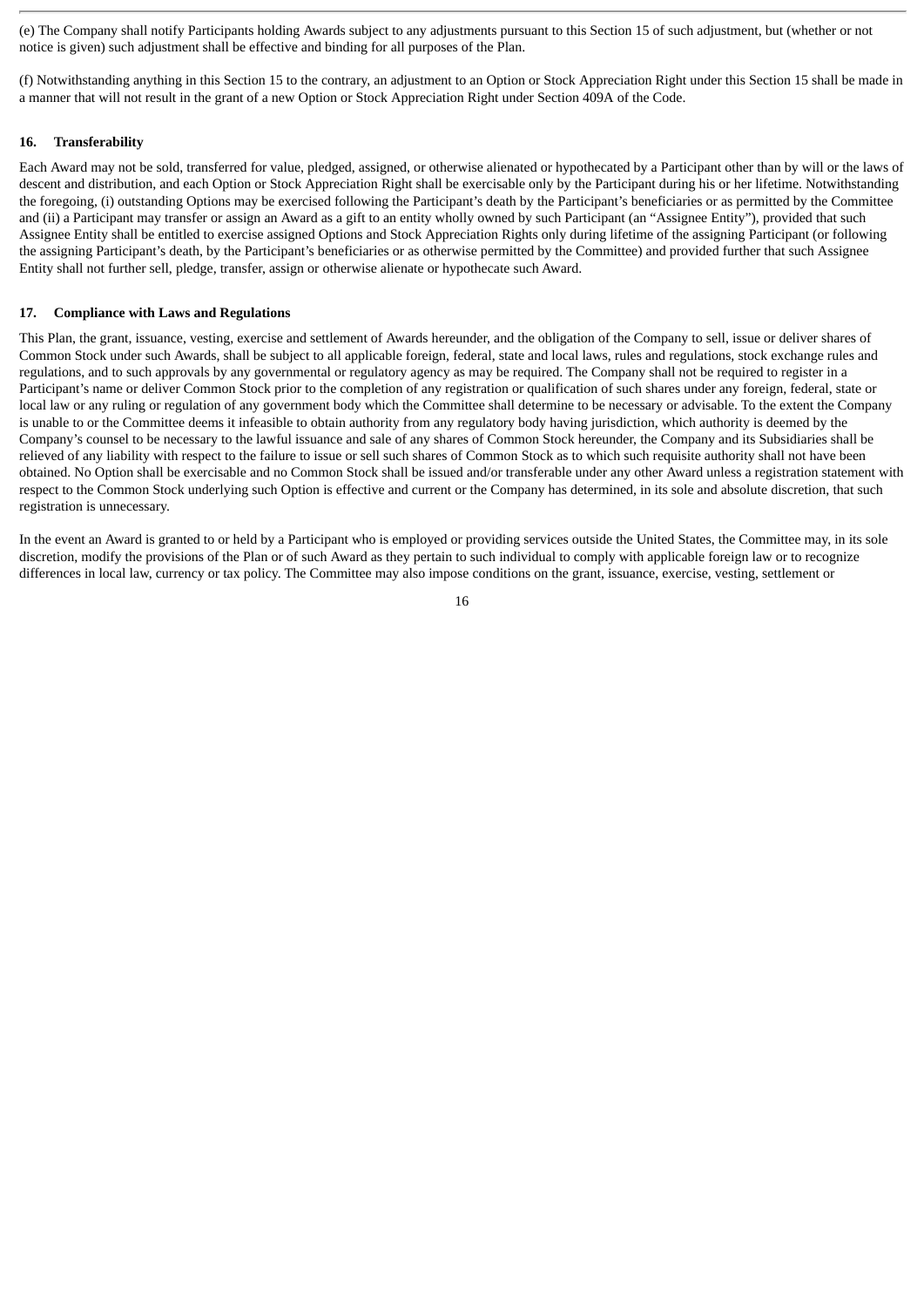retention of Awards in order to comply with such foreign law and/or to minimize the Company's obligations with respect to tax equalization for Participants employed outside their home country.

# **18. Withholding**

To the extent required by applicable federal, state, local or foreign law, the Committee may and/or a Participant shall make arrangements satisfactory to the Company for the satisfaction of any withholding tax obligations that arise with respect to any Award, or the issuance or sale of any shares of Common Stock. The Company shall not be required to recognize any Participant rights under an Award, to issue shares of Common Stock or to recognize the disposition of such shares of Common Stock until such obligations are satisfied. To the extent permitted or required by the Committee, these obligations may or shall be satisfied by the Company withholding cash from any compensation otherwise payable to or for the benefit of a Participant, the Company withholding a portion of the shares of Common Stock that otherwise would be issued to a Participant under such Award or any other award held by the Participant or by the Participant tendering to the Company cash or, if allowed by the Committee, shares of Common Stock.

# **19. Amendment of the Plan or Awards**

The Board may amend, alter or discontinue this Plan and the Committee may amend, or alter any agreement or other document evidencing an Award made under this Plan but, except as provided pursuant to the provisions of Section 15, no such amendment shall, without the approval of the stockholders of the Company:

- (a) increase the maximum number of shares of Common Stock for which Awards may be granted under this Plan;
- (b) reduce the price at which Options may be granted below the price provided for in Section 8(a);
- (c) reprice outstanding Options or SARs as described in 8(b) and 9(b);
- (d) extend the term of this Plan;
- (e) change the class of persons eligible to be Participants;
- (f) increase the individual maximum limits in Section 5(d) or 5(e); or

(g) otherwise amend the Plan in any manner requiring stockholder approval by law or the rules of any stock exchange or market or quotation system on which the Common Stock is traded, listed or quoted.

No amendment or alteration to the Plan or an Award or Award Agreement shall be made which would materially impair the rights of the holder of an Award, without such holder's consent, provided that no such consent shall be required if the Committee determines in its sole discretion and prior to the date of any Change in Control that such amendment or alteration either (i) is required or advisable in order for the Company, the Plan or the Award to satisfy any law or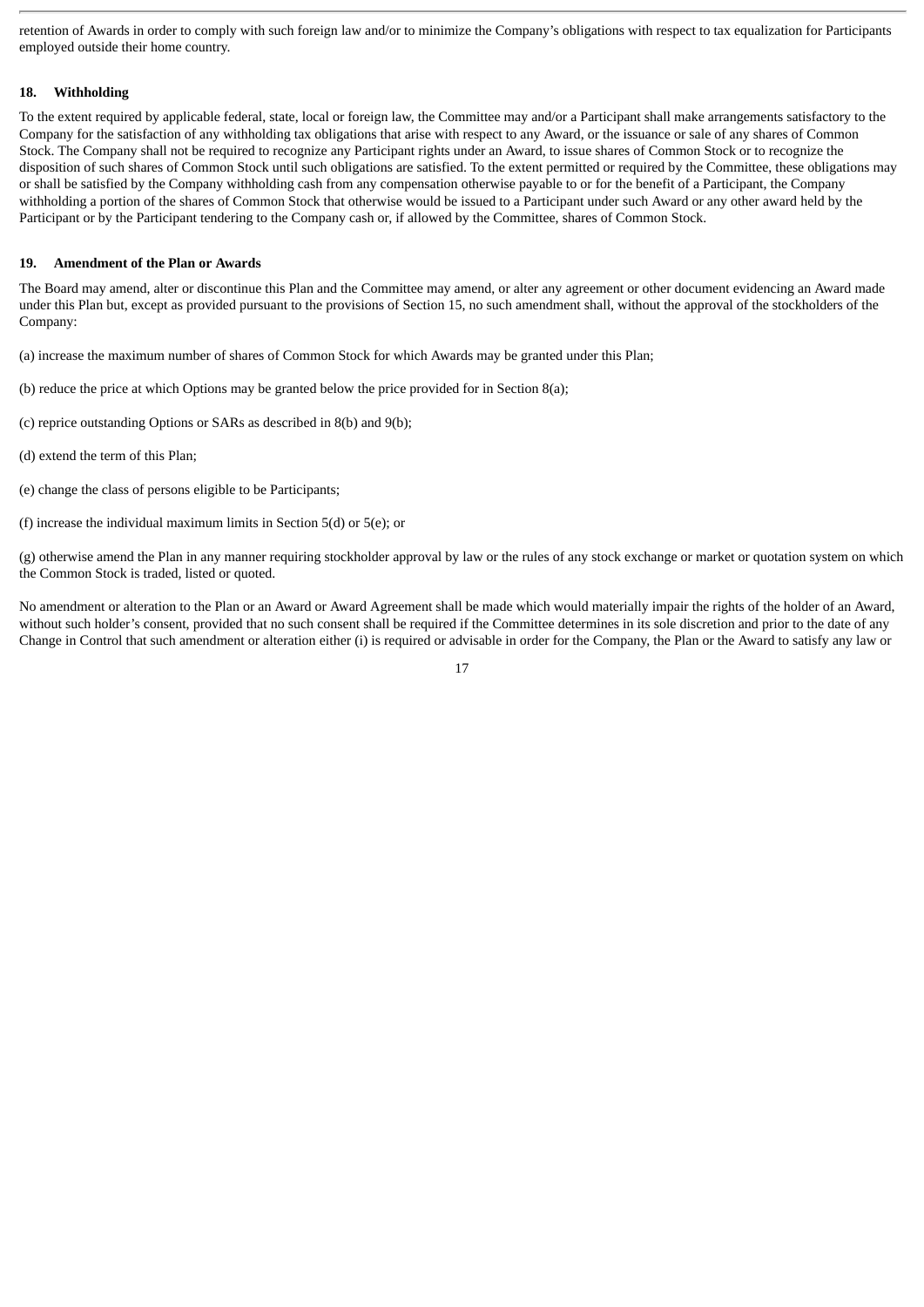regulation or to meet the requirements of or avoid adverse financial accounting consequences under any accounting standard, or (ii) is not reasonably likely to significantly diminish the benefits provided under such Award, or that any such diminishment has been adequately compensated.

## **20. No Liability of Company**

The Company, any Subsidiary or Affiliate which is in existence or hereafter comes into existence, the Board and the Committee shall not be liable to a Participant or any other person as to: (a) the non-issuance or sale of shares of Common Stock as to which the Company has been unable to obtain from any regulatory body having jurisdiction the authority deemed by the Company's counsel to be necessary to the lawful issuance and sale of any shares of Common Stock hereunder; and (b) any tax consequence expected, but not realized, by any Participant or other person due to the receipt, vesting, exercise or settlement of any Award granted hereunder.

## **21. Non-Exclusivity of Plan**

Neither the adoption of this Plan by the Board nor the submission of this Plan to the stockholders of the Company for approval shall be construed as creating any limitations on the power of the Board or the Committee to adopt such other incentive arrangements as either may deem desirable, including without limitation, the granting of Restricted Stock or stock options otherwise than under this Plan or an arrangement not intended to qualify under Code Section 162(m), and such arrangements may be either generally applicable or applicable only in specific cases.

## **22. Governing Law**

This Plan and any agreements or other documents hereunder shall be interpreted and construed in accordance with the laws of the State of Delaware and applicable federal law. Any reference in this Plan or in the agreement or other document evidencing any Awards to a provision of law or to a rule or regulation shall be deemed to include any successor law, rule or regulation of similar effect or applicability.

## **23. No Right to Employment, Reelection or Continued Service**

Nothing in this Plan or an Award Agreement shall interfere with or limit in any way the right of the Company, its Subsidiaries and/or its Affiliates to terminate any Participant's employment, service on the Board or service at any time or for any reason not prohibited by law, nor shall this Plan or an Award itself confer upon any Participant any right to continue his or her employment or service for any specified period of time. Neither an Award nor any benefits arising under this Plan shall constitute an employment contract with the Company, any Subsidiary and/or its Affiliates. Subject to Sections 4 and 19, this Plan and the benefits hereunder may be terminated at any time in the sole and exclusive discretion of the Board without giving rise to any liability on the part of the Company, its Subsidiaries and/or its Affiliates.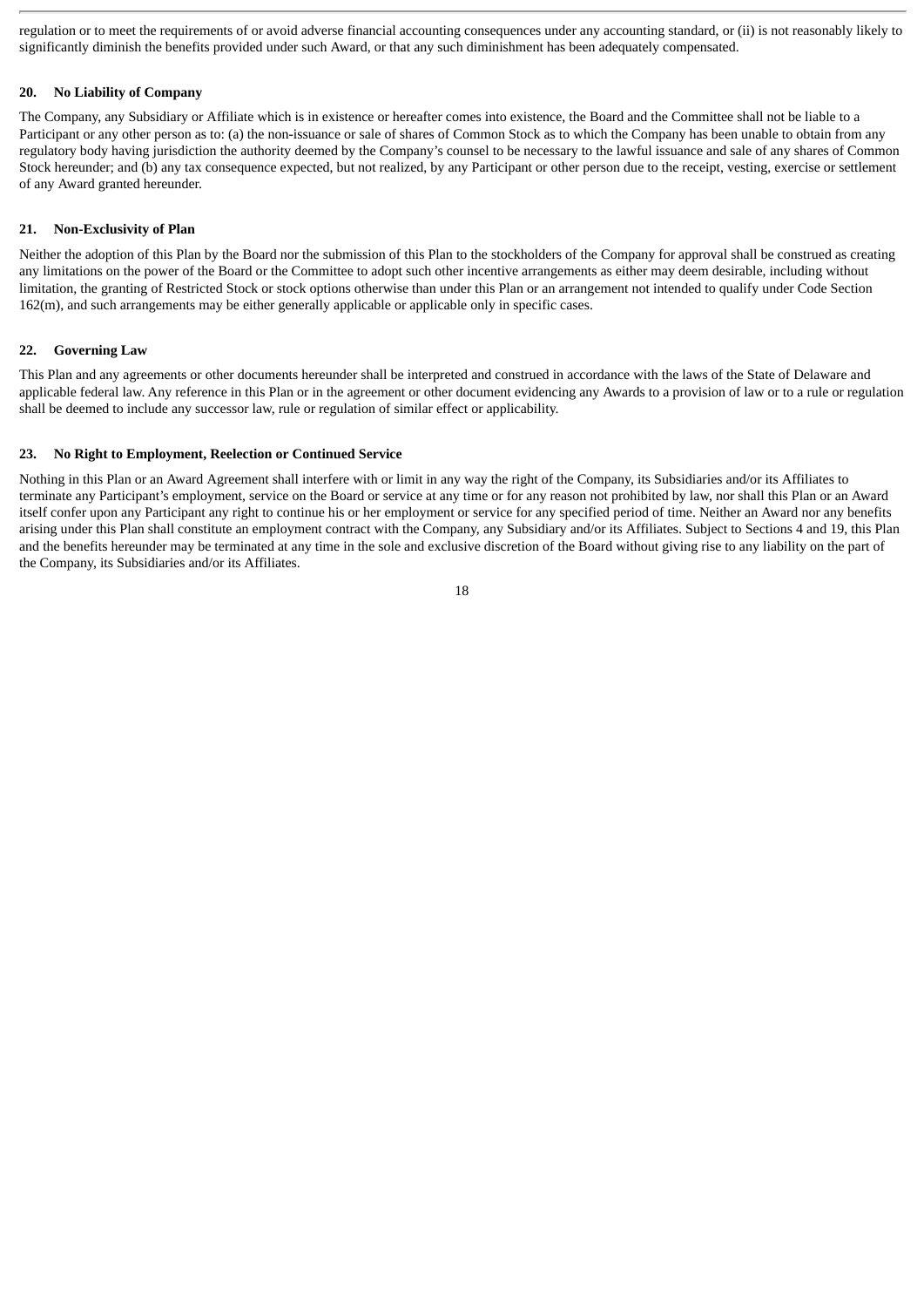## **24. Specified Employee Delay**

To the extent any payment under this Plan is considered deferred compensation subject to the restrictions contained in Section 409A of the Code, such payment may not be made to a specified employee (as determined in accordance with a uniform policy adopted by the Company with respect to all arrangements subject to Section 409A of the Code) upon Separation from Service before the date that is six months after the specified employee's Separation form Service (or, if earlier, the specified employee's death). Any payment that would otherwise be made during this period of delay shall be accumulated and paid on the sixth month plus one day following the specified employee's Separation from Service (or, if earlier, as soon as administratively practicable after the specified employee's death).

#### **25. No Liability of Committee Members**

No member of the Committee shall be personally liable by reason of any contract or other instrument executed by such member or on his or her behalf in his or her capacity as a member of the Committee nor for any mistake of judgment made in good faith, and the Company shall indemnify and hold harmless each member of the Committee and each other employee, officer or director of the Company to whom any duty or power relating to the administration or interpretation of the Plan may be allocated or delegated, against any cost or expense (including counsel fees) or liability (including any sum paid in settlement of a claim) arising out of any act or omission to act in connection with the Plan unless arising out of such person's own fraud or willful bad faith; provided, however, that approval of the Board shall be required for the payment of any amount in settlement of a claim against any such person. The foregoing right of indemnification shall not be exclusive of any other rights of indemnification to which such persons may be entitled under the Company's Certificate of Incorporation and Bylaws (as each may be amended from time to time), as a matter of law, or otherwise, or any power that the Company may have to indemnify them or hold them harmless.

## **26. Severability**

If any provision of the Plan or any Award is or becomes or is deemed to be invalid, illegal, or unenforceable in any jurisdiction or as to any Person or Award, or would disqualify the Plan or any Award under any law deemed applicable by the Committee, such provision shall be construed or deemed amended to conform to the applicable laws, or if it cannot be construed or deemed amended without, in the determination of the Committee, materially altering the intent of the Plan or the Award, such provision shall be stricken as to such jurisdiction, Person or Award and the remainder of the Plan and any such Award shall remain in full force and effect.

## **27. Unfunded Plan**

The Plan is intended to be an unfunded plan. Participants are and shall at all times be general creditors of the Company with respect to their Awards. If the Committee or the Company chooses to set aside funds in a trust or otherwise for the payment of Awards under the Plan, such funds shall at all times be subject to the claims of the creditors of the Company in the event of its bankruptcy or insolvency.